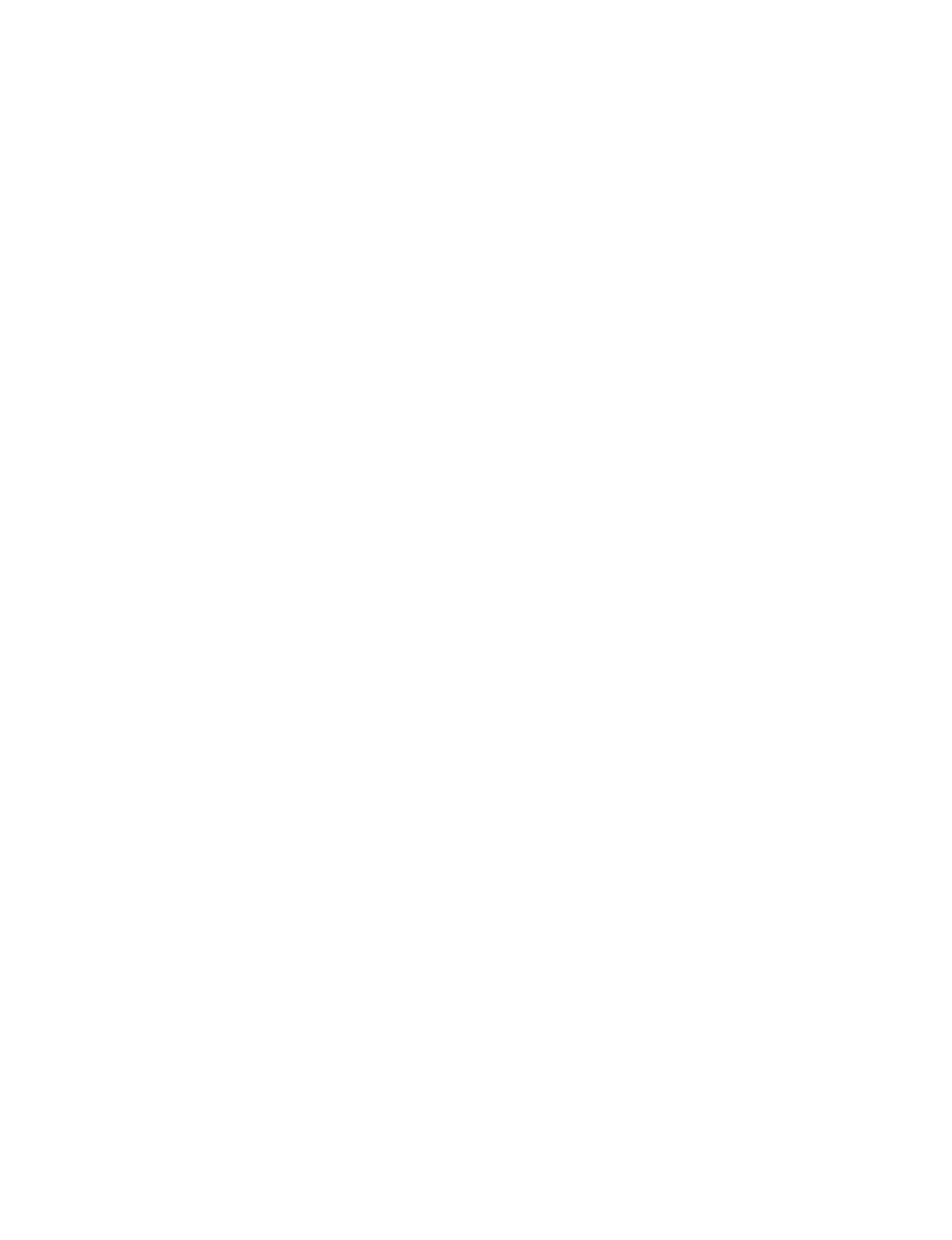

## **NOTICE OF 2010 ANNUAL MEETING OF STOCKHOLDERS**

*Time:* 11:00 a.m. Eastern Time

*Date:* Thursday, May 27, 2010

*Place:* The Ritz-Carlton, Pentagon City 1250 South Hayes Street Arlington, Virginia 22202

*Record Date:* Stockholders of record at the close of business on Friday, April 2, 2010 are entitled to notice of and to vote at the meeting.

## *Purpose:* (1) Elect nine directors nominated by the Company's Board to hold office until the next annual stockholders' meeting or until their respective successors have been elected.

- (2) Ratify the selection of PricewaterhouseCoopers LLP as Raytheon's independent auditors.
- (3) Approve an amendment to the Company's Restated Certificate of Incorporation, as amended, granting to holders of not less than 25% of the Company's shares of common stock the right to call a special meeting of stockholders.
- (4) Approve the Raytheon Company 2010 Stock Plan.
- (5) Consider and act upon such other business, including stockholder proposals if properly presented, as may properly come before the meeting or any adjournment thereof.
- *Proxy Voting:* You can vote your shares by completing and returning the proxy card or voting instruction form sent to you. Most stockholders can also vote their shares over the Internet or by telephone. Please check your proxy card or the information forwarded by your bank, broker or other holder of record to see which options are available to you. You can revoke a proxy at any time prior to its exercise by following the instructions in the proxy statement.

By order of the Board of Directors,

JB. Stephen

Jay B. Stephens *Secretary*

Waltham, Massachusetts April 26, 2010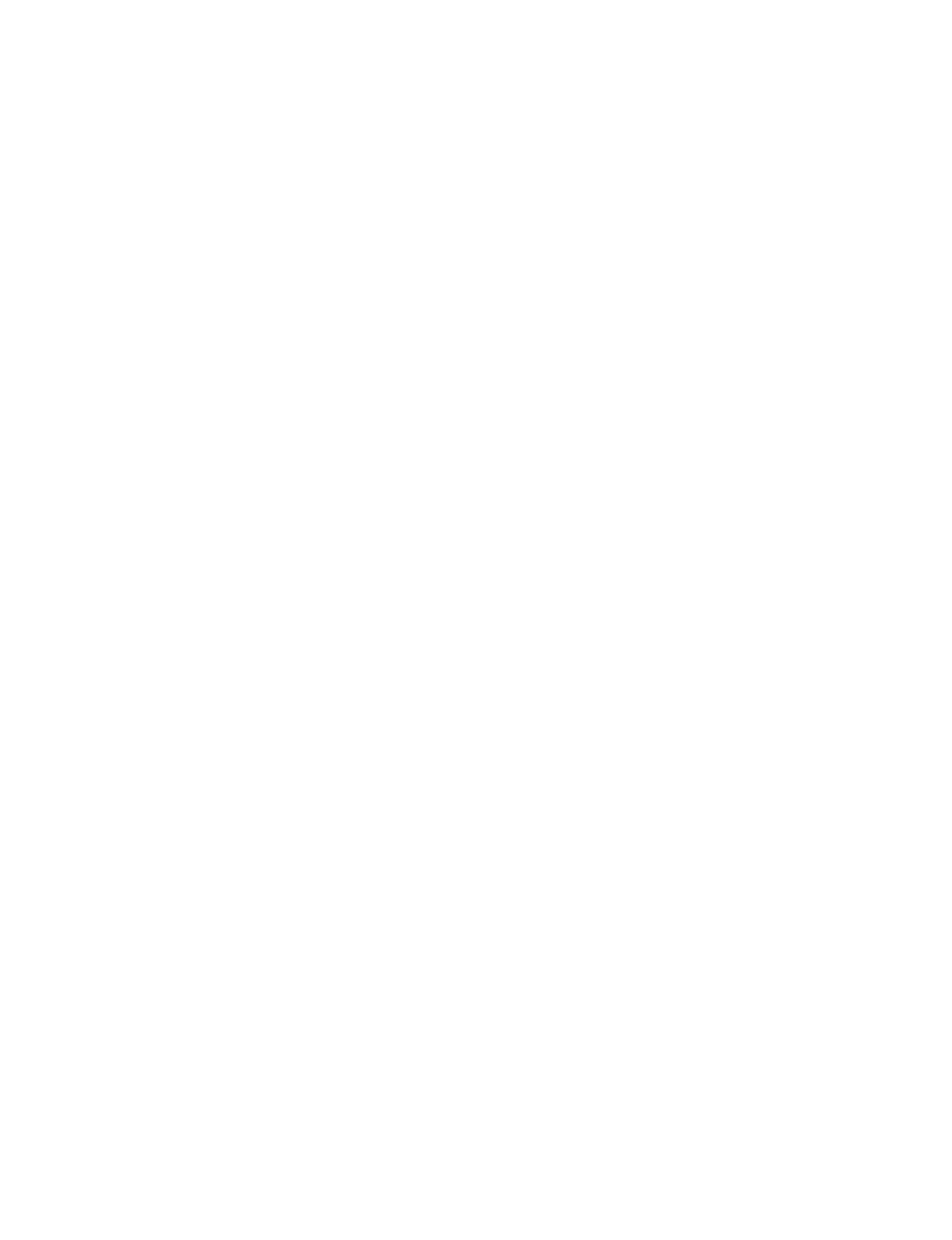# **RAYTHEON COMPANY 870 Winter Street, Waltham, Massachusetts 02451**

# **PROXY STATEMENT FOR 2010 ANNUAL MEETING OF STOCKHOLDERS**

# **TABLE OF CONTENTS**

|                                                                                                                                                                                                                                | Page           |
|--------------------------------------------------------------------------------------------------------------------------------------------------------------------------------------------------------------------------------|----------------|
|                                                                                                                                                                                                                                | -1             |
|                                                                                                                                                                                                                                | 1              |
|                                                                                                                                                                                                                                | 1              |
|                                                                                                                                                                                                                                | $\mathfrak{2}$ |
|                                                                                                                                                                                                                                | 3              |
|                                                                                                                                                                                                                                | 3              |
|                                                                                                                                                                                                                                | 3              |
|                                                                                                                                                                                                                                | 3              |
|                                                                                                                                                                                                                                | $\overline{4}$ |
|                                                                                                                                                                                                                                | 4              |
|                                                                                                                                                                                                                                | 5              |
|                                                                                                                                                                                                                                | 5              |
|                                                                                                                                                                                                                                | 5              |
|                                                                                                                                                                                                                                | 6              |
|                                                                                                                                                                                                                                | 6              |
|                                                                                                                                                                                                                                | 7              |
|                                                                                                                                                                                                                                | 7              |
|                                                                                                                                                                                                                                | 7              |
|                                                                                                                                                                                                                                | 8              |
|                                                                                                                                                                                                                                | 8              |
|                                                                                                                                                                                                                                | 8              |
|                                                                                                                                                                                                                                | 8              |
|                                                                                                                                                                                                                                | 9              |
|                                                                                                                                                                                                                                | 9              |
|                                                                                                                                                                                                                                | 9              |
|                                                                                                                                                                                                                                | 9              |
|                                                                                                                                                                                                                                | 9              |
|                                                                                                                                                                                                                                | 9              |
|                                                                                                                                                                                                                                |                |
|                                                                                                                                                                                                                                | 11             |
|                                                                                                                                                                                                                                | 12             |
|                                                                                                                                                                                                                                | 12             |
|                                                                                                                                                                                                                                | 13             |
|                                                                                                                                                                                                                                | 13             |
|                                                                                                                                                                                                                                | 13             |
|                                                                                                                                                                                                                                | 14             |
|                                                                                                                                                                                                                                | 14             |
|                                                                                                                                                                                                                                | 15             |
|                                                                                                                                                                                                                                | 17             |
|                                                                                                                                                                                                                                | 17             |
| Election of Directors (and according to the control of the control of the control of Directors (and the control of the control of the control of the control of the control of the control of the control of the control of th | 17             |
|                                                                                                                                                                                                                                | 19             |
|                                                                                                                                                                                                                                |                |
|                                                                                                                                                                                                                                | 24             |
|                                                                                                                                                                                                                                | 24             |
|                                                                                                                                                                                                                                | 24             |
|                                                                                                                                                                                                                                | 25             |
|                                                                                                                                                                                                                                | 26             |
|                                                                                                                                                                                                                                | 26             |
| Management Development and Compensation Committee Report (and accordinate material or material or material or $\mathbb{R}$                                                                                                     | 42             |
|                                                                                                                                                                                                                                | 43             |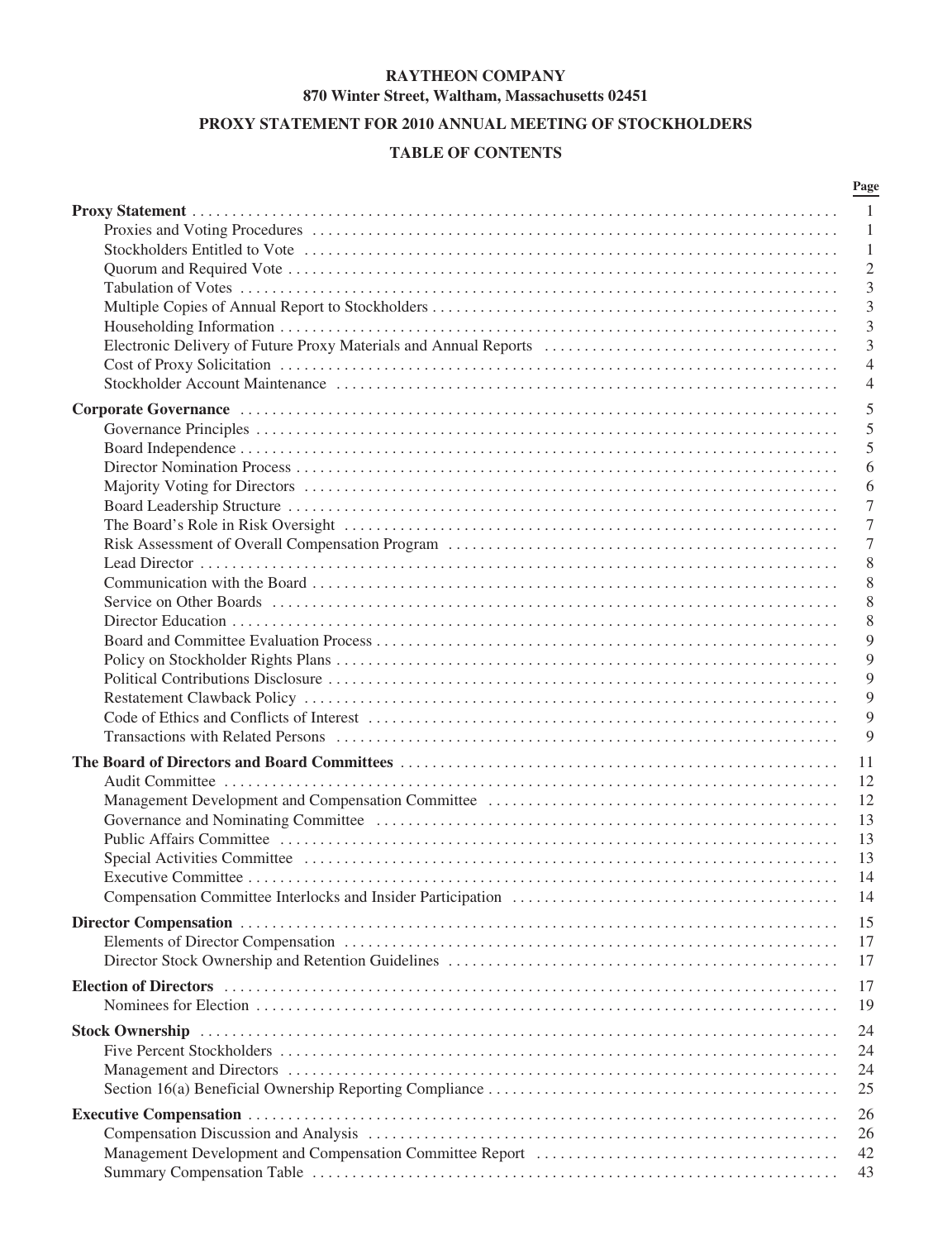|                                                                                                            | Page  |
|------------------------------------------------------------------------------------------------------------|-------|
|                                                                                                            | 46    |
|                                                                                                            | 49    |
|                                                                                                            | 51    |
|                                                                                                            | 51    |
|                                                                                                            | 54    |
|                                                                                                            | 55    |
|                                                                                                            | 59    |
|                                                                                                            | 60    |
|                                                                                                            | -61   |
|                                                                                                            | 61    |
| Approval of Amendment to Restated Certificate of Incorporation Granting to Holders of Not Less than 25% of |       |
|                                                                                                            | 62    |
|                                                                                                            | 63    |
|                                                                                                            | 66    |
|                                                                                                            | 72    |
| Appendix A – Amendment to Article V of Restated Certificate of Incorporation                               | $A-1$ |
| Appendix B – Raytheon 2010 Stock Plan (and the contract of the contract of the contract of the B-1         |       |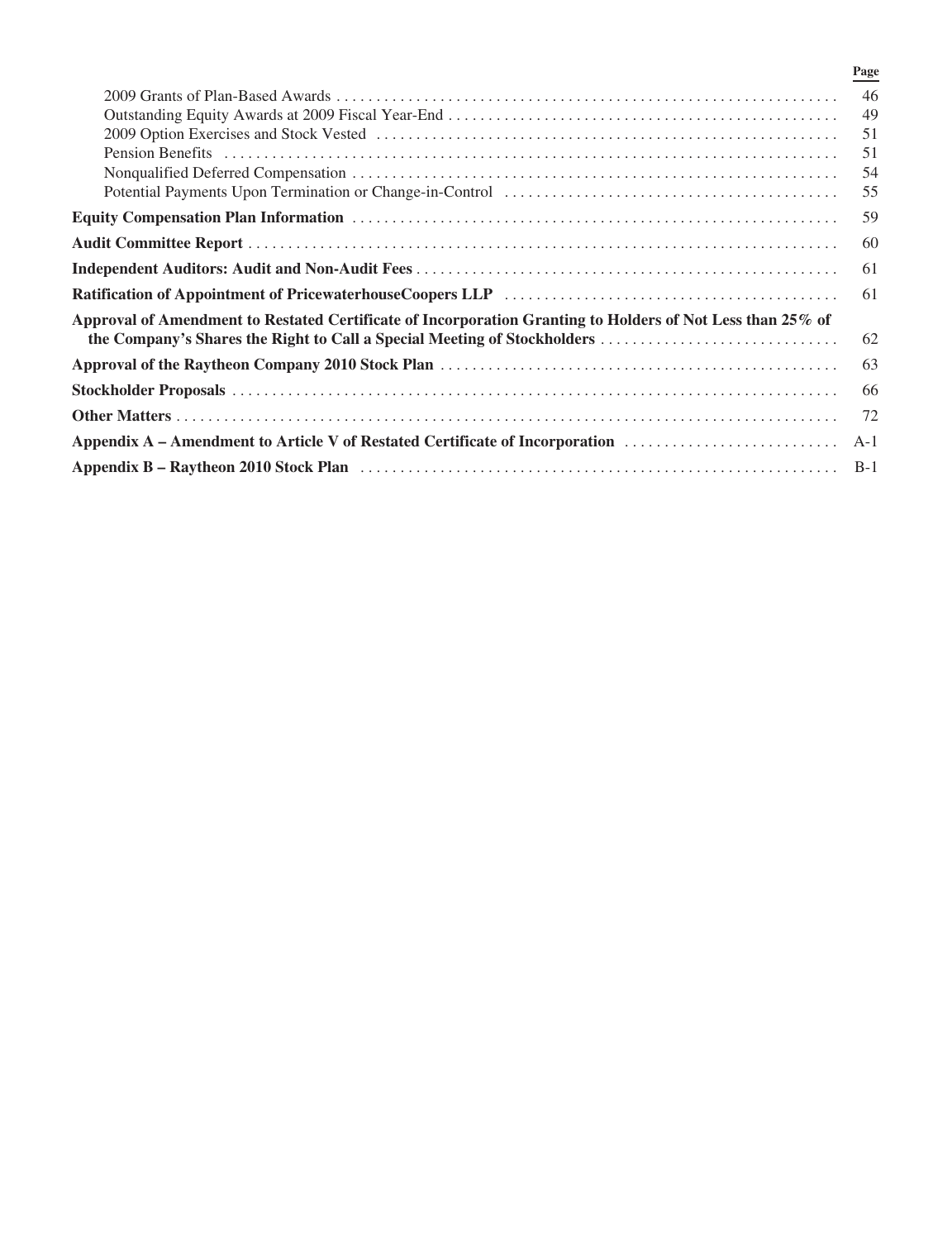# **RAYTHEON COMPANY 870 Winter Street, Waltham, Massachusetts 02451**

## **PROXY STATEMENT FOR 2010 ANNUAL MEETING OF STOCKHOLDERS**

We are providing these proxy materials in connection with the solicitation by the Board of Directors of Raytheon Company ("Raytheon" or the "Company") of proxies to be voted at our 2010 Annual Meeting of Stockholders and at any meeting following adjournment thereof.

You are cordially invited to attend Raytheon's Annual Meeting on Thursday, May 27, 2010 beginning at 11:00 a.m. Eastern Time. Stockholders will be admitted beginning at 10:30 a.m. The meeting will be held at The Ritz-Carlton, Pentagon City, 1250 South Hayes Street, Arlington, Virginia 22202. Directions may be found on our web site at www.raytheon.com/proxy.

We are first mailing this proxy statement and accompanying forms of proxy and voting instructions on or about April 26, 2010 to holders of shares of our common stock as of Friday, April 2, 2010, the record date for the meeting.

If you are a stockholder of record as of the record date for the meeting, you will find an admission ticket attached to the proxy card sent to you. If you plan to attend the meeting in person, please detach the admission ticket from the proxy card and bring it with you to the meeting. For security purposes, in order to enter the meeting, you will be asked to present a valid picture identification, such as a driver's license or passport, with your admission ticket.

If your shares are held through a broker, bank, trust or other holder of record and you plan to attend the meeting in person, we will admit you only if we are able to verify that you are a Raytheon stockholder as of the record date. You should bring a letter or account statement demonstrating that you are the beneficial owner of our common stock on the record date, along with a valid picture identification in order to be admitted to the meeting. In order to vote your shares at the meeting, please see below.

#### **Proxies and Voting Procedures**

Your vote is important. Because many stockholders cannot personally attend the meeting, it is necessary that a large number of stockholders be represented by proxy. Most stockholders have a choice of voting over the Internet, by using a toll-free telephone number or by completing a proxy card or voting instruction form and mailing it in the envelope provided. Please check your proxy card or the information forwarded by your bank, broker or other holder of record to see which options are available to you. The Internet and telephone voting facilities for stockholders of record will close at 11:59 p.m. Eastern Time on Wednesday, May 26, 2010. The Internet

and telephone voting procedures have been designed to authenticate stockholders, to allow you to vote your shares and to confirm that your instructions have been properly recorded. If your shares are held through a broker, bank, trust or other holder of record and Internet or telephone facilities are made available to you, these facilities may, by necessity, close sooner than is the case for stockholders of record.

You can revoke your proxy at any time before it is exercised by timely delivery of a properly executed, laterdated proxy (including an Internet or telephone vote) or by voting by ballot at the meeting. By providing your voting instructions promptly, you may save the Company the expense of a second mailing and help avoid unnecessary resource consumption.

The method by which you vote will not limit your right to vote at the meeting if you later decide to attend in person. If your shares are held in the name of a bank, broker or other holder of record, you must obtain a proxy, executed in your favor, from the holder of record to be able to vote at the meeting.

All shares entitled to vote and represented by properly executed proxies received prior to the meeting and not revoked will be voted at the meeting in accordance with your instructions. If you do not indicate how your shares should be voted on a matter, the shares represented by your proxy will be voted as the Board recommends.

## **Stockholders Entitled to Vote**

Stockholders at the close of business on the record date are entitled to notice of and to vote at the meeting. On April 2, 2010, there were 378,818,303 shares of our common stock outstanding.

If you are a participant in our Dividend Reinvestment Plan, shares acquired under the plan may be voted in the same manner as the shares that generated the dividends for reinvestment. Thus, these shares may be voted by following the same procedures as those described above.

If you are a participant in the Raytheon Savings and Investment Plan, your vote will serve as the voting instruction to the trustee of the plan for all shares you own through the plan. If you own shares through this plan and do not provide voting instructions to the trustee, the trustee will vote those shares at the meeting in the same proportion as shares for which instructions were received under the plan.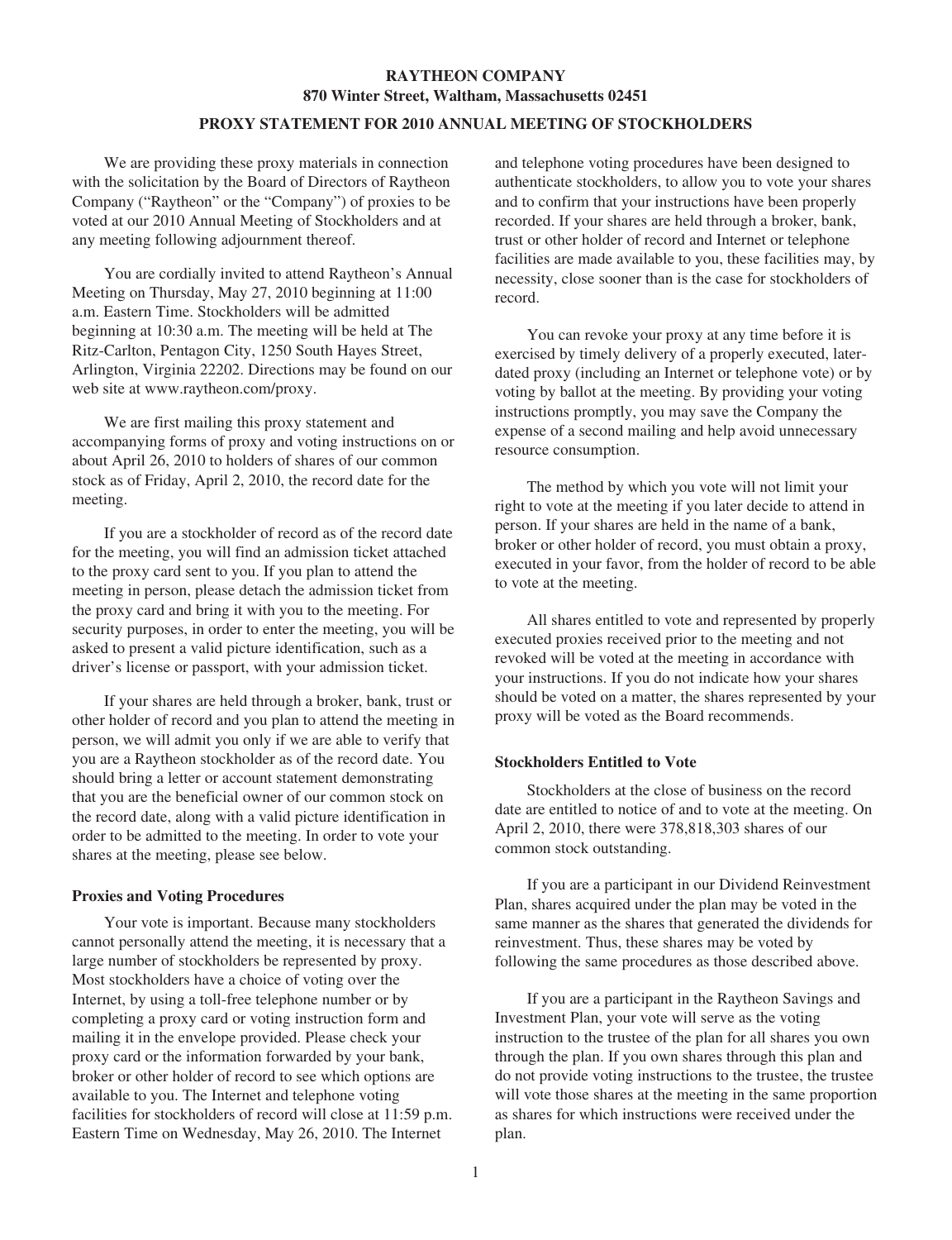## **Quorum and Required Vote**

#### *Quorum*

The presence, in person or by proxy, of the holders of a majority of the shares entitled to vote for the election of directors is necessary to constitute a quorum. Abstentions and "broker non-votes" are counted as present and entitled to vote for purposes of determining a quorum. A broker non-vote occurs when a nominee holding shares for a beneficial owner (i.e., in "street name") does not vote on a particular proposal because the nominee does not have discretionary voting power with respect to that item and has not received instructions from the beneficial owner. We believe that nominees only have discretionary voting power with respect to the ballot item on ratification of auditors described in this proxy statement.

#### *Required Vote – Election of Directors*

In uncontested elections of directors (as is the case for this annual meeting), each nominee must receive a majority of votes cast to be elected. That means that the number of votes cast "for" that nominee must exceed the votes cast "against" that nominee. An abstention does not count as a vote cast. Moreover, our Governance Principles require any incumbent nominee who fails to receive such a majority to tender his or her resignation to our Governance and Nominating Committee. For more information, see "Corporate Governance – Majority Voting for Directors" on page 6. As a result of rule changes that became effective this year, a nominee holding shares in street name does not have discretionary voting power with respect to the election of directors and may not vote shares unless the nominee receives voting instructions from the beneficial owner. Accordingly, a broker non-vote is not counted for voting purposes with respect to, and has no effect on, election of directors.

## *Required Vote – Ratification of Auditors*

The affirmative vote of the holders of a majority of shares of common stock, present in person or represented by proxy and entitled to vote, is required to ratify the selection of our independent auditors. An abstention is treated as present and entitled to vote and therefore has the effect of a vote against ratification of the independent auditors. Because the New York Stock Exchange ("NYSE") considers the ratification of the independent auditors to be routine, a nominee holding shares in street name may vote on this proposal in the absence of instructions from the beneficial owner.

*Required Vote – Amendment to Restated Certificate of Incorporation Granting to Holders of Not Less than 25% of the Company's Shares the Right to Call a Special Meeting of Stockholders*

The affirmative vote of the holders of a majority of our outstanding shares of common stock is required to approve an amendment to our Restated Certificate of Incorporation, as amended, granting to holders of not less than 25% of the Company's shares the right to call a special meeting of stockholders. An abstention has the effect of a vote against the proposal. A nominee holding shares in street name does not have discretionary voting power with respect to this proposal and may not vote shares unless the nominee receives voting instructions from the beneficial owner. A broker non-vote also has the effect of a vote against the proposal.

## *Required Vote – Approval of Raytheon Company 2010 Stock Plan*

The affirmative vote of the holders of a majority of shares of common stock, present in person or represented by proxy and entitled to vote, is required to approve the Raytheon Company 2010 Stock Plan. An abstention is treated as present and entitled to vote on this proposal and therefore has the effect of a vote against the proposal. A nominee holding shares in street name does not have discretionary voting power with respect to this proposal and may not vote shares unless the nominee receives voting instructions from the beneficial owner. Accordingly, a broker non-vote is not counted for voting purposes with respect to, and has no effect on, this proposal.

#### *Required Vote – Stockholder Proposals*

The affirmative vote of the holders of a majority of shares of common stock, present in person or represented by proxy and entitled to vote, is required to approve a stockholder proposal. An abstention is treated as present and entitled to vote on the stockholder proposal and therefore has the effect of a vote against the proposal. A nominee holding shares in street name does not have discretionary voting power with respect to the stockholder proposal and may not vote shares unless the nominee receives voting instructions from the beneficial owner. Accordingly, a broker non-vote is not counted for voting purposes with respect to, and has no effect on, the stockholder proposals.

#### *Other Matters*

If any other matters are properly presented for consideration at the meeting, including, among other things, consideration of a motion to adjourn the meeting to another time or place, the persons named in the proxy card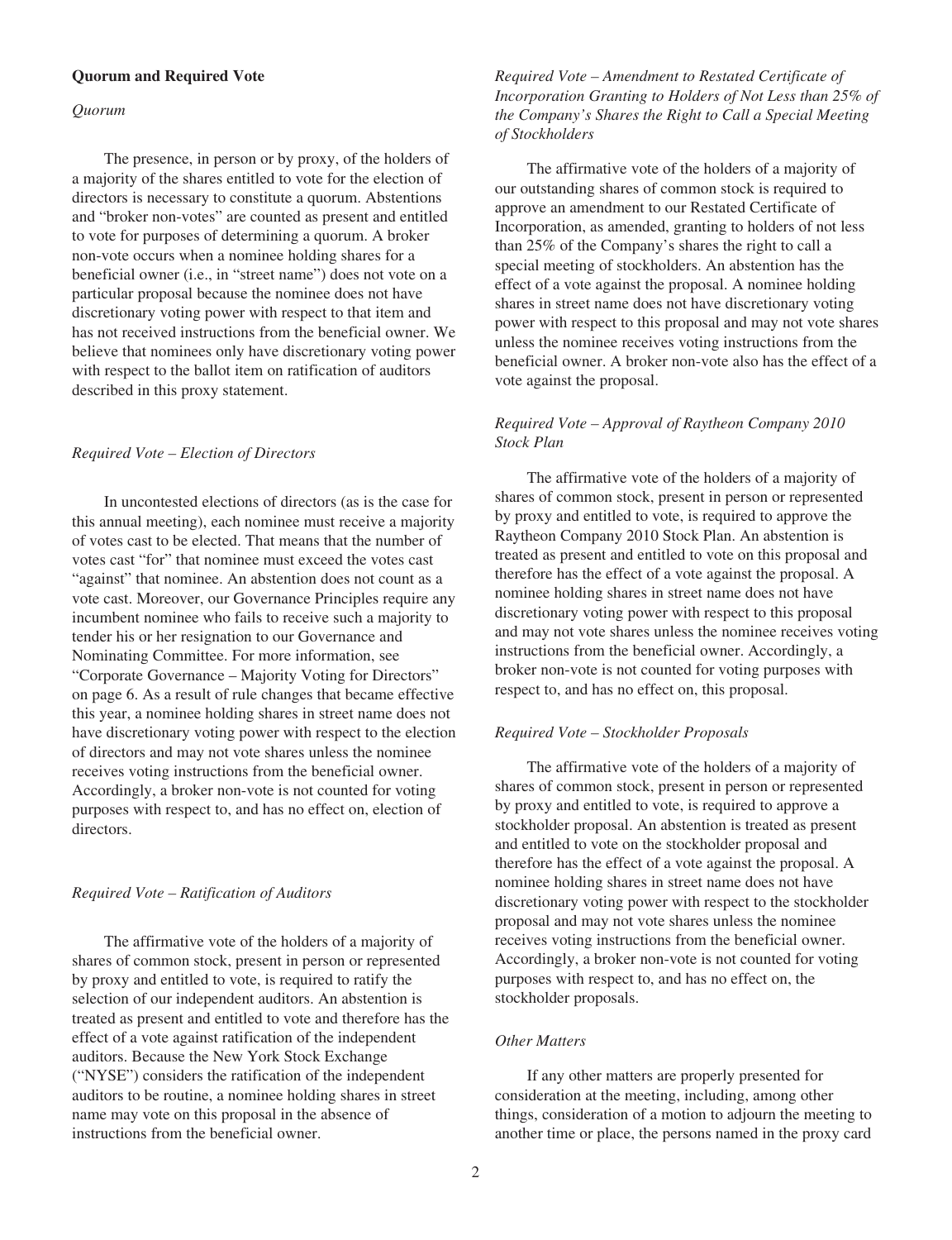will have discretion to vote on those matters according to their best judgment to the same extent as the person signing the proxy would be entitled to vote. At the date of this proxy statement, we do not anticipate that any other matters will be raised at the meeting.

In accordance with our Restated Certificate of Incorporation, as amended, each share of our common stock is entitled to one vote.

#### **Tabulation of Votes**

All votes, whether by proxy or ballot, will be tabulated by an independent business entity, which will not disclose your vote except as:

- required by law;
- necessary in connection with a judicial or regulatory action or proceeding;
- necessary in connection with a contested proxy solicitation; or
- requested or otherwise disclosed by you.

Any comment written on a proxy card will be provided to our Corporate Secretary without disclosing your vote, unless necessary to an understanding of the comment.

#### **Multiple Copies of Annual Report to Stockholders**

A copy of our 2009 Annual Report is enclosed. If you received more than one copy of the annual report and wish to reduce the number of reports you receive to save us the cost of producing and mailing the annual report, we will discontinue the mailing of reports on the accounts you select if you follow the instructions regarding electronic access when you vote over the Internet.

At least one account must continue to receive annual reports and proxy statements, unless you elect to view future annual reports and proxy statements over the Internet. Mailing of dividends, dividend reinvestment statements and special notices will not be affected by your election to discontinue duplicate mailings of the annual report and proxy statement.

#### **Householding Information**

We have adopted a procedure approved by the Securities and Exchange Commission ("SEC") called "householding." Under this procedure, we are permitted to deliver a single copy of our proxy statement and annual report to stockholders sharing the same address.

Householding allows us to reduce our printing and postage costs and reduces the volume of duplicative information received at your household.

In accordance with a notice previously sent to our record holders and certain street name holders who share a single address, we are sending only one annual report and proxy statement to that address unless we received instructions to the contrary from any stockholder at that address. If you wish to receive an additional copy of our annual report or proxy statement this year, you may obtain one by calling the Raytheon Investor Relations Information Line at 877-786-7070 (Option 1) or by writing to the Corporate Secretary at Raytheon Company, 870 Winter Street, Waltham, Massachusetts 02451. You also may request copies of our annual disclosure documents on our web site at www.raytheon.com under the heading "Investor Relations/Request Information." If you are a street name holder and wish to revoke your consent to householding and receive additional copies of our proxy statement and annual report in future years, you may call Broadridge Investor Communications Services toll-free at 1-800-542-1061 or write to Broadridge Investor Communications Services, Householding Department, 51 Mercedes Way, Edgewood, New York 11717. If you are a stockholder of record and wish to revoke your consent to householding and receive additional copies of our proxy statement and annual report in future years, you may call Raytheon Stockholder Services toll-free at 1-800-360-4519 or write to Raytheon Stockholder Services, c/o American Stock Transfer & Trust Co., 6201 15th Avenue, Brooklyn, New York 11219.

## **Important Notice Regarding the Availability of Proxy Materials for the Stockholder Meeting to Be Held on Thursday, May 27, 2010.**

This proxy statement and our 2009 Annual Report are also available on our web site at www.raytheon.com/proxy.

## **Electronic Delivery of Future Proxy Materials and Annual Reports**

Most stockholders can elect to view future proxy statements and annual reports, as well as vote their shares of our common stock, over the Internet instead of receiving paper copies in the mail. This will save the Company the cost of producing and mailing these documents and help avoid unnecessary resource consumption.

If you are a stockholder of record, you may choose this option by following the instructions provided when you vote over the Internet. You may also elect to receive annual disclosure documents electronically by following the instructions published on our web site at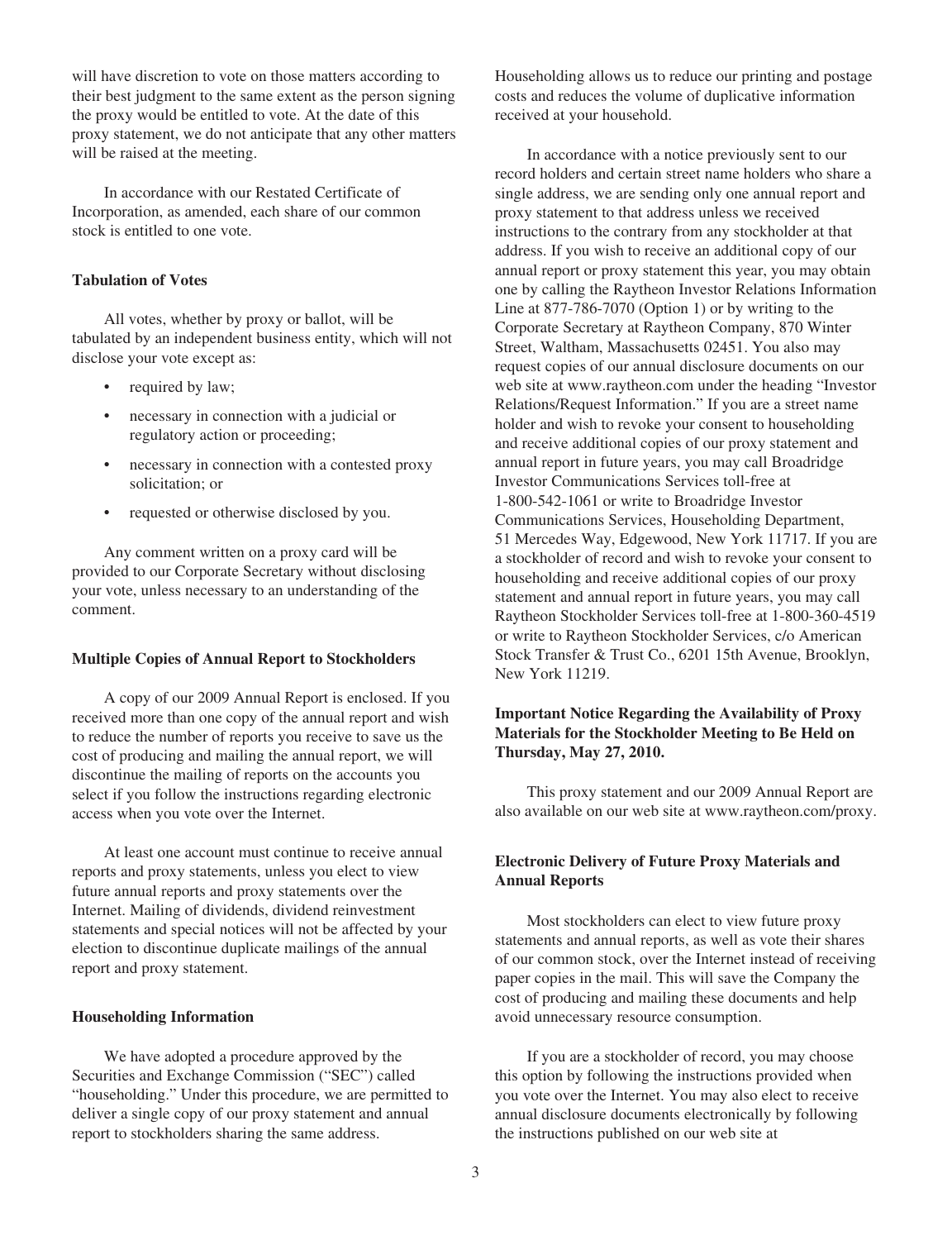www.raytheon.com/proxy. If you choose to view future proxy statements and annual reports over the Internet, you will receive an e-mail message next year containing the Internet address to access our annual report and proxy statement. Your choice will remain in effect until you cancel your election at www.raytheon.com/proxy. You do not have to elect Internet access each year.

If you hold our common stock through a bank, broker or other holder of record, please refer to the information provided by your bank, broker or other holder of record regarding the availability of electronic delivery. If you hold our common stock through a bank, broker or other holder of record and you have elected electronic access, you will receive information from your bank, broker or other holder of record containing the Internet address for use in accessing our proxy statement and annual report.

#### **Cost of Proxy Solicitation**

We will pay the cost of soliciting proxies. Proxies may be solicited on behalf of Raytheon by directors, officers or employees of Raytheon in person or by telephone, facsimile or other electronic means. We have retained D. F. King & Co., Inc. to assist in the distribution and solicitation of proxies. We have agreed to pay D. F. King & Co., Inc. a fee of \$28,000 plus out-of-pocket expenses for these services.

As required by the SEC and the NYSE, we will also reimburse brokerage firms and other custodians, nominees and fiduciaries for their expenses incurred in sending proxies and proxy materials to beneficial owners of our common stock.

#### **Stockholder Account Maintenance**

Our transfer agent is American Stock Transfer & Trust Company ("AST"). All communications concerning accounts of stockholders of record, including address changes, name changes, inquiries as to requirements to transfer Raytheon stock and similar issues, can be handled by calling Raytheon Stockholder Services toll-free at 1-800-360-4519 or by accessing AST's web site at www.amstock.com.

For other Raytheon information, you can visit our web site at www.raytheon.com. We make our web site content available for information purposes only. It should not be relied upon for investment purposes, nor is it incorporated by reference into this proxy statement.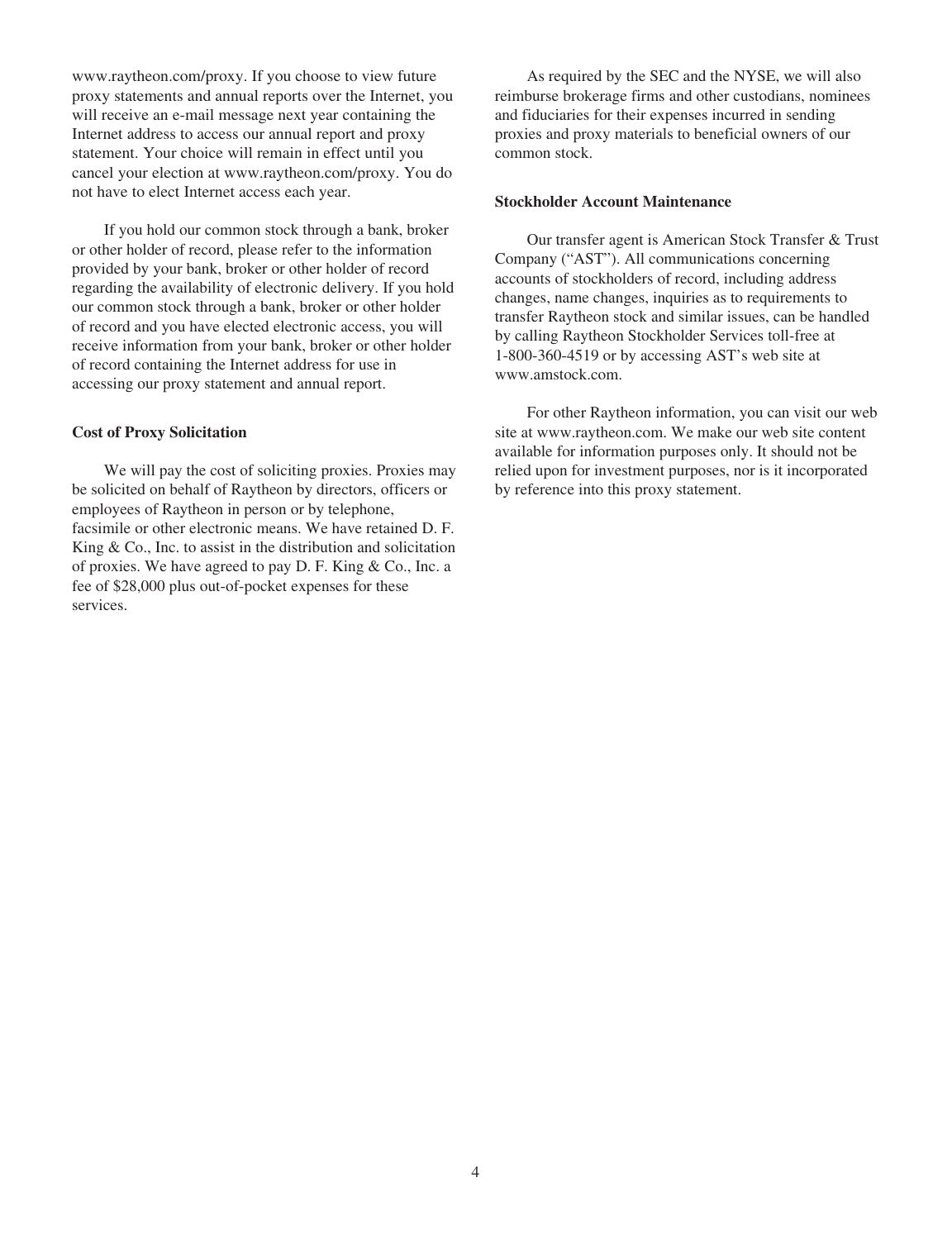## **CORPORATE GOVERNANCE**

The Board of Directors is committed to being a leader in corporate governance. The Board believes that good governance enhances stockholder value and goes beyond simply complying with applicable requirements. It means adhering to the highest standards of ethics and integrity. To that end, the Board has adopted a number of policies and processes to ensure effective governance. Our key governance documents are described below and are available on our web site at www.raytheon.com.

## **Governance Principles**

Our Governance Principles, which provide the framework for the oversight of our business and operations, are summarized below. The Governance Principles address, among other things, the following:

- A substantial majority of the Board should be independent directors. In addition, the Audit, Management Development and Compensation, and Governance and Nominating Committees must consist entirely of independent directors.
- The non-management directors designate a Lead Director with the role and responsibilities set forth in the Governance Principles. More information regarding the Lead Director's role and responsibilities may be found on page 8 under the heading "Lead Director."
- The limit on the number of public company boards (including Raytheon) on which a director may serve is five, or three in the case of a director who is a chief executive officer of a public company.
- The Board regularly reviews our long-term strategic and business plans.
- A director must retire at the expiration of his or her term following attaining age 74. The Board increased the mandatory retirement age in 2009 from 72 to 74 to better attract and retain a qualified and diverse set of directors.
- The Board has established a process, led and implemented by the Management Development and Compensation Committee, through which the performance of the CEO is evaluated annually by the independent directors.
- The CEO provides an annual report on succession planning and management development to the Management Development and Compensation Committee and the Board.
- The Board is subject to the Company's Code of Business Ethics and Conduct and Conflict of

Interest Policies, and engages in periodic reviews of the Company's ethics program.

The Board has adopted stock ownership guidelines applicable to officers and directors. The Board revised the stock ownership guidelines in 2009 to clarify that a director or officer may not dispose of Company stock until attaining and maintaining the applicable requisite ownership threshold set forth in the guidelines.

The Governance Principles are available on our web site at www.raytheon.com under the heading "Investor Relations/Corporate Governance/Governance Principles" and are also available in print to any stockholder who requests them by writing to Raytheon Company, Investor Relations, 870 Winter Street, Waltham, MA 02451 or by emailing invest@raytheon.com.

## **Board Independence**

The Governance Principles also include criteria adopted by the Board to assist it in making determinations regarding the independence of its members. The criteria, summarized below, are consistent with the NYSE listing standards regarding director independence. To be considered independent, the Board must determine that a director does not have a material relationship, directly or indirectly, with Raytheon. A director will be not considered independent if he or she is a current partner or employee of an internal or external auditor of Raytheon, or if his or her immediate family member is a current partner of an internal or external auditor of Raytheon, or if he or she, or an immediate family member, has been within the last three years:

- an executive officer of Raytheon;
- a partner or employee of an internal or external auditor of Raytheon who personally worked on a Raytheon audit;
- an executive officer of a public company that has an executive officer of Raytheon on the compensation committee of its board;
- a paid advisor or consultant to Raytheon receiving in excess of \$120,000 per year in direct compensation from Raytheon (other than fees for service as a director); or
- an employee (or in the case of an immediate family member, an executive officer) of a company that does business with Raytheon and the annual payments to or from Raytheon exceeded the greater of \$1 million or 2% of the other company's annual gross revenues.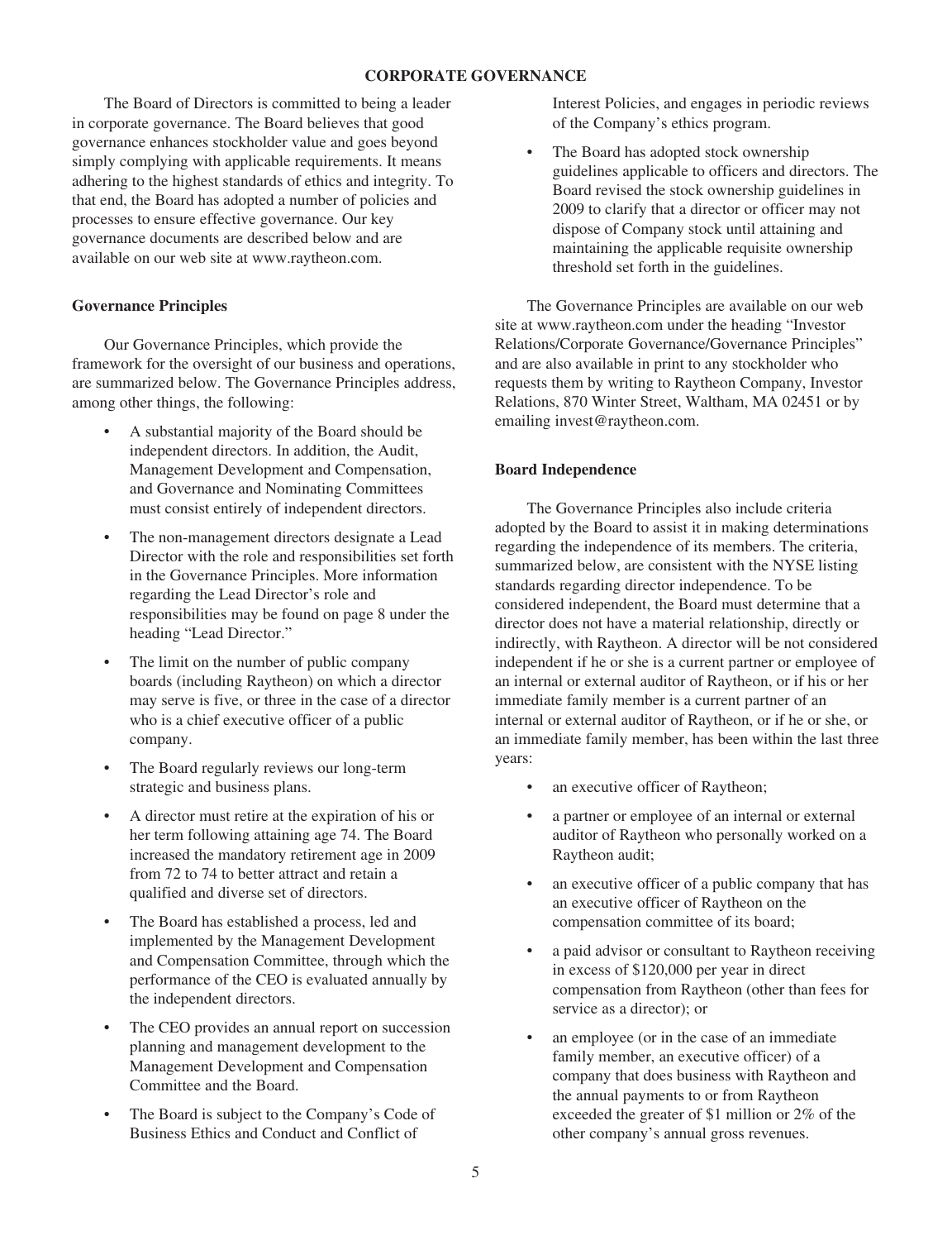A director will also not be considered independent if he or she, or an immediate family member, has been an executive officer of a tax-exempt entity that receives contributions in any fiscal year from Raytheon exceeding the greater of \$1 million or 2% of the entity's gross revenues.

The Board has considered the independence of its members in light of its independence criteria, and has reviewed Raytheon's relationships with organizations with which our directors are affiliated. In this regard, the Board considered that the Massachusetts Institute of Technology, where Mr. Deutch is a professor, provides services to, and receives services from, the Company. The amounts involved were well below the relevant thresholds referenced above.

In addition, although none of our directors or their spouses is an executive officer of a not-for-profit organization, the Board reviewed charitable contributions to not-for-profit organizations with which our directors or spouses are affiliated. None of the contributions approached the thresholds set forth in our independence criteria.

The Board has determined that Messrs. Clark, Deutch, Hadley, Poses, Ruettgers, Skates, Spivey, and Ms. Stuntz do not directly or indirectly have a material relationship with the Company, nor do they directly or indirectly have a material interest in any transaction involving the Company, and each of them satisfies the independence criteria set forth in the Governance Principles.

## **Director Nomination Process**

The Governance and Nominating Committee's frame of reference for considering director candidates is set forth in the Board Selection section of the Governance Principles which identifies diversity of experience, expertise and business judgment as key objectives. The Governance Principles also provide that the Committee, in consultation with the Board, will be guided by a number of other criteria, including that each director candidate should be chosen without regard to gender, race, religion, age, sexual orientation or national origin. The Committee considers the effectiveness of the framework established in the Governance Principles periodically when considering the attributes and experience that might be most valuable in a new Board member. The Committee seeks to have a balanced, engaged and collegial board whose members possess the skills and background necessary to ensure that stockholder value is maximized in a manner consistent with all legal requirements and the highest ethical standards.

The Committee reviews each candidate's qualifications in accordance with the director qualification criteria contained in our Governance Principles and determines whether the candidate should be nominated for election to the Board. There is no difference in the way in which the Committee evaluates nominees for director positions based on the source of the nomination. From time to time, the Committee may engage a third party for a fee to assist it in identifying potential director candidates. In 2009, the Governance and Nominating Committee identified Stephen J. Hadley as a potential candidate for the Board and subsequently nominated Mr. Hadley to the Board.

Stockholders wishing to nominate a director candidate may do so by sending the candidate's name, biographical information and qualifications to the Chair of the Governance and Nominating Committee, in care of the Corporate Secretary, Raytheon Company, 870 Winter Street, Waltham, Massachusetts 02451. All director nominations should be made in accordance with the provisions set forth in our By-Laws, which are published on our web site at www.raytheon.com under the heading "Investor Relations/Corporate Governance." You also may obtain a copy of our By-Laws by writing to the Corporate Secretary at the address set forth above.

Under our By-Laws, nominations for director may be made only by the Board or a Board committee, or by a stockholder entitled to vote who complies with the advance notice provision in our By-Laws. For our 2011 Annual Meeting of Stockholders, we must receive this notice between January 27, 2011 and February 26, 2011. However, in no event are we obligated to include any such nomination in our proxy materials.

#### **Majority Voting for Directors**

Our By-Laws contain a majority of votes cast standard for uncontested elections of directors. Under the majority of votes cast standard, a director nominee is elected if the number of votes cast "for" the nominee exceeds the number of votes cast "against" the nominee. In contested elections (that is, those in which the number of nominees exceeds the number of directors to be elected), the voting standard will continue to be a plurality of votes cast.

In conjunction with the adoption of the majority of votes cast standard, the Board also amended the director resignation policy contained in the Governance Principles to provide that any incumbent director in an uncontested election who fails to receive the requisite majority of votes cast "for" his or her election will tender his or her resignation to the Governance and Nominating Committee. The Governance and Nominating Committee will make a recommendation to the Board as to whether to accept or reject the director's resignation. The Board will act on the resignation and publicly disclose its decision and the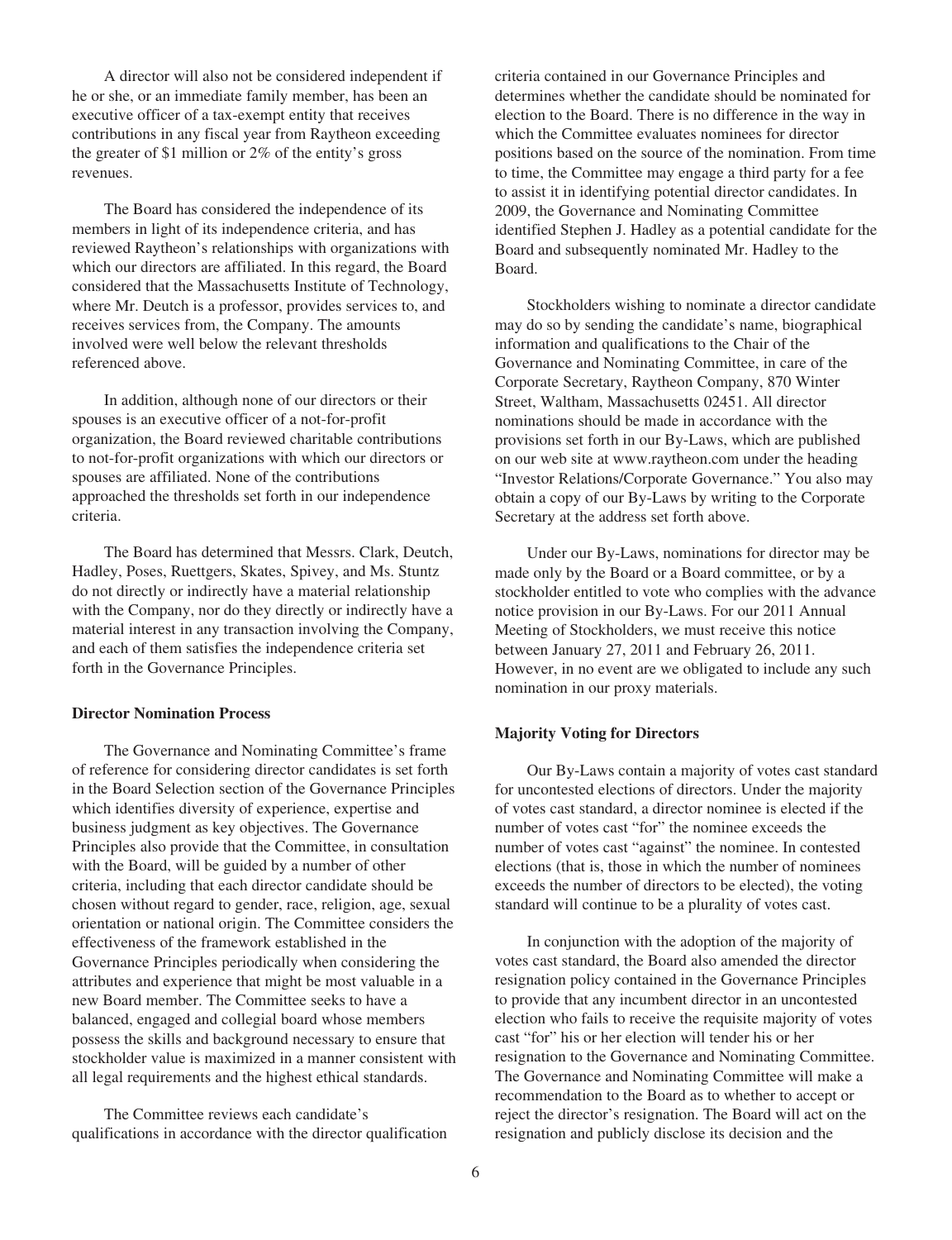rationale behind it within 90 days from the date of the certification of results. The director whose resignation is under consideration will abstain from participating in both the Governance and Nominating Committee's recommendation and the Board's decision with respect to the resignation. If a resignation is not accepted by the Board, the director will continue to serve.

In addition to the adoption of the majority of votes cast standard, the Board maintains the following policies and processes, which it believes represent best practices with respect to the election of directors:

- the annual election of all directors:
- a policy that a substantial majority of the Board shall be independent;
- a rigorous nomination process conducted by the independent Governance and Nominating Committee; and
- disclosure of a process by which stockholders may nominate director candidates.

The Board believes that the foregoing policies and practices help ensure the integrity of the election process by providing stockholders with a meaningful voice in director elections, thereby increasing the Board's accountability to stockholders.

#### **Board Leadership Structure**

The Board believes that the most effective leadership structure for the Company at this time is one with a combined Chairman and CEO, coupled with an independent Lead Director. Having the CEO serve as Chairman has a number of benefits. It promotes a cohesive vision and strategy for the Company and strong execution ability. It helps to assure clear and direct communication to the Board of any key enterprise risks. The Company has found that in our industry having a combined Chairman and CEO is particularly advantageous when doing business internationally, especially with foreign government customers who value unified leadership and a single ultimate executive decision maker. Finally, it facilitates the Company's ability to respond nimbly to changing business needs and customer objectives. When taken together with the robust role established for the Lead Director, the Board believes that the structure is currently optimal for the Company.

The Board created the position of Lead Director in 2002 to strengthen independent Board oversight in accord with Raytheon's contemporary governance practices. The Lead Director must qualify as "independent" under our Governance Principles, which comply with the NYSE listing standards. The Lead Director is empowered with

broad leadership authority and responsibilities, including working with the Chairman to develop and approve Board agendas, advising on the quality, quantity and timeliness of information provided by management to the Board, and acting as a liaison between the independent directors and the Chairman. The Lead Director also chairs executive sessions of the independent directors not attended by management in conjunction with each regularly scheduled Board meeting. The Lead Director's role is described in greater detail below.

#### **The Board's Role in Risk Oversight**

The Board oversees various risks potentially affecting the Company both directly and indirectly through its committees. The Company has in place an enterprise risk management ("ERM") process that, among other things, is designed to identify risks across the Company with input from each business unit and function. Under the ERM process, various business risks are identified, assessed and prioritized. The top risks to the Company, and any mitigation plans associated with those risks, are reported to the Board. The ERM process itself has been reviewed with the Board and is the subject of ongoing periodic review by the Audit Committee of the Board. The Company also manages risk through numerous controls and processes embedded in its operations and such controls and processes are reviewed from time to time with the Board and/or the relevant Board committees as noted below.

Risk considerations are also raised in the context of a range of matters that are reported by management to the Board or one of the Board's committees for review. For example, elements of risk are discussed by the full Board in presentations concerning company-wide and business unit annual operating plans, merger and acquisition opportunities, market environment updates, international business activities and other strategic discussions. Elements of risk related to financial reporting, internal audit, auditor independence and related areas of law and regulation are reviewed by the Audit Committee. Elements of risk related to various aspects of U.S. and international regulatory compliance, social responsibility, environmental matters, export/import controls and crisis management are reviewed by the Public Affairs Committee. Elements of risk related to compensation policies and practices and talent management are reviewed by the Management Development and Compensation Committee ("MDCC"), as further discussed below. Similarly, elements of risk related to governance issues are reviewed by the Governance and Nominating Committee.

#### **Risk Assessment of Overall Compensation Program**

The MDCC has reviewed with management the design and operation of our incentive compensation arrangements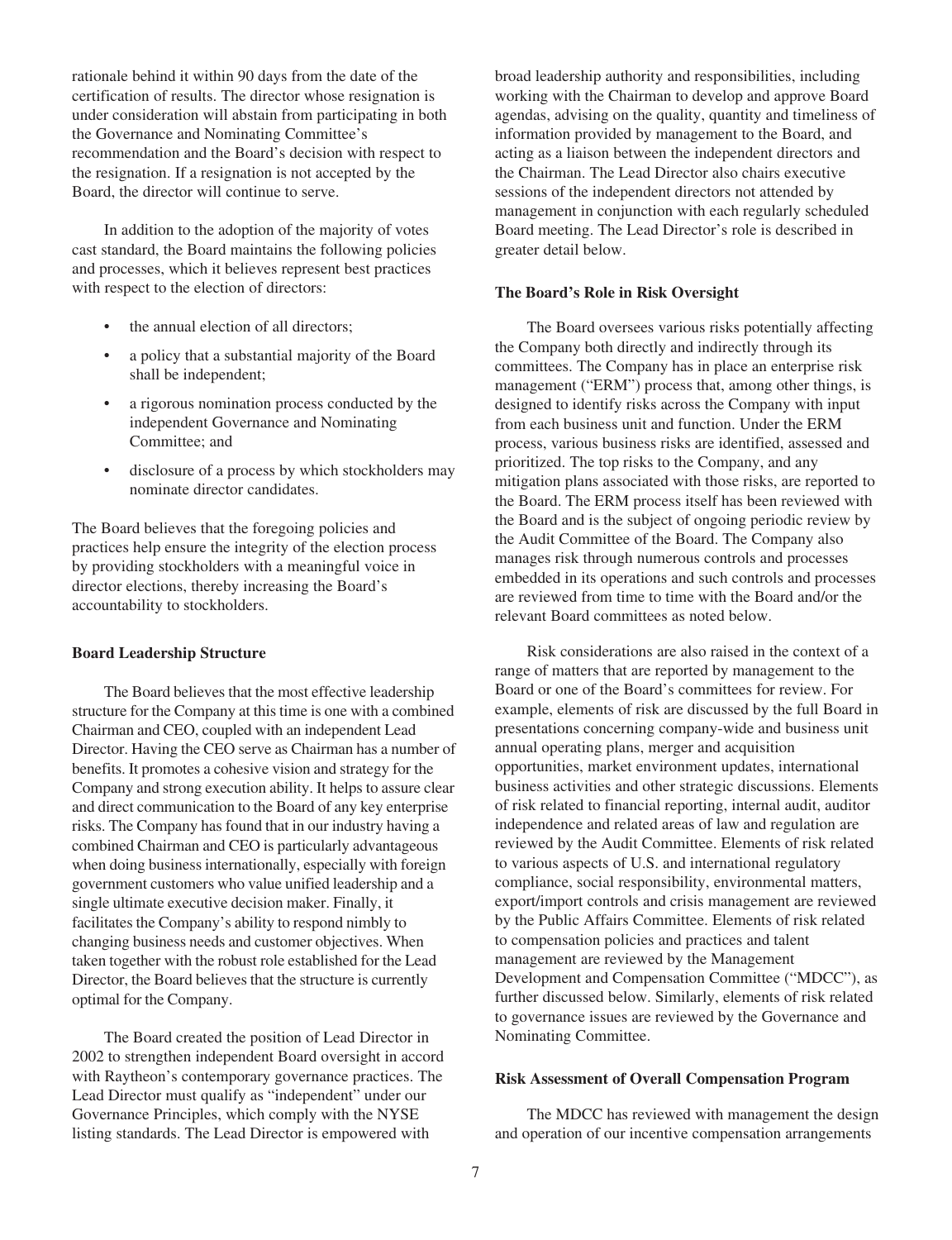for all employees, including executive officers, for the purpose of determining whether such programs might encourage inappropriate risk-taking that would be reasonably likely to have a material adverse effect on the Company. Management compiled an inventory of all incentive compensation arrangements applicable to the Company's employees at all levels which it then reviewed with the MDCC. The MDCC considered the performance objectives and target levels used in connection with these incentive awards and also the features of the Company's compensation programs that are designed to mitigate compensation-related risk, such as those described on page 33 under the caption "Management of Compensation-Related Risk." The MDCC concluded that the Company's compensation plans, programs and policies, considered as a whole, including applicable risk-mitigation features, are not reasonably likely to have a material adverse effect on the Company.

#### **Lead Director**

In December 2002, the Board created the position of independent Lead Director. The Board believes that a Lead Director is an integral part of a Board structure that promotes strong, independent oversight of Raytheon's management and affairs. The Lead Director must be independent as determined by the Board in accordance with the criteria included in our Governance Principles, which are summarized above. The Lead Director's duties include working with the Chairman to develop and approve Board agendas, developing and approving meeting schedules with the Chairman to ensure there is sufficient time for discussion of agenda topics, advising the Chairman as to the quality, quantity and timeliness of the information sent to the Board by management, developing agendas for and chairing executive sessions of the Board (in which the non-management directors meet without management), acting as a liaison between the Chairman and the independent directors and performing such other duties as the Board may determine from time to time. The designation of a Lead Director is not intended to inhibit communication among the directors or between any of them and the Chairman. Annually, the Board reviews the role and function of the Lead Director.

The position of Lead Director is currently held by Michael C. Ruettgers, former Chairman and CEO of EMC Corporation. Mr. Ruettgers was first elected Lead Director by the Board in 2006.

## **Communication with the Board**

Stockholders may communicate with our Board through our Lead Director. You may contact the Lead Director in writing, care of the Corporate Secretary, Raytheon Company, 870 Winter Street, Waltham, Massachusetts 02451. Interested parties also may contact the Lead Director electronically by submitting comments on our web site at www.raytheon.com under the heading "Investor Relations/Corporate Governance/Contact the Board." These matters will be referred to the Lead Director and tracked by the Office of the General Counsel.

Anyone who has a concern regarding our accounting, internal accounting controls or auditing matters may communicate that concern to the Audit Committee. You may contact the Audit Committee in writing, care of Raytheon Company, P.O. Box 21, Concord, Massachusetts 01742. Interested parties may also contact the Audit Committee electronically by submitting comments on our web site at www.raytheon.com under the heading "Investor Relations/Corporate Governance/Contact the Board." All such communications will be referred to the Audit Committee and will be tracked and investigated in the ordinary course by our Ethics Office with the assistance of the Office of the General Counsel unless otherwise instructed by the Audit Committee.

## **Service on Other Boards**

In 2008, the Board amended our Governance Principles to establish a formal policy limiting the number of public company boards on which a director may serve. The limit on the number of public company boards (including Raytheon) on which a director may serve is five, or three in the case of a director who currently serves as a CEO of a public company. This latter limitation applies to the Company's Chairman and CEO. The Governance Principles provide that a director who is considering joining the board of another public company must notify the Chairman of the Board and the Chair of the Governance and Nominating Committee regarding the proposed board service, and shall not accept the position until advised by the Chairman of the Board that service on the other board would not conflict with a Raytheon policy or service on the Raytheon Board.

#### **Director Education**

Our director education program consists of visits to Raytheon facilities, education regarding our Code of Business Ethics and Conduct and other policies and practices relevant to our business and operations. In addition, we sponsor in-house educational programs for the Board and provide updates on relevant topics of interest to the Board. We also encourage directors to attend accredited director education programs and institutes sponsored by various educational institutions.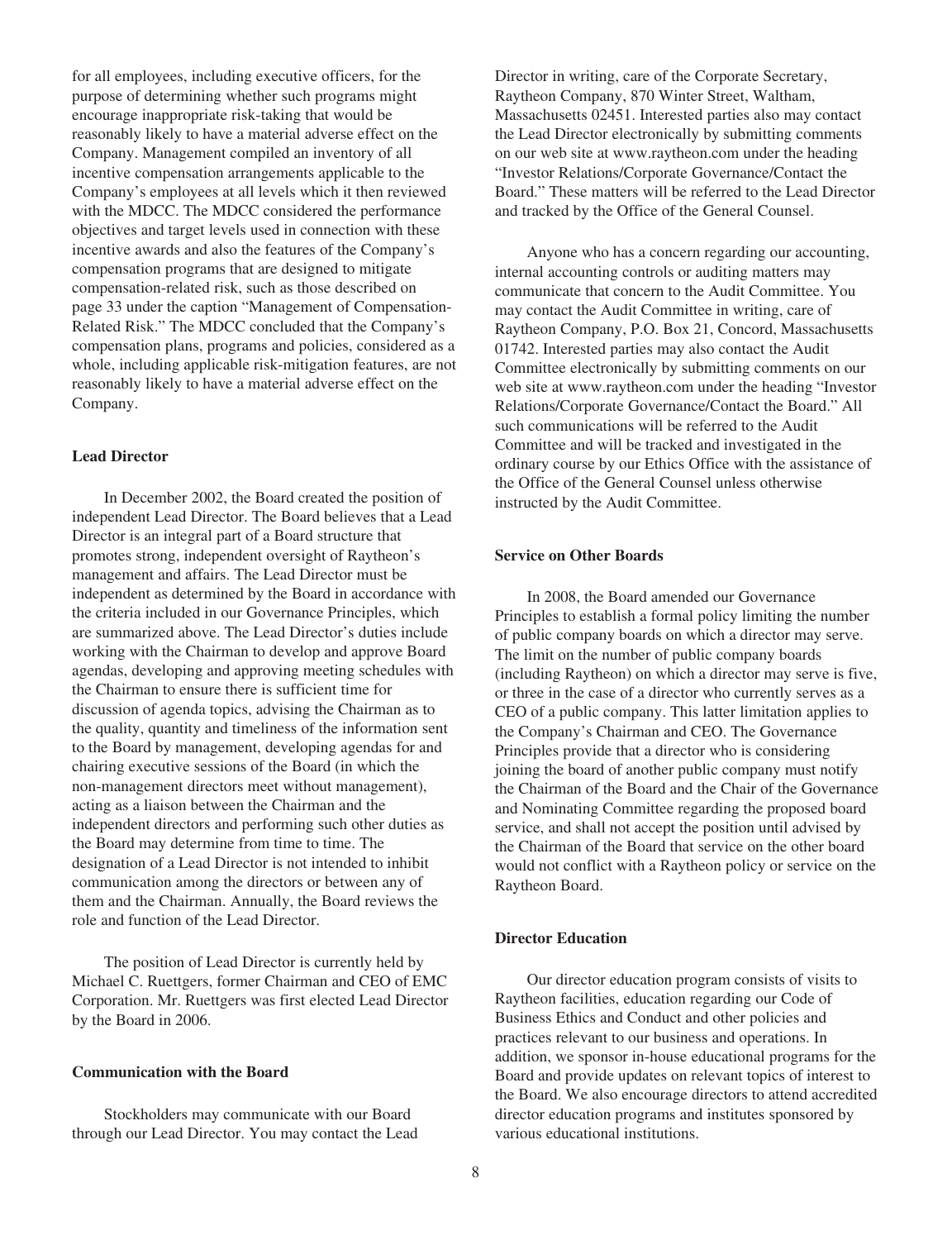## **Board and Committee Evaluation Process**

The Governance and Nominating Committee leads an annual assessment of the Board's performance and of its contribution as a whole. In addition, each committee of the Board (except the Executive Committee) annually reviews its performance. Many of the changes to the Governance Principles, committee charters and Board governance practices in general have resulted from the annual evaluation process. The Board views the annual selfassessment review as an integral part of its commitment to achieving high levels of Board and committee performance.

#### **Policy on Stockholder Rights Plans**

We do not have a stockholder rights plan. The Board will obtain stockholder approval prior to adopting a stockholder rights plan unless the Board, in the exercise of its fiduciary duties, determines that, under the circumstances then existing, it would be in the best interests of Raytheon and our stockholders to adopt a rights plan without prior stockholder approval. If a rights plan is adopted by the Board without prior stockholder approval, the plan must provide that it will expire within one year of adoption unless ratified by stockholders.

## **Political Contributions Disclosure**

We disclose on our web site a description of our oversight process for political contributions and a summary of direct corporate contributions, including those to state and local parties and candidates, and organizations operated in accordance with section 527 of the U.S. Internal Revenue Code. This disclosure is available on our web site at www.raytheon.com under the heading "Investor Relations/Corporate Governance/Political Contributions."

#### **Restatement Clawback Policy**

In 2008, the Board amended our Governance Principles to add a Restatement Clawback Policy. This policy gives the Board the right to recover Results Based Incentive Plan payments, Long-Term Performance Plan awards and restricted stock awards made on or after January 1, 2009 to any elected officer to the extent that such payments or awards were inflated due to erroneous financial statements substantially caused by the executive's knowing or intentionally fraudulent or illegal conduct. The policy is designed to maximize the likelihood that the Company will be successful if it seeks to recover the portion of an executive's incentive compensation attributable to inflated financial results caused by the executive's malfeasance.

## **Code of Ethics and Conflicts of Interest**

We have adopted a Code of Business Ethics and Conduct and Conflict of Interest Policies which apply to all officers, directors, employees and representatives. The Code of Business Ethics and Conduct and the Conflict of Interest Policies are the foundation of our ethics and compliance program and cover a wide range of areas. Many of our policies are summarized in the Code of Business Ethics and Conduct, including our policies regarding conflict of interest, insider trading, discrimination and harassment, confidentiality and compliance with laws and regulations applicable to the conduct of our business. All officers, directors, employees and representatives are required to comply with the Code of Business Ethics and Conduct and are subject to disciplinary action, including termination, for violations. We provide ethics education for directors, officers and employees. The Code of Business Ethics and Conduct is published on our web site at www.raytheon.com under the heading "Investor Relations/Corporate Governance/Code of Conduct" and is also available in print to any stockholder who requests it by writing to Raytheon Company, Investor Relations, 870 Winter Street, Waltham, Massachusetts 02451 or by emailing invest@raytheon.com. Any amendments to the Code of Business Ethics and Conduct or the grant of a waiver from a provision of the Code of Business Ethics and Conduct requiring disclosure under applicable SEC rules will be disclosed on our web site.

In addition to complying with the Code of Business Ethics and Conduct and other applicable Company policies, directors, officers and employees are expected to bring to the attention of the Senior Vice President, General Counsel and Secretary or the Vice President – Business Ethics and Compliance any actual or potential conflict of interest. Directors, officers and employees may report matters of concern through our anonymous, confidential toll-free EthicsLine at 1-800-423-0210.

#### **Transactions with Related Persons**

In 2007, the Board adopted a written Related Party Transactions Policy. Related party transactions include all transactions and relationships involving amounts in excess of \$120,000 between (a) the Company (including subsidiaries) and (b) any director, executive officer or  $5\%$ stockholder, including immediate family members and certain entities in which they have a significant interest. Under the policy, the General Counsel (or the CEO, in the case of a matter involving the General Counsel) provides information regarding any related party transaction or relationship to the Governance and Nominating Committee based on information solicited by the General Counsel (or the CEO, in the case of a matter involving the General Counsel). The Governance and Nominating Committee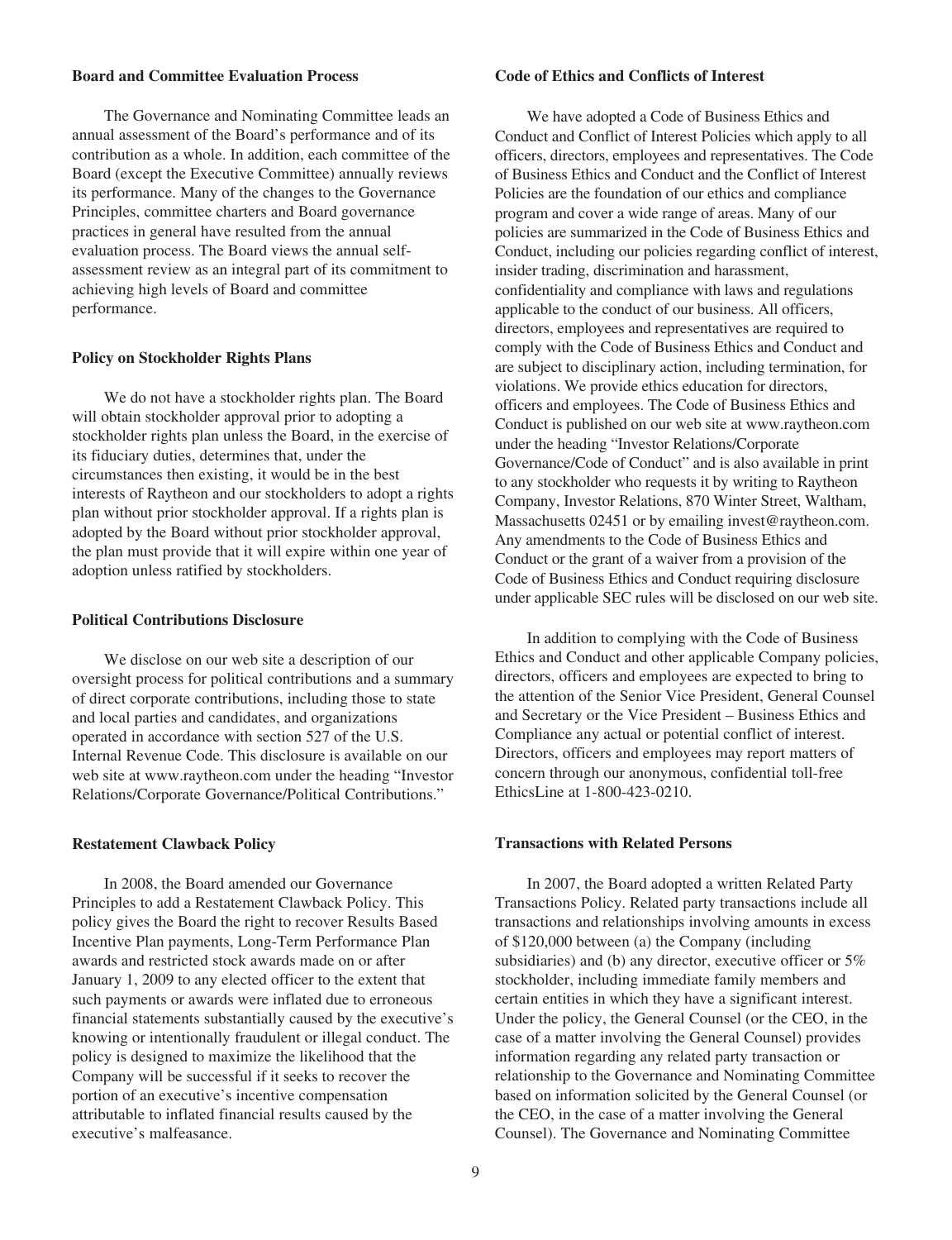reviews the material facts of all related party transactions and determines whether to approve, disapprove or ratify the transaction or relationship involved. Certain transactions and relationships have been pre-approved by the Governance and Nominating Committee for purposes of the policy, including (a) executive officer compensation approved by the Board, (b) director compensation, (c) certain relatively small transactions between the Company and other companies, (d) certain charitable contributions made by the Company and (e) matters considered by the Board in its director independence determinations.

In a Schedule 13G filing made with the SEC, BlackRock, Inc. ("BlackRock") reported beneficial ownership of 8.04% of our outstanding common stock as of December 31, 2009. This ownership position includes shares owned by Barclays Global Investors, NA, and affiliates ("BGI"). As was publicly announced at the time, BGI was acquired by BlackRock on December 1, 2009

("the acquisition"). Under previously established business relationships, both BGI and BlackRock have provided investment management services for the benefit of certain Raytheon benefit plans. For providing such investment management services, BGI and BlackRock received combined fees of \$1.9 million in 2009, as well as additional amounts from participants in connection with two 401(k) plan investment options. Subsequent to the acquisition, all of these arrangements are under the direct control of BlackRock. In accordance with the Related Party Transactions Policy referenced above, the Governance and Nominating Committee has reviewed these relationships. The Committee ratified these relationships on the basis that BlackRock's ownership of Raytheon stock plays no role in the business relationship between the two companies and that the engagement of BlackRock, and previously BGI, were on terms no more favorable to them than terms that would be available to unaffiliated third parties under the same or similar circumstances.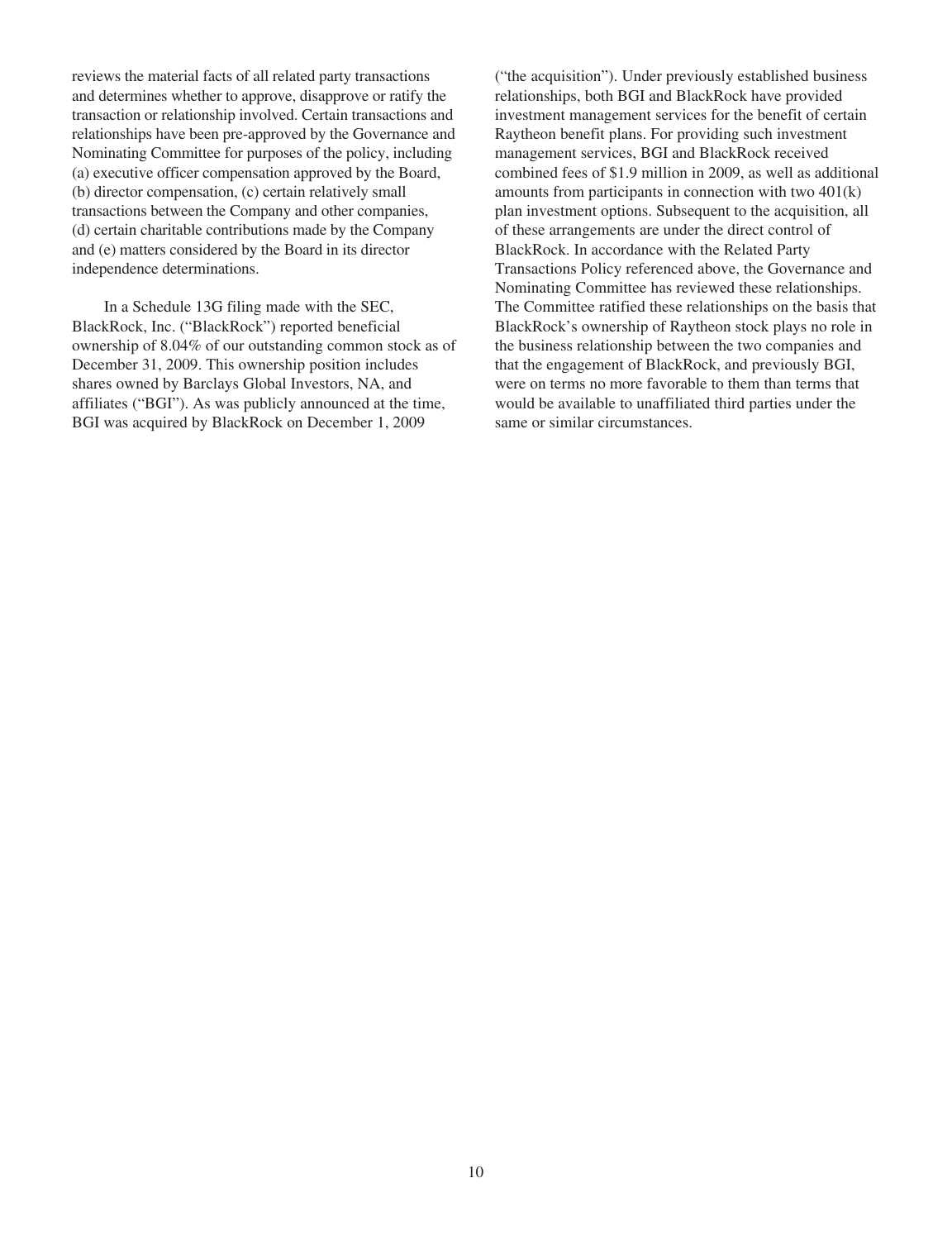## **THE BOARD OF DIRECTORS AND BOARD COMMITTEES**

Our business, property and affairs are managed under the direction of the Board. Directors are kept informed of our business through discussions with the Lead Director, the Chairman and other officers, by reviewing materials provided to them and by participating in meetings of the Board and its committees. The Board has a separately designated Audit Committee established in accordance with the Securities Exchange Act of 1934, as well as a standing Governance and Nominating Committee, Management Development and Compensation Committee, Public Affairs Committee, and Executive Committee. In March 2010, the Board established a Special Activities Committee to oversee matters relating to the Company's classified business. Each committee's charter (other than the Executive Committee) is published on our web site at www.raytheon.com under the heading "Investor Relations/Corporate Governance/Committees" and is also available in print to any stockholder who requests it by writing to Raytheon Company, Investor Relations, 870 Winter Street, Waltham, Massachusetts 02451 or by emailing invest@raytheon.com.

The table below provides current membership information regarding the Board and Board committees as of the date of this proxy statement. During 2009, the Board met 10 times. The Board and certain committees also engaged in other discussions and actions during 2009 apart from these meetings. During 2009, the average attendance for directors at Board and committee meetings was 98%, and no director attended less than 75% of the total of all Board and committee meetings on which they served. All directors are expected to attend the Annual Meeting of stockholders. In 2009, all of the directors attended the annual meeting.

The non-management directors, all of whom are independent, meet in an executive session chaired by the Lead Director at the conclusion of every regularly scheduled Board meeting. In addition, committee members generally meet in executive session, without management present, at the conclusion of regularly scheduled meetings of the Governance and Nominating Committee, the Management Development and Compensation Committee, the Audit Committee and the Public Affairs Committee.

|                                                                        | Audit<br>Committee | Governance<br>and<br><b>Nominating</b><br><b>Committee</b> | <b>Management</b><br><b>Development</b><br>and<br><b>Compensation</b><br><b>Committee</b> | <b>Public</b><br><b>Affairs</b><br><b>Committee</b> | Executive<br>Committee |
|------------------------------------------------------------------------|--------------------|------------------------------------------------------------|-------------------------------------------------------------------------------------------|-----------------------------------------------------|------------------------|
| <b>Independent Directors</b>                                           |                    |                                                            |                                                                                           |                                                     |                        |
| Vernon E. Clark                                                        | X                  |                                                            | X                                                                                         | X                                                   |                        |
| John M. Deutch $\dots \dots \dots \dots \dots \dots \dots \dots \dots$ |                    | Chair                                                      |                                                                                           | X                                                   | X                      |
|                                                                        | X                  |                                                            |                                                                                           | X                                                   |                        |
| Frederic M. Poses                                                      | X                  |                                                            | X                                                                                         |                                                     |                        |
| Michael C. Ruettgers                                                   |                    |                                                            |                                                                                           |                                                     | X                      |
|                                                                        | Chair              | X                                                          |                                                                                           |                                                     | X                      |
|                                                                        |                    |                                                            | Chair                                                                                     | X                                                   | $\mathbf{X}$           |
|                                                                        | X                  | X                                                          |                                                                                           | Chair                                               | X                      |
| <b>Inside Director</b>                                                 |                    |                                                            |                                                                                           |                                                     |                        |
| William H. Swanson                                                     |                    |                                                            |                                                                                           |                                                     | Chair                  |
| Number of Meetings in 2009                                             | 11                 |                                                            | 8                                                                                         |                                                     |                        |
|                                                                        |                    |                                                            |                                                                                           |                                                     |                        |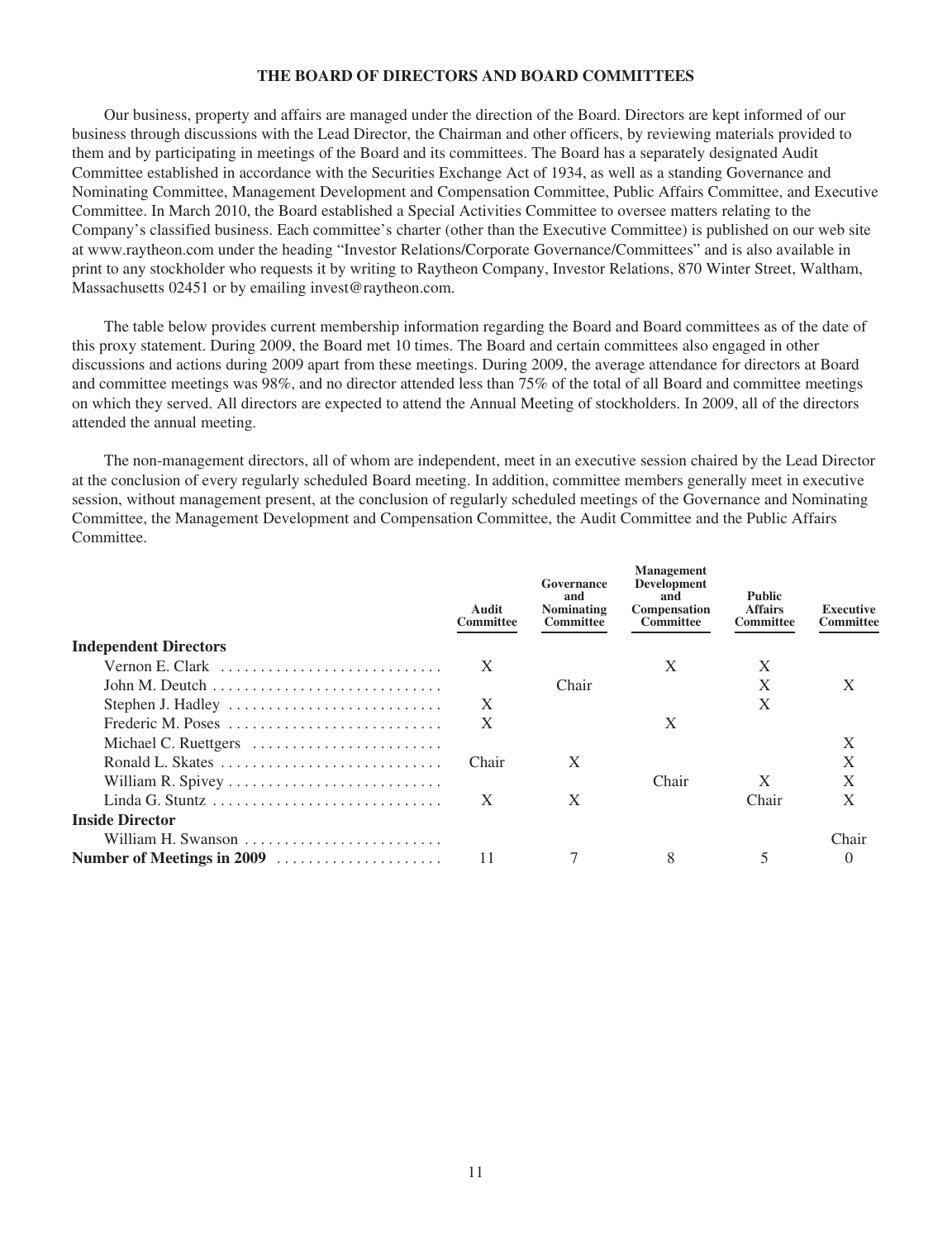## **Audit Committee**

The Audit Committee:

- Oversees the integrity of our financial statements;
- Evaluates the independent auditors' qualifications, performance and independence;
- Oversees our internal audit function;
- Meets with management to consider the adequacy of our internal controls and the objectivity of financial reporting;
- Reviews the independent auditors' audit of the effectiveness of the Company's internal controls;
- Prepares the audit committee report located on page 60 under the heading "Audit Committee Report";
- Meets with the independent auditors, internal auditors and appropriate financial personnel;
- Appoints the independent auditors;
- Pre-approves all audit fees and terms as well as all non-audit engagements with the independent auditors;
- Reviews annual and periodic reports and earnings press releases and recommends to the Board whether the annual audited financial statements should be included in the Company's Form 10-K;
- Has established a process for employees and others confidentially and anonymously to report concerns or complaints regarding accounting, internal control or auditing matters. More information regarding this process is available on page 8 under the heading "Corporate Governance – Communication with the Board";
- Reviews compliance with our Code of Business Ethics and Conduct with respect to certain financial reporting, controls and allegations of financial misconduct; and
- Has the authority to hire independent counsel and other advisors.

The Board has determined that each member of the Audit Committee is independent as defined by the rules of the NYSE and the SEC. The Board has also determined that Ronald L. Skates, the Chair of the Committee, is an "audit committee financial expert," as defined by SEC rules, based upon Mr. Skates' experience and training.

# **Management Development and Compensation Committee**

The Management Development and Compensation Committee (MDCC):

- Reviews and oversees compensation and benefits, as well as personnel plans, policies and programs;
- Reviews and recommends to the Board the compensation of the CEO and the other four most highly compensated executive officers;
- Reviews and approves the compensation of other officers and key employees;
- Approves director compensation with the concurrence of the Board;
- Reviews peer company practices to ensure competitiveness and seeks to align compensation with the performance of the Company;
- Periodically reviews succession plans for the CEO, the other named executive officers and elected officers of the Company;
- Periodically reviews career development plans for elected officers and other key employees;
- Annually assesses the independence of its outside compensation consultants and pre-approves any services proposed to be provided by such consultants to the Company;
- Administers and makes awards under our equity compensation plans;
- Reviews the "Compensation Discussion and Analysis" section of this proxy statement beginning on page 26;
- Prepares the Management Development and Compensation Committee Report found on page 42;
- Consists solely of independent directors; and
- Has the authority to hire independent counsel and other advisors.

While the Board bears the ultimate responsibility for approving compensation of our named executive officers, the MDCC assists the Board in discharging these responsibilities. The MDCC also carries out the responsibilities summarized above. The agenda for the meetings of the MDCC is determined by its Chair, with the assistance of our Senior Vice President – Human Resources and our Senior Vice President, General Counsel and Secretary, who also regularly attend MDCC meetings. At each meeting, the MDCC meets in executive session. The Chair reports the MDCC's actions and its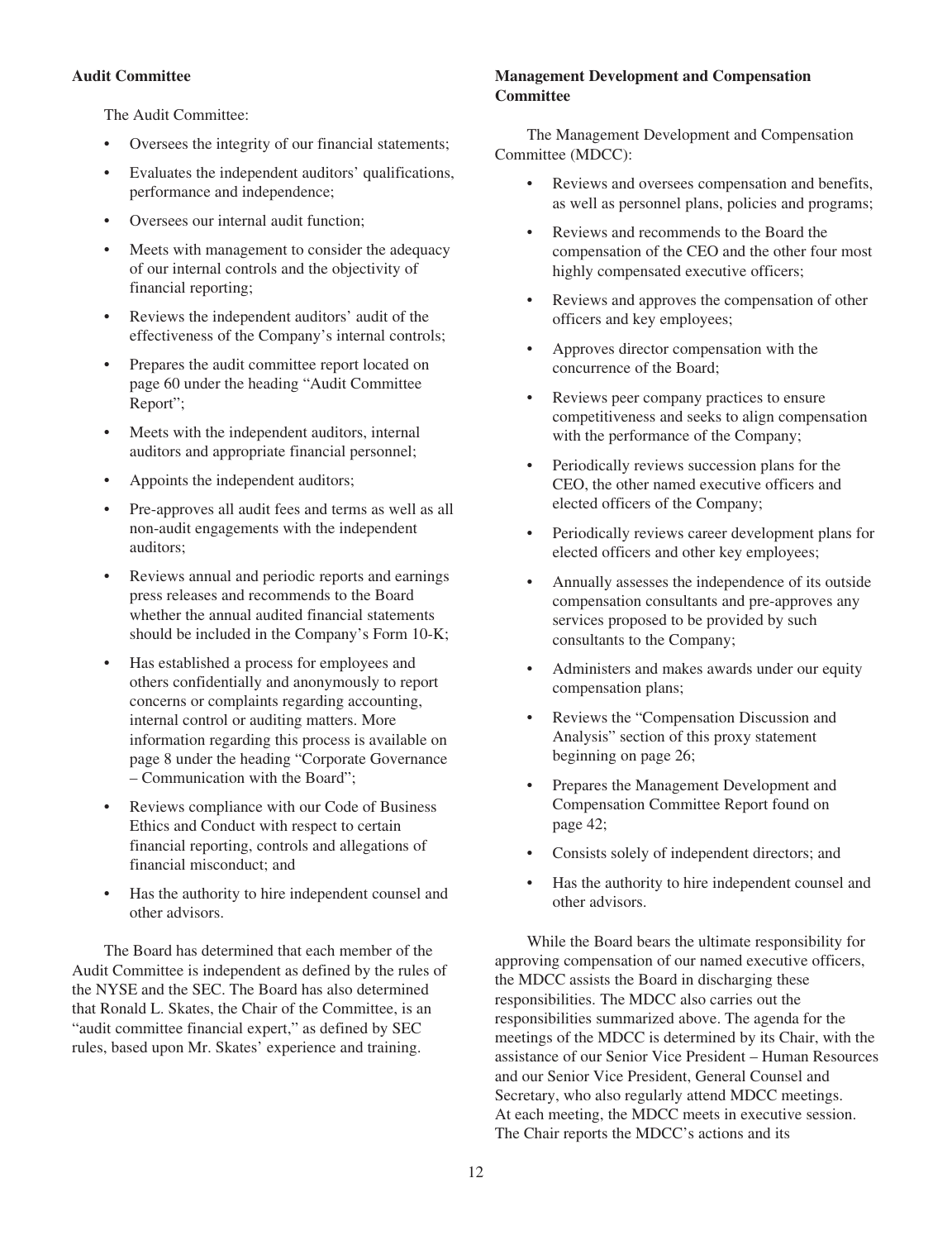recommendations on named executive officer compensation to the Board. Using its authority to hire independent advisors, in 2009, the MDCC retained Watson Wyatt Worldwide ("Watson Wyatt"), an independent compensation consulting firm, to obtain information on compensation levels, programs and practices within certain peer groups, provide the MDCC with a report on peer compensation trends, perform a pay-for-performance assessment and perform related services. For more information on the MDCC, see the section entitled "Executive Compensation – Compensation Discussion and Analysis" beginning on page 26.

## **Governance and Nominating Committee**

The Governance and Nominating Committee:

- Reviews and reports to the Board on a periodic basis with regard to matters of corporate governance;
- Establishes procedures for the nomination of directors and recommends candidates for election to the Board;
- Considers director nominees proposed by stockholders;
- Reviews and assesses the effectiveness of our Governance Principles and recommends proposed revisions to the Board;
- Reviews and approves or ratifies transactions and relationships under our Related Party Transactions Policy;
- Reviews proposals by stockholders in connection with the annual meeting of stockholders and makes recommendations to the Board for action on such proposals;
- Makes recommendations to the Board regarding the size and composition of the Board;
- Oversees the orientation program for new directors and the continuing education program for existing directors;
- Consists solely of independent directors; and
- Has the authority to hire independent counsel and other advisors.

## **Public Affairs Committee**

The Public Affairs Committee:

- Reviews, identifies and brings to the attention of the Board political, social, legal and environmental trends and issues that may have an impact on our business, operations, financial performance or public image;
- Reviews our policies and practices in the areas of political, legal, environmental and social responsibility and recommends to the Board such policies and practices, including those involving:
	- environmental protection;
	- health and safety of employees;
	- ethics:
	- export control;
	- regulatory compliance (except financial matters);
	- charitable contributions and community relations;
	- government relations, legislative policy and government consultants;
	- crisis management and emergency preparedness;
	- pension performance and management; and
	- government contracting and defense procurement policies.
- Reviews, monitors and makes recommendations to the Board on corporate policies and practices that relate to public policy; and
- Has the authority to hire independent counsel and other advisors.

#### **Special Activities Committee**

The Special Activities Committee was formed in March 2010 to perform the following activities:

- Review Company programs, activities, and potential acquisitions involving classified business which involve special performance, financial, reputational or other risks; and
- Review policies, processes, practices, procedures, risk management and internal controls applicable to the Company's classified business to the extent that they deviate from those applicable to the Company's non-classified business activities.

It is anticipated that the Board will appoint members of the Committee at an upcoming meeting.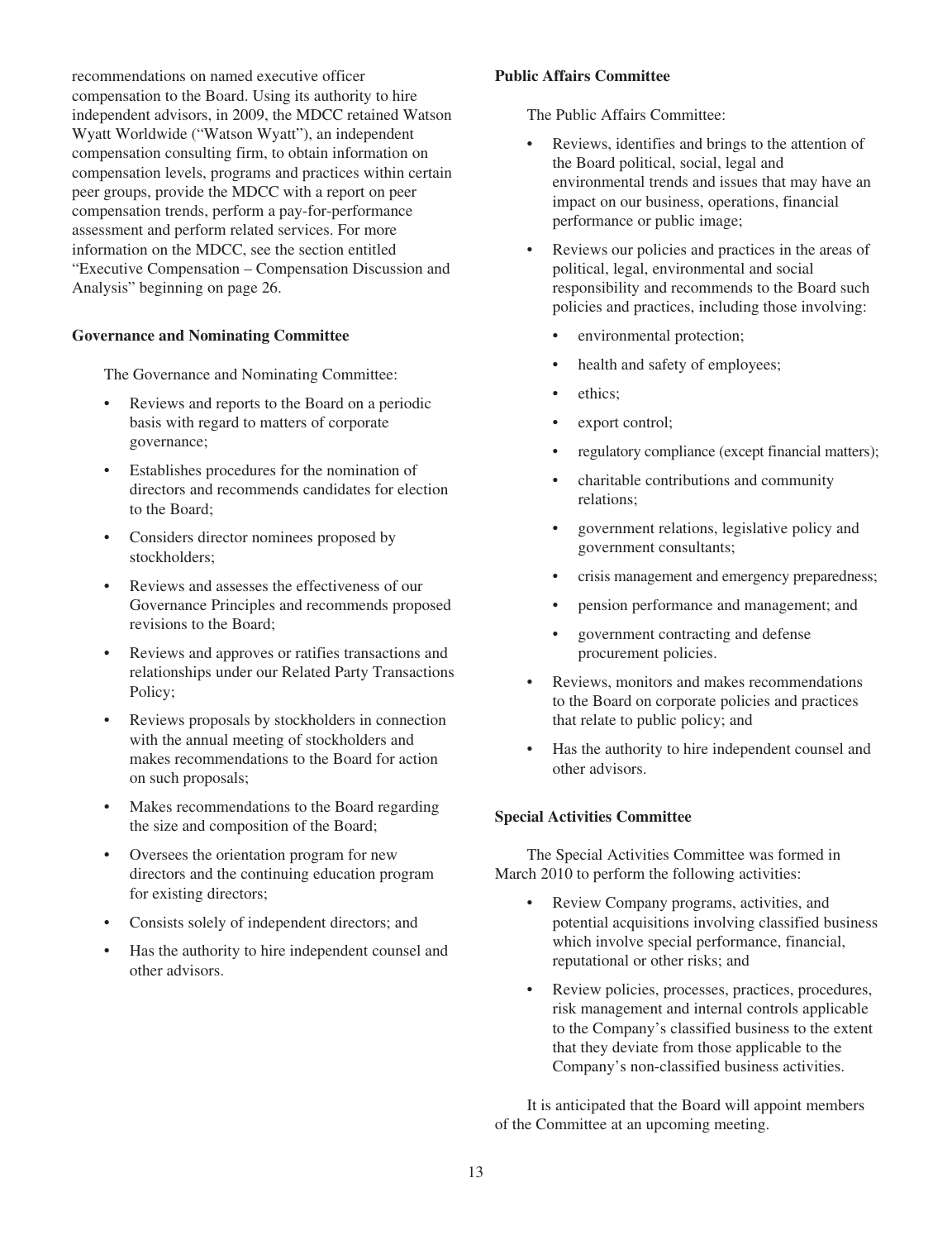# **Executive Committee**

The Executive Committee is empowered to act for the full Board during intervals between Board meetings, with the exception of certain matters that by law may not be delegated. The Executive Committee did not meet in 2009.

# **Compensation Committee Interlocks and Insider Participation**

The members of our Management Development and Compensation Committee during fiscal year 2009 were Vernon E. Clark, Frederic M. Poses and William R. Spivey. None of these members is or has ever been an officer or employee of the Company. To our knowledge, there were no relationships involving members of the Management Development and Compensation Committee or our other directors which require disclosure in this proxy statement as a Compensation Committee interlock.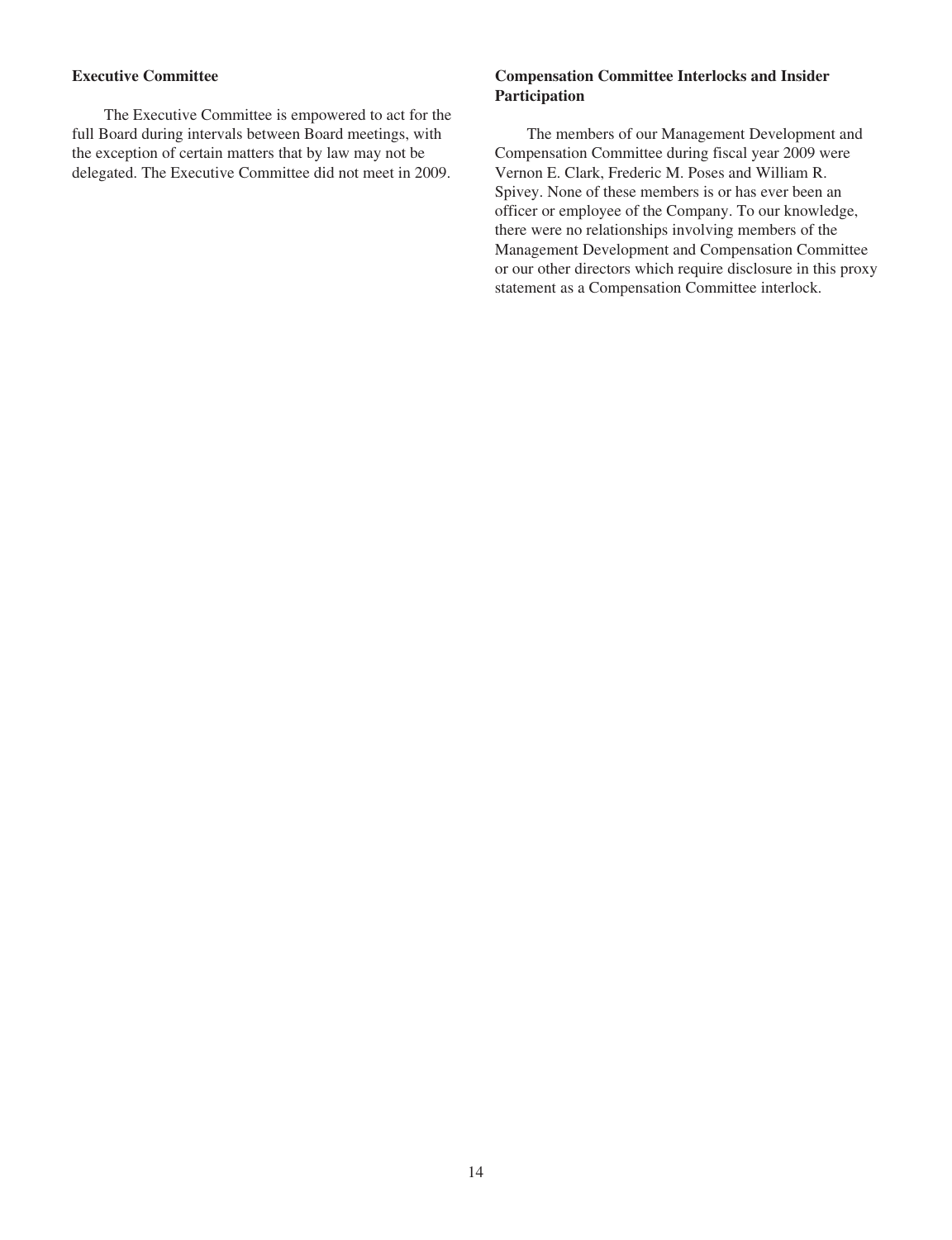## **DIRECTOR COMPENSATION**

Set forth below is information regarding the compensation of our non-employee directors.

| Name                                          | Fees<br><b>Earned</b> or<br>Paid in<br>Cash <sup>(1)</sup><br>$(\$)$ | <b>Stock</b><br>Awards <sup>(2)</sup><br>$\left( \mathbb{S}\right)$ | Option<br>Awards<br>$(\$)$ | <b>Non-Equity</b><br><b>Incentive Plan</b><br>Compensation<br>(S) | Change in<br><b>Pension Value</b><br>and<br><b>Nonqualified</b><br><b>Deferred</b><br>Compensation<br>Earnings<br>(5) | <b>All Other</b><br>Compensation<br>(5) | <b>Total</b><br>$(\$)$ |
|-----------------------------------------------|----------------------------------------------------------------------|---------------------------------------------------------------------|----------------------------|-------------------------------------------------------------------|-----------------------------------------------------------------------------------------------------------------------|-----------------------------------------|------------------------|
| Vernon E. Clark                               | \$112,000                                                            | \$109.982                                                           |                            |                                                                   |                                                                                                                       | $$5,000^{(3)}$                          | \$226,982              |
| John M. Deutch                                | \$104,000                                                            | \$109.982                                                           |                            |                                                                   |                                                                                                                       |                                         | \$213,982              |
| Stephen J. Hadley $\dots\dots\dots\dots\dots$ | $$46,000^{(4)} $109,998$                                             |                                                                     |                            |                                                                   |                                                                                                                       |                                         | \$155,998              |
| Frederic M. Poses                             | \$104,500                                                            | \$109.982                                                           |                            |                                                                   |                                                                                                                       | $$5,000^{(3)}$                          | \$219,482              |
| Michael C. Ruettgers                          | \$103,500                                                            | \$146,002                                                           |                            |                                                                   |                                                                                                                       | $$5,000^{(3)}$                          | \$254,502              |
| Ronald L. Skates                              | $$124,000^{(5)} $109,982$                                            |                                                                     |                            |                                                                   |                                                                                                                       | $$5,000^{(3)}$                          | \$238,982              |
| William R. Spivey $\dots \dots \dots \dots$   | \$107,500                                                            | \$109.982                                                           |                            |                                                                   |                                                                                                                       |                                         | \$217,482              |
| Linda G. Stuntz                               | \$121,000                                                            | \$109.982                                                           |                            |                                                                   |                                                                                                                       | $$3,000^{(3)}$                          | \$233.982              |

(1) Consists of the amounts described below:

| <b>Director</b>                                                                    | Role                            | <b>Basic</b><br>Annual<br><b>Retainer</b><br>$\left( \mathbb{S}\right)$ | Supplemental<br>Annual<br><b>Retainer</b><br><b>(\$)</b> | Meeting<br>Fees<br>$(\$)$ |
|------------------------------------------------------------------------------------|---------------------------------|-------------------------------------------------------------------------|----------------------------------------------------------|---------------------------|
|                                                                                    | Director                        | \$65,000                                                                |                                                          | \$47,000                  |
|                                                                                    | Chair, Governance Committee     | \$65,000                                                                | \$10,000                                                 | \$29,000                  |
|                                                                                    | Director, Partial Year          | \$32,500                                                                | $\overline{\phantom{0}}$                                 | \$13,500                  |
|                                                                                    | Director                        | \$65,000                                                                |                                                          | \$39,500                  |
| Mr. Ruettgers $\dots \dots \dots \dots \dots \dots \dots \dots \dots \dots$        | Lead Director                   | \$65,000                                                                | \$24,000                                                 | \$14,500                  |
| Mr. Skates $\ldots \ldots \ldots \ldots \ldots \ldots \ldots \ldots \ldots \ldots$ | Chair, Audit Committee          | \$65,000                                                                | \$20,000                                                 | \$39,000                  |
|                                                                                    | Chair, MDCC                     | \$65,000                                                                | \$10,000                                                 | \$32,500                  |
|                                                                                    | Chair, Public Affairs Committee | \$65,000                                                                | \$10,000                                                 | \$46,000                  |

Mr. Skates elected to receive his annual retainer of \$65,000 and his Audit Committee Chair annual retainer of \$20,000 in shares of our common stock. See footnote 5.

(2) These amounts represent the aggregate grant date fair value of awards of restricted stock in accordance with the accounting standard for share-based payments.

The aggregate numbers of shares of restricted stock held by each director as of December 31, 2009 were as follows:

| <b>Director</b> | Stock |
|-----------------|-------|
|                 | 2.461 |
|                 | 2.461 |
|                 | 2.362 |
|                 | 2.461 |
|                 | 3.267 |
|                 | 2.461 |
|                 | 2.461 |
|                 | 2.461 |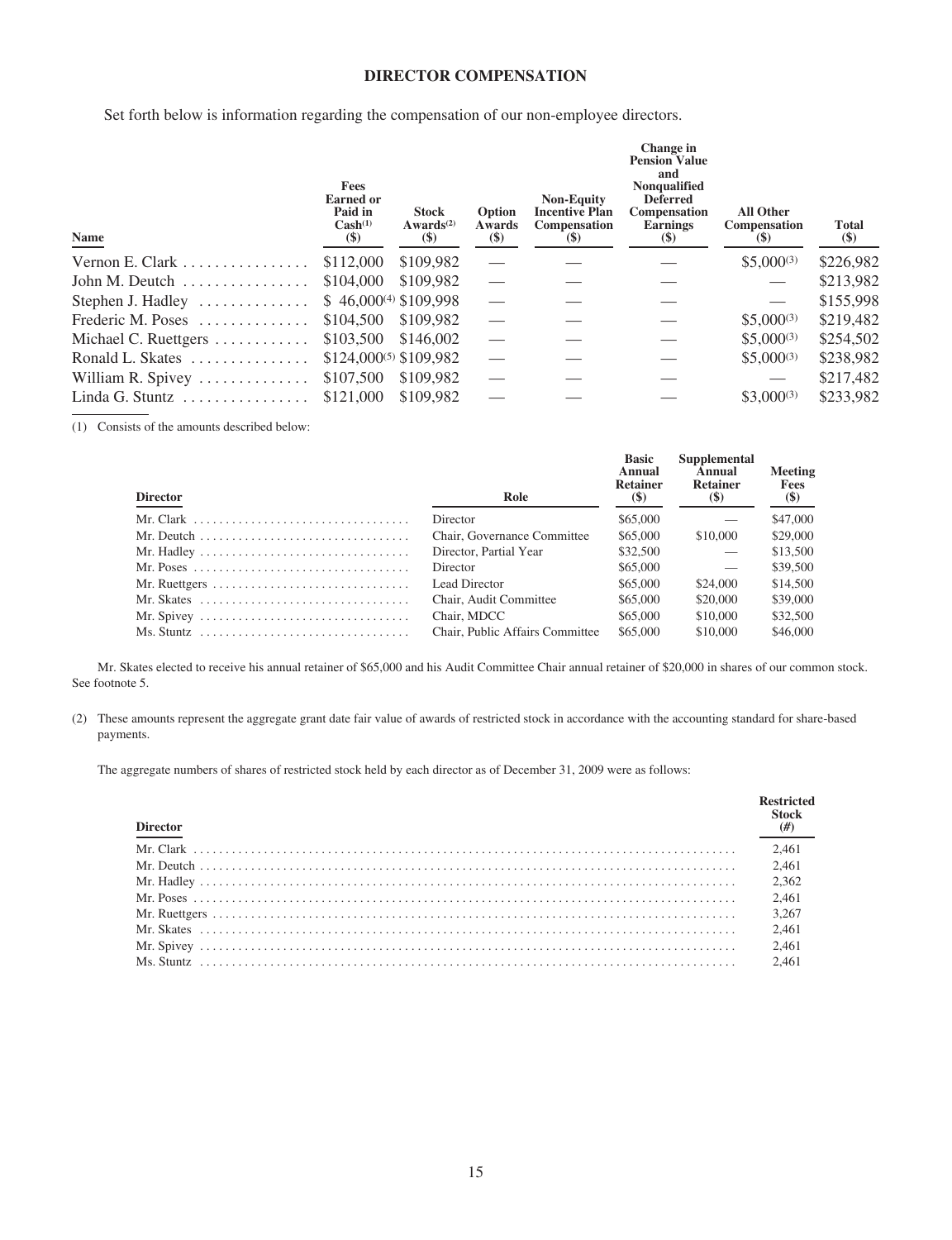The following table shows the shares of restricted stock awarded to each director during 2009, and the aggregate grant date fair value for each award.

| <b>Director</b> | Grant<br>Date | <b>All Stock</b><br><b>Awards: Number</b><br>of Shares of Stock<br>or Units $(\#)$ | <b>Full Grant Date</b><br>Value of Award(\$) |
|-----------------|---------------|------------------------------------------------------------------------------------|----------------------------------------------|
|                 | 5/28/09       | 2.461                                                                              | \$109,982                                    |
|                 | 5/28/09       | 2.461                                                                              | \$109,982                                    |
|                 | 7/29/09       | 2.362                                                                              | \$109,998                                    |
|                 | 5/28/09       | 2.461                                                                              | \$109,982                                    |
|                 | 5/28/09       | 3.267                                                                              | \$146,002                                    |
|                 | 5/28/09       | 2.461                                                                              | \$109,982                                    |
|                 | 5/28/09       | 2.461                                                                              | \$109,982                                    |
|                 | 5/28/09       | 2.461                                                                              | \$109.982                                    |

(3) Represents Raytheon contributions under our matching gift and charitable awards program, which is available to all employees.

- (4) Mr. Hadley joined the Board of Directors in July 2009.
- (5) Mr. Skates elected to receive his annual retainer of \$65,000 and his Audit Committee Chair annual retainer of \$20,000 in shares of our common stock. As a result of such election, Mr. Skates received 1,902 shares of our common stock on May 28, 2009 based on a stock price of \$44.69.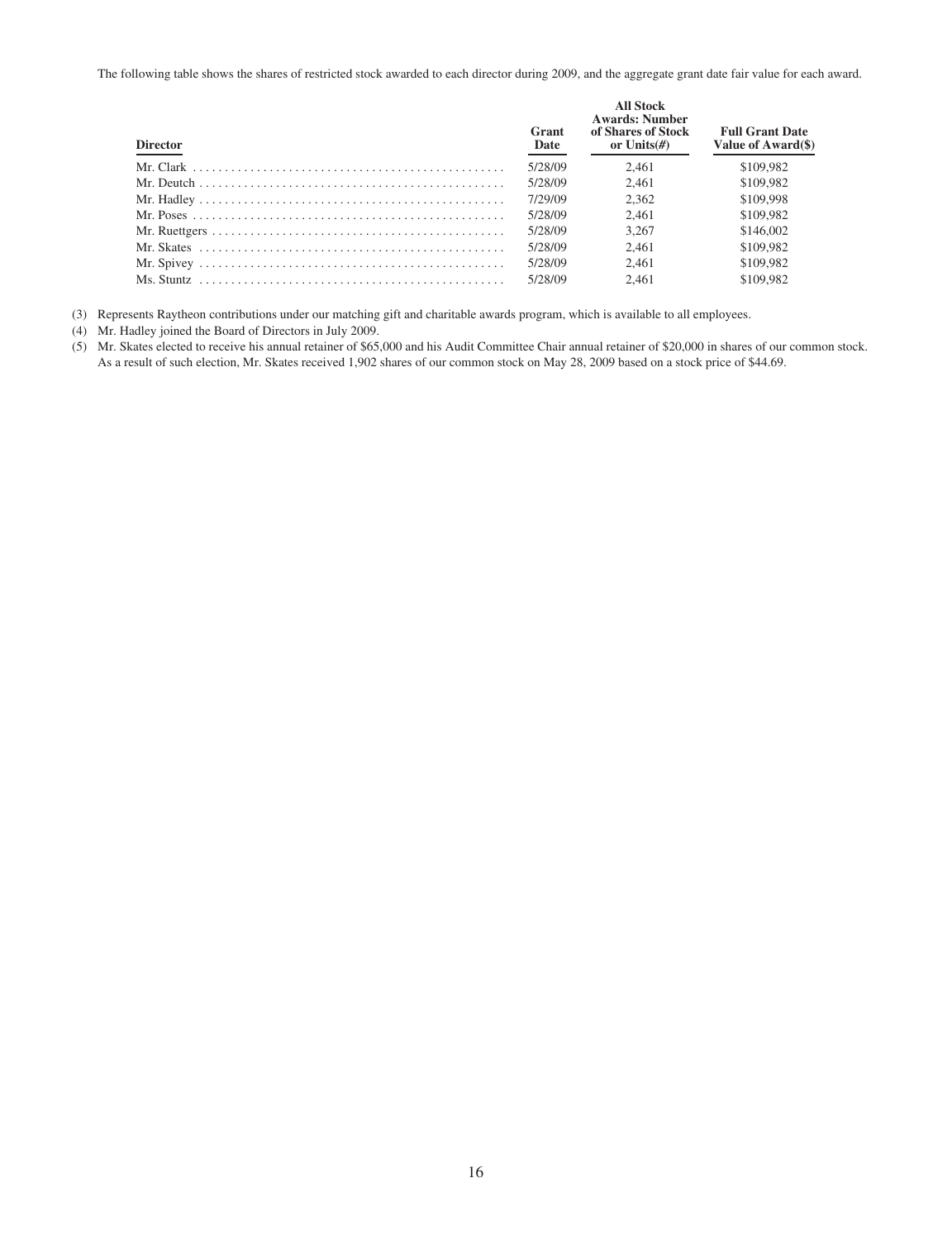#### **Elements of Director Compensation**

The principal features of the compensation received by our non-employee directors for 2009 are described below.

*Annual Retainers*. All of our non-employee directors are paid an annual Board cash retainer as indicated below. A supplemental annual cash retainer is also paid to committee chairs and the Lead Director as indicated below. Directors may elect to receive their annual cash retainers in shares of our common stock in lieu of cash. We pay the cash retainers quarterly and the stock retainers, including stock in lieu of cash retainers, annually.

| <b>Annual Retainer</b>                   | 2009     |
|------------------------------------------|----------|
| Board of Directors                       | \$65,000 |
|                                          | \$24,000 |
| Governance and Nominating Committee      |          |
|                                          | \$10,000 |
| Audit Committee Chair                    | \$20,000 |
| Management Development and Compensation  |          |
| Committee Chair                          | \$10,000 |
| Public Affairs Committee Chair  \$10,000 |          |

*Meeting Fees.* Our non-employee directors receive a \$1,500 meeting fee for each Board or committee meeting attended in person or by teleconference, except with respect to our Lead Director who receives meeting fees only for Board meetings and not fees for Committee meeting attendance.

*Equity Awards.* Each non-employee director also receives an annual grant of restricted stock. Through 2009, these grants were made under the 1997 Nonemployee Directors Restricted Stock Plan and the non-employee directors are entitled to full dividend and voting rights on such restricted stock. Unless otherwise provided by the Board, the restricted stock vests (becomes non-forfeitable) on the date of the annual meeting of stockholders in the calendar year following the year of grant, or upon the earlier occurrence of the director's termination as a director after a change in control of Raytheon or the director's

death. Upon a director's termination of service on the Board for any other reason, his or her unvested restricted stock award will be forfeited to Raytheon. Regardless of the vesting date, the shares will remain subject to transfer restriction for at least six months after the grant date. In 2009, each non-employee director was awarded \$110,000 of restricted stock (\$146,000 in the case of the Lead Director).

*Benefits*. We reimburse our non-employee directors for actual expenses incurred in the performance of their service as directors, including attendance at director education programs sponsored by educational and other institutions. We also maintain a business travel accident insurance policy which includes coverage for non-employee directors with up to \$1,000,000 per incident in accident insurance when traveling on Raytheon business. In addition, all directors are eligible to participate in our matching gift and charitable awards program available to all employees. We match eligible gifts up to \$5,000 per donor per calendar year.

Pursuant to our Deferred Compensation Plan, directors may defer receipt of their annual retainer and/or meeting fees until retirement from the Board. Directors also may elect to receive their cash retainer in shares of our common stock which also can be deferred.

#### **Director Stock Ownership and Retention Guidelines**

As stated in our Governance Principles, the Board believes that directors should be stockholders and have a financial stake in the Company. Accordingly, independent directors are paid a substantial portion of their compensation in equity awards. Further, each director is expected to own shares of stock with a market value of at least two times his or her annual retainer, with five years to achieve the target ownership threshold. The Governance Principles also provide that a director may not dispose of Company stock until attaining the requisite ownership threshold and thereafter must maintain such equity ownership level.

# **ELECTION OF DIRECTORS (Item No. 1 on the proxy card)**

The Board is subject to annual election by stockholders. The Board has nominated Vernon E. Clark, John M. Deutch, Stephen J. Hadley, Frederic M. Poses, Michael C. Ruettgers, Ronald L. Skates, William R. Spivey, Linda G. Stuntz and William H. Swanson to serve one-year terms that will expire at the 2011 Annual Meeting of Stockholders.

We have included below the principal occupation and employment during the past five years and other information about the nominees, including a discussion of the specific considerations relating to the experience, qualifications, attributes or skills considered by the Governance and Nominating Committee in support of each individual's nomination to serve as a director.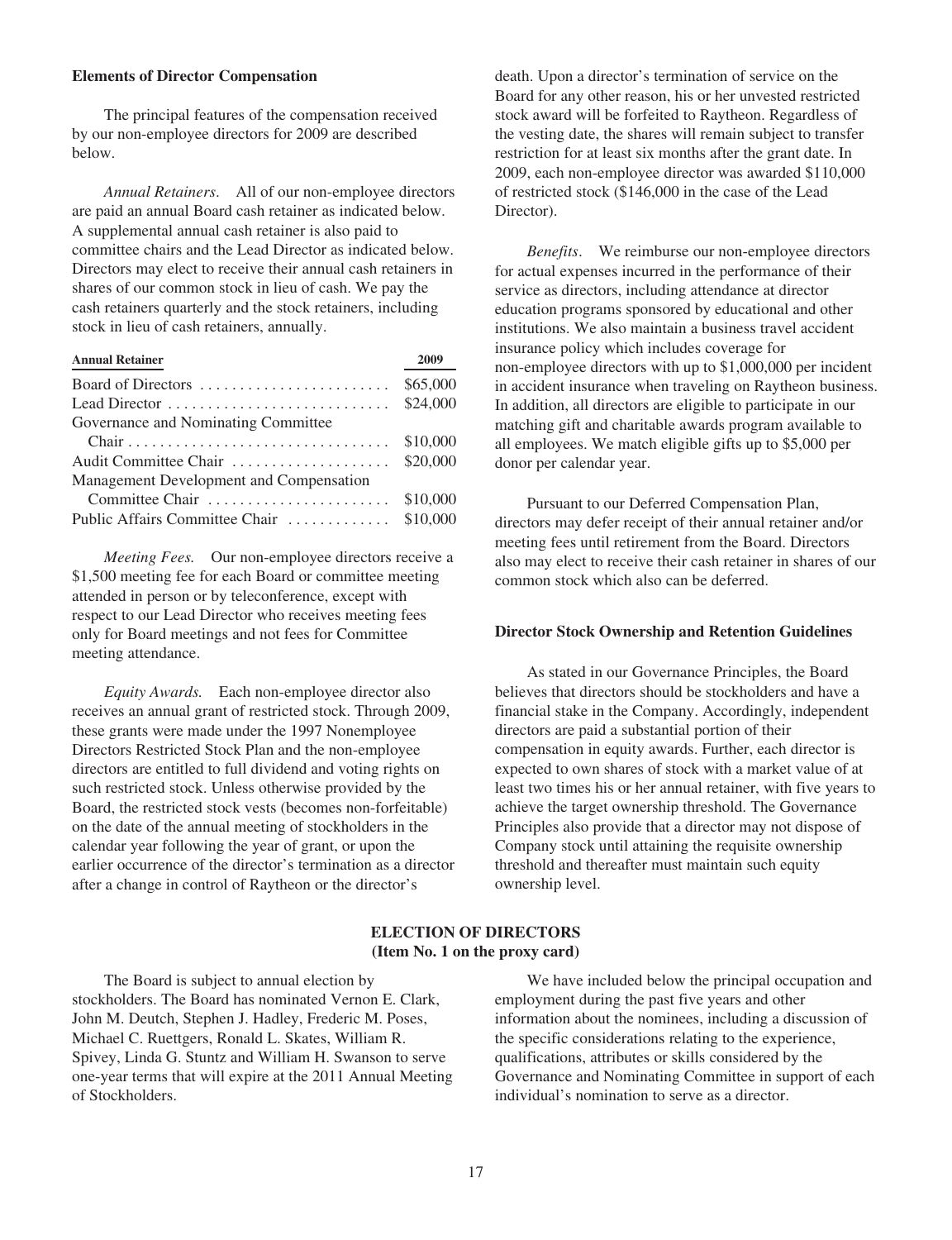If elected, the nominees will continue in office until their successors have been duly elected and qualified, or until the earlier of their death, resignation or retirement. We expect each of the nominees to be able to serve if

elected. If any of these persons is unable to serve or for good cause will not serve, the proxies may be voted for a substitute nominee designated by the Board.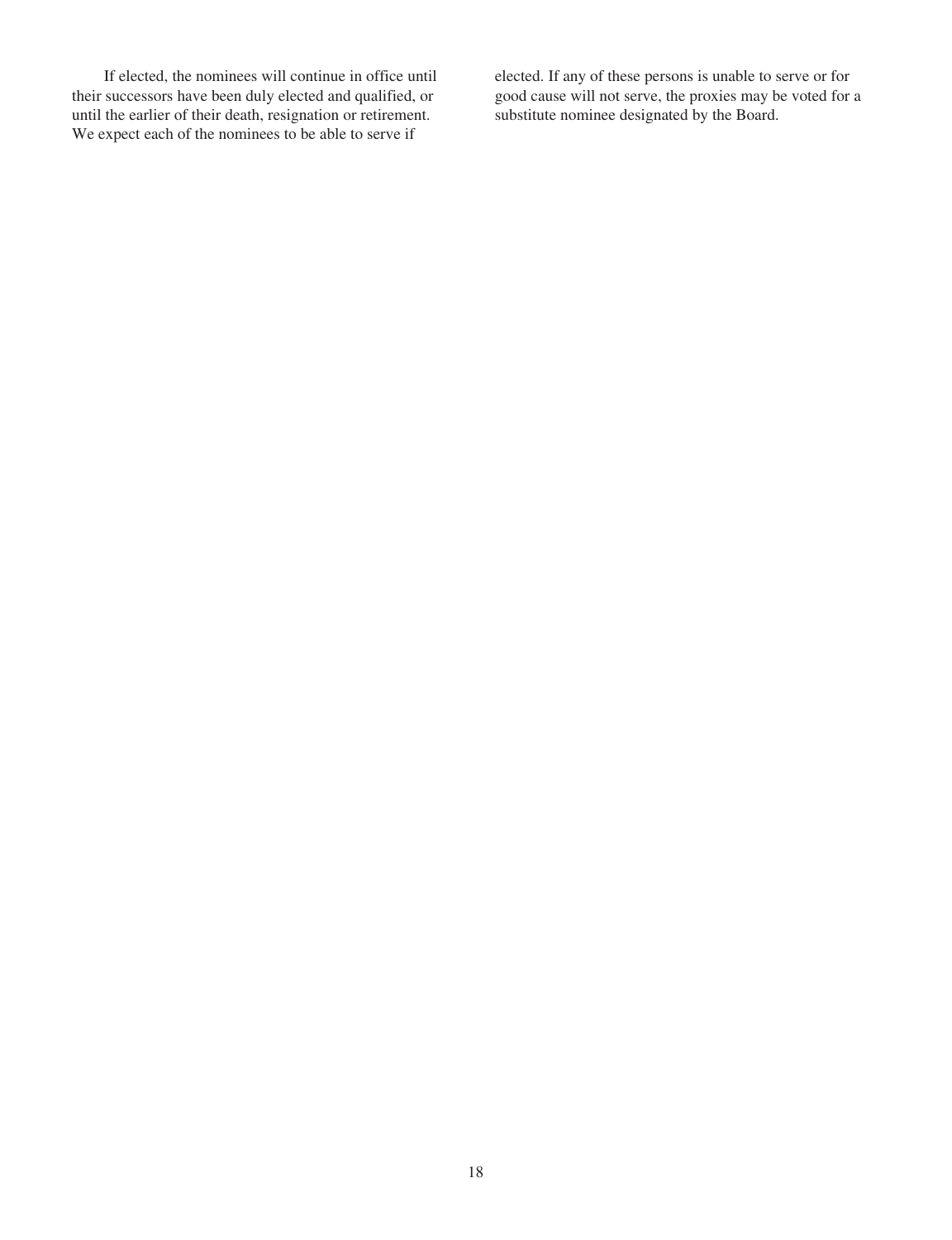# **Nominees for Election**

- **VERNON E. CLARK**
- Director of the Company since 2005.
- Chief of Naval Operations, the senior uniformed executive of the United States Navy, from 2000 to 2005 (retired in 2005).
- 37-year career in the United States Navy, serving in various positions of increasing responsibility; commanded a patrol gunboat and concluded as the Chief of Naval Operations.
- Current Directorships: Rolls Royce North America (aerospace, marine and energy-related manufacturer) since 2006; and Horizon Lines, Inc. (ocean shipping and integrated logistics company) since 2007.
- Affiliations: Trustee of Regent University and Vanguard University; Member of Air University Board of Visitors; Chairman of the Board of SRI International (Stanford Research Institute); Member of USO Board of Governors; and Member of the Defense Policy Board.
- Age 65.

Admiral Clark's qualifications to serve on the Board include his extensive knowledge of, and experience with, the products used by and the needs of our customers based on his extensive career as an officer in the United States Navy, coupled with his organizational acumen and leadership ability illustrated by his service as Chief of Naval Operations.

# **JOHN M. DEUTCH**

- Director of the Company since 1998.
- Institute Professor at the Massachusetts Institute of Technology since 1990.
- Director of Central Intelligence from 1995 to 1996.
- Deputy Secretary of Defense from 1994 to 1995.
- Undersecretary of Defense, Acquisition and Technology from 1993 to 1994.
- Provost (from 1985 to 1990), Dean of Science (from 1981 to 1988) and Chairman of the Department of Chemistry (from 1982 to 1985) of the Massachusetts Institute of Technology.
- Current Directorship: Cheniere Energy, Inc. (liquefied natural gas receiving company) since 2006.
- Past Directorships: Citigroup Inc. (financial services company) from 1996 to April 2010; Cummins Engine Company, Inc. (provider of engines and related technologies) from 1997 to 2008; and Schlumberger Ltd. (oilfield services company) from 1997 to 2007.
- Affiliations: Museum of Fine Arts Boston; Resources for the Future; Center for American Progress; and Urban Institute.
- Age 71.

Mr. Deutch's qualifications to serve on the Board include his extensive knowledge and experience relating to technology, intelligence and security matters, as well as public policy, based on his varied high level roles in government and academia.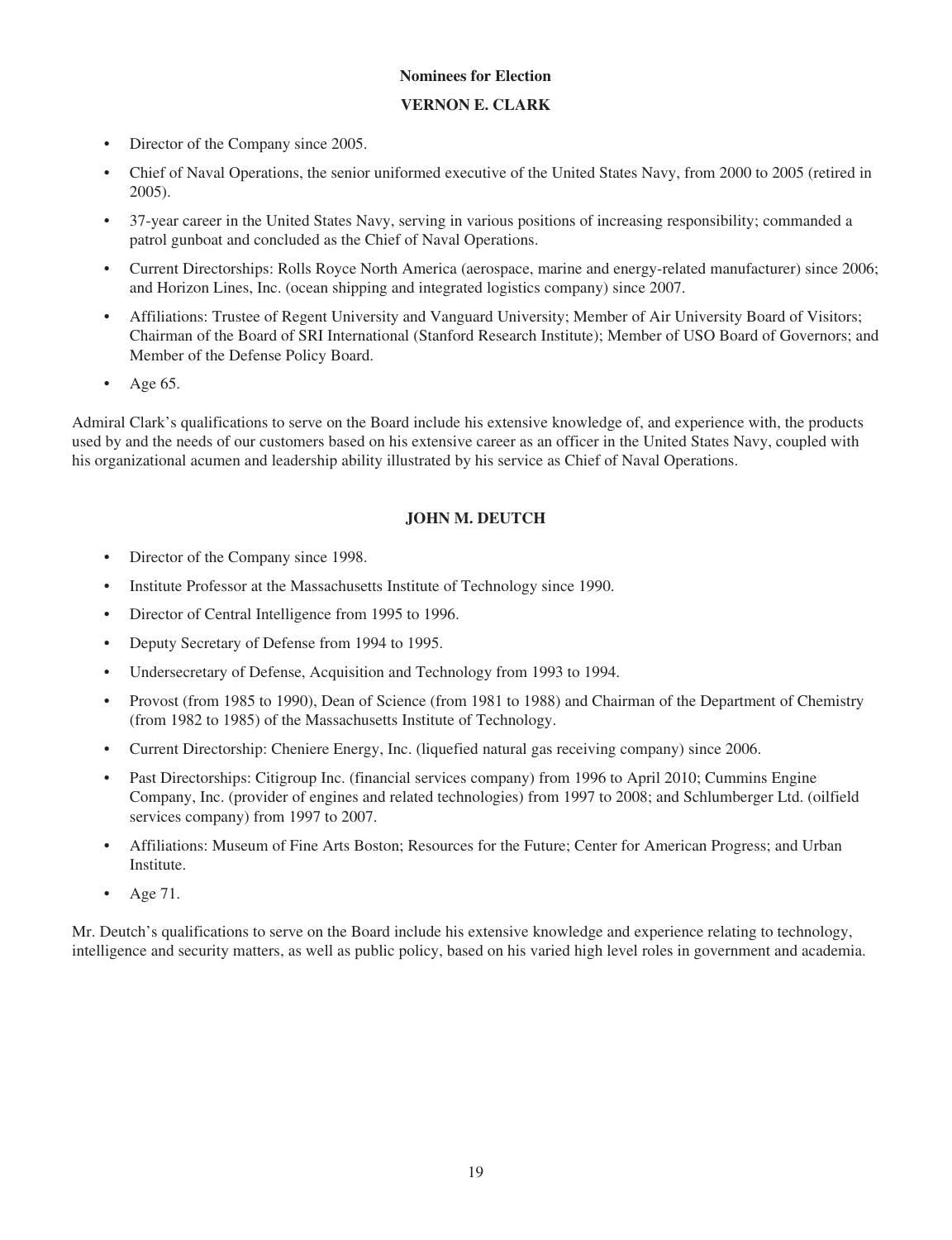# **STEPHEN J. HADLEY**

- Director of the Company since July 2009.
- Senior Advisor for International Affairs at the U.S. Institute of Peace since 2009.
- Principal in The RiceHadley Group, LLC (international strategic consulting firm) since 2009.
- Assistant to the President for National Security Affairs from 2005 to 2009.
- Assistant to the President and Deputy National Security Advisor from 2001 to 2005.
- Partner in the Washington, D.C. law firm of Shea & Gardner and a principal in The Scowcroft Group (international consulting firm) from 1993 to 2001.
- Affiliations: Director of the Atlantic Council of the United States; Member of the Council on Foreign Relations; Member of the International Institute for Strategic Studies.
- Age 63.

Mr. Hadley's qualifications to serve on the Board include his extensive knowledge and experience relating to national security, international affairs, public policy, legal matters and formulation of strategy, based on his varied high level roles in government, consulting and the practice of law.

## **FREDERIC M. POSES**

- Director of the Company since 2000.
- Chairman and CEO of Trane, Inc. (formerly American Standard Companies, Inc.) (air conditioning systems, services and solutions provider) from 2000 to 2008.
- President and Chief Operating Officer of AlliedSignal, Inc. from 1998 to December 1999.
- 30-year business career at AlliedSignal, starting as a financial analyst in 1969 and serving in various capacities including President of the Engineered Materials business beginning in April 1988.
- Current Directorship: Non-executive Chairman of the Board of Tyco Electronics, Ltd. (manufacturer and provider of an array of products including electronics and telecommunications) since 2007.
- Past Directorships: Centex Corporation (home building company) from 2001 to 2009; and Trane, Inc. from 1999 to 2008.
- Affiliations: Chairman of the Board of National Center for Learning Disabilities; Member of the Duke Engineering School Board of Visitors; Trustee of Eagle Hill School, Greenwich, CT; and Member of the Board of Central Synagogue.
- Age 67.

Mr. Poses' qualifications to serve on the Board include his extensive business experience, skills and acumen reflected in his positions as chief operating officer of a large public company and as chairman and CEO of a second large public company.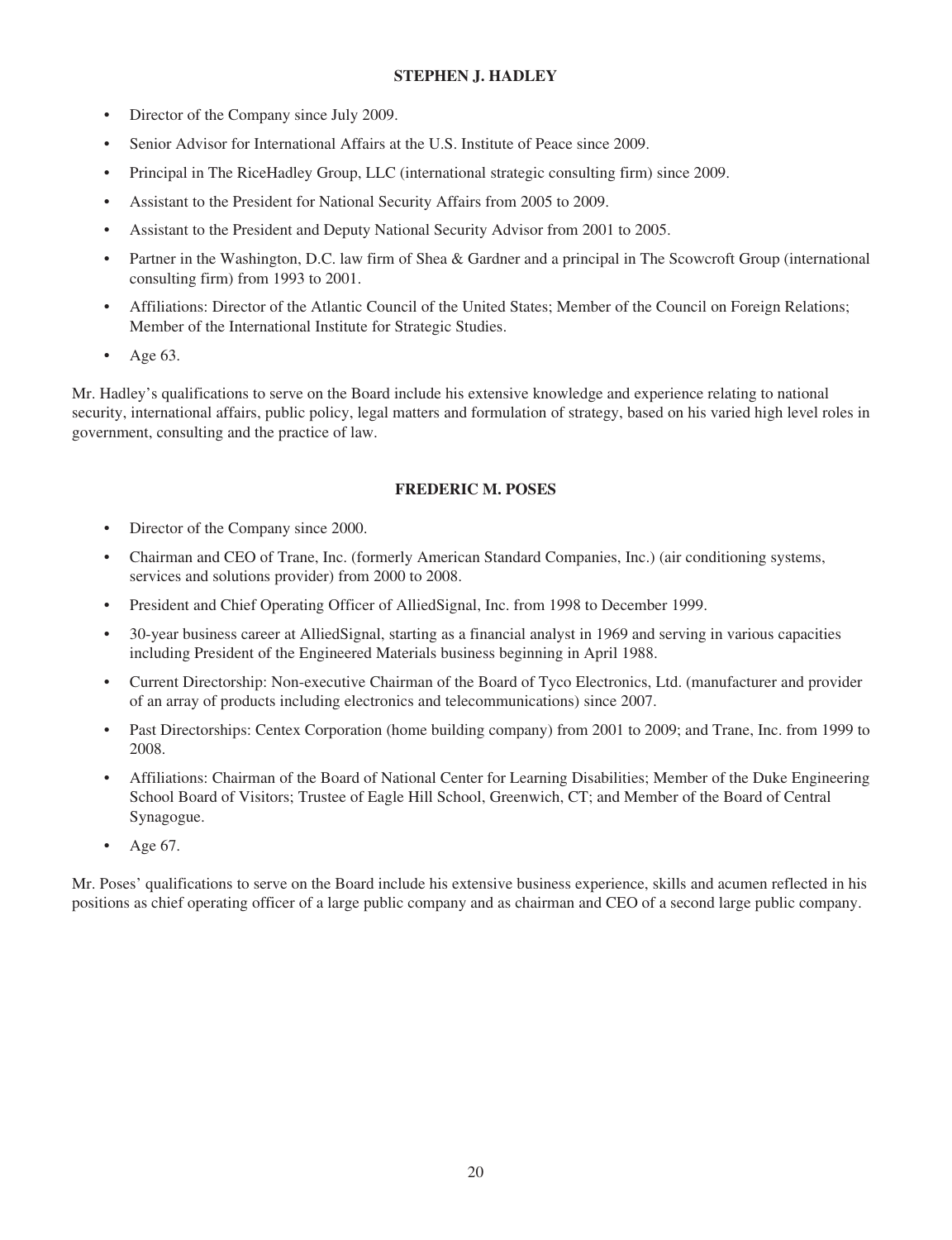# **MICHAEL C. RUETTGERS**

- Director of the Company since 2000.
- Chairman of EMC Corporation (data storage and management products and services provider) from January 2004 to December 2005.
- Executive Chairman (from 2001 to 2004) and CEO (from 1992 to 2001) of EMC Corporation; held a variety of senior executive positions at EMC Corporation from 1988 to 1992.
- Current Directorship: Non-executive Chairman of the Board of Wolfson Microelectronics plc (manufacturer of semiconductor chips used in audio, video and imaging applications) since 2008.
- Past Directorship: EMC Corporation from 1992 to 2005.
- Affiliations: Trustee of Lahey Clinic.
- Age 67.

Mr. Ruettgers' qualifications to serve on the Board include his extensive business experience, skills and acumen reflected in his positions as chairman and CEO of a large public company operating in the technology sector.

## **RONALD L. SKATES**

- Director of the Company since 2003.
- Private investor since 1999.
- President and CEO of Data General Corporation (data storage and enterprise solutions supplier) from 1989 to 1999; held other positions at Data General Corporation from 1986 to 1989.
- Partner at Price Waterhouse (now PricewaterhouseCoopers LLP) from 1976 to 1986.
- Current Directorships: State Street Corporation (financial services company) since 2002; and Courier Corporation (book manufacturer and specialty publisher) since 2003.
- Past Directorship: Cabot Microelectronics Corporation (supplier of chemical mechanical planarization products and services) from 2001 to 2005.
- Affiliations: Trustee Emeritus of Massachusetts General Hospital; and Trustee of the Massachusetts General Hospital Physicians Organization.
- Age 68.

Mr. Skates' qualifications to serve on the Board include his extensive business experience, skills and acumen evidenced by his service as president and CEO of a large public technology company, coupled with his accounting expertise derived from being a certified public accountant and partner of a major accounting firm.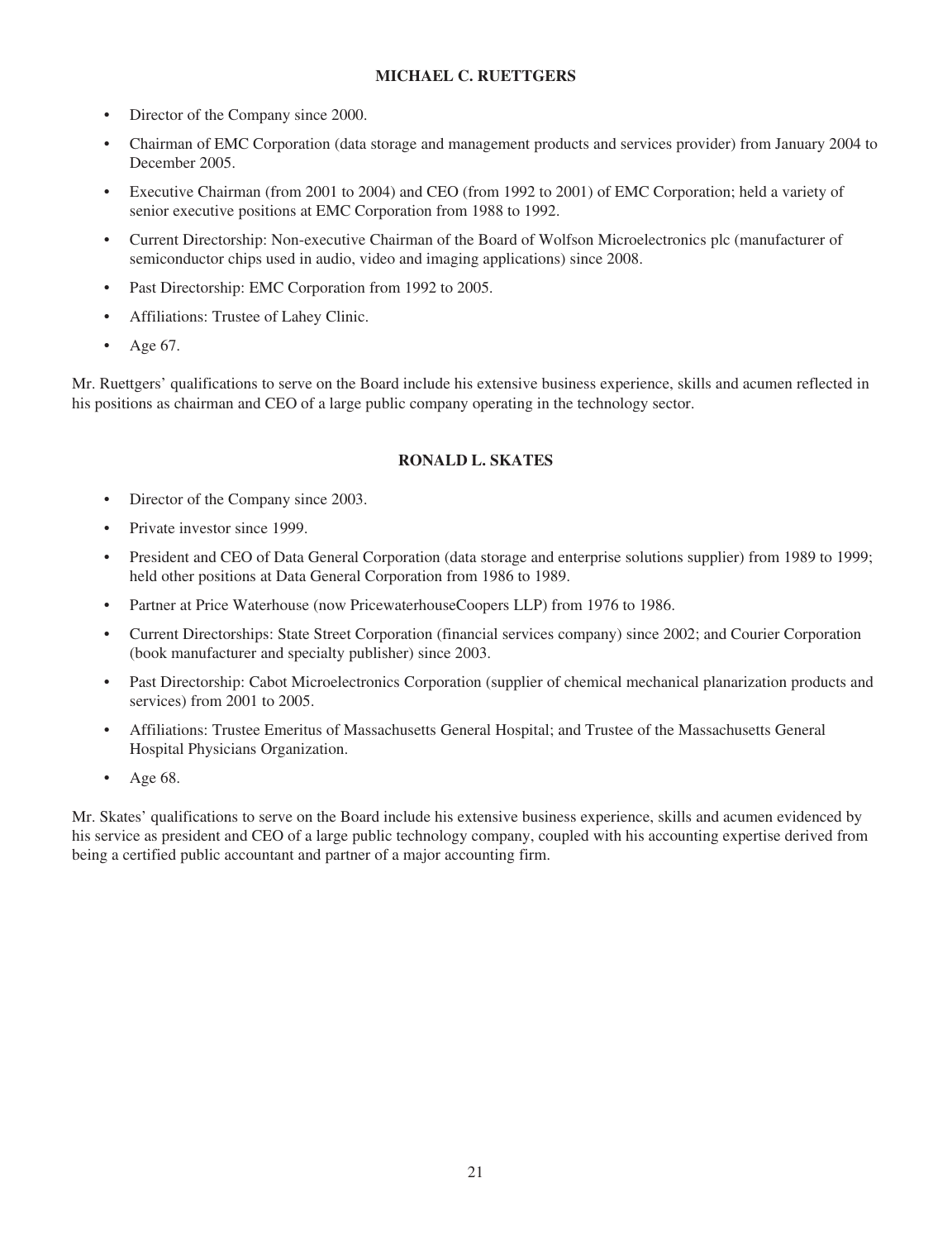# **WILLIAM R. SPIVEY**

- Director of the Company since 1999.
- President and CEO of Luminent, Inc. (fiber-optic transmission products provider) from July 2000 to September 2001.
- Group President, Network Products Group, Lucent Technologies Inc. from 1997 to 2000.
- Vice President, Systems & Components Group, AT&T Corporation from 1994 to 1997.
- Group Vice President and President, Tektronix Development Company, Tektronix, Inc. from 1991 to 1994.
- Current Directorships: Cascade Microtech, Inc. (advanced wafer probing solutions provider) since 1998; Novellus Systems, Inc. (advanced process equipment provider) since 1998; Laird PLC (electronics and security systems provider) since 2002; and ADC Telecommunications, Inc. (supplier of network infrastructure products and services) since 2004.
- Past Directorship: Lyondell Chemical Company (manufacturer of basic chemicals and derivatives) from 2000 to 2007.
- Age 63.

Mr. Spivey's qualifications to serve on the Board include his extensive business experience, skills and acumen reflected in his positions as a business unit head at three public technology companies and CEO of another public technology company.

## **LINDA G. STUNTZ**

- Director of the Company since 2004.
- Partner in the law firm of Stuntz, Davis & Staffier, P.C. since 1995.
- Partner in the law firm of Van Ness Feldman from 1993 to 1995.
- Deputy Secretary of, and held senior policy positions in, the United States Department of Energy from 1989 to 1993.
- Associate Minority Counsel and Minority Counsel to the U.S. House of Representatives Energy and Commerce Committee from 1981 to 1987.
- Past Directorship: Schlumerger Ltd. (oilfield services company) from 1993 to April 2010.
- Affiliations: Director of Wittenberg University beginning in 2010.
- Age 55.

Ms. Stuntz's qualifications to serve on the Board include her extensive knowledge and experience relating to corporate governance, public policy, legal matters, as well as legislative and regulatory affairs, based on her varied high-level roles in both the executive and legislative branches of government, as well as the practice of law.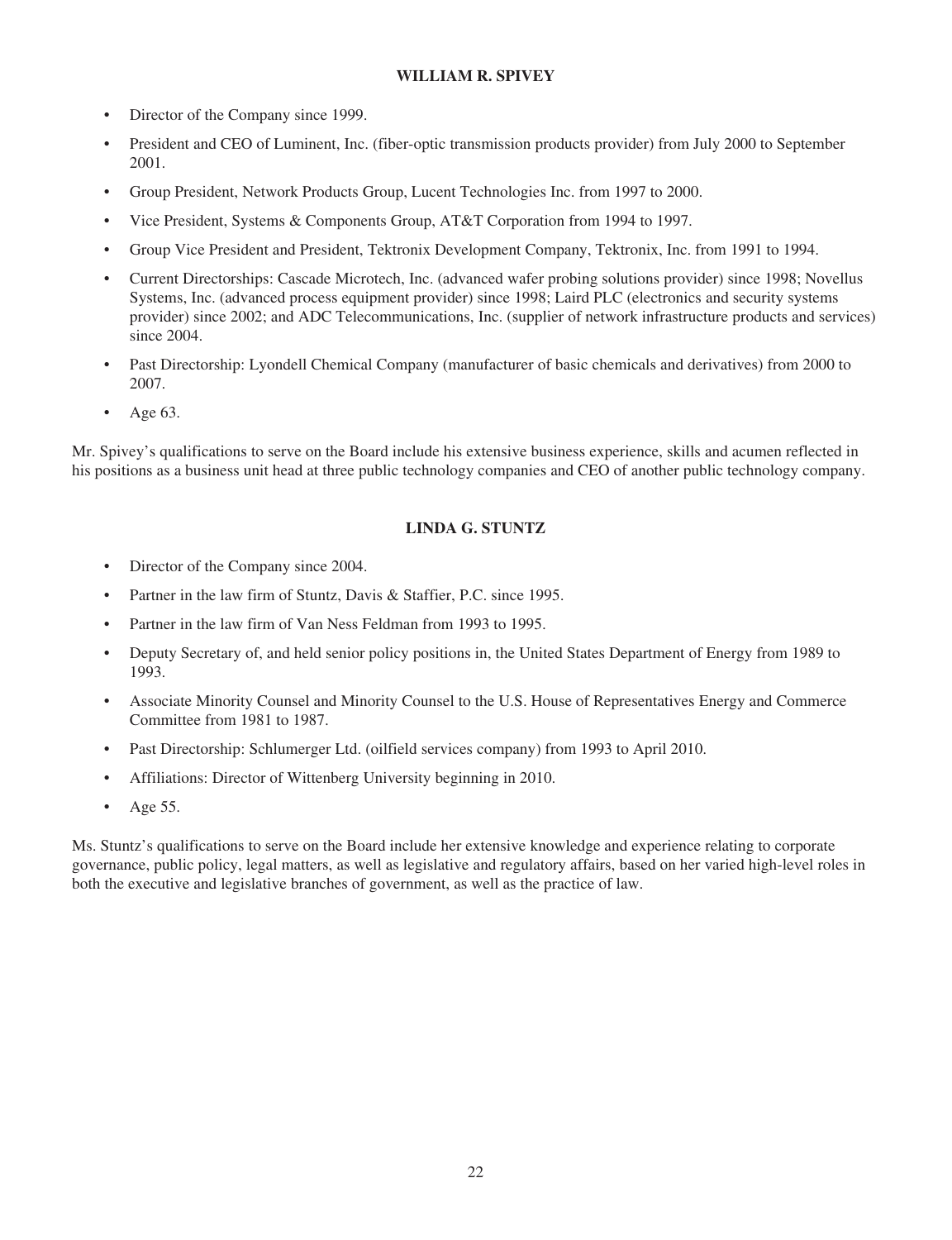## **WILLIAM H. SWANSON**

- Chairman of the Board since 2004.
- Director and CEO of the Company since 2003.
- President of the Company from July 2002 to May 2004.
- Executive Vice President of the Company and President of Electronic Systems from January 2000 to July 2002.
- Executive Vice President of the Company and Chairman and CEO of Raytheon Systems Company from January 1998 to January 2000.
- In the 38<sup>th</sup> year of his career at the Company, which has included a wide range of leadership positions.
- Current Directorship: FPL Group, Inc. (a clean energy company) since October 2009.
- Past Directorship: Sprint Nextel Corporation (wireless and wireline communications services provider) from 2004 to 2008.
- Affiliations: Member of the Congressional Medal of Honor Foundation board, the California Polytechnic State University President's Cabinet, the Cal Poly Foundation board of directors, and the John F. Kennedy Library Foundation board of directors, and Vice Chairman of the Business-Higher Education Forum.
- Age 61.

Mr. Swanson's qualifications to serve on the Board include his extensive business experience, skills and acumen developed over the past 37 years with the Company during which he has held a wide range of leadership positions, including general manager of Missile Systems, head of Electronic Systems, CEO of Raytheon Systems Company, President of the Company and, since 2003, CEO.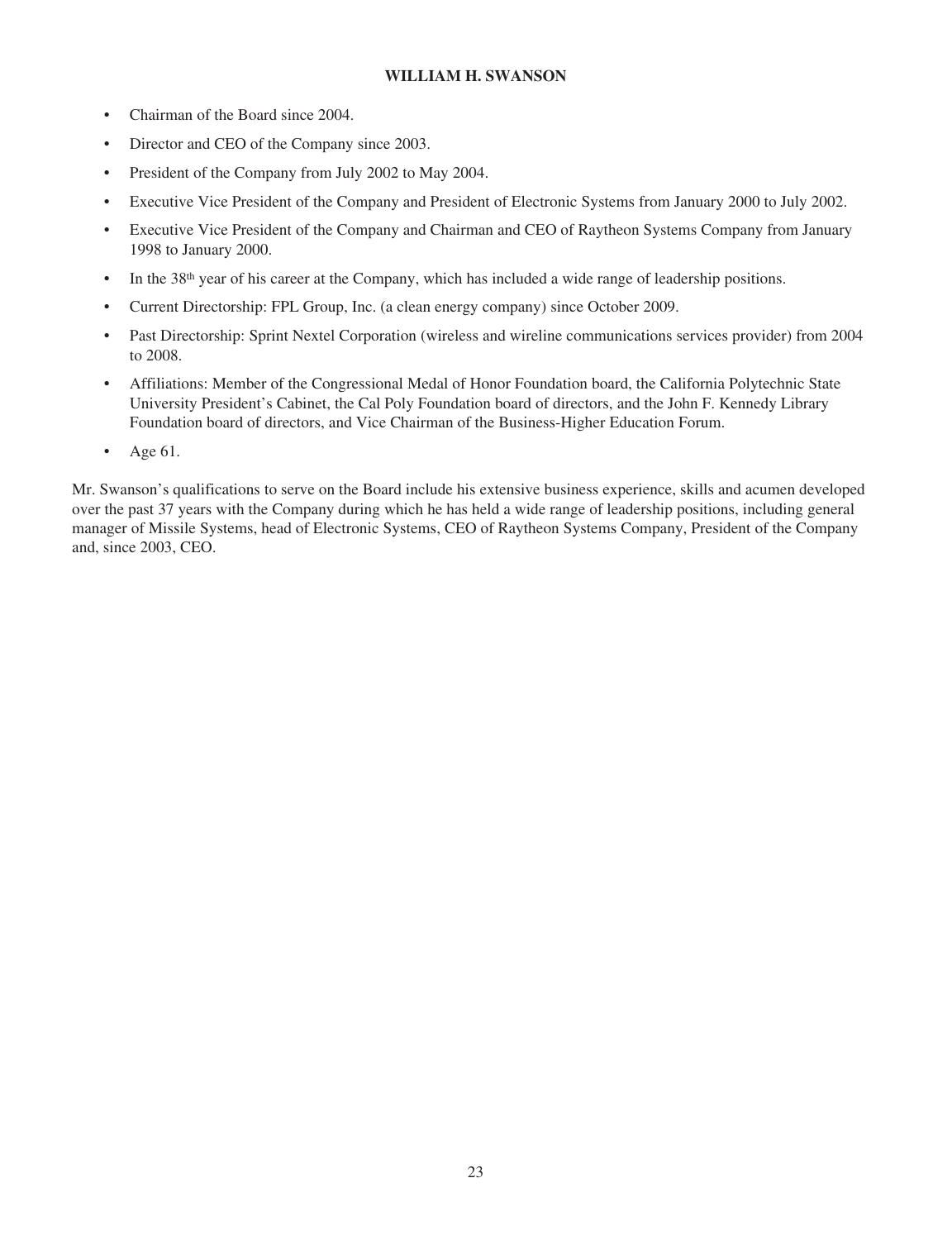## **STOCK OWNERSHIP**

#### **Five Percent Stockholders**

The following table lists those persons or groups (based solely on our examination of Schedule 13Gs filed with the SEC or furnished to us) who are beneficial owners of more than 5% of our common stock as of December 31, 2009.

| Name and Address of Beneficial Owner     | Common<br><b>Stock</b> | Percent of<br><b>Class</b> |
|------------------------------------------|------------------------|----------------------------|
| BlackRock, Inc.                          | 30,809,246             | 8.04%                      |
| Barrow, Hanley, Mewhinney & Strauss, LLC | 20.150.618             | 5.26%                      |

#### **Management and Directors**

The following table contains information regarding the beneficial ownership of shares of our common stock as of March 1, 2010 for (a) each director and nominee for director, including our CEO, (b) our CFO and our three other most highly compensated executive officers who are not also directors, and (c) the directors, nominees and all executive officers as a group. No individual director or nominee for director or named executive officer beneficially owns 1% or more of the outstanding shares of common stock. The directors and executive officers as a group own less than 1% of the outstanding shares of common stock.

| <b>Name of Beneficial Owner</b>                                                                                  | <b>Number of Shares</b><br>and Nature of<br><b>Beneficial Ownership</b>                                                                                                   |
|------------------------------------------------------------------------------------------------------------------|---------------------------------------------------------------------------------------------------------------------------------------------------------------------------|
| (a)                                                                                                              | 587,911(1)<br>604,827(2)(7)(8)                                                                                                                                            |
|                                                                                                                  | 1,192,738(1)(2)(7)(8)<br>$7.842^{(4)}$<br>$16,886^{(4)}$<br>$2.362^{(4)}$<br>$23,541^{(4)(5)}$<br>$31.456^{(4)}$<br>$28.810^{(4)(6)}$<br>$28.116^{(4)}$<br>$12,616^{(4)}$ |
| (b)                                                                                                              | $132,582^{(7)}$<br>$177,256^{(2)(3)(7)}$<br>$143,751^{(2)(3)(7)}$<br>$111,505^{(2)(3)(7)}$                                                                                |
| (c)<br>All directors, nominees for director and executive officers as a group $(20 \text{ persons}) \dots \dots$ | $2,393,452^{(1)(2)(3)(4)(5)(6)(7)(8)}$                                                                                                                                    |

(1) Shares owned outright by Mr. Swanson.

(2) Includes shares which the beneficial owner has the right to acquire upon the exercise of stock options as follows: Mr. Swanson – 265,000; Mr. Stephens – 46,820; Mr. Smith – 18,485; Mr. Schottlaender – 24,422; all executive officers as a group – 380,821.

(5) Includes 16,272 shares held by a family charitable foundation over which Mr. Poses has voting and investment power.

(6) Includes 26,349 shares held in various trusts. Mr. Skates disclaims beneficial ownership of 2,400 shares held in such trusts.

(7) Includes shares of restricted stock over which the beneficial owner has voting power as follows: Mr. Swanson – 211,577; Mr. Wajsgras – 56,935; Mr. Stephens – 54,429; Mr. Smith – 45,174; Mr. Schottlaender – 45,174; and all executive officers and directors as a group – 616,078.

(8) Includes vested deferred compensation equivalent to 128,250 shares of our common stock attributable to Mr. Swanson.

<sup>(3)</sup> Includes shares indirectly held by the beneficial owner through the Raytheon Savings and Investment Plan and the Raytheon Excess Savings Plan as follows: Mr. Stephens – 87; Mr. Smith – 4,955; Mr. Schottlaender – 3,467; all executive officers as a group – 23,381.

<sup>(4)</sup> Includes shares of restricted stock issued under the 1997 Nonemployee Directors Restricted Stock Plan over which the beneficial owner has voting power as follows: Ms. Stuntz and Messrs. Clark, Deutch, Poses, Skates and Spivey – 2,461 shares each; Mr. Hadley – 2,362 shares; and Mr. Ruettgers – 3,267 shares.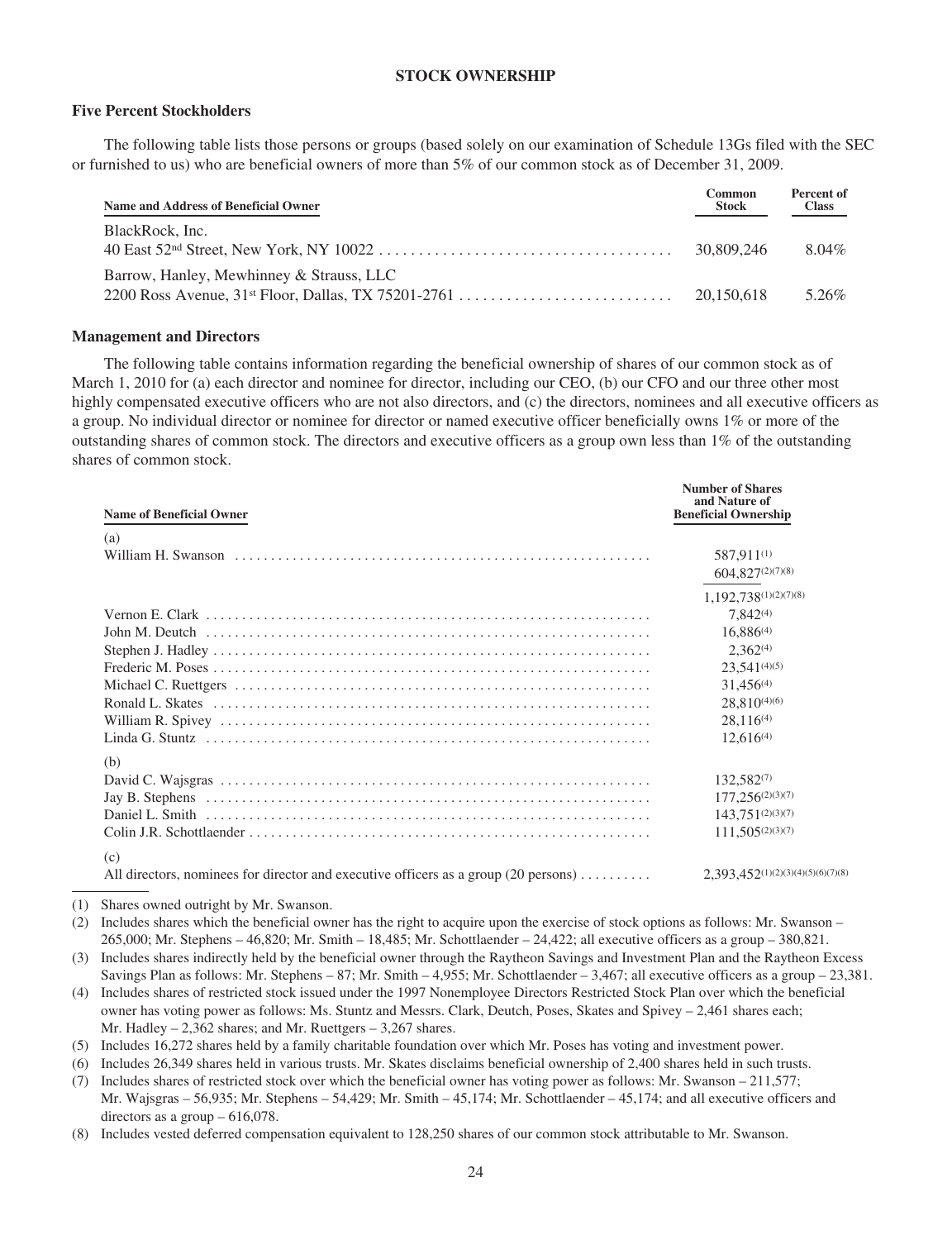## **Section 16(a) Beneficial Ownership Reporting Compliance**

Section 16(a) of the Securities Exchange Act of 1934 requires our directors, executive officers and persons who beneficially own more than 10% of a registered class of our equity securities to file reports of holdings and transactions in our common stock with the SEC and the NYSE. Based on our records and other information, we believe that, in 2009, none of our directors, executive officers or 10% stockholders failed to file a required report on time, with one exception. A Form 4, reporting a grant of shares of common stock in lieu of annual cash retainers for service on the Board of Directors and as Chair of the Audit Committee on behalf of Ronald L. Skates, was filed two days late due to an administrative error.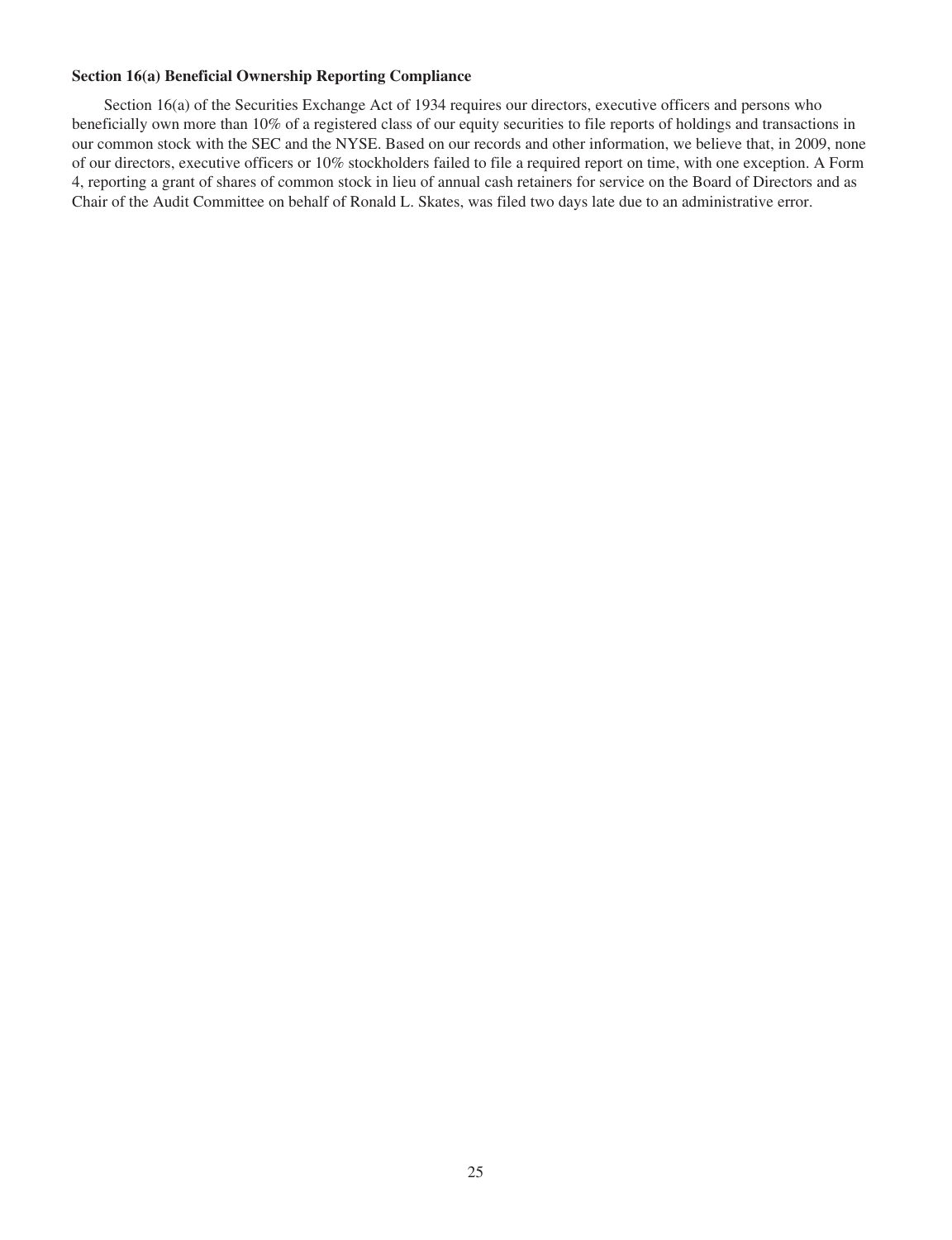## **EXECUTIVE COMPENSATION**

#### **Compensation Discussion and Analysis**

In the discussion that follows, we first provide an executive summary of this section, and then provide an overview and analysis of our compensation program and policies, the material compensation decisions we have made under those programs and policies, and the factors that we considered in making those decisions. Following this section you will find a series of tables containing specific information about the compensation earned or paid in 2009 to the following individuals, whom we refer to as our named executive officers:

- our Chairman and CEO, William H. Swanson;
- our Senior Vice President and Chief Financial Officer, David C. Wajsgras;
- our Senior Vice President, General Counsel and Corporate Secretary, Jay B. Stephens;
- our Vice President, and President of our Integrated Defense Systems business, Daniel L. Smith; and
- our Vice President, and President of our Network Centric Systems business, Colin J. R. Schottlaender.

The discussion below is intended to help our stockholders understand the detailed information provided in those tables and put that information into context within our overall compensation program.

### **Executive Summary**

From a compensation perspective, we are committed to (1) retaining and attracting highly-qualified executives, (2) motivating these executives to achieve our overall business objectives, (3) rewarding performance, and

(4) aligning the interests of our executives with our stockholders. Consistent with this compensation philosophy, our program seeks to:

- provide our executives with total compensation opportunities at levels that are competitive for comparable positions at companies with whom we compete for talent;
- tie a significant portion of each executive's compensation to the Company's performance and individual performance against various pre-established financial, operational and other goals, through variable, at-risk short- and longterm incentive awards;
- provide awards with both significant upside opportunity for exceptional performance and downside risk for under-performance, which can result in different compensation among executives; and
- align closely our executives' interests with those of our stockholders by making stock-based incentives a core element of our executives' compensation and requiring that they retain a significant amount of our common stock throughout their tenure with us.

In accordance with our philosophy, we provide our executives with consistent, competitive compensation opportunities allowing potential upside for exceptional performance. The table below summarizes the 2007 – 2009 compensation opportunities provided to our named executive officers, and reflects the view of our Board and the Management Development and Compensation Committee (MDCC) with respect to their annual compensation decisions for those executives during those years.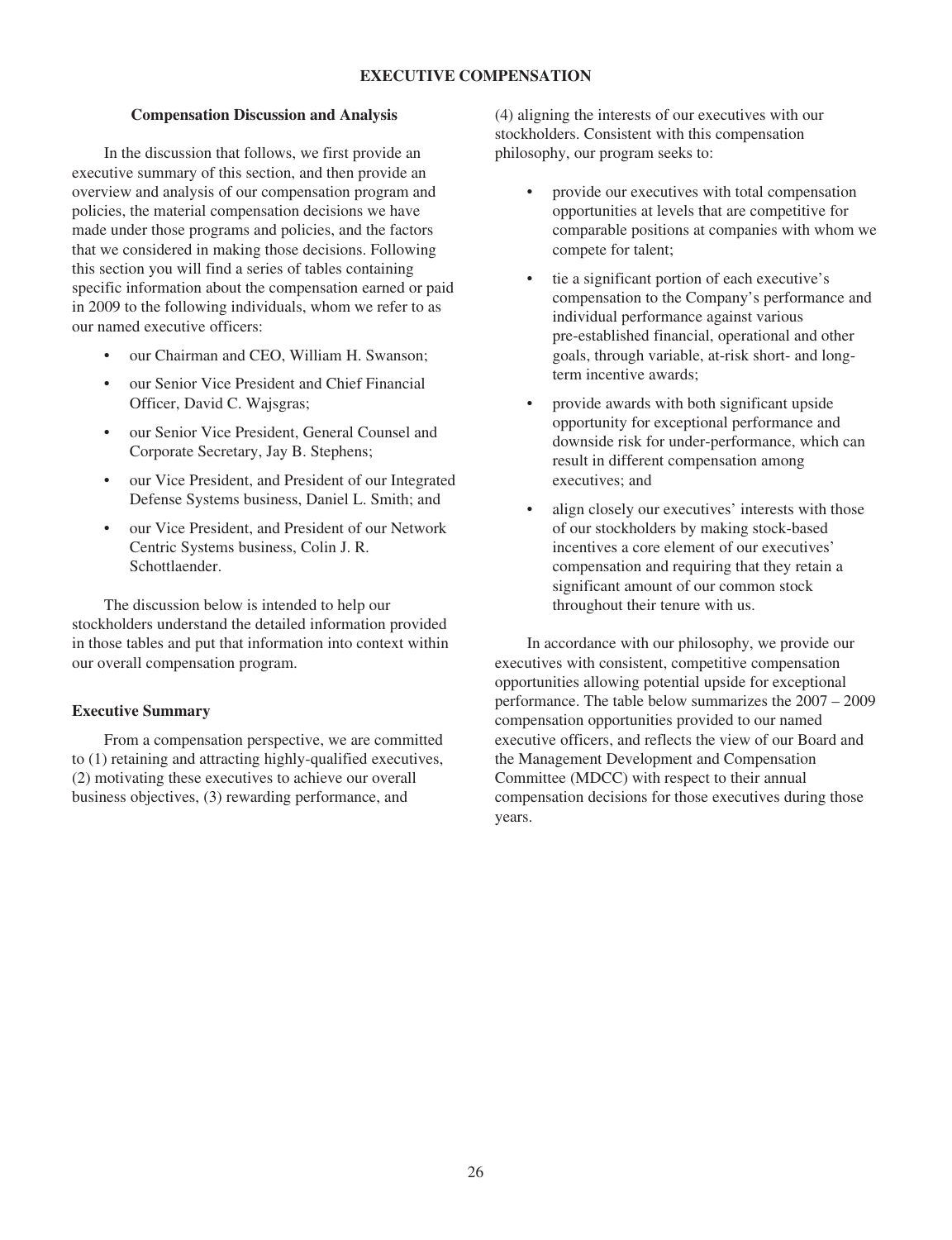#### **TOTAL COMPENSATION FOR 2007 – 2009**

|                          |                      |                                       | (Non-Equity)<br><b>Incentive Plan</b> | (Stock Awards)<br><b>Long-Term Incentives</b> |                                       |                                 |                                           |
|--------------------------|----------------------|---------------------------------------|---------------------------------------|-----------------------------------------------|---------------------------------------|---------------------------------|-------------------------------------------|
| <b>Executive</b>         | $Year^{(1)}$         | Salary $(2)$                          | Compensation)<br>$RBI^{(3)}$          | <b>Restricted</b><br><b>Stock</b>             | <b>LTPP</b><br>Award <sup>(4)</sup>   | All Other                       | <b>Total</b>                              |
| William H. Swanson<br>.  | 2009<br>2008<br>2007 | \$1,297,920<br>1,328,640<br>1,229,544 | \$3,050,000<br>3,050,000<br>3,050,000 | \$3,799,991<br>3,799,985<br>3,726,100         | \$6,386,000<br>6,385,987<br>6,332,400 | \$402,445<br>491,539<br>585,699 | \$14,936,356<br>15,056,151<br>14,923,743  |
| David C. Wajsgras        | 2009<br>2008<br>2007 | 790,203<br>S.<br>789,944<br>725,846   | 870,000<br>S.<br>870,000<br>870,000   | 999,983<br>S.<br>1,000,003<br>968,786         | \$1,200,005<br>1,169,954<br>1,160,940 | \$108,112<br>119,051<br>229,272 | 3,968,303<br>S.<br>3,948,952<br>3,954,844 |
| Jay B. Stephens<br>.     | 2009<br>2008<br>2007 | 690,825<br>S.<br>689,146<br>635,461   | 780.000<br>\$.<br>780.000<br>780,000  | 950,020<br>S.<br>949,996<br>920,879           | \$1,200,005<br>1,169,954<br>1,160,940 | \$111,514<br>113,332<br>125,162 | 3,732,364<br>S.<br>3,702,428<br>3,622,442 |
| Daniel L. Smith          | 2009<br>2008<br>2007 | 485.671<br>S.<br>473.435<br>411,224   | 525,000<br>\$.<br>550,000<br>550,000  | 799,996<br>S.<br>799,977<br>771,835           | \$1,100,012<br>1,063,588<br>1,063,600 | \$104,274<br>131.636<br>104,164 | 3,014,953<br>S.<br>3,018,636<br>2,900,823 |
| Colin J.R. Schottlaender | 2009                 | 485,238<br>S                          | 550,000<br>S                          | 799.996<br>S.                                 | \$1,100,012                           | 75,706<br>S.                    | 3,010,952<br>\$.                          |

(1) Years in which the executive was a named executive officer.

(2) 2009 salaries are based on 26 bi-weekly pay periods as compared to 27 pay periods for 2008.

(3) Annual Results-Based Incentive (RBI) cash award. RBI awards are discussed under "Annual Incentives" on page 34.

(4) Long-Term Performance Plan (LTPP) award. LTPP awards are discussed under "Long-Term Incentives – LTPP" on page 37.

The above table differs from the 2009 Summary Compensation Table required by the SEC, which appears on page 43, and is not a substitute for that table. The 2009 Summary Compensation Table includes amounts based on the change in pension accrual and above-market nonqualified deferred compensation earnings. The above table excludes these amounts because the Company and the MDCC consider these programs in the context of their assessment of the overall benefit design and the competitiveness of the Company's retirement benefits, and not as an element of their annual compensation decisions. Another difference is that the amounts set forth under the Restricted Stock and LTPP Award columns in the above table represent the full grant date intrinsic values of such awards granted in the respective years only (e.g., target number of shares times the price of our common stock on the grant date) that is the basis upon which the Company, the MDCC, and the Board consider these awards in proposing, recommending and approving annual compensation. In contrast, the Stock Awards column in the 2009 Summary Compensation Table represents the grant date fair value of such awards for financial statement reporting purposes which differs from the intrinsic value of the LTPP awards. These awards are discussed in more detail under "Long-Term Incentives" on page 37.

We discuss the elements of our compensation program set forth in the above table in detail beginning on page 31

and describe how we set these opportunities and the total compensation of our named executive officers so that they are market competitive and are based on Company and individual performance.

While we have provided consistent compensation opportunities, the actual compensation earned by our executives has varied based on performance in accordance with our pay-for-performance objective. Overall, the named executive officers' compensation has reflected strong Company and individual performance in 2007 – 2009. Our CEO, in discussion with the MDCC, requested that his 2009 base salary not be increased over his 2008 base salary and that his 2009 RBI not be increased over his 2008 award, which requests were accepted by the MDCC prior to the grant date of any awards for 2009. Thus, despite his strong individual performance in 2009, our CEO did not receive an increase in salary or RBI for the year. Additionally, based on the fact that there were 26 pay periods in 2009 in comparison to 27 pay periods in 2008, this request resulted in a decrease in actual salary compensation in 2009 in comparison to 2008. Similarly, salary amounts for other named executive officers, which were increased on average by approximately 4% over 2008, do not appear to reflect fully these increases due to the difference in the number of pay periods in 2009 in comparison to 2008. For a discussion of named executive officer base salaries and RBI awards see pages 33 and 34, respectively.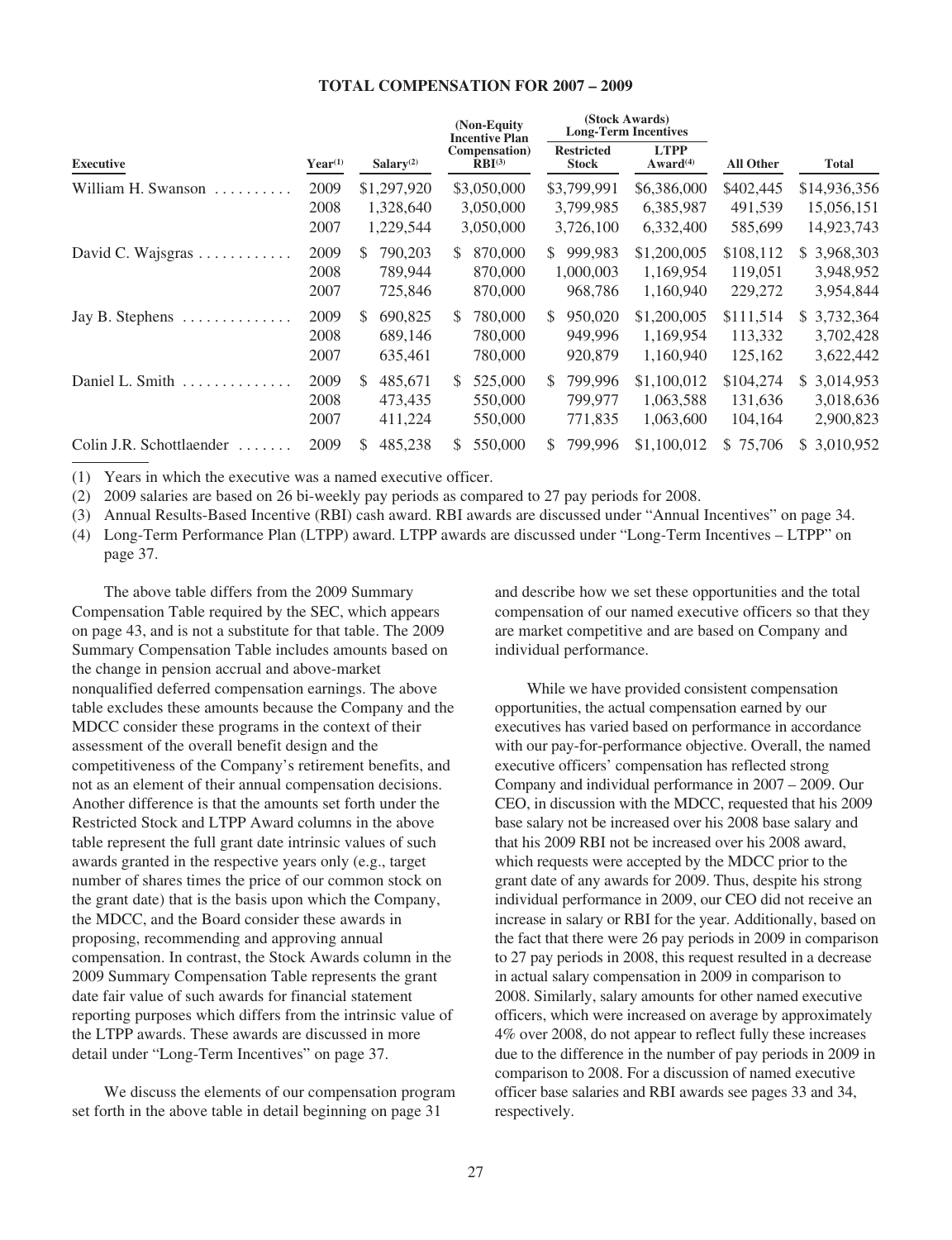In 2009, we continued to perform well across all of our businesses, essentially meeting or exceeding our key financial and operating goals and other business objectives. Examples of our strong performance in 2009 include:

- Bookings of \$25.1 billion and backlog of \$36.9 billion;
- Net sales growth of 7%, with all of our businesses contributing to this growth;
- Operating cash flow of \$2.7 billion; and
- Earnings per share from continuing operations growth of 24%.

As a result, we rewarded our executives with competitive compensation, particularly through our performance-based 2009 RBI and the 2007-2009 LTPP. These programs are specifically designed to closely tie the compensation paid to the individual executive with the performance of the Company. A summary of these compensation elements, the applicable performance metrics, the results we achieved, and the location of where you can find a more detailed discussion of this section, are set forth in the table below.

| Compensation<br><b>Element</b> | <b>Performance Metrics</b>                                                                                                           | <b>Results Achieved</b>                                                                                                                                                                                                                                                                    |
|--------------------------------|--------------------------------------------------------------------------------------------------------------------------------------|--------------------------------------------------------------------------------------------------------------------------------------------------------------------------------------------------------------------------------------------------------------------------------------------|
| $2009$ RBI                     | Bookings; net sales; free cash flow (FCF);<br>operating profit from continuing operations;<br>and return on invested capital (ROIC). | We exceeded our pre-established 2009 targets<br>for nearly all of these metrics, which resulted in<br>an overall RBI funding level of 106.6%. See<br>discussion on page 34.                                                                                                                |
| $2007 - 2009$ LTPP             | ROIC; cumulative FCF; and total stockholder<br>return (TSR).                                                                         | We exceeded our pre-established three-year<br>targets for ROIC and cumulative FCF and<br>finished 4th in TSR relative to our core peer<br>group over the three-year period, which<br>resulted in a 187.5% of target payout in shares<br>of our common stock. See discussion on<br>page 37. |

## **How We Determine and Assess Executive Compensation**

We design our compensation program with a view to retaining and attracting executive leadership of a caliber and level of experience necessary to manage our complex, global businesses effectively. Given the length of our programs, contracts and business cycles, it is especially important for us to retain our executive talent over a number of years to provide continuity of management in a highly competitive industry. Our Board bears the ultimate responsibility for approving the compensation of our named executive officers. The MDCC assists the Board in discharging this responsibility. Information about the MDCC and its composition, responsibilities and operations can be found on page 12 under the heading "The Board of Directors and Board Committees – Management Development and Compensation Committee."

Our determinations and assessments of executive compensation are primarily driven by two considerations:

- Company and individual performance in five areas – financial, operational, customer satisfaction, people and "Six Sigma"; and
- Market competitiveness of our compensation programs.

# *Company and Individual Performance*

In addition to market competitiveness, we use a number of factors to determine our compensation levels and to customize our compensation program to most accurately recognize Company and individual performance and contribution to the enterprise. We consistently review performance in these five areas:

- Financial we focus on financial metrics that are good indicators of whether the Company and our businesses are achieving their annual or longerterm business objectives, such as bookings, sales, operating profit, free cash flow and return on invested capital;
- Operational we evaluate product development and program execution through the use of tools designed to measure operational efficiencies, such as Integrated Product Development Systems and the Earned Value Management System;
- Customer satisfaction we measure customer satisfaction through the use of customer satisfaction surveys, performance against program cost and schedule indices, annual customer performance assessment reports and through customer award fees;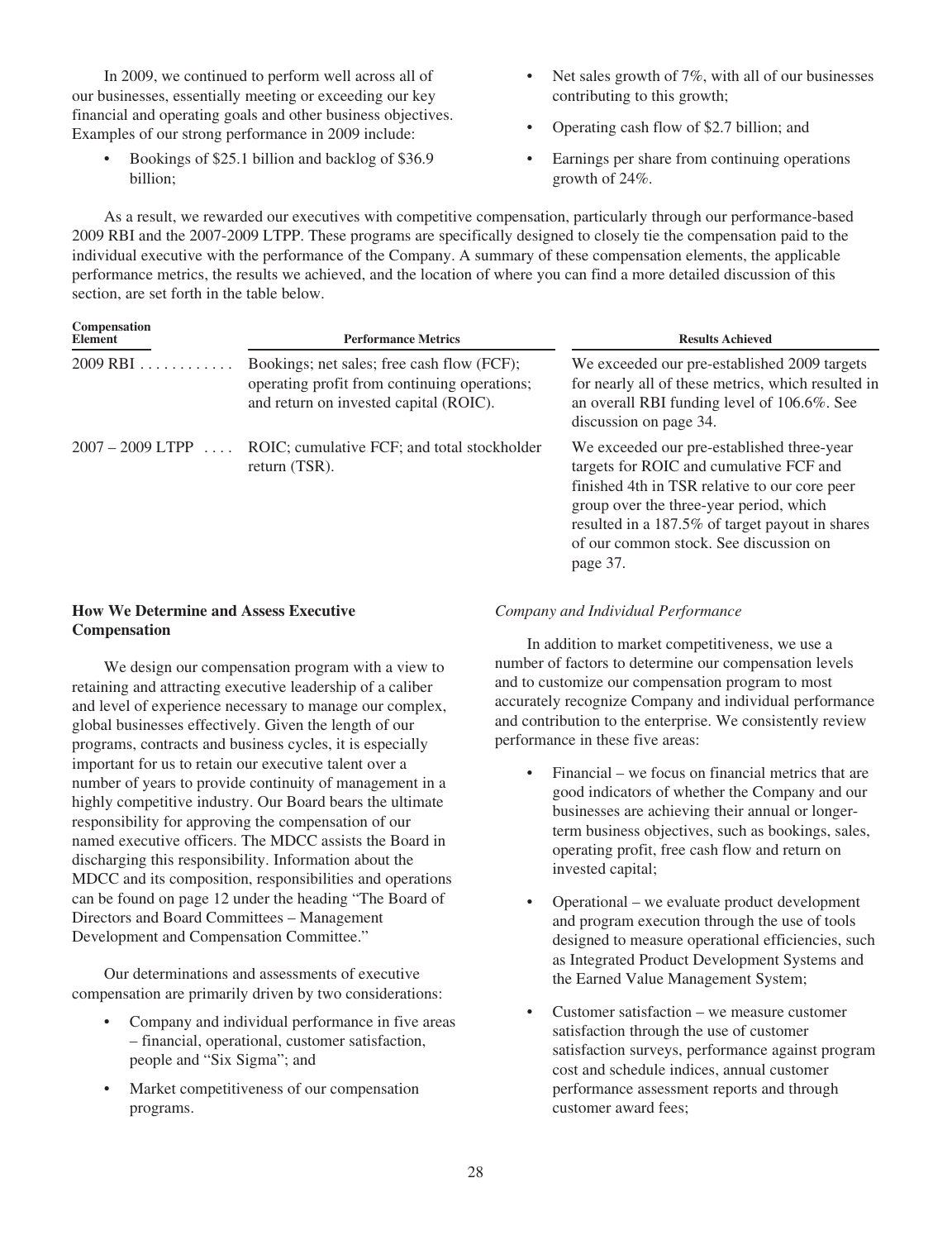- People we assess our executives' development of people, leadership behavior, ethical conduct, employee opinion survey results and the development of an inclusive workforce; and
- "Six Sigma" we look to see how well the Company, a business or an individual has used Raytheon Six Sigma, a continuous process improvement effort designed to reduce costs and improve efficiency.

Collectively, we consider these five factors to provide a measurable assessment of executive performance that will build value for our stockholders. We look to each of them, to varying degrees, to make most of our executive compensation decisions, from setting base salaries to providing annual and longer-term rewards.

## *Market Data*

We consider the compensation levels, programs and practices of certain other companies to assist us in setting our executive compensation so that it is market competitive. In 2009, we used two peer groups for these purposes:

• A core peer group, which consists of companies that are either aerospace and defense companies or that have substantial aerospace or defense businesses. We compete to varying degrees for business and talent with the companies in this core peer group. The companies comprising the core peer group are as follows:

| The Boeing Company   | General Dynamics       |
|----------------------|------------------------|
|                      | Corporation            |
| Goodrich Corporation | Honeywell              |
|                      | International, Inc.    |
| L-3 Communications   | Lockheed Martin        |
| Holdings, Inc.       | Corporation            |
| Northrop Grumman     | Rockwell Collins, Inc. |
| Corporation          |                        |
| Textron Inc.         | United Technologies    |
|                      | Corporation            |

• A broader peer group, comprised of our core peer group and six additional companies from other industries, which we selected on the basis of the comparability of their complexity, operations,

revenues, net income and market capitalization to ours. The broader peer group companies are as follows:

| 3M Company               | The Boeing Company     |
|--------------------------|------------------------|
| Caterpillar Inc.         | Emerson Electric Co.   |
| <b>General Dynamics</b>  | Goodrich Corporation   |
| Corporation              |                        |
| Honeywell International, | <b>ITT</b> Corporation |
| Inc.                     |                        |
| Johnson Controls, Inc.   | L-3 Communications     |
|                          | Holdings, Inc.         |
| Lear Corporation         | Lockheed Martin        |
|                          | Corporation            |
| Northrop Grumman         | Rockwell Collins, Inc. |
| Corporation              |                        |
| Textron Inc.             | United Technologies    |
|                          | Corporation            |

We review the peer groups annually to ensure that we have the appropriate marketplace focus. As our strategy changes, we leverage our capabilities into other markets, or significant changes occur to a company or companies within the peer groups, we may change the companies within them. In October 2009, after consultation with the MDCC's independent compensation consultant, we removed Lear Corporation from our broader peer group due to its bankruptcy filing and replaced it with Motorola, Inc.

The MDCC obtains information on the compensation levels, programs and practices of the companies within the core and broader peer groups. Statistical techniques such as regression analysis are typically used to adjust the data for differences in company size. The MDCC also considers market survey data for companies outside of our core and broader peer groups as a general indicator of relevant market conditions and pay practices and as a broader reference point. This market survey data was developed by national compensation consulting firms and provided to the MDCC by its compensation consultant.

The MDCC establishes and evaluates compensation levels for our named executive officers based on the market data, as well as other factors, as discussed below. While aggregate target and actual pay levels are analyzed and measured against market data, individual and Company performance can result in compensation for any one individual that varies from the market median. In 2009,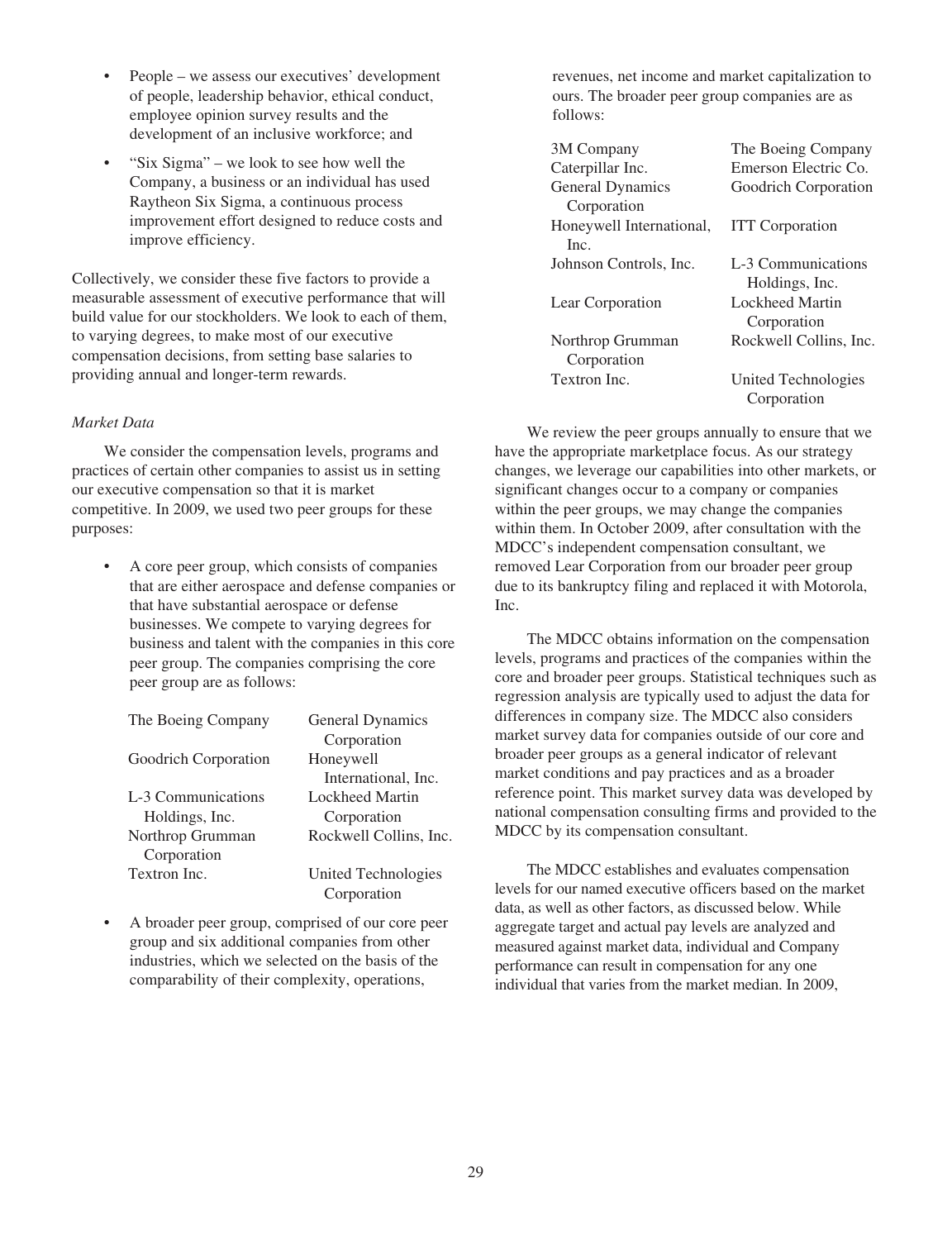Watson Wyatt, the MDCC's independent compensation consultant, also provided the MDCC a report on peer compensation trends (levels, mix, vehicles and metrics), which is used to help set pay levels and design programs.

## *2009 Review of Compensation*

Watson Wyatt provided the MDCC with a marketplace assessment of our named executive officers' 2009 compensation in comparison to compensation for comparable positions within the market. They looked at the market in terms of:

- base salaries:
- total cash compensation (which includes base salary and annual incentive award);
- total direct compensation (which includes base salary, annual incentive award and long-term incentive opportunity); and
- benefits and perquisites.

This assessment showed that:

- The 2009 base salaries for our named executive officers approximated the 50<sup>th</sup> percentile of the market, except that the salary of our Chief Financial Officer was more closely aligned with the 75<sup>th</sup> percentile;
- Total cash compensation for our named executive officers, on average, approximated the 50<sup>th</sup> percentile;
- Total direct compensation for our named executive officers, on average, fell between the 50<sup>th</sup> and 75<sup>th</sup> percentiles;
- Raytheon is competitive with peers in terms of the number and types of executive benefits and perquisites provided; and
- Raytheon continues to exhibit close alignment between relative pay and relative performance on both a short-term and long-term basis and delivered pay commensurate with that performance.

Most recently for 2008, Watson Wyatt also assisted the MDCC with a pay-for-performance analysis, which assessed the correlation between our short-term pay (annual incentive award) and short-term performance and our long-term pay and long-term performance relative to the peer groups. Rather than looking at current compensation opportunities (current salary, target annual incentive award and present value of long-term incentives), this analysis focused on realized or realizable pay in relation to past performance. For 2008 Watson Wyatt concluded that there was close correlation between pay and performance at Raytheon relative to the peer groups. A similar 2009 pay-for-performance assessment will be performed in 2010 once peer group performance data is available.

The MDCC also periodically reviews the formulas that determine benefits under our pension and retirement plans and our severance arrangements so that we can be sure that these plans integrate appropriately into our total compensation strategy. We provide benefits under these plans that are comparable to our peer group companies in order to offer employment packages that attract highlyqualified executives to join us and to keep our compensation competitive in order to retain such executives.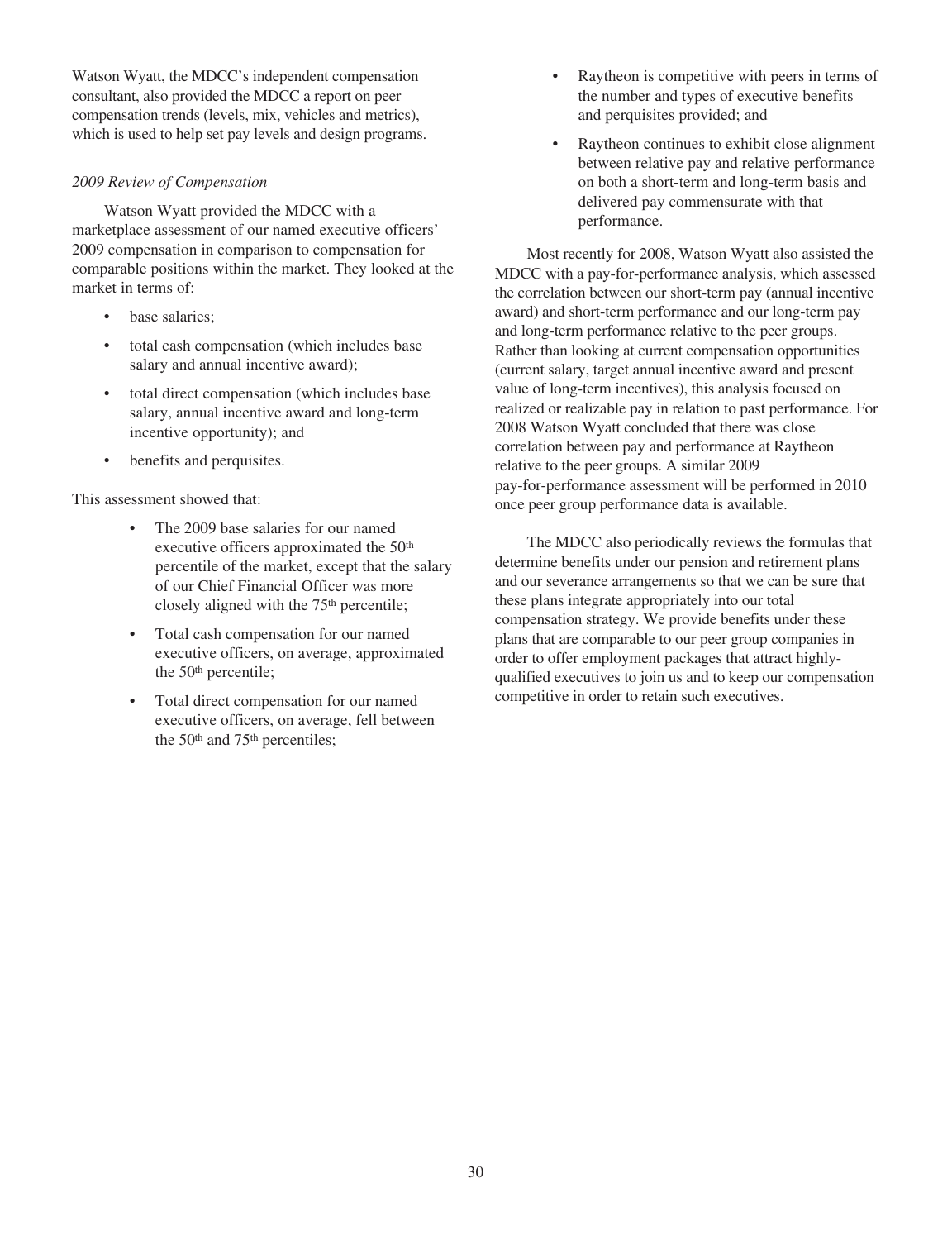## **Elements of Our Compensation Program**

Our executive compensation program is designed to meet the objectives discussed in the Executive Summary, including tying a significant portion of each executive's compensation to Company and individual performance. As discussed in more detail below, our 2009 program successfully met our pay-for-performance objectives.

Our program consists primarily of the following integrated elements: base salary, annual incentive awards, and longterm achievement opportunities (Long-Term Performance Plan and restricted stock awards), which together make up an executive's total direct compensation in a given year or performance period. The program is rounded out with perquisites and other executive benefits, including retirement and severance benefits.

# *Mix of Total Compensation*

The MDCC, with the assistance of management and the MDCC's independent consultant, oversees, approves, administers and assesses the effectiveness of all compensation vehicles against the market and our overall compensation philosophy as discussed earlier in this report. The table below describes each element and its link to our compensation objectives.

| <b>Compensation Element</b>                                                                                       | <b>Retain and attract</b><br>highly-qualified<br>executive talent | Incentivize achievement of<br>our overall<br>business objectives | Differentiate rewards based<br>on individual performance | <b>Incentivize and reward</b><br>long-term performance in<br>alignment with<br>stockholders' interests |
|-------------------------------------------------------------------------------------------------------------------|-------------------------------------------------------------------|------------------------------------------------------------------|----------------------------------------------------------|--------------------------------------------------------------------------------------------------------|
| <b>Base Salary</b>                                                                                                |                                                                   |                                                                  |                                                          |                                                                                                        |
| Annual Incentive Plan (RBI)                                                                                       |                                                                   |                                                                  |                                                          |                                                                                                        |
| Performance-Based Restricted<br>Stock Units (LTPP)                                                                |                                                                   |                                                                  |                                                          |                                                                                                        |
| Time-Based Restricted Shares<br>(RSA)                                                                             |                                                                   |                                                                  |                                                          |                                                                                                        |
| Benefits, Perquisites, and<br>Other Compensation,<br>including severance and<br>change-in-control<br>arrangements |                                                                   |                                                                  |                                                          |                                                                                                        |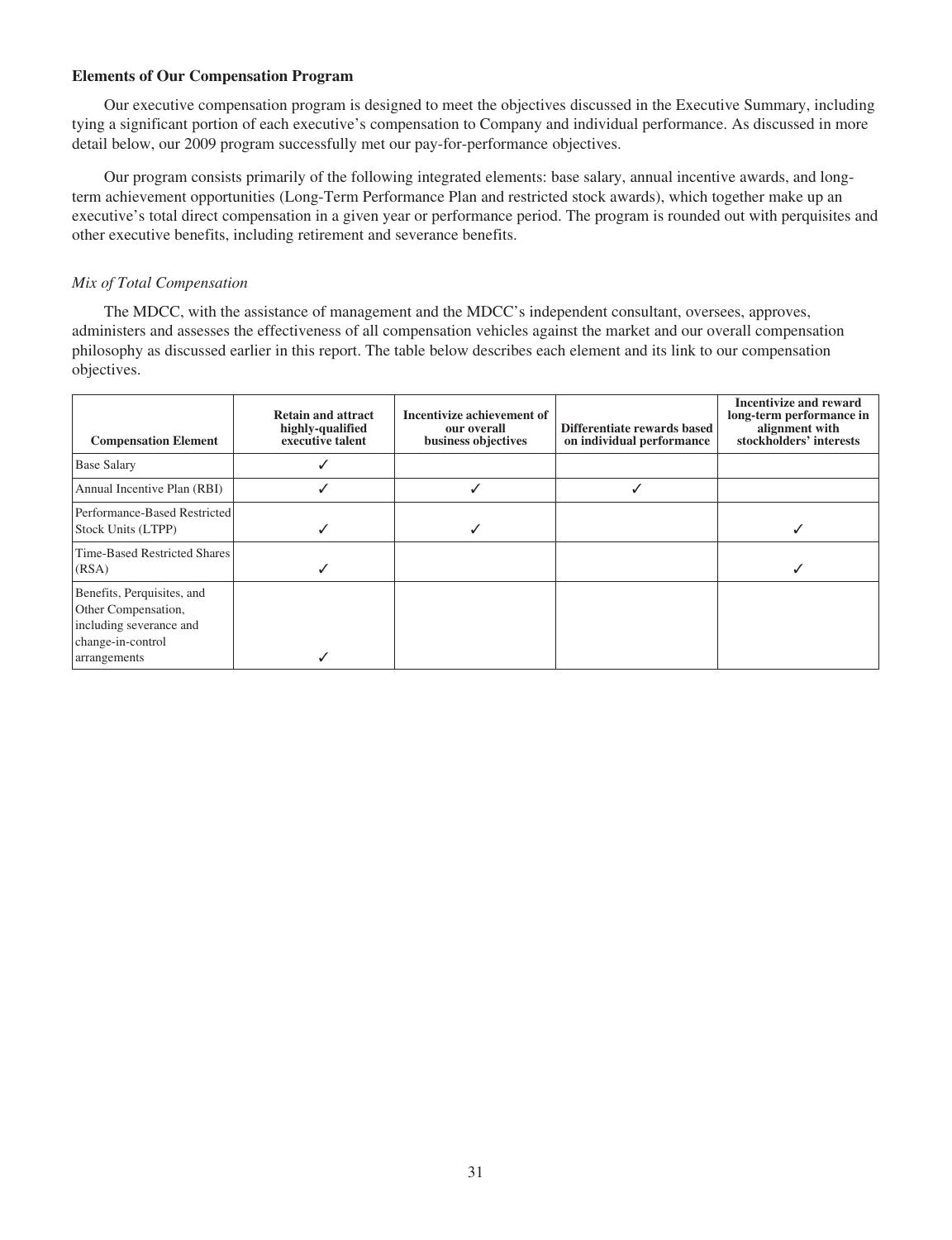The following charts illustrate the percentage of total target compensation comprised by each element for our CEO and for our other named executive officers, on average, respectively. These percentages correspond to the target levels for each element, as approved for fiscal 2009.



# *Allocation of Total Direct Compensation*

The MDCC annually reviews the relative mix of our compensation elements to those of the market for comparable positions. Specifically, we review the total direct compensation opportunity (i.e., the sum of salary, target annual and target long-term incentives) in the following categories:

- Fixed versus variable
- Short-term versus long-term
- Cash versus equity-based

Just as our stockholders put their money at risk when they invest in our Company, a significant portion of our executives' compensation is at risk, and that risk increases with the executive's level of responsibility. We also balance the short and long-term focus of our executives and align their interests with those of our stockholders by making sure that a significant portion of their compensation is payable in stock. In addition, to reinforce this direct link with stockholders' interests, we require our executive officers to own and retain a meaningful amount of our stock. See page 38 for a discussion of our Stock Ownership and Retention Guidelines.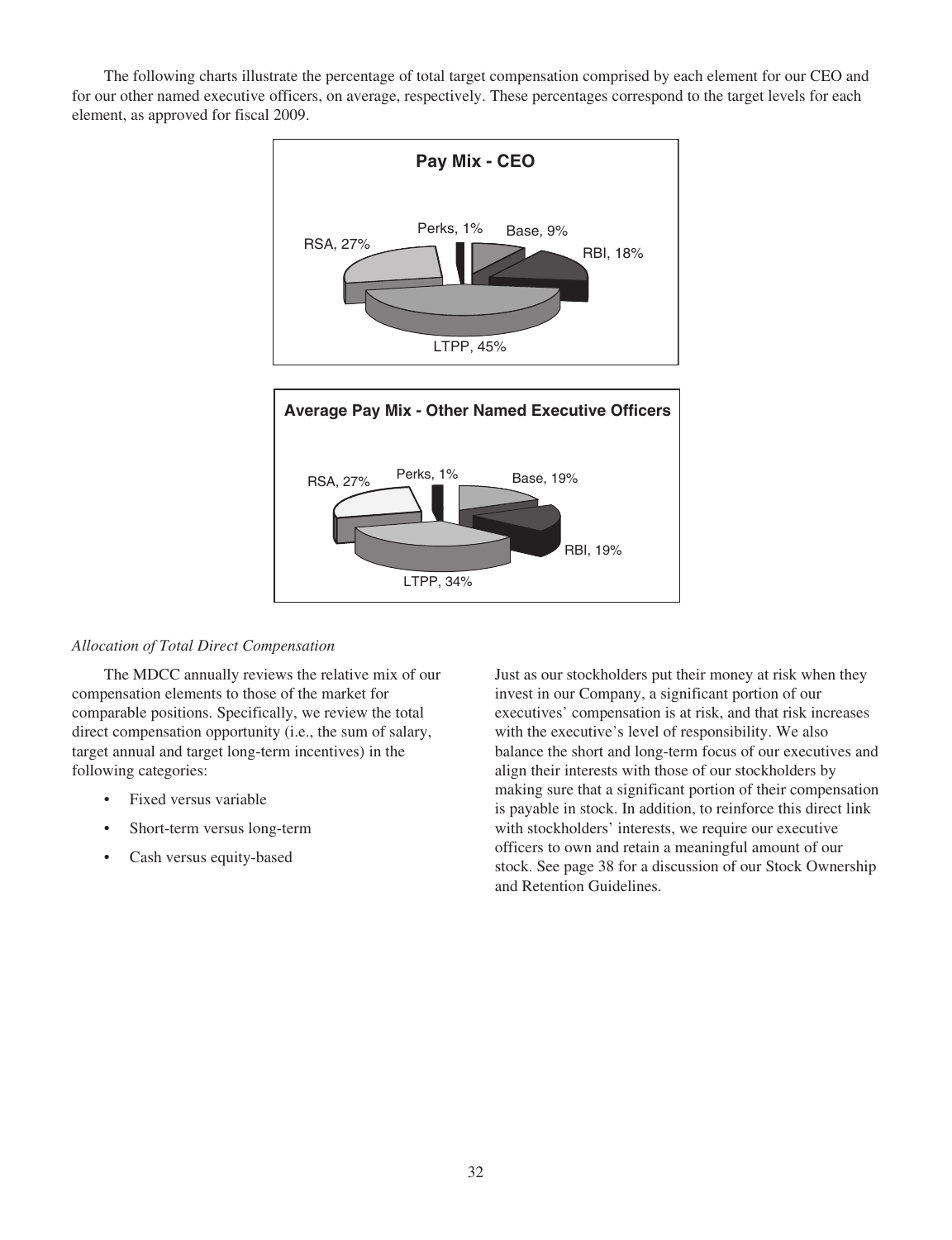With these considerations in mind, the allocations of total direct compensation opportunities for fiscal year 2009 appear in the charts below.(1)

| CEO                 |                                   |  |  |  |  |
|---------------------|-----------------------------------|--|--|--|--|
| Fixed $9\%$         | Variable 91%                      |  |  |  |  |
| (Base Salary)       | (RBI + Long-Term Incentive Value) |  |  |  |  |
| Short-term 28%      | Long-term $72\%$                  |  |  |  |  |
| (Base Salary + RBI) | (Long-Term Incentive Value)       |  |  |  |  |
| Cash $28\%$         | Equity-Based 72%                  |  |  |  |  |
| (Base Salary + RBI) | (Long-Term Incentive Value)       |  |  |  |  |
|                     |                                   |  |  |  |  |

| <b>Other Named Executive Officers</b><br>(Average allocation for the four Named Executive Officers other than the CEO) |                                   |  |  |  |
|------------------------------------------------------------------------------------------------------------------------|-----------------------------------|--|--|--|
| Fixed $19\%$                                                                                                           | Variable $81\%$                   |  |  |  |
| (Base Salary)                                                                                                          | (RBI + Long-Term Incentive Value) |  |  |  |
| Short-term $38\%$                                                                                                      | Long-term $62\%$                  |  |  |  |
| (Base Salary + RBI)                                                                                                    | (Long-Term Incentive Value)       |  |  |  |
| Cash $38\%$                                                                                                            | Equity-Based 62%                  |  |  |  |
| (Base Salary + RBI)                                                                                                    | (Long-Term Incentive Value)       |  |  |  |

(1) Total direct compensation opportunity does not include perquisites and other executive benefits, including retirement and severance benefits. As a result, the percentages above may vary slightly from the percentages set forth in the pay mix charts on page 32, which do include perquisites and other executive benefits.

According to an analysis performed by Watson Wyatt, these weightings were in line with what the companies in our peer groups provided to their executives holding comparable positions. The MDCC does not establish any fixed relationship between the compensation of our CEO and that of any other named executive officer. Using market data as a general reference point, we believe that the differences between our CEO's compensation and the compensation of the other named executive officers are consistent with differences that exist at comparable companies and are consistent with our executive compensation philosophy.

# *Management of Compensation-Related Risk*

We have designed our compensation programs to avoid excessive risk-taking. The following are some of the features of our program designed to help us appropriately manage business risk:

- An assortment of vehicles for delivering compensation, both fixed and variable, and including cash and equity based measures with different time horizons, to focus our executives on specific objectives that help us achieve our business plan and create an alignment with longterm stockholder interests;
- Diversification of incentive-related risk by employing a variety of performance measures;
- A balanced weighting of the various performance measures to avoid excessive attention to achievement of one measure over another;
- Fixed maximum award levels for performancebased awards;
- Guidelines designed to assure the independence of our compensation consultant who advises the MDCC as described above;
- A clawback policy and equity grant procedures, as described below; and
- Incentive compensation to named executive officers based on overall Company performance as opposed to a business unit's performance.

# *Base Salary*

Base salary is the one fixed component of our executives' total direct compensation that is not at risk based on Company performance and/or stock price variations. The MDCC reviews the base salaries of our executive officers annually and whenever an executive changes position. Our CEO makes salary recommendations to the MDCC with respect to his direct reports. To maintain competitive levels, we refer to the market median of base salaries for comparable positions in setting our named executive officers' base salaries. However, we also consider the executive's:

- Experience for the position;
- Personal contribution to the financial and operational performance of the Company and its businesses;
- Contribution in the areas of operational improvements, customer satisfaction, effective management of human resources, and Six Sigma; and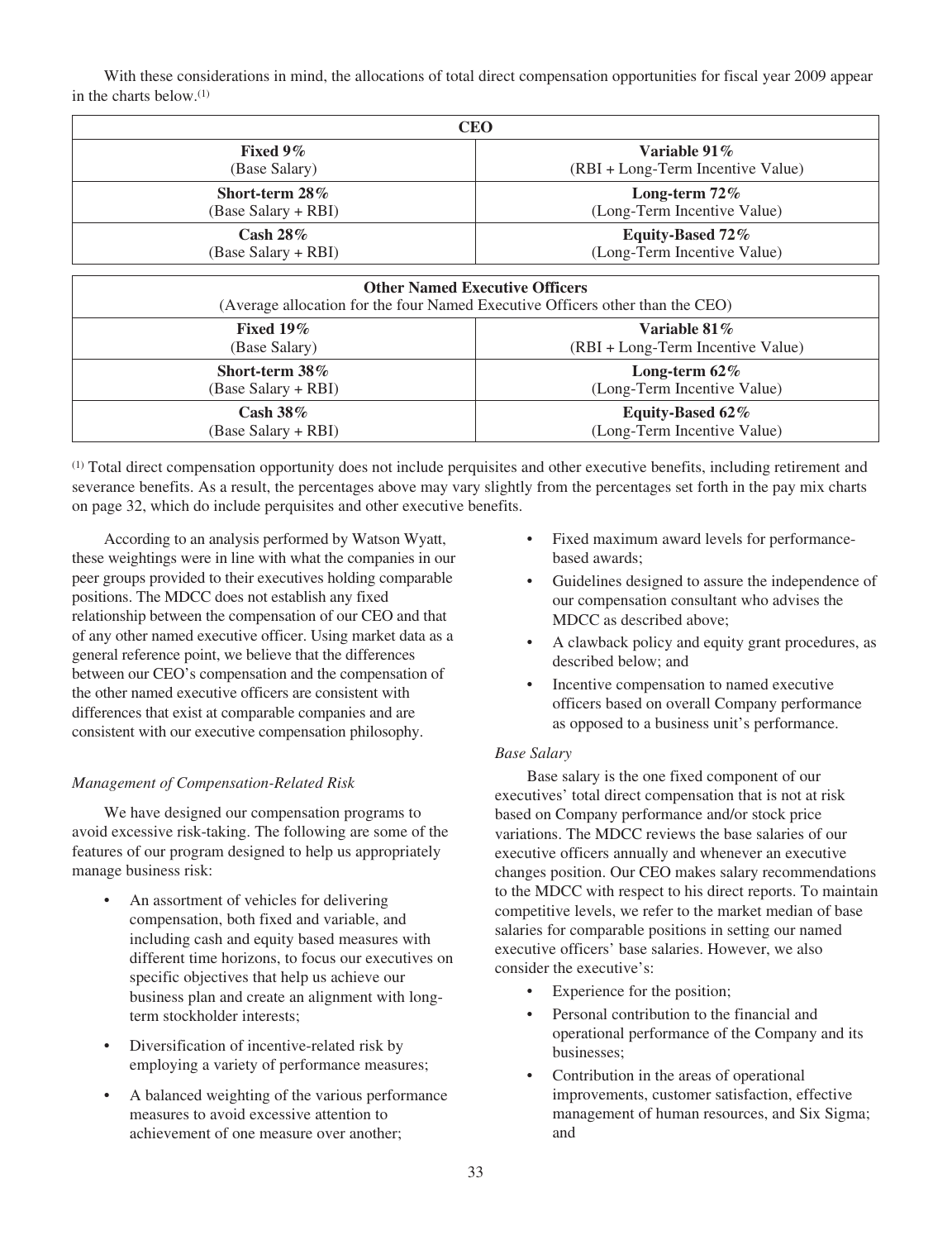• Stock ownership and retention guidelines applicable to all executive officers, as described below.

These other factors could cause any one executive officer's base salary to be above or below the market median for a comparable position. Annual merit-based salary increases are an integral part of the annual performance management process and are used to reward and reinforce desired behaviors and maintain competitive marketplace positions.

Based on the MDCC's review of market data and the foregoing individual factors, base salaries for 2009 for our named executive officers, other than our CEO who requested no salary increase, were increased by an average of approximately 4% over 2008 levels. The 2009 base salaries for our named executive officers, on average, fell within the 50th and 75th percentiles of the market.

## *Annual Incentives*

Annual incentive awards provide a direct link between executive compensation and the achievement of financial, operational and individual goals over a one-year period. Unlike base salary, which is fixed, our executives' annual incentive award is at risk based on how well the Company and the executive perform.

We award annual incentives under our Results Based Incentive (RBI) Plan to focus our executive officers on attaining pre-established annual performance goals. The RBI incentive for our named executive officers is variable in two respects.

- First, the funding of an overall RBI incentive pool is dependent on the Company's success in achieving specified financial performance goals, as described below.
- Second, the size of the executive's incentive payout from the funded pool depends on actual performance against pre-established individual performance objectives, which can be below target or, for exceptional individual performance, as much as 200% of target.

*Target Opportunities*. We generally set the target RBI amount for each executive at the median of our peer groups' annual cash incentives for employees in similar positions. In order to encourage and reward extraordinary performance, our RBI awards are structured so that the actual payout under an executive officer's award can approach or exceed the 75th percentile if such executive exceeds individual performance objectives.

We use the sum of target awards to determine the overall funding of the RBI incentive pool, as described below, but the targets are not entirely determinative of what any one participant's actual RBI incentive payout will be.

*Funding the RBI Pool*. The pool of available funds to pay our RBI awards is based on the extent to which the Company and our businesses meet or exceed predetermined goals under selected financial metrics, which are set by the MDCC prior to the beginning of the performance year. The MDCC selected the financial metrics identified below at the total Company and business segment levels, each equally weighted, for purposes of funding an overall pool for the RBI plan for 2009. These metrics and weightings determining RBI funding have remained the same since 2003.

- Bookings a forward-looking metric that measures the value of new contracts awarded to us during the year and an indicator of potential future growth.
- Net Sales a growth metric that measures our revenue for the current year.
- Free Cash Flow (FCF) a measure of the cash that is generated in a given year that we can use to make strategic investments to grow our businesses or return to our stockholders.
- Operating Profit from Continuing Operations a measure of our profit for the year, before interest and taxes.
- Return on Invested Capital (ROIC) a measure of the efficiency and effectiveness of our use of capital.

ROIC and FCF are non-GAAP financial measures and are calculated as follows:

• ROIC is (a) (i) income from continuing operations plus (ii) after-tax net interest expense plus (iii) one-third of operating lease expense after-tax (estimate of interest portion of operating lease expense) less (iv) after-tax FAS/CAS pension and post-retirement benefits expense/income, and (v) excluding charges for debt repurchases and other similar non-operational items, divided by (b) average invested capital after capitalizing operating leases (operating lease expense times a multiplier of 8), adding financial guarantees less net investment in discontinued operations, and adding back the cumulative minimum pension liability/impact of the accounting standard for employers' accounting for defined benefit pension and other postretirement plans, and excluding other similar non-operational items.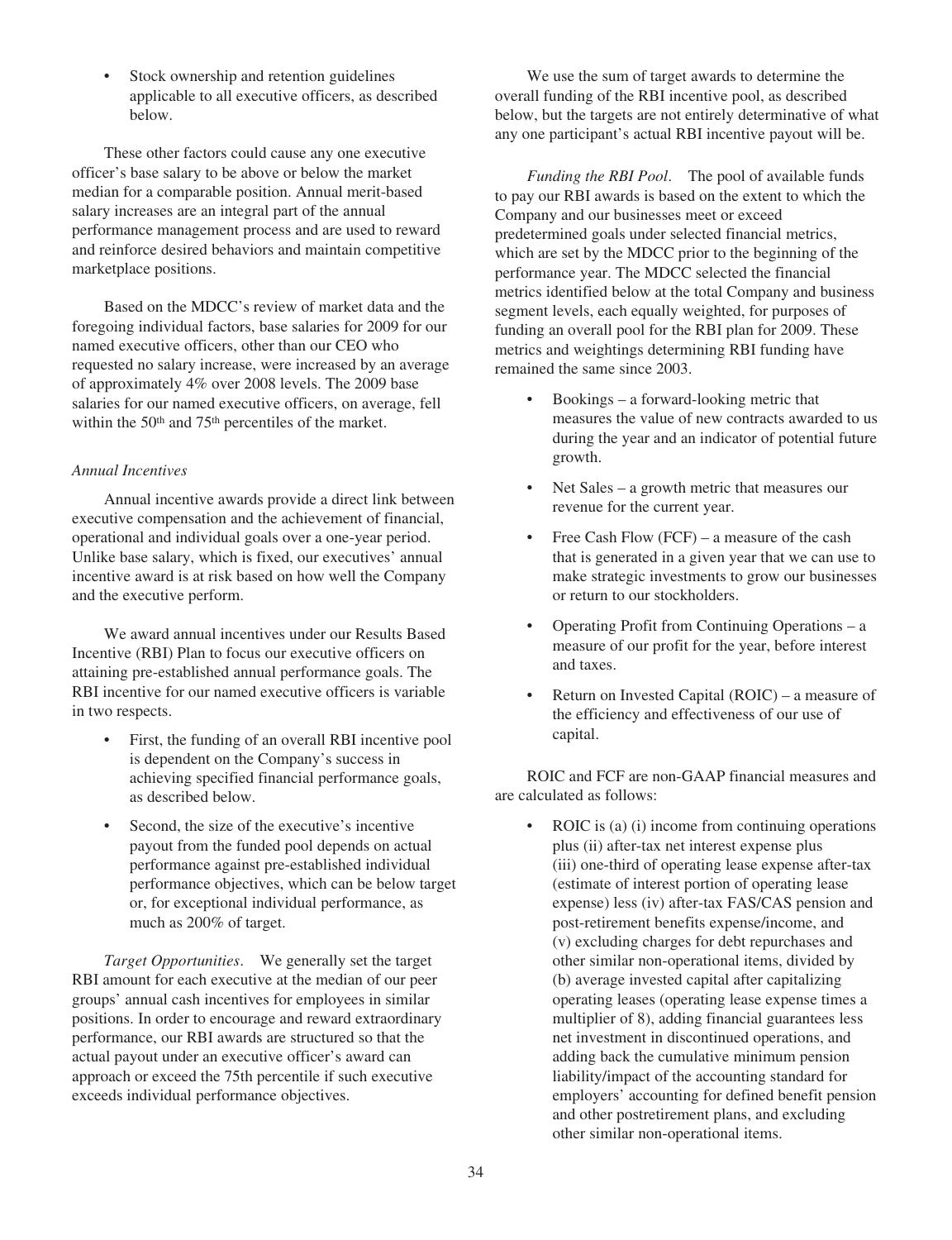• FCF is operating cash flow less capital expenditures and internal software spending.

Considered in the aggregate, the five metrics are strong indicators of our overall performance and our ability to create stockholder value. These measures are balanced among long-term and short-term performance, growth and efficiency and are aligned with our business strategies. For example, we continue to focus on growing our business in core defense and new markets, both domestic and international, and our success in this area should be reflected in our bookings in the shorter term and net sales in the longer term. In addition to growing our business, we maintain a strong focus on program execution and the prudent management of capital and investments in order to maximize operating profit and cash and to continue to improve ROIC.

For each financial metric, we set a specific target performance goal and a defined performance range around the target. The performance range consists of a threshold – or minimum performance level – and a maximum performance level. If the threshold performance level for a financial metric is not achieved, then we do not allocate funds to the RBI funding pool based on that metric. Funding of the pool for any one metric is capped once performance achieves or exceeds the maximum performance level set for that metric. We also establish a funding range around the target for each financial metric, generally 75% to 150% of target. If Company performance falls within the performance range (e.g., between the threshold and maximum performance levels), the funding amount is based on the corresponding funding range. A total Company RBI funding percentage is determined based on the overall performance of the Company against each of these financial metrics. The RBI payouts to all of our named executive officers, including those who are leaders of individual businesses, are based on the total Company RBI funding percentage. In addition to the five financial metrics, the MDCC has given our CEO the authority to increase or decrease funding of the RBI pool based on an assessment of a business' performance on criteria such as customer satisfaction, growth, people and productivity.

The following table summarizes the performance target, and the corresponding total Company RBI funding percentage for 2009:

| <b>Financial Metric</b>                         | <b>Performance</b><br><b>Target</b> | <b>RBI</b><br><b>Funding</b> |
|-------------------------------------------------|-------------------------------------|------------------------------|
| Bookings                                        | \$24.78B                            | 101.1%                       |
| Net Sales $\ldots$ , $\ldots$ , $\ldots$        | \$24.87B                            | 99.7%                        |
| Free Cash Flow $\dots\dots\dots\dots\dots\dots$ | \$2.04B                             | 110.9%                       |
| Operating Profit from Continuing                |                                     |                              |
| Operations                                      | \$2.90B                             | 109.4%                       |
|                                                 | $11.24\%$                           | 112.0%                       |
| Overall Funding Level $\% \dots \dots$          |                                     | 106.6%                       |

In 2009, the Company continued to perform very well, substantially meeting or exceeding applicable performance targets, which resulted in a total Company RBI funding percentage of 106.6%.

The RBI financial metric targets for a performance year are based on our annual operating plan for that year. The annual operating plan represents management's view of the potential performance of the Company as a whole and its individual businesses for the coming year based on identified challenges, risks and opportunities. The annual plan is built using a rigorous "bottom up" approach. Each business' proposed plan is carefully considered and scrutinized by management through multiple reviews. Often management requires the businesses to increase or "stretch" their plan financial targets and incorporate other changes. This process culminates with a Board review of each business' annual plan during which the Board assesses the credibility of the plan. Based on the final annual plans of the businesses, management prepares the Company's annual operating plan, which is also reviewed and approved by the Board of Directors. In addition, consistent with past practice, Company performance against these financial metric targets, which are established at the beginning of the year and based on anticipated operational performance during the year, was adjusted to account for the impact of certain matters not factored into the annual operating plan, such as acquisitions and dispositions that occur after the applicable targets are established, and certain non-operational items such as the FAS/CAS pension adjustment.

*Individual Performance Objectives*. Individual performance is directly reflected in an executive's RBI award. While combined Company and individual business performance drives funding of the overall RBI pool, individual RBI awards reflect an assessment of an executive's contribution to our achievement of the financial performance goals, plus the executive's achievement of individual performance objectives. If an executive underperforms in relation to his objectives, the RBI award could fall below the funded target level or even be zero if threshold performance is not achieved. On the other hand, an executive who exceeds his performance objectives could receive up to 200% of target.

Individual performance objectives are established annually in writing for top executives and include primarily quantifiable objectives with some subjective measures also included. In the case of our CEO, at the beginning of a review period, the MDCC recommends, and the full Board (excluding the CEO) approves, a statement of the CEO's objectives. When the CEO's annual evaluation is to commence, our CEO provides to the MDCC a written selfappraisal, assessing his performance against these objectives. The self-appraisal is discussed with the CEO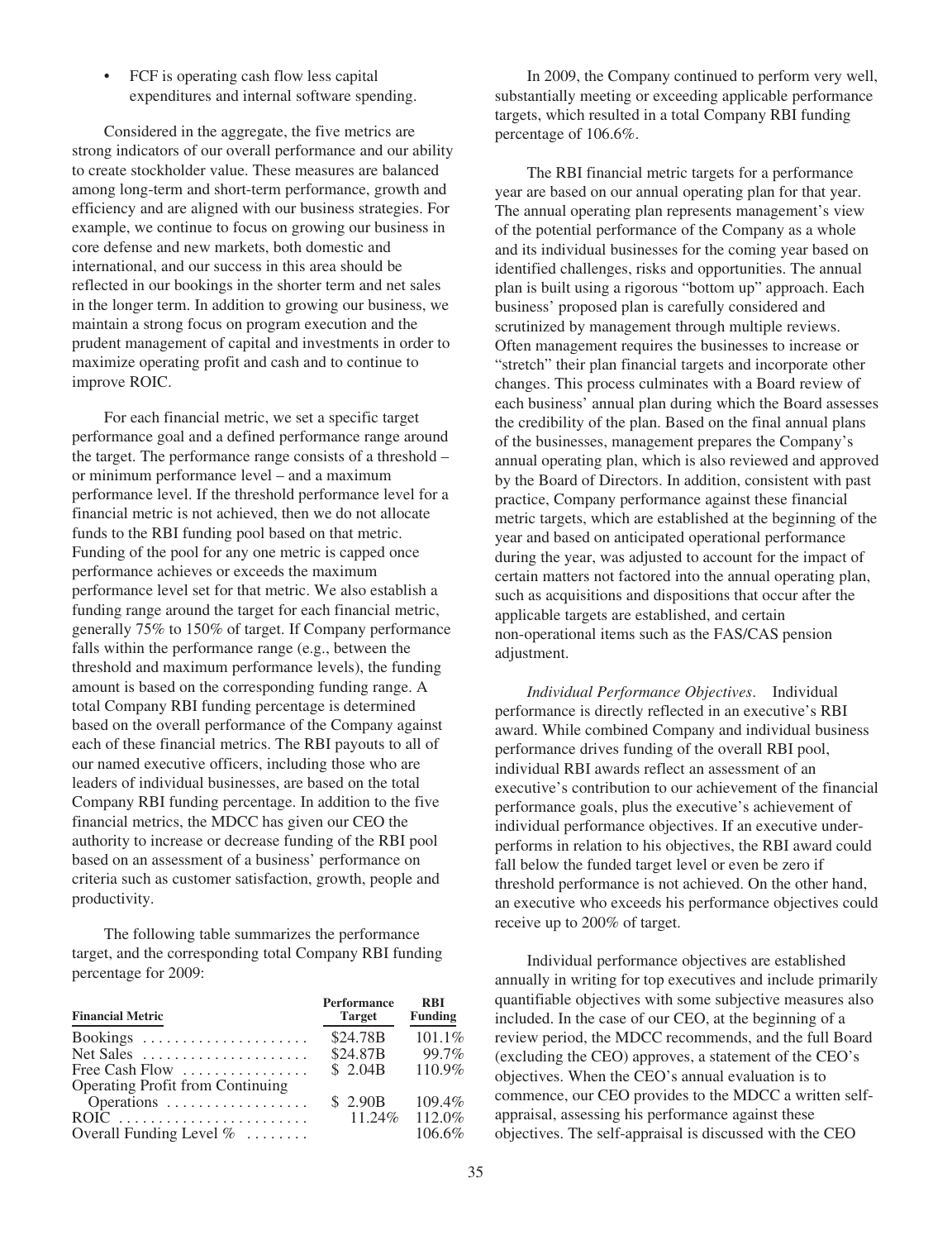and then distributed to all of the independent directors for their input. The Lead Director and the Chair of the MDCC discuss the preliminary evaluation with the independent directors, who then evaluate and write their own assessment of the CEO's performance both as CEO and Chairman. The Lead Director and the Chair of the MDCC then meet with the CEO and provide performance feedback directly to him. Based on this evaluation, the MDCC recommends, and the full Board (excluding the CEO) approves, the CEO's RBI award.

A similar process is followed for the named executive officers other than the CEO. In the case of the other executive officers, our CEO provides input to the MDCC both with regard to the establishment of performance objectives and the determination of success in meeting those objectives.

Examples of individual performance objectives for our named executive officers for 2009 include:

- Financial objectives within the individual's business or functional area;
- Successfully managing human resources and developing a stronger organization within the individual's business or functional area;
- Improving employee opinion survey results;
- Achieving exemplary regulatory compliance;
- Increasing energy efficiency and successfully implementing workplace safety initiatives;
- Demonstrating effective leadership behaviors; and
- Promoting a culture of innovation through respect and inclusion.

This individual assessment promotes accountability for each executive's performance and helps differentiate our executives' compensation based on performance. Thus, while the target incentive award for each executive is set with reference to the marketplace median for his position, in order to encourage and reward extraordinary performance, our RBI awards are structured so that the actual payout under an executive officer's award can approach or exceed the 75th percentile if such executive exceeds his individual performance objectives.

In 2009 our named executive officers performed against their individual objectives in accordance with our high expectations and, accordingly, their individual performances did not result in RBI awards that differed materially from their funded RBI target levels. Our CEO requested, in discussion with the MDCC, that his 2009 RBI award not be increased over his 2008 award, which request was accepted by the MDCC prior to the grant date of any awards for 2009. Thus, despite his strong performance in

2009, our CEO did not receive an increase in his RBI award in 2009. A summary of our named executive officers' 2009 performance follows:

## *William Swanson*

Under Mr. Swanson's leadership as Chief Executive Officer in 2009, Raytheon experienced 7.4% revenue growth and achieved 106.6% of plan, enhancing stockholder value. The Company also successfully completed three acquisitions. Mr. Swanson's focus on succession planning and leadership development led to recognition by Fortune magazine as one of 25 top companies for developing leaders in North America. Additionally, Mr. Swanson continued to drive a culture of diversity and inclusion.

# *David Wajsgras*

In his role as Chief Financial Officer, Mr. Wajsgras guided the Company in substantially meeting or exceeding our 2009 bookings, net sales, operating profit, free cash flow and ROIC targets. He also led significant improvements in working capital management and a redesign of the Company's merger & acquisition process.

# *Jay Stephens*

Mr. Stephens has provided broad business guidance beyond the traditional role of General Counsel. In 2009, he continued to enhance transparency in governance and regulatory compliance, successfully managed the Company's risk profile, led enhancements in Board and annual meeting processes and delivered superior results in the areas of employee safety and environmental management.

# *Daniel Smith*

As President of Raytheon's Integrated Defense Systems business, Mr. Smith secured critical contract wins, including the Taiwan Patriot, UAE Patriot, and Finland Surface Launched Advanced Medium Range Air-to-Air Missile programs. He also met ROIC, free cash flow and operating profit targets, despite delays in domestic awards and international bookings.

# *Colin Schottlaender*

As President of Raytheon's Network Centric Systems business, Mr. Schottlaender met or exceeded all financial business metrics and continued to expand the competitive base of the business. He also secured a number of key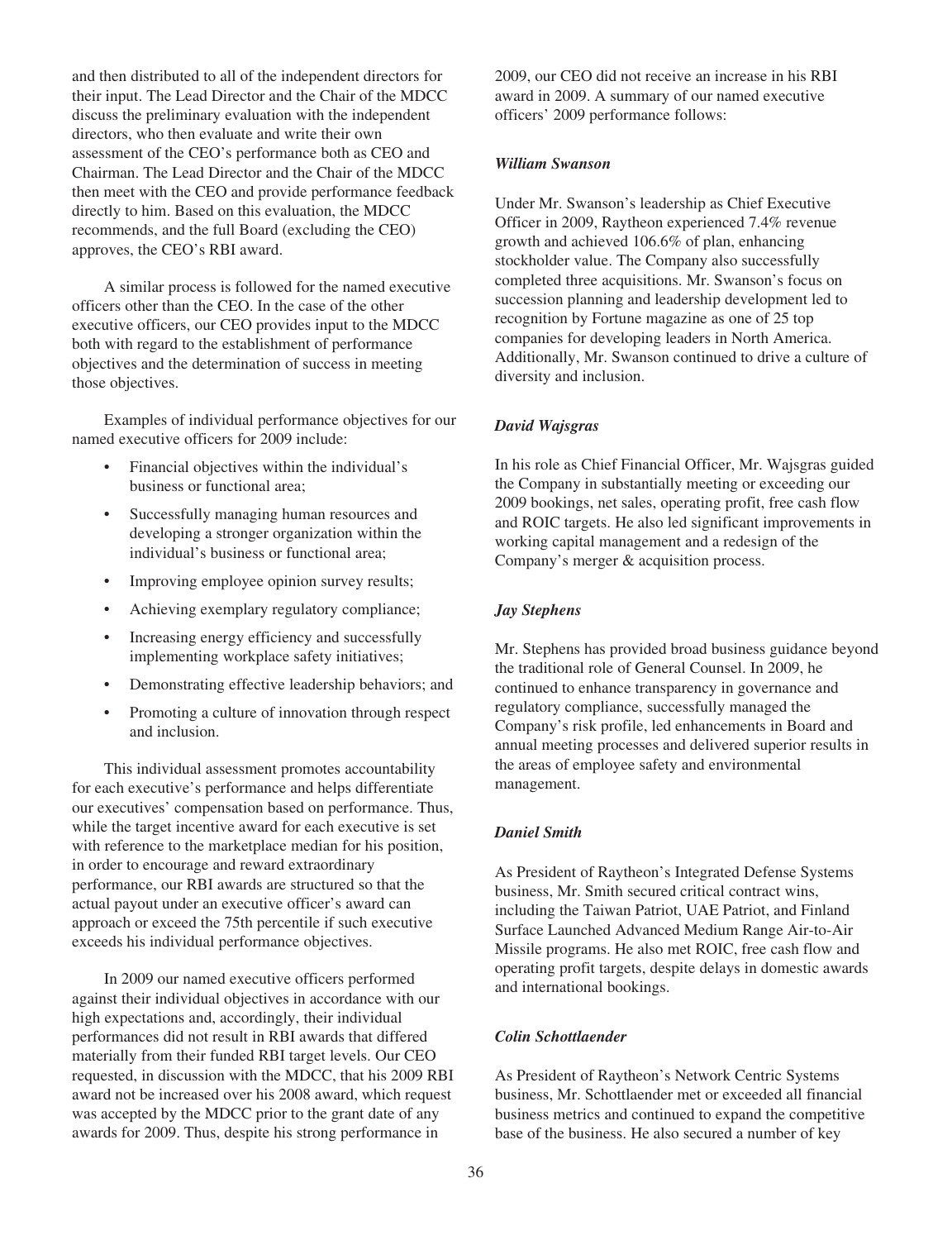contracts including a tolling system for a turnpike program, an Advanced Extremely High Frequency antenna system for military satellites, a command and control system for an international customer, a targeting system for TOW missiles, and a network combat sensors and targeting system for the United States Army.

At the end of the year, our CEO recommends to the MDCC the RBI awards for our executive officers other than himself. The full Board of Directors (excluding the CEO) approves all of our named executive officers' annual RBI awards, based on a recommendation from the MDCC. The 2009 Grants of Plan-Based Awards table on page 46 shows the threshold, target and maximum RBI awards that each of our named executive officers was eligible to receive for 2009. Their actual RBI awards earned for 2009 are shown in the "Non-Equity Incentive Plan Compensation" column of the Summary Compensation Table on page 43. The actual 2009 RBI payments to our named executive officers, on average, fell between the 50<sup>th</sup> and 75th percentiles of the market. This is consistent with our RBI structure, which contemplates an executive's actual payout approaching or exceeding the 75<sup>th</sup> percentile based on strong individual and Company performance.

### *Long-Term Incentives*

Our long-term incentive opportunities reward Company leaders and assist with the retention of these leaders. By aligning financial rewards with the economic interests of our stockholders, leaders are encouraged to work toward achieving our long-term strategic objectives. Our named executive officers receive long-term incentive awards in the form of performance-vesting restricted stock units pursuant to our Long-Term Performance Plan (LTPP) and restricted stock awards that vest on a specified time schedule. While we do not follow a formula allocation as between the two forms of long-term incentives, we more heavily weight the performance-based awards under the LTPP.

We target our named executive officers' long-term incentives, on average, between the 50<sup>th</sup> and 75<sup>th</sup> percentiles of the market for long-term incentives for employees in similar positions. The 2009 Grants of Plan-Based Awards table on page 46 shows the LTPP and restricted stock awards that were granted to each of our named executive officers for 2009.

*LTPP*. We award performance-based restricted stock units pursuant to the LTPP under our 2001 Stock Plan to encourage both retention and targeted performance. The LTPP provides awards of restricted stock units that vest at the end of a three-year performance cycle based upon the achievement of specific pre-established levels of Company performance. Stock units may be settled in our common stock or in cash, at the discretion of the MDCC. The LTPP

awards are granted annually in over-lapping three-year cycles, which provides continuity of opportunity and marketplace consistency.

The performance goals for the four most recent performance cycles, which are independent of each other, are based on the following weighted metrics:

| <b>Performance Cycle</b> | ROIC CFCF TSR Total  |  |
|--------------------------|----------------------|--|
| $2010 - 2012$            | 50\% 25\% 25\% 100\% |  |
| $2009 - 2011$            | 50\% 25\% 25\% 100\% |  |
| $2008 - 2010$            | 50\% 25\% 25\% 100\% |  |
| $2007 - 2009$            | 50\% 25\% 25\% 100\% |  |

We have used the same performance metrics since 2006 and the same weightings since 2007. In each case, the goals are independent and additive, which means that if we miss the threshold performance as to one measure, no credit would apply to that element, but could be made up for by above-target performance in another area.

- Return on Invested Capital (ROIC) measures how efficiently and effectively we use capital. The calculation of ROIC is the same as the calculation described above under the discussion of the RBI plan except for certain variations due to averaging the metric over the three-year performance cycle.
- Cumulative Free Cash Flow (CFCF) measures, on a cumulative basis, the cash that is generated over the three-year performance cycle, which we can use to make strategic investments to grow our businesses or return to our stockholders. The calculation of CFCF is essentially the same as the FCF calculation described above under the discussion of the RBI plan.
- Total Stockholder Return (TSR) compares our stock price appreciation, including reinvested dividends, over the performance period to our peers' stock performance over the same period and provides a percentage ranking.

We selected these three non-GAAP financial performance measures because they are good indicators of the Company's overall performance and lead to the creation of long-term value for our stockholders. They also reflect input from our investors. In particular, CFCF is a useful measure because our ability to generate cash efficiently will continue to be critical to our ability to fund our operations, grow our business and manage our debt levels, and, going forward, will be useful in the development of technology and making acquisitions to meet our strategic objectives.

Comparative TSR is a good measure that incentivizes our executives to outperform our peers in creating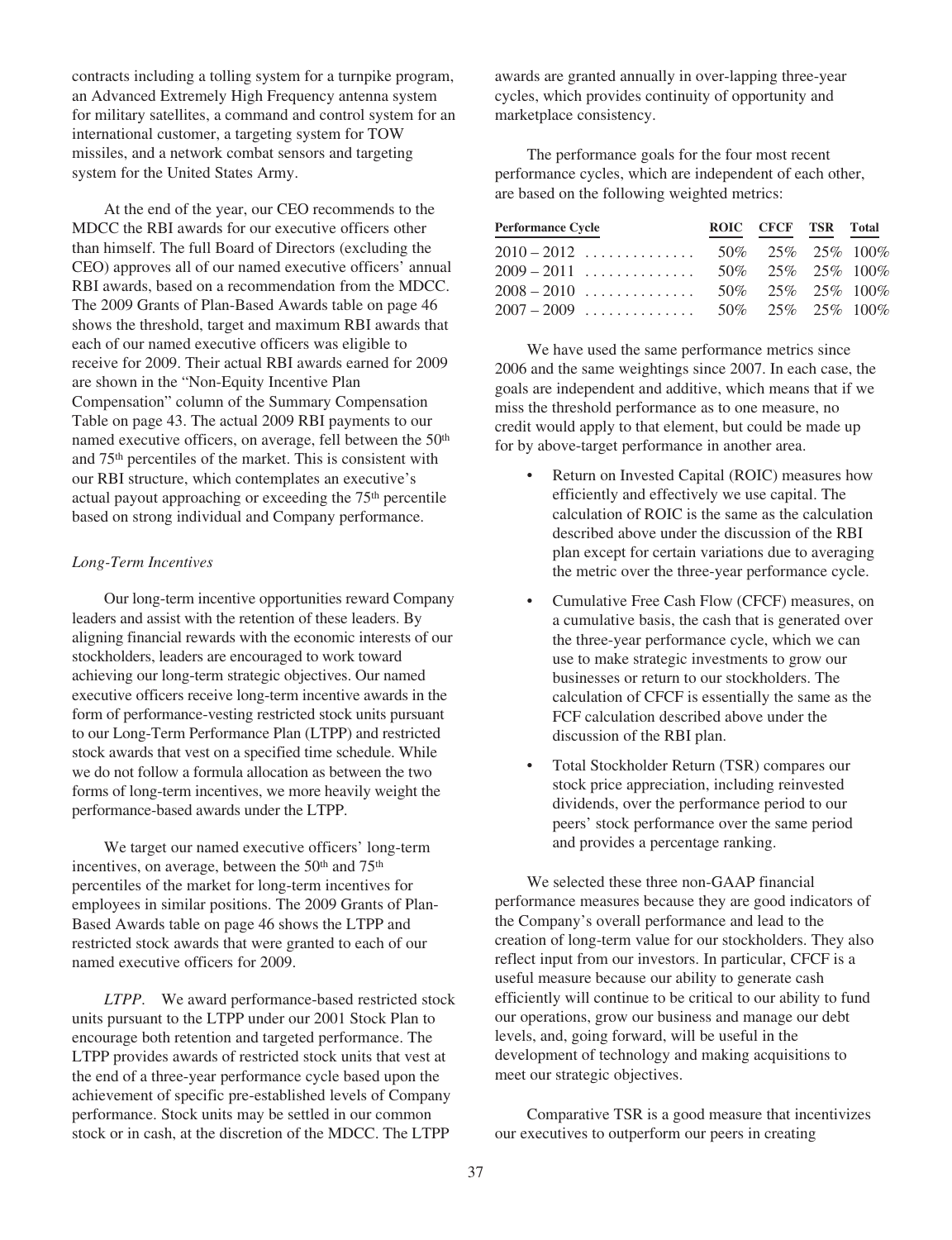stockholder value. We use the core peer group rather than the broader peer group for this comparison because the TSR of our peer aerospace and defense companies is more relevant to our performance. The non-defense companies in the broader peer group may be impacted differently by economic and market factors that may be less relevant to aerospace and defense companies.

In setting the performance levels for each of these metrics in the LTPP, we start with our five-year strategic plan. The five-year plan represents management's longterm view of the potential performance of the Company for such period based on identified future challenges, risks and opportunities, and is reviewed and approved by the Board of Directors. We take the three relevant years within the five-year strategic plan and derive a three-year set of financial targets. This set of targets is reviewed by the MDCC and is used for setting the three-year LTPP target performance metrics. The LTPP targets are established at the beginning of each three-year cycle when the performance results are substantially uncertain. We do not make changes in the LTPP targets as our business projections are revised in subsequent years.

The following table summarizes our performance in the three performance metrics and the corresponding funding for such metrics for the 2007-2009 award cycle.

| <b>Performance Metric</b><br>and Weighting | <b>Performance Against Targets</b>                                                                                                                                         | <b>Metric</b><br><b>Funding</b> |
|--------------------------------------------|----------------------------------------------------------------------------------------------------------------------------------------------------------------------------|---------------------------------|
| CFCF $(25\%)$                              | $$6,774$ million (pre-<br>established target of \$4,401<br>million and maximum of<br>$$5,901$ million)                                                                     | 50.0%                           |
| TSR $(25%)$                                | Ranked fourth within our<br>core peer group (with funding<br>dependent on our relative<br>rank compared to our core<br>peer group of 11 companies,<br>including ourselves) | 37.5%                           |
| ROIC $(50\%)$                              | 12.10% (pre-established<br>target of $10.09\%$ and<br>maximum of $11.38\%$ )                                                                                               | 100.0%                          |
|                                            |                                                                                                                                                                            | 187.5%                          |

This combined level of performance on CFCF, TSR and ROIC resulted in 187.5% of the target award for the 2007-2009 award cycle being earned and paid out in shares of common stock.

Given that the LTPP financial metric targets are longterm estimates of potential Company performance, it is difficult to accurately predict whether they will be met as the Company's performance during the period will be impacted by a wide range of known and unknown factors,

including geo-political events, macroeconomic conditions and other matters beyond our control. As noted in our discussion of our RBI financial metrics, we have delivered outstanding financial performance since the inception of the LTPP program in 2004. With respect to our TSR ranking, our stock performance has been relatively strong during this period, including 2008 when our stock outperformed all of our peer companies' stocks. However, our TSR ranking has changed significantly from LTPP cycle to cycle primarily because of the volatility of the stock performance of our peer companies during this period. In particular, peer companies with significant commercial businesses have been subject to relatively higher volatility over the last several years, benefiting from strong valuations in the first part of this period, then being hampered by weaker valuations during recent market turmoil, and most recently recovering more quickly than our peers without significant commercial businesses. As a result of these factors, it is too early to tell how our future financial performance will affect LTPP awards for the 2008-2010, 2009-2011 and 2010-2012 performance cycles. For the prior LTPP cycle, covering the period 2006-2008, awards were paid out at 200% of target.

*Restricted Stock*. Restricted stock awards with timebased vesting schedules provide a strong retentive complement to the LTPP, while still keeping focus on creating stockholder value. Restricted stock awards also encourage executive officers to manage the Company from the perspective of an owner with an equity stake in our business. Restricted stock awards granted to our named executive officers in 2009 vest in three equal tranches on each of the second, third and fourth anniversaries of the grant date, provided the executive is then still employed by the Company. The two-year vesting period for the first tranche, and the four-year vesting period for the entire award, are effective ways to promote retention of our executives.

#### *Stock Ownership and Retention Guidelines*

As a way to reinforce a culture and expectation of long-term share ownership, we have implemented stock ownership guidelines for our executive officers. These guidelines are designed to ensure sustained, meaningful executive share ownership, align executive long-term interests with stockholder interests, and demonstrate our officers' commitment to enhancing long-term stockholder value. Our CEO is required to own shares of stock with a market value of at least five times his annual base salary, and our other named executive officers are required to own shares of stock with a market value of at least three times their annual base salaries. For our other officers, the ownership requirements range from one to three times their annual base salaries. Officers are required to meet the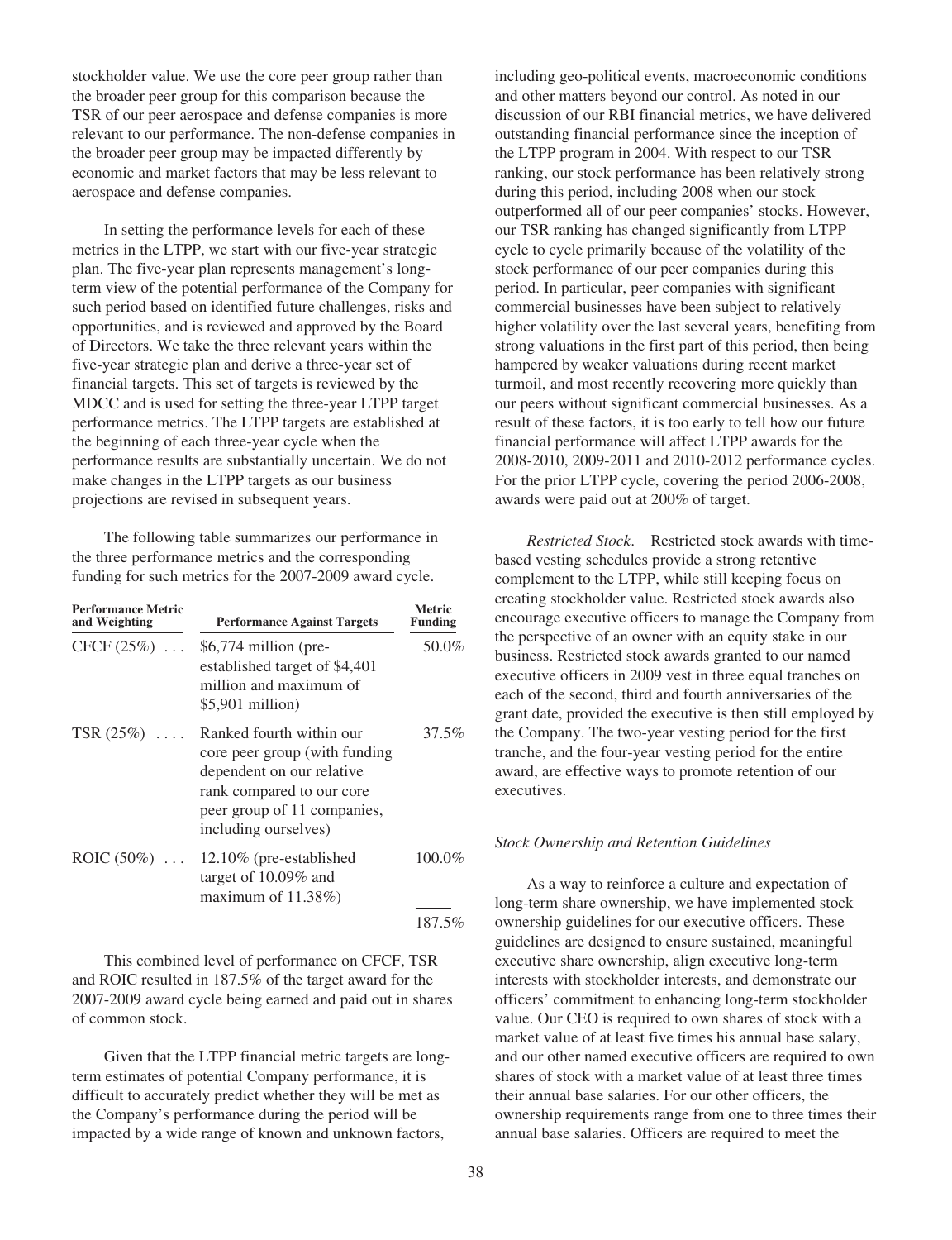applicable target ownership threshold within five years. Attainment of these ownership levels is reviewed regularly by the MDCC. In 2009, we clarified the stock retention provisions of our Stock Ownership and Retention Guidelines in line with our existing practices to state specifically that directors and executive officers may not dispose of Company stock until attaining ownership thresholds and thereafter must maintain specific ownership levels. As of December 31, 2009, each of our named executive officers had met or exceeded his stock ownership requirements.

### *Perquisites and Other Executive Benefits*

While a relatively small portion of our executives' total direct compensation opportunities, perquisites and other executive benefits are important to ensure competitiveness at the senior leadership level. Access to quality health care and other benefits protects the health and well-being of our employees and their families. In addition, under our executive perquisite policy, we provide our executive officers a car allowance or Company-leased car, financial planning services and life insurance coverage benefits. We also provide other perquisites to certain executives in limited circumstances due to our security and personal safety requirements. Individually and in the aggregate, the perquisites we provide to our named executive officers are comparable in scope to those provided by the companies in our peer groups, particularly in the core peer group of aerospace and defense companies. In 2009, we took action to eliminate, effective as of January 1, 2010, the following perquisites previously provided to certain executives after a separation under our executive severance guidelines and upon a qualifying termination within 24 months after a change-in-control under change-in-control severance agreements: car allowances, excess liability insurance, financial planning services, and executive physicals.

### *Retirement Benefits and Deferred Compensation*

*Retirement Benefits*. Retirement benefits also fulfill an important role within our overall executive compensation objective because they provide an element of financial security that promotes retention. Our retirement program, including the amount of benefit, is comparable to those offered by the companies in our peer groups and, as a result, ensures that our executive compensation remains competitive.

We maintain the following broad-based retirement plans in which our named executive officers are eligible to participate, along with a majority of our employees:

• the Raytheon Savings and Investment Plan, a tax-qualified defined contribution retirement plan (401(k) plan);

- the Raytheon Company Pension Plan for Salaried Employees, a tax-qualified, non-contributory defined benefit pension plan that covers most of our salaried employees and executive officers, including Messrs. Swanson, Wajsgras, and Stephens;
- the Raytheon Non-Bargaining Retirement Plan, a tax-qualified contributory pension plan that covers people who became Raytheon employees when we merged with Hughes Aircraft in 1997, including Mr. Smith (who is covered under the non-contributory part); and
- the TI Systems Pension Plan, a tax-qualified, non-contributory pension plan that is part of the Raytheon Company Pension Plan for Salaried Employees and covers most of the people who became Raytheon employees when Raytheon acquired certain assets of Texas Instruments Incorporated in 1997, including Mr. Schottlaender.

We also maintain the Raytheon Excess Pension Plan for employees who qualify, including our named executive officers. The Raytheon Excess Pension Plan is a nonqualified excess pension plan which provides benefits that would have been provided to a participant under the tax-qualified pension plan but for compensation limits imposed under the U.S. Internal Revenue Code.

In addition, certain senior executives, including our named executive officers, are eligible to participate in the Raytheon Company Supplemental Executive Retirement Plan (SERP). The SERP is designed to replicate but not exceed the retirement benefit that a mid-career person joining the Company would achieve under the qualified and excess pension plans had such person begun his or her career with Raytheon. The SERP benefit (up to 50% of final average earnings for a participant who retires after age 60 with at least 15 years of service to the Company) is offset by amounts payable under our other Company pension plans, any prior employer plan and Social Security.

Mr. Swanson will not receive a payment under the SERP because of his longstanding service with Raytheon (38 years). Were he to retire, his pension benefit under the formula in our qualified and excess pension plans exceeds the maximum 50% of final average earnings that the SERP would provide. Because the SERP has offsets for the pension plan benefits, there would be no excess benefit payable under the SERP. Our other named executive officers could be eligible for SERP benefits, depending on when they retire.

Each of the above retirement plans, including the SERP, is described in more detail under the heading "Pension Benefits" beginning on page 51.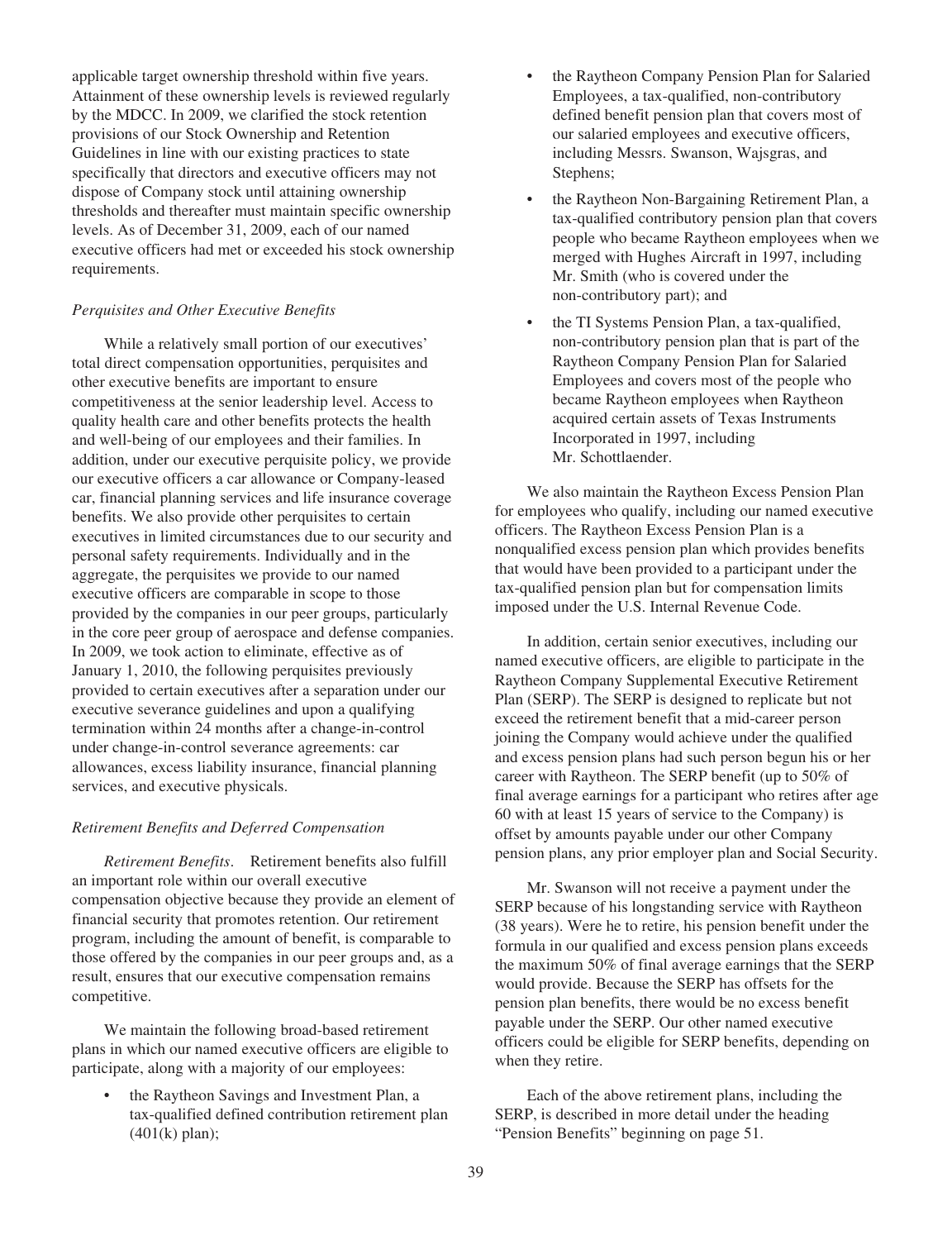*Deferred Compensation Plan*. We maintain the Raytheon Deferred Compensation Plan under which a select group of management or highly compensated employees, including our named executive officers, may elect to defer up to 50% of their salary and up to 90% of their annual RBI plan awards and receive tax-deferred returns on those deferrals. The account balances in this plan are unfunded and represent money that the participants have previously earned and voluntarily elect to defer in order to accumulate tax-deferred returns. Plan participants can allocate their account balances among the same investment options available under our qualified Savings and Investment Plan, which also accumulate on a tax-deferred basis. We make a matching contribution of up to 4% of deferrable compensation. The provision of this deferral opportunity is a competitive practice in the marketplace. For more information on our Deferred Compensation Plan, see "Nonqualified Deferred Compensation" on page 54.

#### *Severance Pay Arrangements*

Our employees, including our named executive officers, are employees at-will and do not have long-term employment contracts with the Company. The at-will employment status of our employees affords us the necessary flexibility to remove employees when appropriate under the circumstances. However, in order to retain and attract highly-qualified executives who may otherwise desire the protection of long-term employment contracts, we offer specified severance benefits under our executive severance guidelines. Such benefits provide protection for our executives who, upon joining the Company, may forfeit substantial pay and benefits earned from a previous employer. For our named executive officers, the severance benefits under these guidelines provide a multiple of base salary and target annual incentive award (2.99 for our CEO and 2.0 for the other named executive officers) and continuation of welfare, benefit and retirement plans for 2.99 and 2 years respectively. In 2009, we changed our guidelines prospectively to reduce these multiples for new executives (2.0 for a CEO and 1.0 for other executive officers). We also took action to eliminate, effective as of January 1, 2010, the following perquisites previously provided to certain executives after a separation: car allowances, excess liability insurance, financial planning services, and executive physicals.

Separate from our executive severance guidelines, we have change-in-control agreements with our executive officers that have been reviewed and approved by the MDCC. Changes in corporate control are often accompanied by changes in the corporate culture and job losses, especially at executive levels. If a transaction

affecting corporate control of Raytheon were under consideration, we expect that our executives would naturally be faced with personal uncertainties and distractions about how this might affect their continued employment by the Company. By entering into change-in-control agreements before any such transaction is contemplated, we hope to focus our executives' full attention and dedication on our stockholders' best interests despite any threatened or pending change-in-control, and to encourage our executives to stay with the Company until the transaction is completed. The agreements do this by providing a meaningful severance benefit in the event that a change-in-control occurs and, within the 24 months after the change-in-control, the executive is either terminated without cause or resigns due to a material reduction in compensation or a material change in the executive's job duties without his consent. These agreements are not intended to provide a windfall to our executives occasioned by a change-in-control. The agreements provide for a "double trigger" such that an executive would only receive severance benefits upon a qualifying termination following a change-in-control, and not simply upon a change-in-control. Furthermore, any benefit received by an executive under a change-in-control agreement would be reduced by the severance benefit he or she may earn under our severance guidelines as described above, so that there would be no duplication of benefits. In 2009, we took action to eliminate, effective as of January 1, 2010, the following perquisites upon a qualifying termination within 24 months after a change-in-control: car allowances, excess liability insurance, financial planning services, and executive physicals.

All of our executive officers, including the named executive officers, are entitled to gross-up protection for any excise tax that might apply in the case of a change-in-control under their change-in-control agreements. However, this protection applies only if the after-tax benefit to the executive of such gross-up would exceed \$50,000. Otherwise, his benefits would be reduced to the maximum amount that could be received without triggering the excise tax. In 2009, we amended the change-in-control agreements to eliminate these tax gross-ups for changes-in-control that occur on or after January 1, 2012. In addition, beginning on January 1, 2010, new executives will receive change-in-control agreements that do not provide for any tax gross-ups.

Our severance programs, including the conditions under which such benefits are triggered, and the amount of such benefits, are comparable to those provided by the companies in our peer groups. The MDCC's independent consultant has confirmed that our change-in-control and other severance arrangements are competitive in our industry.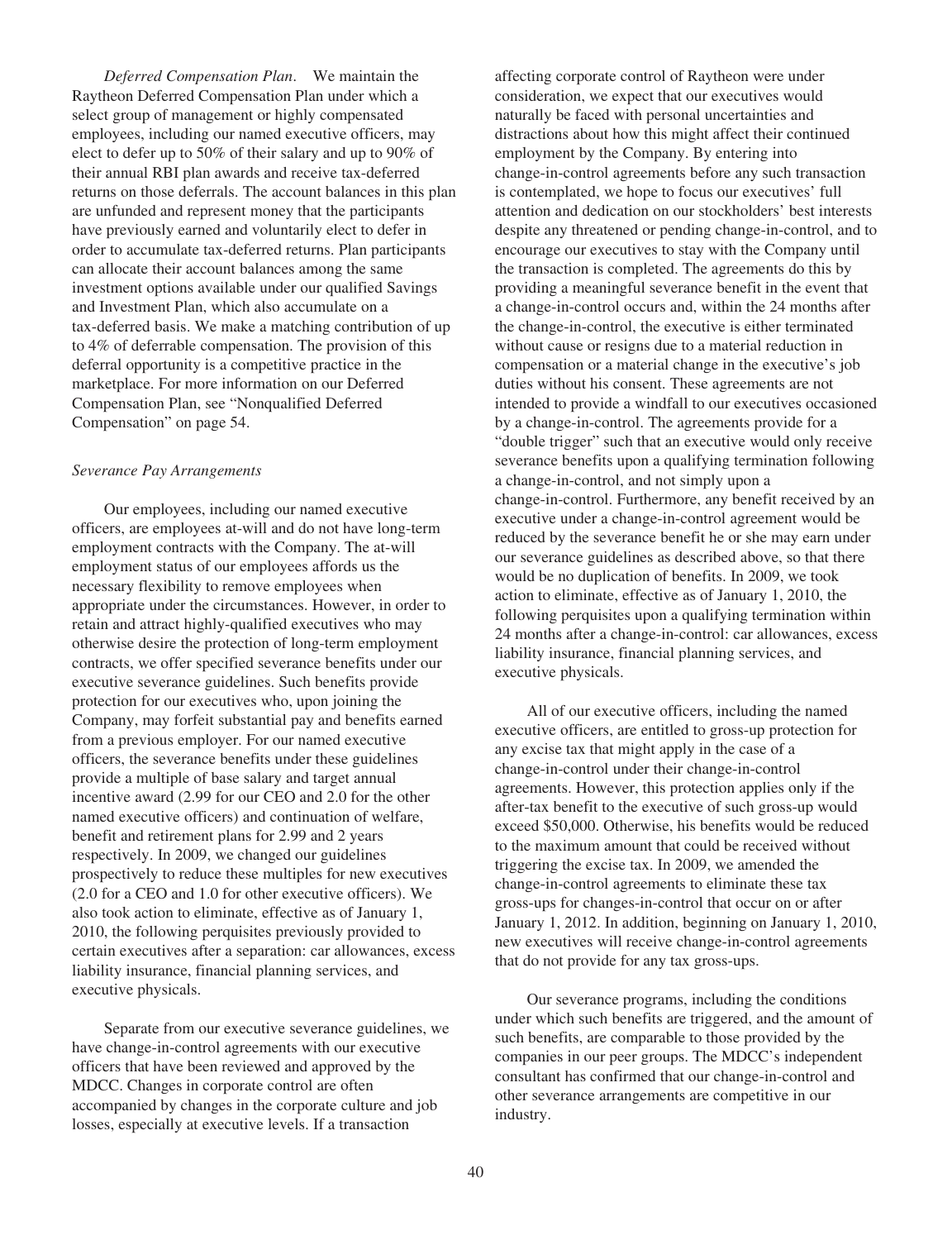For more information on our executive severance policy and the terms of our change-in-control agreements, see "Potential Payments Upon Termination or Change-in-Control" beginning on page 55.

#### **Enhancements in Governance**

Over the last two years, the Company has adopted a number of important governance enhancements related to its executive compensation program. First, in 2008, the MDCC adopted a formal policy to ensure that it will continue to receive independent and unbiased advice and analyses from its compensation consultant. The policy requires the MDCC to assess annually the independence of its compensation consultant and, further, prohibits the consultant from providing certain services either to our executive officers and directors, personally, or to the Company (other than the MDCC). The services to the Company subject to this prohibition are advice to management related to executive and director compensation, employee compensation and employee benefits. The Board of Directors also amended the MDCC charter in 2009 to require an annual MDCC assessment of the independence of its outside compensation consultant and the pre-approval of any services proposed to be provided by such consultant to the Company.

As part of the independence assessment mandated by the new policy, the MDCC reviews any services proposed to be provided by the consultant to the Company not otherwise prohibited under the policy and considers whether the provision of such non-MDCC services to the Company will impair the consultant's independence. Such non-MDCC services may be provided only with the MDCC's pre-approval. Additionally, as a guideline to avoid any actual or perceived conflict of interest or bias, the policy limits the fees paid by the Company for such non-MDCC services to no more than 1% of the consultant's annual gross revenues. Pursuant to this policy, the MDCC took action at the end of 2009 to change its independent compensation consultant from Watson Wyatt to Pearl Meyers & Partners due to Watson Wyatt's merger with Towers Perrin Forster & Crosby Inc., with whom the Company also has a relationship.

Second, in 2008, the Board of Directors amended the Company's Governance Principles to add a Restatement Clawback Policy. This policy gives the Board the right to recover RBI payments, LTPP awards and restricted stock awards made on or after January 1, 2009 to any elected officer to the extent that such payments or awards were inflated due to erroneous financial statements substantially caused by the executive's knowing or intentionally fraudulent or illegal conduct. The policy is designed to maximize the likelihood that the Company will be successful if it seeks to recover the portion of an

executive's incentive compensation attributable to inflated financial results caused by the executive's malfeasance.

Third, in 2009, the Board of Directors amended its Governance Principles to clarify stock retention requirements in the Stock Ownership and Retention Guidelines. The clarifications implement existing Company policy under which executive officers and directors may not dispose of Company stock until attaining ownership thresholds and thereafter must maintain specified ownership levels.

Fourth, in 2009, the Board of Directors also amended the MDCC charter to formalize the practice and responsibility of the MDCC to review succession plans for the CEO, executive officers, and other elected officers of the Company and career development plans for elected officers and other key employees.

## **Other Considerations**

*Tax Considerations.* Under Section 162(m) of the U.S. Internal Revenue Code, there is a limit of \$1,000,000 on the amount of compensation that we may deduct in any one year with respect to compensation paid to certain of our named executive officers. However, qualified performance-based compensation will not be subject to the deduction limit if specified requirements are met. To maintain flexibility in compensating our executives, the MDCC reserves the right to use its judgment to authorize compensation payments that may be subject to the limit when the MDCC believes that such payments are appropriate. Accordingly, certain components of our executive compensation program are designed to be qualified performance-based compensation under Section 162(m) while others are not.

In 2006, the MDCC determined that compensation paid pursuant to new awards under the LTPP, starting with our LTPP awards made for the 2006-2008 performance cycle, should be made tax deductible pursuant to Section 162(m). As a result, we obtained stockholder approval of the performance goals that may be used with respect to the LTPP at our 2006 annual meeting of stockholders and we operate the LTPP to comply with the Section 162(m) exemption. The MDCC again made this determination with respect to the 2010 Stock Plan for which we are seeking stockholder approval at the 2010 Annual Meeting of Stockholders.

However, neither our annual RBI awards nor our timebased restricted stock awards are eligible for the performance-based compensation exemption from Section 162(m). In the case of our RBI awards, we believe that the ability to exercise judgment about our executive's individual performance in certain areas that do not easily lend themselves to specific measurement, such as effective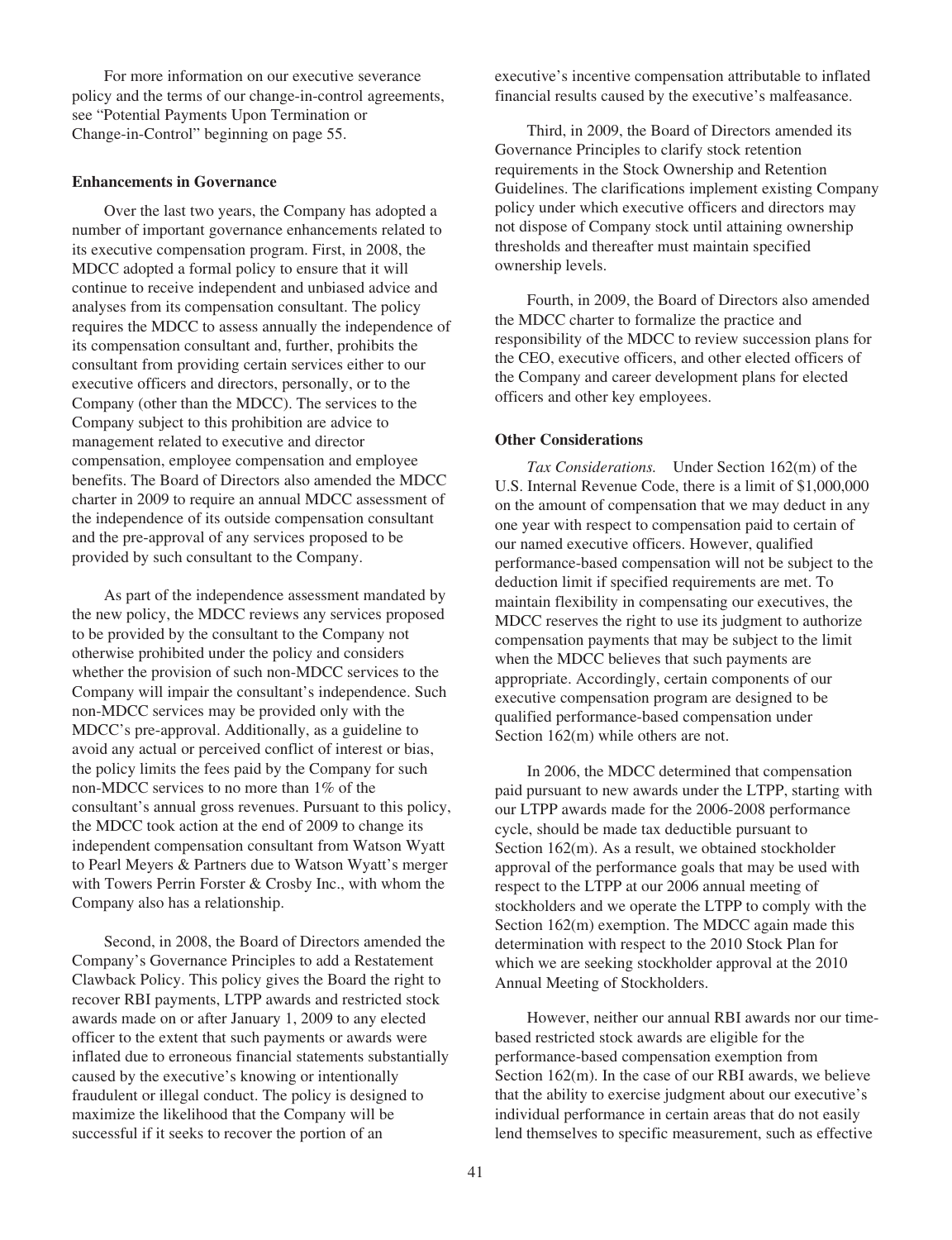management of human resources, ethical business behavior and leadership competencies, outweighs the cost to us of the loss of a tax deduction imposed by the limits of Section 162(m).

*Other Considerations*. Many of our government contracts are cost reimbursable contracts under which we are reimbursed for our allowable costs. These types of contracts are subject to special regulations about what are and are not allowable costs, which we sometimes take into consideration in structuring our compensation programs. For example, since compensation in the form of time-based restricted stock is an allowable cost and stock options are not, in 2004 we began consistently to use restricted stock awards in our executive compensation program rather than stock options.

## **Equity Grant Practices**

Historically we have not timed the grant of equity awards to coincide with, precede or follow the release of material non-public information. In January, 2007, we adopted an internal policy on equity grant practices, which was approved by the MDCC. This policy provides, among other things, that equity awards shall be approved only at regularly scheduled meetings of the MDCC or Board, that equity awards granted to new employees or directors or promoted employees shall be considered by the MDCC or Board at a regularly scheduled meeting subsequent to the hire or promotion date, and that equity awards shall not be granted with a retroactive effective date.

# **Agreed-Upon Procedures on Compensation Tables**

As part of the Company's annual governance procedures, our independent registered public accounting firm is engaged to perform certain agreed-upon procedures determined by the Company and our Board of Directors, with respect to the information provided in the compensation tables related to the named executive officers.

# **MANAGEMENT DEVELOPMENT AND COMPENSATION COMMITTEE REPORT**

The Management Development and Compensation Committee is comprised entirely of independent directors. The Committee has reviewed and discussed with management the Compensation Discussion and Analysis

required by Item 402(b) of Regulation S-K. Based on such review and discussions, the Committee recommended to the Board that the Compensation Discussion and Analysis be included in this proxy statement.

### **Submitted by the Management Development and Compensation Committee**

William R. Spivey, Chairman, Vernon E. Clark and Frederic M. Poses

*The above report of the Management Development and Compensation Committee does not constitute soliciting material and shall not be deemed to be incorporated by reference into any other filing under the Securities Act of 1933 or under the Securities Exchange Act of 1934, including by any general statement incorporating this proxy statement, except to the extent we specifically incorporate this information by reference, and shall not otherwise be deemed filed under such Acts.*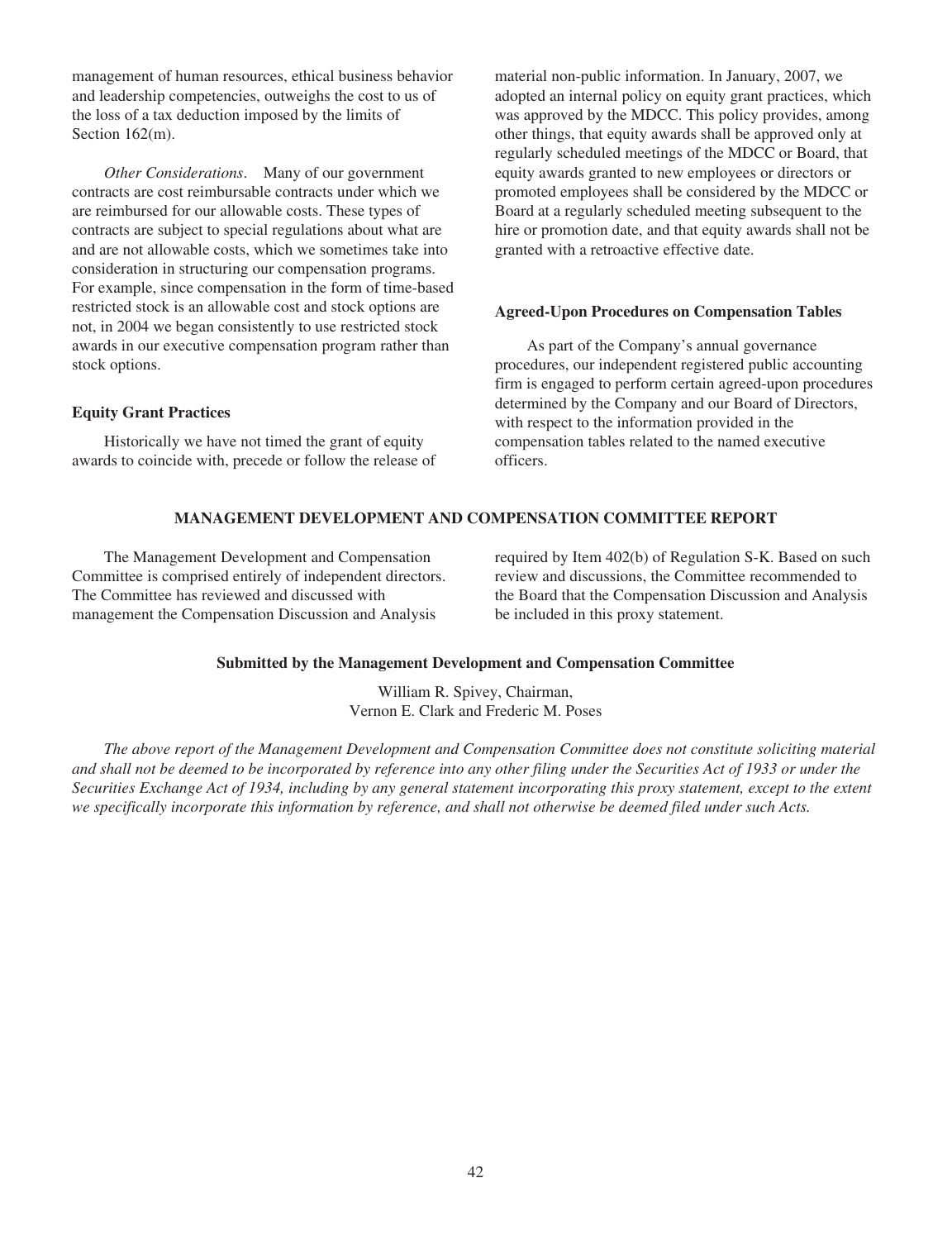#### **Summary Compensation Table**

The following table sets forth the compensation for each of our named executive officers for the fiscal years ending December 31, 2007, 2008 and 2009, other than Mr. Schottlaender who first became a named executive officer in 2009.

The table below was prepared in accordance with SEC requirements. The total compensation presented below does not necessarily reflect the actual total compensation received by our named executive officers or the Company's view of their total compensation opportunities in 2007 – 2009. More specifically, the amounts under "Stock Awards" do not represent the actual amounts paid to or realized by our named executive officers for these awards during 2007 – 2009 and simply represent the grant date fair value of awards granted in those years for financial reporting purposes. The Long-Term Performance Plan awards are subject to future Company performance and, like the restricted stock awards, are subject to future vesting periods. Likewise, the amounts under "Change in Pension Value and Non-qualified Deferred Compensation Earnings" which represent the change in the actuarial present values of such officers' accumulated pension benefits based on the same assumptions we use for financial reporting purposes, do not reflect amounts paid to or realized by our named executive officers during 2007-2009 nor does the MDCC consider such changes in pension benefits as an element of its annual compensation decisions. For information regarding the named executive officers' compensation opportunities in 2007-2009, see our supplemental table on page 27 in "Compensation Discussion and Analysis." The supplemental table is not a substitute for the required table below.

| <b>Name and Principal Position</b>                                                      | Year                    | Salary <sup>(1)</sup><br>$(\$)$       | <b>Bonus</b><br>$(\$)$                                                                                                                                                                                                                                                                                                                                                                                                   | <b>Stock</b><br>Awards <sup>(2)</sup><br>$($)$ | Option<br>Awards<br>$($)$                                                     | <b>Non-Equity</b><br><b>Incentive Plan</b><br>Compensation <sup>(3)</sup><br>$(\$)$ | Change in<br><b>Pension Value</b><br>and Non-<br>qualified<br><b>Deferred</b><br>Compensation<br>Earnings $(4)(5)$<br>$(\$)$ | <b>All Other</b><br>Compensation <sup>(6)</sup><br>$(\$)$ | <b>Total</b><br>$(\$)$                   |
|-----------------------------------------------------------------------------------------|-------------------------|---------------------------------------|--------------------------------------------------------------------------------------------------------------------------------------------------------------------------------------------------------------------------------------------------------------------------------------------------------------------------------------------------------------------------------------------------------------------------|------------------------------------------------|-------------------------------------------------------------------------------|-------------------------------------------------------------------------------------|------------------------------------------------------------------------------------------------------------------------------|-----------------------------------------------------------|------------------------------------------|
| William H. Swanson<br>Chairman and CEO                                                  | 2009<br>2008<br>2007    | \$1,297,920<br>1,328,640<br>1,229,544 | $s-$<br>$\qquad \qquad \overbrace{ }^{ }% =\sum_{i=1}^{n-1}V_{i}^{i}(\overline{z}_{i}^{i})^{i}e_{i}^{i}(\overline{z}_{i}^{i})^{i}e_{i}^{i}(\overline{z}_{i}^{i})^{i}e_{i}^{i}(\overline{z}_{i}^{i})^{i}e_{i}^{i}(\overline{z}_{i}^{i})^{i}e_{i}^{i}(\overline{z}_{i}^{i})^{i}e_{i}^{i}(\overline{z}_{i}^{i})^{i}e_{i}^{i}(\overline{z}_{i}^{i})^{i}e_{i}^{i}(\overline{z}_{i}^{i})^{i}e_{i}$<br>$\overline{\phantom{m}}$ | \$10,353,257<br>10,933,819<br>10,105,900       | $s-$<br>$\overline{\phantom{m}}$<br>$\hspace{0.05cm}$                         | \$3,050,000<br>3,050,000<br>3,050,000                                               | \$3,533,250<br>4,703,615<br>3,298,080                                                                                        | \$402,445<br>491,539<br>585,699                           | \$18,636,872<br>20,507,613<br>18,269,223 |
| David C. Wajsgras<br>Senior Vice President and 2008<br><b>Chief Financial Officer</b>   | 2009 \$<br>2007         | 790,203<br>789,944<br>725,846         | $S-$<br>$\overline{\phantom{m}}$                                                                                                                                                                                                                                                                                                                                                                                         | \$2,231,419<br>2,306,967<br>2,138,416          | $S-$<br>$\qquad \qquad \overline{\qquad \qquad }$<br>$\overline{\phantom{m}}$ | 870,000<br>\$<br>870,000<br>870,000                                                 | 205,211<br>\$.<br>154,468<br>80,985                                                                                          | \$108,112<br>119,051<br>229,272                           | \$4,204,945<br>4,240,430<br>4,044,519    |
| Jay B. Stephens<br>Senior Vice President,<br>General Counsel and<br>Secretary           | 2009 \$<br>2008<br>2007 | 690,825<br>689,146<br>635,461         | $S-$<br>$\hspace{0.05cm}$<br>$\overline{\phantom{m}}$                                                                                                                                                                                                                                                                                                                                                                    | \$2,181,456<br>2,256,960<br>2,090,509          | $S-$<br>$\hspace{0.05cm}$<br>$\overline{\phantom{0}}$                         | 780,000<br>S.<br>780,000<br>780,000                                                 | \$755,656<br>903,105<br>3,539,712                                                                                            | \$111,514<br>113,332<br>125,162                           | \$4,519,451<br>4,742,543<br>7,170,844    |
| Daniel L. Smith<br>Vice President and<br>President, Integrated<br>Defense Systems       | 2009 \$<br>2008<br>2007 | 485,671<br>473,435<br>411,224         | $s-$<br>$\hspace{0.05cm}$                                                                                                                                                                                                                                                                                                                                                                                                | S.<br>1,928,820<br>1,988,120<br>1,835,135      | $s-$<br>$\overline{\phantom{m}}$<br>$\hspace{0.05cm}$                         | 525,000<br>\$.<br>550,000<br>550,000                                                | 771,580<br>S.<br>873,572<br>2,445,872                                                                                        | \$104,274<br>131,636<br>104,164                           | \$ 3,815,345<br>4,016,763<br>5,346,395   |
| Colin J.R. Schottlaender<br>Vice President and<br>President, Network<br>Centric Systems | 2009 \$                 | 485,238                               | $S-$                                                                                                                                                                                                                                                                                                                                                                                                                     | \$1,928,820                                    | $S-$                                                                          | \$<br>550,000                                                                       | 576,476<br>S.                                                                                                                | \$75,706                                                  | \$3,616,240                              |

(1) 2009 salaries are based on 26 bi-weekly pay periods as compared to 27 pay periods for 2008.

(2) Amounts represent the aggregate grant date fair values of restricted stock and Long-Term Performance Plan (LTPP) awards granted in 2009, 2008 and 2007, respectively, in accordance with the accounting standard for share-based payments, disregarding for this purpose the estimate of forfeitures related to service-based vesting conditions. Values for LTPP awards, which are subject to performance conditions, are computed based upon the probable outcome of the performance conditions as of the grant date of such awards. The values of the 2009-2011 LTPP awards at the grant date of such awards assuming the highest level of performance conditions will be achieved during the three-year performance cycle, are as follows: Mr. Swanson – \$13,106,533; Messrs. Wajsgras and Stephens – \$2,462,873; and Messrs. Smith and Schottlaender – \$2,257,648. For more information on potential payouts under the 2009-2011 LTPP awards, see the 2009 Grants of Plan-Based Awards table on page 46.

The grant date fair values of restricted stock awards are based solely on the stock price on the date of grant and the number of shares (or the intrinsic value method). The grant date fair values of LTPP awards are calculated using the intrinsic value method for the cumulative free cash flow and ROIC portions of the awards and the Monte Carlo simulation method for the total stockholder return portion of the awards. For more information on the assumptions used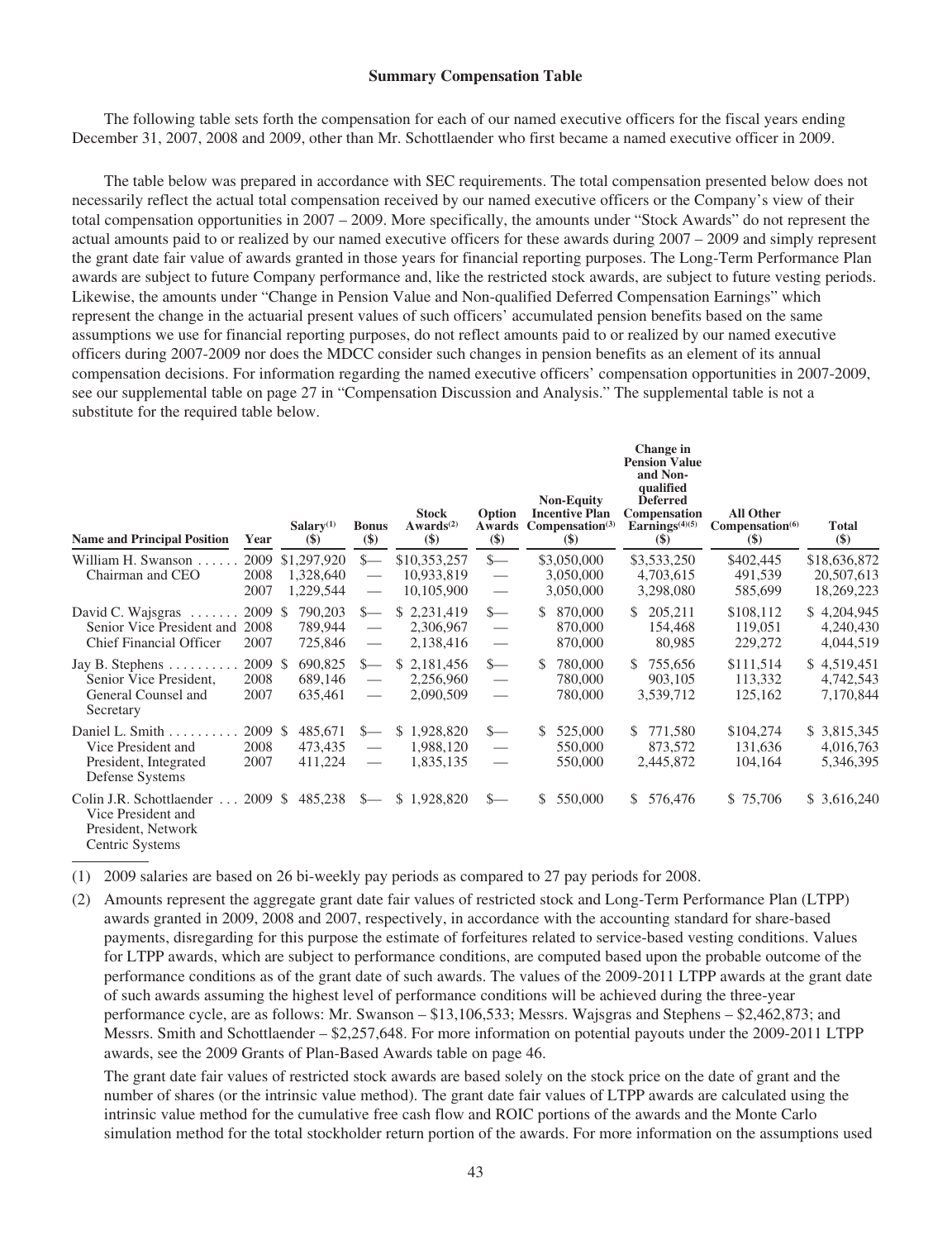by us in calculating the grant date fair values for restricted stock and LTPP awards, see Note 13: Stock-based Compensation Plans to our financial statements in our Annual Report on Form 10-K for the year ended December 31, 2009 ("2009 Form 10-K"). A description of the material terms and conditions of the stock awards granted to the named executive officers in 2009 can be found on page 48 under the heading "2009 Grants of Plan-Based Awards – Equity Incentive Plan Awards."

- (3) Amounts earned pursuant to Results-Based Incentive (RBI) awards for 2007, 2008 and 2009 but which were paid in 2008, 2009 and 2010, respectively. A description of the material terms and conditions of the 2009 RBI awards can be found on page 46 under the heading "2009 Grants of Plan-Based Awards – Non-Equity Incentive Plan Awards."
- (4) The amounts represent the aggregate change in the actuarial present value of the named executive officer's accumulated benefit under all defined benefit and actuarial pension plans (including supplemental plans) from the end of the preceding year to the end of the reported year. Generally, these amounts represent the change in value of the named executive officer's benefit due to an additional year of service, changes in compensation and changes in the discount rate. The amounts were computed using the same assumptions we used for financial reporting purposes under the accounting standard for employers' accounting for pensions. Actual amounts paid under our plans are based on assumptions contained in the plans which may be different than the assumptions used for financial statement reporting purposes.
- (5) None of the named executive officers received any earnings on their deferred compensation based on above-market or preferential rates (as defined by the SEC). For more information on our Deferred Compensation Plan, see "Nonqualified Deferred Compensation" on page 54.
- (6) All Other Compensation amounts include, as applicable, (a) the value of perquisites and personal benefits (as defined by the SEC), (b) the amount of tax gross-ups and reimbursements, (c) the amount of Raytheon contributions to qualified and non-qualified defined contribution plans, (d) the value of insurance premiums paid, and (e) certain other payments or items of compensation. Where the value of the items reported in a particular category for a named executive officer exceeded \$10,000 in 2009, those items are identified and quantified below.

# *(a) Perquisites and Personal Benefits*

Under our executive perquisites policy, each of the named executive officers is entitled to receive certain perquisites, including a car allowance of up to \$18,000 per year or use of a Raytheon-leased car with a lease value of up to \$18,000 per year plus certain expenses (other than our CEO who is entitled to a larger allowance/higher lease value); financial planning services of up to \$15,000 per year; and participation in the Executive Health Program (benefits of up to \$2,000 per year).

- Mr. Swanson's amount includes an aggregate of \$190,800 for personal use of Raytheon aircraft, personal use of a Raytheon-leased car, driving services, financial planning services, home security system expenses, and certain travel and incidental expenses relating to his spouse attending Raytheon-related events at our request.
- Mr. Wajsgras' amount includes an aggregate of \$32,153 for personal use of a Raytheon-leased car, financial planning services, and certain travel and incidental expenses relating to his spouse attending Raytheon-related events at our request.
- Mr. Stephens' amount includes an aggregate of \$37,773 for personal use of a Raytheon-leased car, financial planning services, certain travel and incidental expenses relating to his spouse attending Raytheon-related events at our request, and an executive physical.
- Mr. Smith's amount includes an aggregate of \$38,141 for a car allowance, financial planning services, certain travel and incidental expenses relating to his spouse attending Raytheon-related events at our request, and an executive physical.
- Mr. Schottlaender's amount includes an aggregate of \$32,700 for a car allowance, financial planning services, and certain travel and incidental expenses relating to his spouse attending Raytheon-related events at our request.

*Personal use of corporate aircraft* – For reasons of security and personal safety, we require Mr. Swanson generally to use Raytheon aircraft for all air travel, including for personal purposes. We determined our incremental cost for the personal use of corporate aircraft as follows:

• We derived an average variable operating cost per hour for such aircraft based on fuel, aircraft maintenance, landing, parking, and catering costs, certain taxes, and certain other miscellaneous fees and costs, and the hours flown. Since our corporate aircraft are used primarily for business travel, we did not include fixed costs for such aircraft that generally do not change with usage, such as pilots' and other employees' salaries, purchase costs of aircraft, and certain hangar expenses.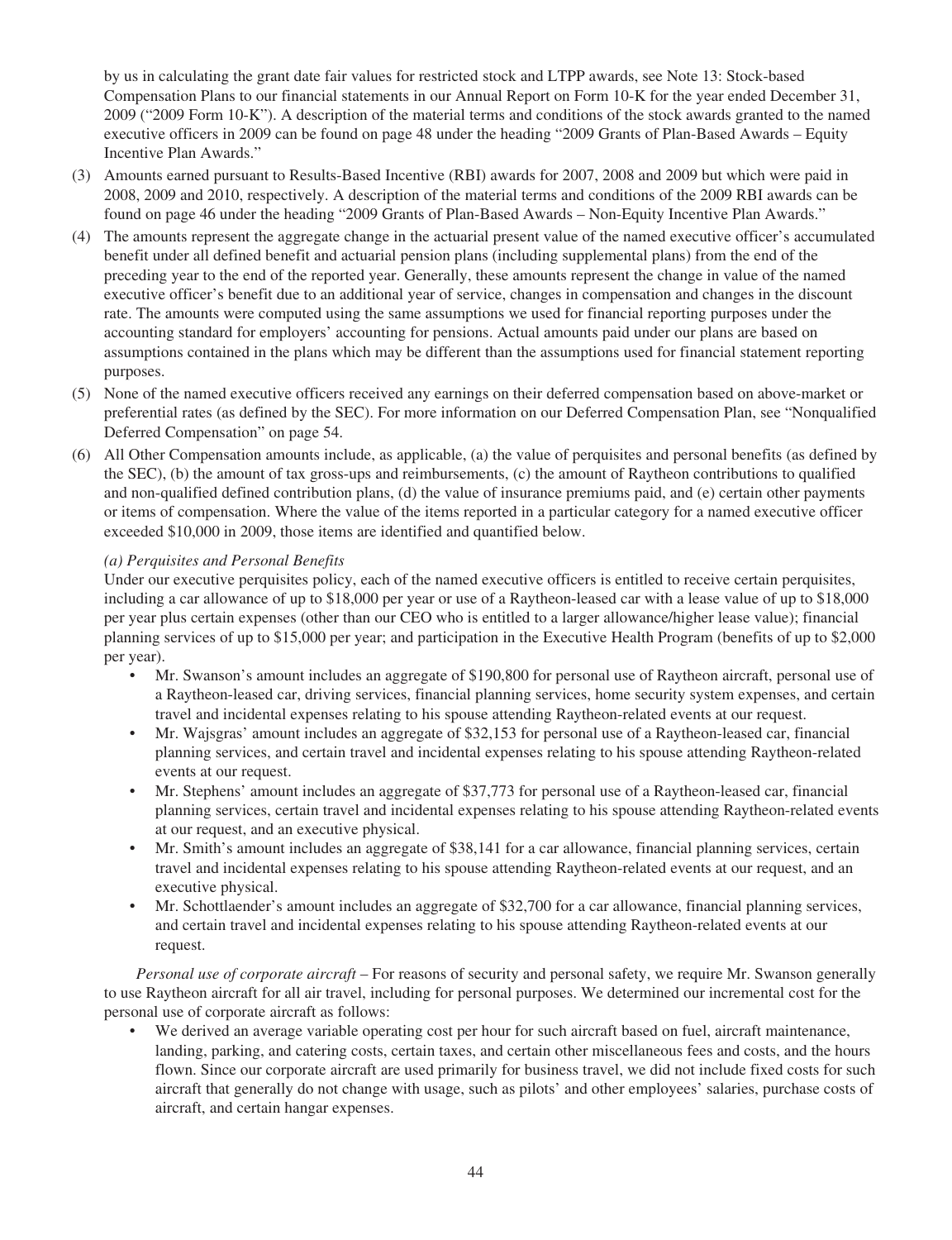- In determining the number of hours that an aircraft was used for personal purposes, we did not include the flight time of any "deadhead" flight, e.g., a return flight on which no passenger was aboard.
- For trips that involved mixed personal and business usage, we determined the total variable cost attributable to personal use by subtracting the total variable cost of a "business-only" trip from the total variable cost of the whole trip (both personal and business).

In 2009, we incurred incremental costs of \$115,645 for personal use of Raytheon aircraft by Mr. Swanson. As noted above, this amount was calculated without "deadhead" flights. Based on our average variable operating cost per hour (as derived above), these deadhead flights would have amounted to an additional \$67,512 for Mr. Swanson.

*Personal use of automobiles* – Each named executive officer is furnished with certain automobile-related perquisites, including the use of a Raytheon-leased car or an annual car allowance. The named executive officers also have access to a pool of Raytheon vehicles and drivers which are generally available for various corporate purposes and which may be used in limited circumstances for uses that may have a personal element. For reasons of security and personal safety, Mr. Swanson frequently travels in Raytheon-provided vehicles operated by Raytheon-provided drivers for business and personal (primarily commuting) purposes. We determined our incremental cost for personal travel in Raytheon-provided vehicles operated by Raytheon-provided drivers as follows:

- We determined our total annual cost for each pooled vehicle used by such executives for personal purposes (or, in the event that the vehicle was provided to Raytheon by our leasing company at either no or a significantly discounted cost, an estimated annual lease cost) and then allocated such total cost based on the total miles driven in the year and the number of miles driven for each executive for personal purposes, as tracked by our administrators.
- We determined our total cost for each driver and then allocated such amount based on the total hours worked and the estimated number of hours that such driver drove the executive for personal purposes.

In 2009, we incurred incremental costs of \$36,705 for certain automobile-related perquisites for Mr. Swanson.

# *(b) Tax Gross-Ups and Reimbursements*

In limited circumstances, we have agreed to make certain items of imputed income to our named executive officers tax-neutral to them. Accordingly, we gross-up our named executive officers for the income tax on their imputed income resulting from certain perquisites and personal benefits furnished by us. In 2009, we made \$24,843 and \$22,287 in tax gross-up payments to Mr. Swanson and Mr. Smith, respectively. Consistent with prior years, Mr. Swanson did not receive any tax gross-ups for his personal use of Raytheon aircraft.

# *(c) Contributions to Plans*

We make a 4% matching contribution to compensation deferred under our qualified RAYSIP 401(k) Plan and under our non-qualified, unfunded Deferred Compensation Plan. The Deferred Compensation Plan matching contributions include our matching contribution for deferred 2008 RBI compensation earned in 2009 but made in March 2010. For information on our matching contributions under the Deferred Compensation Plan, see "Nonqualified Deferred Compensation" on page 54. In 2009, we made the following contributions to qualified and non-qualified defined contribution plans for the named executive officers:

|                                      |           |          |          |          | Mr. Swanson Mr. Wajsgras Mr. Stephens Mr. Smith Mr. Schottlaender |
|--------------------------------------|-----------|----------|----------|----------|-------------------------------------------------------------------|
| RAYSIP $401(k)$ Plan Match  \$ 9,800 |           | \$9.800  | \$ 8.167 | \$9.800  | \$9.800                                                           |
| Deferred Compensation Plan Match     | \$164,117 | \$56,608 | \$47.532 | \$30,627 | \$27,501                                                          |
|                                      | \$173.917 | \$66,408 | \$55.699 | \$40.427 | \$37.301                                                          |

# *(d) Insurance Premiums*

Under our executive perquisites policy, we pay for the premiums for certain insurance policies covering our named executive officers, including basic life, executive liability, and business travel and accident insurance policies. We also provide our named executive officers and certain other executives with a senior executive life insurance benefit for which we impute income to each executive based on the amount of the annual premium for a comparable term life insurance policy and include such amount of imputed income in the value of insurance premiums paid. In 2009, the total value of insurance premiums paid for Mr. Stephens was \$11,799.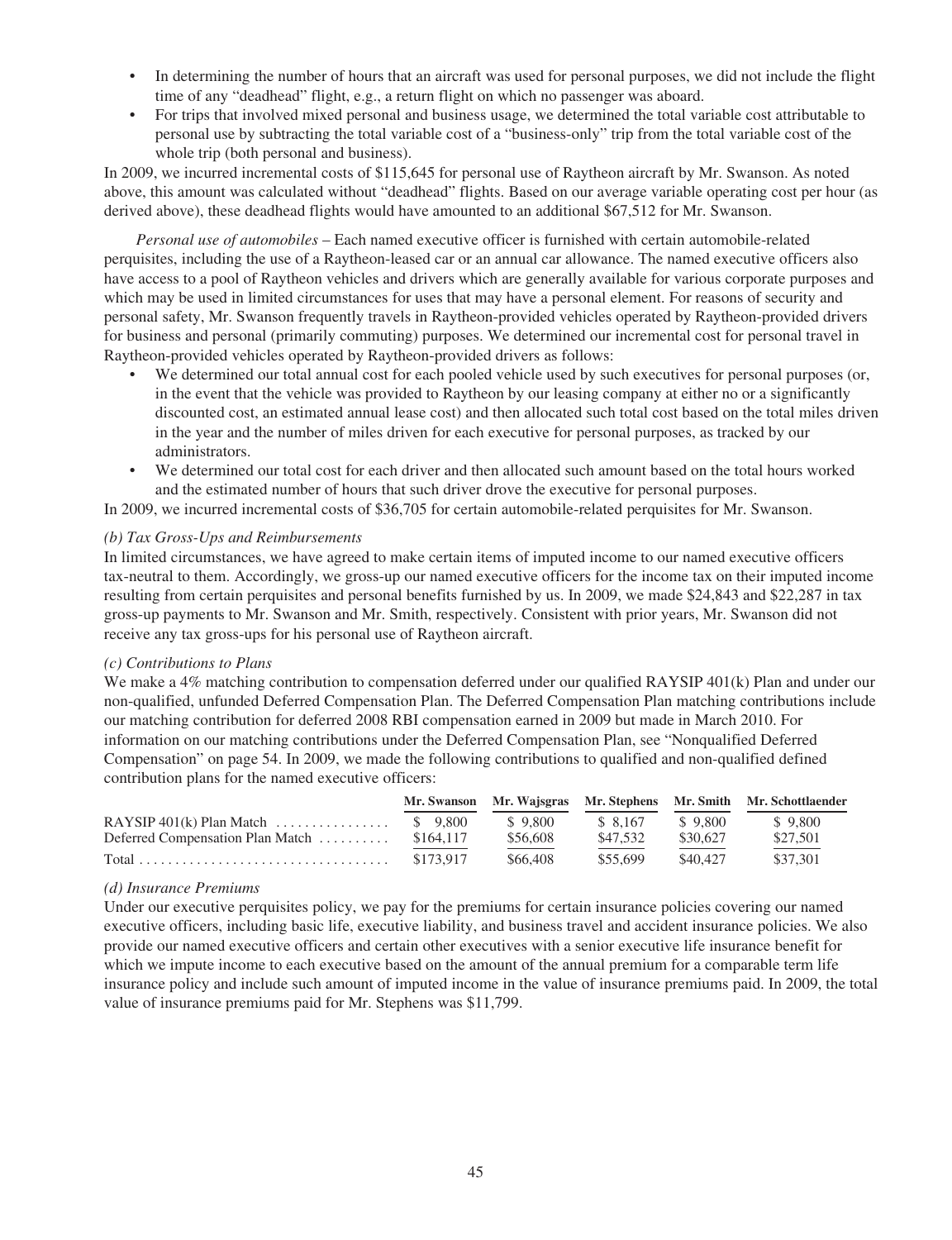### **2009 Grants of Plan-Based Awards**

The following table sets forth the awards granted to each of our named executive officers under any plan during the fiscal year ended December 31, 2009. All equity awards are granted under our 2001 Stock Plan.

|                                           |                    | Date of<br>Comm-       |                            | <b>Non-Equity Incentive Plan</b><br>$Awards^{(1)}$ | <b>Estimated Future Payouts Under</b> |        | Awards <sup>(2)</sup> | <b>Estimated Future Payouts</b><br><b>Under Equity Incentive Plan</b> | All<br>Other<br><b>Stock</b><br>Awards:<br><b>Number</b><br>of<br><b>Shares</b><br>of Stock | <b>All Other</b><br>Option<br>Awards:<br><b>Number</b><br>of<br><b>Securities</b><br>Under-<br>lying | <b>Exercise</b><br>or Base<br>Option | Grant<br>Date Fair<br>Value of<br><b>Price of Stock and</b><br>Option |
|-------------------------------------------|--------------------|------------------------|----------------------------|----------------------------------------------------|---------------------------------------|--------|-----------------------|-----------------------------------------------------------------------|---------------------------------------------------------------------------------------------|------------------------------------------------------------------------------------------------------|--------------------------------------|-----------------------------------------------------------------------|
| Name                                      | Grant<br>Date      | ittee<br><b>Action</b> | <b>Threshold</b><br>$(\$)$ | <b>Target</b><br>$(\$)$                            | $(\$)$                                | #)     | #)                    | Maximum Threshold Target Maximum or Units<br>#)                       | $(H^{(3)}$                                                                                  | <b>Options</b><br>#)                                                                                 | Awards<br>(\$/Sh)                    | Awards<br>$$^{(4)}$$                                                  |
| William H. Swanson                        | 2/24/09<br>5/28/09 |                        |                            |                                                    | \$389,376 \$2,595,840 \$5,191,680     | 17,794 | 142,354               | 284,708                                                               | 85,030                                                                                      |                                                                                                      |                                      | \$6,553,266<br>\$3,799,991                                            |
| David C. Wajsgras $\dots$                 | 2/24/09<br>5/28/09 |                        | $$120,001$ \$              |                                                    | 800,010 \$1,600,020                   | 3,344  | 26,750                | 53,500                                                                | 22,376                                                                                      |                                                                                                      |                                      | \$1,231,436<br>\$999,983                                              |
| Jay B. Stephens $\dots \dots$             | 2/24/09<br>5/28/09 |                        | $$105,022$ \$              |                                                    | 700,149 \$1,400,298                   | 3,344  | 26,750                | 53,500                                                                | 21,258                                                                                      |                                                                                                      |                                      | \$1,231,436<br>\$950,020                                              |
| Daniel L. Smith $\ldots$                  | 2/24/09<br>5/28/09 |                        | $$73,953$ \$               | 493,022 \$                                         | 986,044                               | 3,065  | 24,521                | 49,042                                                                | 17,901                                                                                      |                                                                                                      |                                      | \$1,128,824<br>\$799,996                                              |
| Colin J.R. Schottlaender  2/24/09 2/23/09 |                    | 5/28/09 5/27/09        | $$74,240$ \$               |                                                    | 494,936 \$989,872                     | 3,065  | 24,521                | 49,042                                                                | 17,901                                                                                      |                                                                                                      |                                      | \$1,128,824<br>\$<br>799,996                                          |

(1) Amounts represent the thresholds, target and maximum payout opportunities under the 2009 Results-Based Incentive (RBI) Program.

(2) Amounts represent the threshold, target and maximum payouts under the 2009-2011 LTPP awards. LTPP payouts range from zero to 200% of target and may be paid in our common stock or in cash, at the discretion of the MDCC. The amounts do not include any accrued dividend equivalents. (3) Amounts represent awards of time-vesting restricted stock.

(4) Amounts represent the grant date fair value of the restricted stock and 2009-2011 LTPP awards granted to the named executive officer in 2009 in accordance with the accounting standard for share-based payments disregarding for this purpose the estimate of forfeitures related to service based vesting conditions. Such values are generally expensed by us over the employee's requisite service period, generally the vesting period of the awards. Values for the 2009-2011 LTPP awards, which are subject to performance conditions, are computed based upon the probable outcome of the performance conditions as of the grant date of such awards.

The following is a description of the material terms and conditions of the awards set forth in the table above.

#### *Non-Equity Incentive Plan Awards*

*2009 RBI Program*. In 2009, each of our named executive officers received an annual award under our 2009 Results-Based Incentive (RBI) Program which provides the executive the opportunity to earn incentive cash compensation based upon the attainment of the specific pre-established performance metrics and an assessment of his individual performance during 2009.

*Target Opportunities*. Each named executive officer is assigned a pre-established individual RBI payout target expressed as a percentage of base salary, as well as threshold and maximum payout amounts. The MDCC established individual payout targets for each named executive officer based on the criteria discussed in our "Compensation Discussion and Analysis – Elements of Our Compensation Program – Annual Incentives" beginning on page 34. We use the target awards to determine the overall funding of the RBI bonus pool, as described below, but the targets are not entirely determinative of what any one participant's RBI bonus will be.

*Funding the RBI Pool*. The pool of available funds to pay our RBI awards is based on the extent to which the Company and our businesses meet or exceed predetermined goals under selected financial metrics, which are set by the MDCC prior to the beginning of the performance year. The MDCC selected the following financial metrics at the total Company and business unit levels, each equally weighted, for purposes of funding an overall pool under the RBI plan for 2009:

- Bookings a forward-looking metric that measures the value of new contracts awarded to us during the year.
- Net Sales a growth metric that measures our revenue for the current year.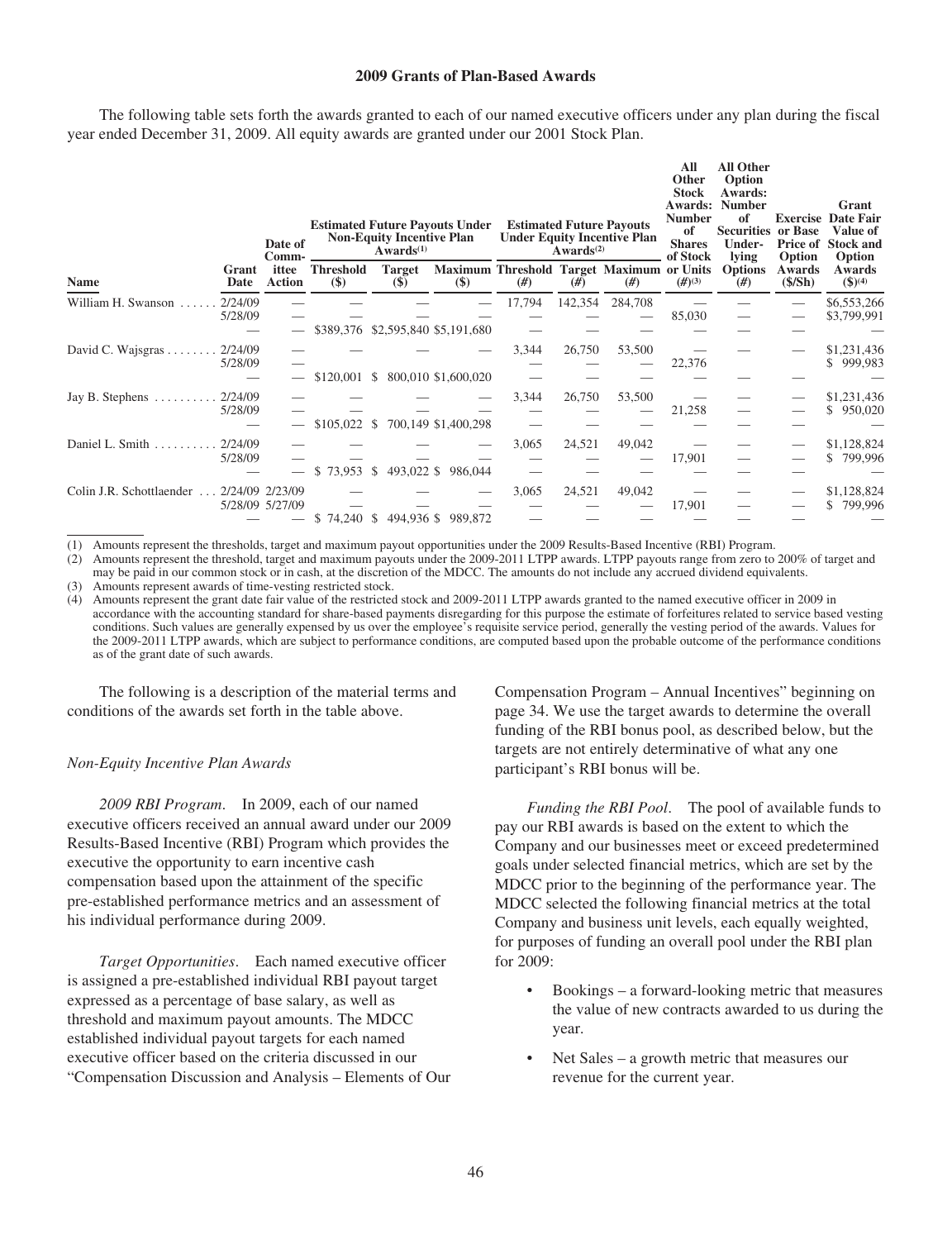- Free Cash Flow (FCF) a measure of the cash that is generated in a given year that we can use to make strategic investments to grow our businesses or return to our stockholders.
- Operating Profit from Continuing Operations a measure of our profit for the year, before interest and taxes.
- Return on Invested Capital (ROIC) a measure of the efficiency and effectiveness of our use of capital invested in our operations.

ROIC and FCF are non-GAAP financial measures and are calculated as follows:

- ROIC is (a) (i) income from continuing operations plus (ii) after-tax net interest expense plus (iii) one-third of operating lease expense after-tax (estimate of interest portion of operating lease expense) less (iv) after-tax FAS/CAS pension and post-retirement benefits expense/income, and (v) excluding charges for debt repurchases and other similar non-operational items, divided by (b) average invested capital after capitalizing operating leases (operating lease expense times a multiplier of 8), adding financial guarantees less net investment in discontinued operations, and adding back the cumulative minimum pension liability/impact of the accounting standard for employers' accounting for defined benefit pension and other postretirement plans, and excluding other similar non-operational items.
- FCF is operating cash flow less capital expenditures and internal software spending.

For each financial metric, we set a specific target performance goal and defined performance range around the target. The performance range consists of a threshold – or minimum performance level – and a maximum performance level. If the threshold performance level for a financial metric is not achieved, then we do not allocate funds to the RBI funding pool based on that metric. Funding of the pool for any one metric is capped once performance achieves or exceeds the maximum performance level set for that metric. We also establish a funding range around the target for each financial metric, generally 75% to 150% of target. If Company performance falls within the performance range (e.g., between the threshold and maximum performance levels), the funding amount is based on the corresponding funding range. In addition to the five financial metrics, with the authorization of the MDCC, our CEO may increase or decrease funding of the RBI pool based on an assessment of a business unit's performance on criteria such as customer satisfaction, growth, people and productivity. Consistent with past practice, Company performance against these financial

metric targets, which are established at the beginning of the year and based on anticipated operational performance during the year, was adjusted to account for the impact of certain matters not factored into the Company's annual operating plan (upon which the targets are based), such as acquisitions and dispositions that occur after the applicable targets are established, and certain non-operational items such as the FAS/CAS pension adjustment. For information regarding the 2009 RBI performance targets and funding percentages, see "Compensation Discussion and Analysis – Elements of Our Compensation Program – Annual Incentives" beginning on page 34.

*Individual Performance Objectives*. Individual performance is directly reflected in what each executive receives as an RBI award. While total Company and business unit performance drives funding of the overall RBI bonus pool, individual RBI awards reflect an assessment of an executive's contribution to our achievement of the financial performance goals, plus his achievement of individual performance objectives, including successful management of human resources, furtherance of ethical business behavior, leadership competencies, Six Sigma, and customer satisfaction, as well as the degree of challenge in the executive's position. If an executive under-performs in relationship to his objectives, the RBI award could fall below the funded target level or even be zero if threshold performance is not achieved. On the other hand, an executive who exceeds his performance objectives could receive up to 200% of target. Individual performance objectives are established annually in writing for top executives and include primarily quantifiable objectives with some subjective measures also included. In the case of our CEO, at the beginning of a review period, the MDCC recommends, and the full Board approves, a statement of the CEO's objectives. When the CEO's annual evaluation is to commence, our CEO provides to the MDCC a written self-appraisal assessing his performance against these objectives. The self-appraisal is discussed with the CEO and then distributed to all of the independent directors for their input. The lead director and the Chair of the MDCC discuss the preliminary evaluation with the independent directors, who then evaluate and write their own assessment of the CEO's performance both as CEO and Chairman. The lead director and the Chair of the MDCC then meet with the CEO and provide performance feedback directly to him. Based on this evaluation, the MDCC recommends, and the full Board approves, the CEO's RBI award. A similar process is followed for the named executive officers other than the CEO. In the case of the other executive officers, our CEO provides input to the MDCC both with regard to the establishment of performance objectives and the determination of success in meeting those objectives.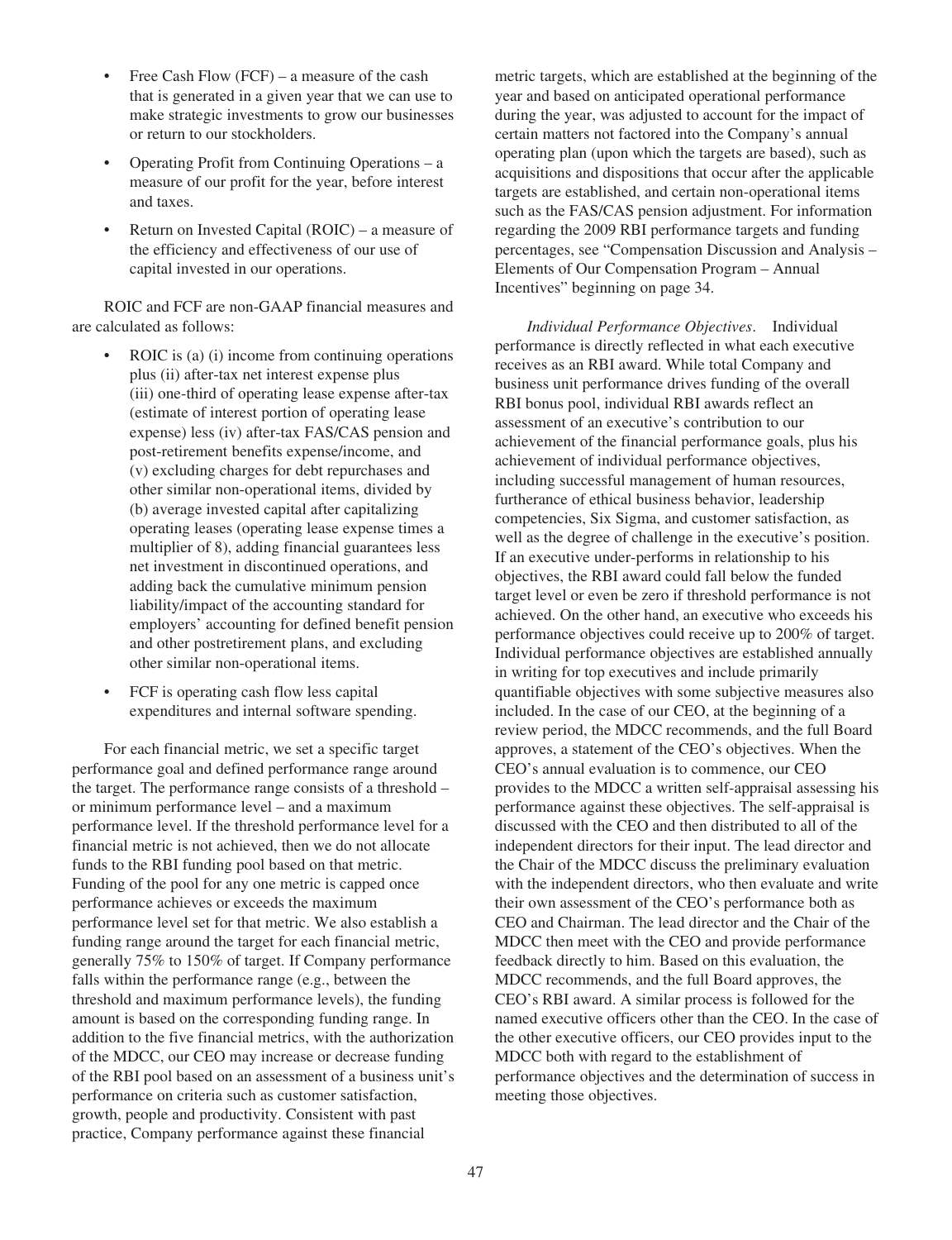For information on the actual amounts paid to the named executive officers under their 2009 RBI awards, see the amounts in the "Non-Equity Incentive Plan Compensation" column in the Summary Compensation Table on page 43. For more information regarding our RBI program, see our "Compensation Discussion and Analysis" beginning on page 26.

# *Equity Incentive Plan Awards*

In 2009, each of our named executive officers received two equity-based awards: an award of restricted stock units under our long-term incentive compensation program called the 2009-2011 Long-Term Performance Plan (2009-2011 LTPP), and a restricted stock award.

*2009-2011 Long-Term Performance Plan*. The 2009-2011 LTPP operates under, and awards were made pursuant to, our 2001 Stock Plan. All shares issued in settlement of awards will be issued pursuant to the 2001 Stock Plan. Under the 2009-2011 LTPP, each named executive officer was awarded restricted stock units that vest when specific pre-established levels of Company performance are achieved over a three-year performance cycle (2009-2011). Stock units may be settled in our common stock or in cash, at the discretion of the MDCC.

*Target Opportunities*. Before each three-year cycle, the MDCC assigns a target number of restricted stock units to each participant. These target numbers are assigned by the MDCC based on the criteria discussed in our "Compensation Discussion and Analysis – Elements of Our Compensation Program – Long-Term Incentives" beginning on page 37.

*Performance Goals*. The MDCC approves the performance goals for each three-year cycle, the relative weightings that those goals will have for that cycle and the target level of performance for each goal. The MDCC specifies the shares or amount of cash that will be paid out in settlement of the restricted stock unit awards based on whether actual performance is at, below, or above the target, subject to a maximum payout. The performance criteria for the 2009-2011 LTPP, which are independent of each other and are weighted as follows, are: cumulative free cash flow (CFCF) (25%); total stockholder return relative to our peer group (TSR) (25%); and ROIC (50%). In each case, the goals are independent and additive, which means that if we miss the threshold performance as to one measure, no credit would apply to that element, but could

be made up for by above-target performance in another area.

- CFCF measures, on a cumulative basis, the cash that is generated over the three-year performance cycle, which we can use to make strategic investments to grow our businesses or return to our stockholders.
- the TSR component of the LTPP compares our stock price appreciation, including reinvested dividends, over the performance cycle to our peers' stock performance over the same period, and provides a percentage ranking.
- ROIC measures how efficiently and effectively we use capital that is invested in our operations over the performance cycle.

CFCF, TSR and ROIC are non-GAAP financial measures. The calculation of ROIC under the LTPP is the same as the calculation described above under the RBI plan except for certain variations due to averaging the metric over the three-year performance cycle. The calculation of CFCF is the FCF calculation described above under the RBI plan over a three-year performance cycle. Finally, TSR is stock price appreciation over the applicable period plus reinvested dividends paid during the applicable period.

*Award Settlement*. Shortly after the performance results for the three-year performance cycle are determined, we settle each award in cash or stock based upon our actual performance relative to the LTPP performance goals plus an amount equivalent to dividends that would have been paid during the performance cycle on the shares ultimately issued under the award, assuming that those dividends had been reinvested in our common stock.

For more information regarding our LTPP program, see our "Compensation Discussion and Analysis – Elements of Our Compensation Program – Long-Term Incentives" beginning on page 37.

*Restricted Stock Awards*. In 2009, each of our named executive officers received an award of restricted stock. The awards, which were made pursuant to our 2001 Stock Plan, vest one-third per year on each of the second, third and fourth anniversaries of the grant date, subject to the executive remaining employed by us. The holders of the restricted stock awards are entitled to any dividends paid with respect to the shares, whether vested or unvested.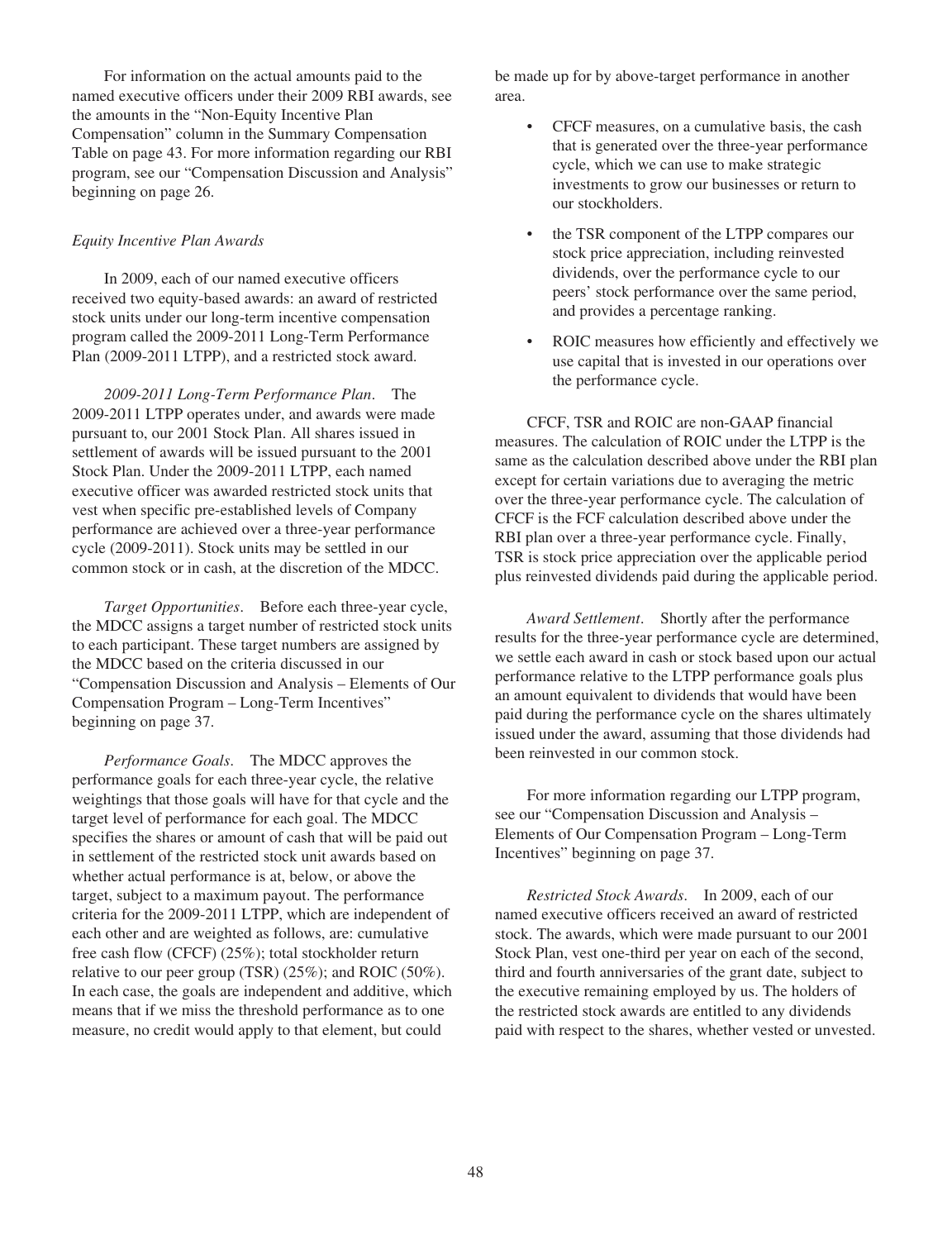## **Outstanding Equity Awards at 2009 Fiscal Year-End**

The following table sets forth information regarding unexercised options, unvested stock and unvested equity incentive plan awards for each of our named executive officers outstanding as of December 31, 2009.

|                               | <b>Option Awards</b>                                                                      |                                                                                                                        |                                                                                                                                                          |                                         |                                                      |                                                                                                                            | <b>Stock Awards</b>                                                                                                                        |                                                                                                                                                                                                    |                                                                                                                                                                                                                   |  |  |
|-------------------------------|-------------------------------------------------------------------------------------------|------------------------------------------------------------------------------------------------------------------------|----------------------------------------------------------------------------------------------------------------------------------------------------------|-----------------------------------------|------------------------------------------------------|----------------------------------------------------------------------------------------------------------------------------|--------------------------------------------------------------------------------------------------------------------------------------------|----------------------------------------------------------------------------------------------------------------------------------------------------------------------------------------------------|-------------------------------------------------------------------------------------------------------------------------------------------------------------------------------------------------------------------|--|--|
| <b>Name</b>                   | Number of<br><b>Securities</b><br>Underlying<br><b>Unexercised</b><br><b>Options</b><br># | Number of<br><b>Securities</b><br>Underlying<br>Unexercised<br><b>Options</b><br><b>Exercisable Unexercisable</b><br># | <b>Equity</b><br><b>Incentive</b><br>Plan<br>Awards:<br>Number of<br><b>Securities</b><br>Underlying<br><b>Unexercised</b><br>Unearned<br>Options $(\#)$ | Option<br><b>Exercise</b><br>Price (\$) | Option<br><b>Expiration</b><br>$\mathbf{Date}^{(1)}$ | <b>Number</b><br>of<br><b>Shares</b><br>or Units<br>of Stock<br>That<br><b>Have</b><br><b>Not</b><br><b>Vested</b><br>(f#) | <b>Market</b><br>Value of<br><b>Shares</b> or<br><b>Units of</b><br><b>Stock That</b><br><b>Have Not</b><br>Vested <sup>(2)</sup><br>$($)$ | <b>Equity</b><br><b>Incentive</b><br>Plan<br>Awards:<br><b>Number</b><br>of<br><b>Unearned</b><br>Shares,<br>Units or<br>Other<br><b>Rights</b><br>That<br><b>Have Not</b><br>$Vested^{(3)}$<br>#) | <b>Equity</b><br><b>Incentive</b><br>Plan<br>Awards:<br><b>Market</b> or<br>Payout<br>Value of<br><b>Unearned</b><br>Shares,<br>Units or<br><b>Other Rights</b><br><b>That Have</b><br>Not Vested $(2)$<br>$(\$)$ |  |  |
| William H. Swanson            |                                                                                           |                                                                                                                        |                                                                                                                                                          |                                         |                                                      |                                                                                                                            | 211,577 <sup>(4)</sup> \$10,900,447                                                                                                        | 246,474(5)(12)                                                                                                                                                                                     | \$12,698,340                                                                                                                                                                                                      |  |  |
|                               | 2,249                                                                                     |                                                                                                                        |                                                                                                                                                          | \$44,4500                               | 5/12/12                                              |                                                                                                                            |                                                                                                                                            |                                                                                                                                                                                                    |                                                                                                                                                                                                                   |  |  |
|                               | 87,751                                                                                    |                                                                                                                        |                                                                                                                                                          | \$44.4500                               | 5/13/12                                              |                                                                                                                            |                                                                                                                                            |                                                                                                                                                                                                    |                                                                                                                                                                                                                   |  |  |
|                               | 3,180                                                                                     |                                                                                                                        |                                                                                                                                                          | \$31.4450                               | 5/13/13                                              |                                                                                                                            |                                                                                                                                            |                                                                                                                                                                                                    |                                                                                                                                                                                                                   |  |  |
|                               | 171,820                                                                                   |                                                                                                                        |                                                                                                                                                          | \$31.4450                               | 5/14/13                                              |                                                                                                                            |                                                                                                                                            |                                                                                                                                                                                                    |                                                                                                                                                                                                                   |  |  |
| David C. Wajsgras $\ldots$    |                                                                                           |                                                                                                                        |                                                                                                                                                          |                                         |                                                      |                                                                                                                            | 56,935 <sup>(6)</sup> \$ 2,933,291                                                                                                         |                                                                                                                                                                                                    | 45,837(7)(12) \$ 2,361,522                                                                                                                                                                                        |  |  |
| Jay B. Stephens $\dots \dots$ |                                                                                           |                                                                                                                        |                                                                                                                                                          |                                         |                                                      |                                                                                                                            | 54,429 <sup>(8)</sup> \$ 2,804,182                                                                                                         |                                                                                                                                                                                                    | 45,837(7)(12) \$ 2,361,522                                                                                                                                                                                        |  |  |
|                               | 49,615                                                                                    |                                                                                                                        |                                                                                                                                                          | \$29,4800                               | 1/22/13                                              |                                                                                                                            |                                                                                                                                            |                                                                                                                                                                                                    |                                                                                                                                                                                                                   |  |  |
|                               | 46,820                                                                                    |                                                                                                                        |                                                                                                                                                          | \$31.4450                               | 5/14/13                                              |                                                                                                                            |                                                                                                                                            |                                                                                                                                                                                                    |                                                                                                                                                                                                                   |  |  |
| Daniel L. Smith               |                                                                                           |                                                                                                                        |                                                                                                                                                          |                                         |                                                      |                                                                                                                            | 45,174 <sup>(9)</sup> \$ 2,327,364                                                                                                         |                                                                                                                                                                                                    | 41,876(10)(12) \$2,157,452                                                                                                                                                                                        |  |  |
|                               | 12,751                                                                                    |                                                                                                                        |                                                                                                                                                          | \$44,4500                               | 5/13/12                                              |                                                                                                                            |                                                                                                                                            |                                                                                                                                                                                                    |                                                                                                                                                                                                                   |  |  |
|                               | 5,734                                                                                     |                                                                                                                        |                                                                                                                                                          | \$29,4800                               | 1/22/13                                              |                                                                                                                            |                                                                                                                                            |                                                                                                                                                                                                    |                                                                                                                                                                                                                   |  |  |
| Colin J.R. Schottlaender      |                                                                                           |                                                                                                                        |                                                                                                                                                          |                                         |                                                      |                                                                                                                            |                                                                                                                                            | 45,174 <sup>(9)</sup> \$2,327,364 41,724 <sup>(11)(12)</sup> \$2,149,620                                                                                                                           |                                                                                                                                                                                                                   |  |  |
|                               | 8,500                                                                                     |                                                                                                                        |                                                                                                                                                          | \$31.8150                               | 1/24/11                                              |                                                                                                                            |                                                                                                                                            |                                                                                                                                                                                                    |                                                                                                                                                                                                                   |  |  |
|                               | 3,194                                                                                     |                                                                                                                        |                                                                                                                                                          | \$29,6850                               | 5/23/11                                              |                                                                                                                            |                                                                                                                                            |                                                                                                                                                                                                    |                                                                                                                                                                                                                   |  |  |
|                               | 12,728                                                                                    |                                                                                                                        |                                                                                                                                                          | \$44.4500                               | 5/13/12                                              |                                                                                                                            |                                                                                                                                            |                                                                                                                                                                                                    |                                                                                                                                                                                                                   |  |  |

(1) Options generally expire ten years from the date of grant.

(2) Amounts are equal to \$51.52, the closing price of our common stock on the NYSE on December 31, 2009, times the number of unvested shares or units.

(3) Amounts represent the number of shares that would be issued upon vesting of awards of restricted stock units under the 2008-2010 LTPP and 2009-2011 LTPP assuming target performance for the applicable 3-year performance cycle and settlement of such awards in shares of stock. They also include the number of shares representing accrued dividend equivalents on such LTPP awards as of December 31, 2009. Amounts do not include any shares for the 2007-2009 LTPP awards as the 3-year performance cycle for such awards ended as of December 31, 2009. Information on the 2007-2009 LTPP awards and the shares issued to the named executive officers in January 2010, including accrued dividend equivalents, is set forth in the 2009 Option Exercises and Stock Vested table on page 51.

(4) Includes 20,000, 23,333, 23,334, 19,960, 19,960, 19,960, 28,343, 28,343 and 28,344 shares of restricted stock that vest on May 8, 2010, May 2, 2010, May 2, 2011, May 29, 2010, May 29, 2011, May 29, 2012, May 28, 2011, May 28, 2012 and May 28, 2013 respectively, subject, in each case, to Mr. Swanson remaining employed by us.

(5) Includes 96,001 and 142,354 shares for Mr. Swanson's 2008-2010 LTPP and 2009-2011 LTPP awards, respectively. Also includes 5,626 and 2,493 shares, which represent accrued dividend equivalents on such LTPP awards, respectively, as of December 31, 2009. See Note 12 below for information regarding the vesting of and payouts under these LTPP awards.

(6) Includes 6,667, 6,067, 6,067, 5,252, 5,253, 5,253, 7,458, 7,459 and 7,459 shares of restricted stock that vest on May 8, 2010, May 2, 2010, May 2, 2011, May 29, 2010, May 29, 2011, May 29, 2012, May 28, 2011, May 28, 2012 and May 28, 2013 respectively, subject, in each case, to Mr. Wajsgras remaining employed by us.

(7) Includes 17,588 and 26,750 shares for the executive's 2008-2010 LTPP and 2009-2011 LTPP awards, respectively. Also includes 1,031 and 468 shares, which represent accrued dividend equivalents on such LTPP awards, respectively, as of December 31, 2009. See Note 12 below for information regarding the vesting of and payouts under these LTPP awards.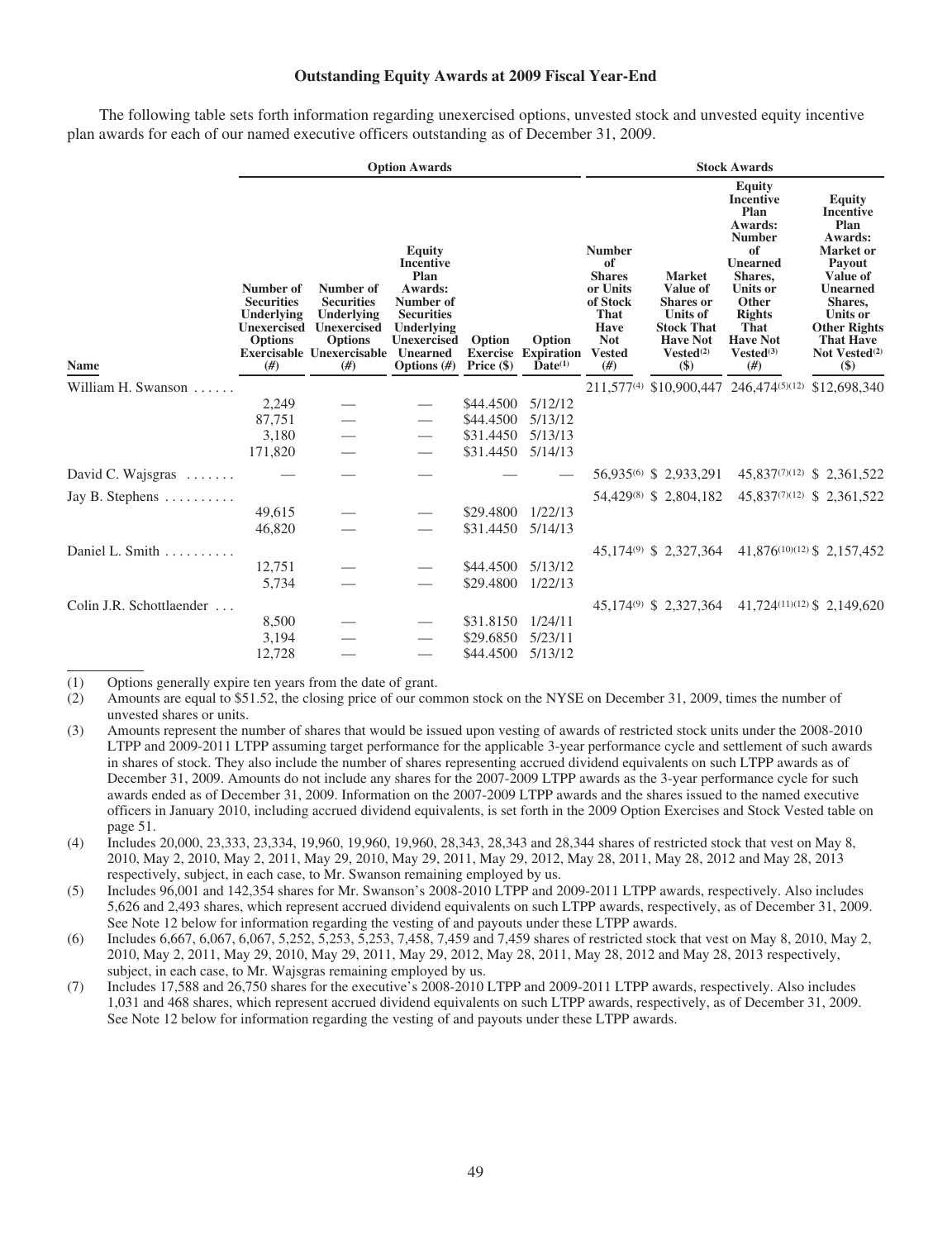- (8) Includes 6,667, 5,767, 5,767, 4,990, 4,990, 4,990, 7,086, 7,086 and 7,086 shares of restricted stock that vest on May 8, 2010, May 2, 2010, May 2, 2011, May 29, 2010, May 29, 2011, May 29, 2012, May 28, 2011, May 28, 2012 and May 28, 2013 respectively, subject, in each case, to Mr. Stephens remaining employed by us.
- (9) Includes 5,000, 4,833, 4,834, 4,202, 4,202, 4,202, 5,967, 5,967 and 5,967 shares of restricted stock that vest on May 8, 2010, May 2, 2010, May 2, 2011, May 29, 2010, May 29, 2011, May 29, 2012, May 28, 2011, May 28, 2012 and May 28, 2013 respectively, subject, in each case, to the executive remaining employed by us.
- (10) Includes 15,989 and 24,521 shares for Mr. Smith's 2008-2010 LTPP and 2009-2011 LTPP awards, respectively. Also includes 937 and 429 shares, which represent accrued dividend equivalents on such LTPP awards, respectively, as of December 31, 2009. See Note 12 below for information regarding the vesting of and payouts under these LTPP awards.
- (11) Includes 15,845 and 24,521 shares for Mr. Schottlaender's 2008-2010 LTPP and 2009-2011 LTPP awards, respectively. Also includes 929 and 429 shares, which represent accrued dividend equivalents on such LTPP awards, respectively, as of December 31, 2009. See Note 12 below for information regarding the vesting of and payouts under these LTPP awards.
- (12) Awards of restricted stock units under the LTPP generally vest upon the completion of the applicable 3-year performance cycle, subject to the attainment of certain performance goals over the performance cycle and the executive remaining employed by us. These awards may be settled in shares of our common stock or cash and the actual number of shares to be issued or cash to be paid upon settlement will be based on the extent to which we have attained or exceeded the performance goals, which performance is determined by the MDCC shortly after the completion of the 3-year performance cycle. Such awards also include dividend equivalents accrued over the 3-year performance cycle.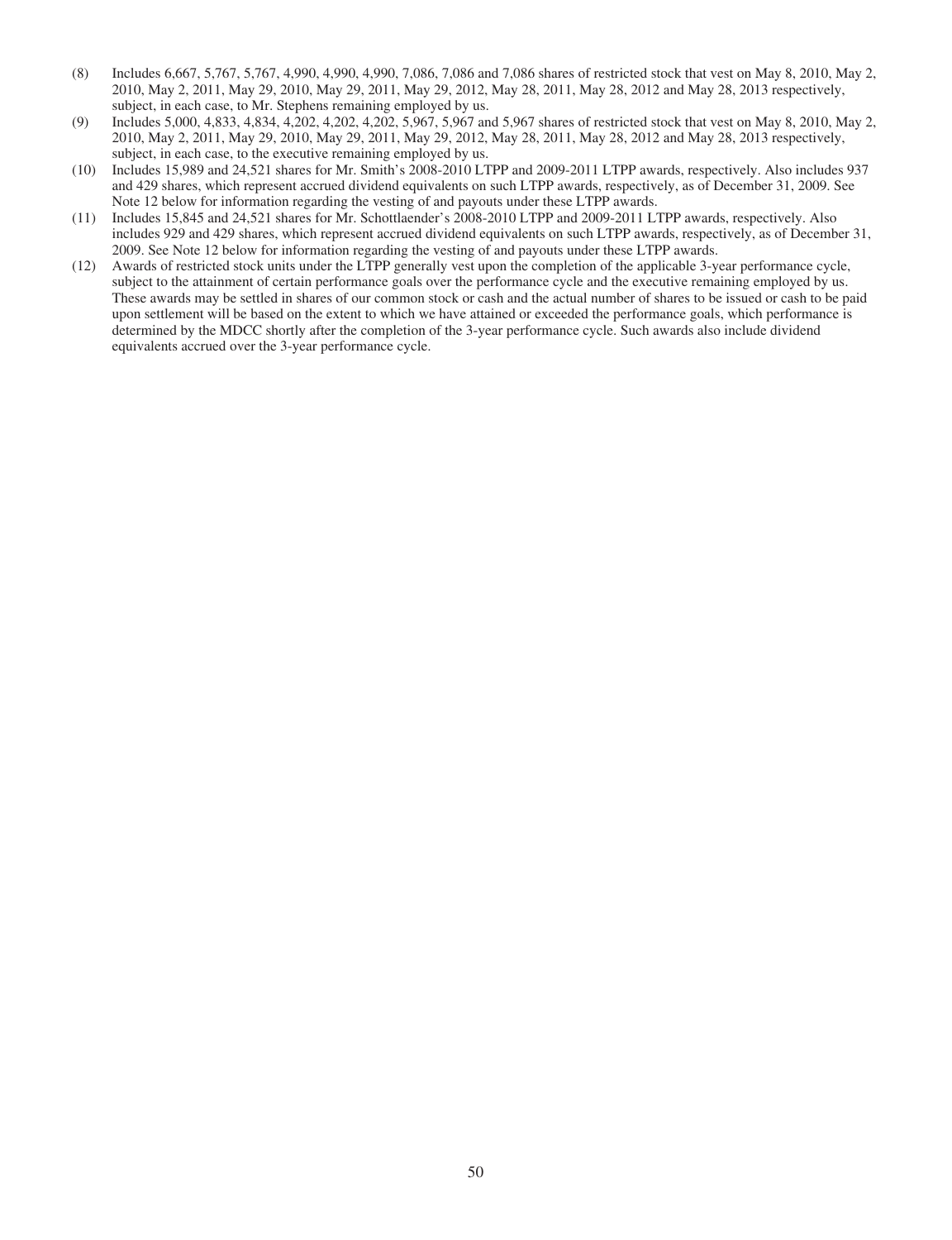#### **2009 Option Exercises and Stock Vested**

The following table sets forth options exercised and stock vested for each of our named executive officers during the fiscal year ended December 31, 2009.

|                                                                                                             |        | <b>Option Awards</b>                                        | <b>Stock Awards</b>                                               |                                                                   |  |
|-------------------------------------------------------------------------------------------------------------|--------|-------------------------------------------------------------|-------------------------------------------------------------------|-------------------------------------------------------------------|--|
| Name                                                                                                        |        | Value<br><b>Realized on</b><br>Exercise <sup>(1)</sup> (\$) | Number of<br><b>Shares</b><br><b>Acquired on</b><br>Vesting $(f)$ | <b>Value</b><br><b>Realized on</b><br>Vesting <sup>(2)</sup> (\$) |  |
|                                                                                                             |        | \$2,585,439                                                 |                                                                   | 351.248 <sup>(3)</sup> \$17.541.327                               |  |
|                                                                                                             |        |                                                             |                                                                   | 76.657 <sup>(4)</sup> \$ 3.645.701                                |  |
| Jay B. Stephens $\dots \dots \dots \dots \dots \dots \dots \dots \dots \dots \dots \dots \dots \dots \dots$ | 100    | 2.352<br>S.                                                 |                                                                   | 63,024 <sup>(4)</sup> \$ 3,173,359                                |  |
|                                                                                                             |        |                                                             |                                                                   | 54,764 <sup>(5)</sup> \$ 2,763,901                                |  |
|                                                                                                             | 48.920 | \$993.204                                                   |                                                                   | 50.771 <sup>(6)</sup> \$ 2.558,182                                |  |

(1) These amounts are equal to the number of shares underlying the exercised option times the difference between the sales price of the shares and the exercise price of the option.

(2) These amounts are equal to the closing price of our common stock on the NYSE on the vesting date times the number of shares vested.

(3) Includes 239,581 shares which were issued to Mr. Swanson in January 2010 upon the MDCC's determination of performance under the 2007-2009 LTPP (which includes accrued dividend equivalents), which had vested at the end of 2009.

(4) Includes 43,924 shares which were issued to the executive in January 2010 upon the MDCC's determination of performance under the 2007-2009 LTPP (which includes accrued dividend equivalents), which had vested at the end of 2009.

(5) Includes 39,931 shares which were issued to Mr. Smith in January 2010 upon the MDCC's determination of performance under the 2007-2009 LTPP (which includes accrued dividend equivalents), which had vested at the end of 2009.

(6) Includes 35,938 shares which were issued to Mr. Schottlaender in January 2010 upon the MDCC's determination of performance under the 2007-2009 LTPP (which includes accrued dividend equivalents), which had vested at the end of 2009.

#### **Pension Benefits**

The following table sets forth the present value of accumulated benefits payable to each of our named executive officers, as well as the number of years of credited service, as of December 31, 2009.

| <b>Name</b> | Plan<br>Name     | Number of<br><b>Years of</b><br><b>Credited</b><br><b>Service</b><br>$(\#)$ | <b>Present</b><br>Value of<br>Accumulated<br><b>Benefit</b> (\$) | <b>Payments</b><br>During<br>the Last<br><b>Fiscal</b><br>Year $(\$)$ |
|-------------|------------------|-----------------------------------------------------------------------------|------------------------------------------------------------------|-----------------------------------------------------------------------|
|             | Oualified        | 36.34                                                                       | \$1,283,384                                                      | \$0                                                                   |
|             | Excess           | 36.34                                                                       | \$24,252,256                                                     | \$0                                                                   |
|             | <b>SERP</b>      | 37.50                                                                       | S.<br>$\hspace{0.1mm}-\hspace{0.1mm}$                            | \$0                                                                   |
|             | <b>Oualified</b> | 2.75                                                                        | $\mathbb{S}$<br>64,757                                           | \$0                                                                   |
|             | Excess           | 2.75                                                                        | S.<br>375,908                                                    | \$0                                                                   |
|             | <b>SERP</b>      | 3.75                                                                        | \$<br>$\sim$ $-$                                                 | \$0                                                                   |
|             | Oualified        | 11.17                                                                       | 209,407<br>\$                                                    | \$0                                                                   |
|             | Excess           | 11.17                                                                       | \$1,184,903                                                      | \$0                                                                   |
|             | <b>SERP</b>      | 12.17                                                                       | \$4,321,755                                                      | \$0                                                                   |
|             | Oualified        | 12.17                                                                       | \$282,796                                                        | \$0                                                                   |
|             | Excess           | 12.17                                                                       | 996.082<br>S.                                                    | \$0                                                                   |
|             | <b>SERP</b>      | 13.17                                                                       | \$ 3,341,336                                                     | \$0                                                                   |
|             | <b>Oualified</b> | 31.09                                                                       | 552,085<br>S.                                                    | \$0                                                                   |
|             | Excess           | 31.09                                                                       | \$1,838,710                                                      | \$0                                                                   |
|             | <b>SERP</b>      | 32.58                                                                       | \$                                                               | \$0                                                                   |

(1) Reflects five additional years of credited service under our pension plans, including the SERP, which Mr. Stephens received upon completion of five years of employment with us in October 2007.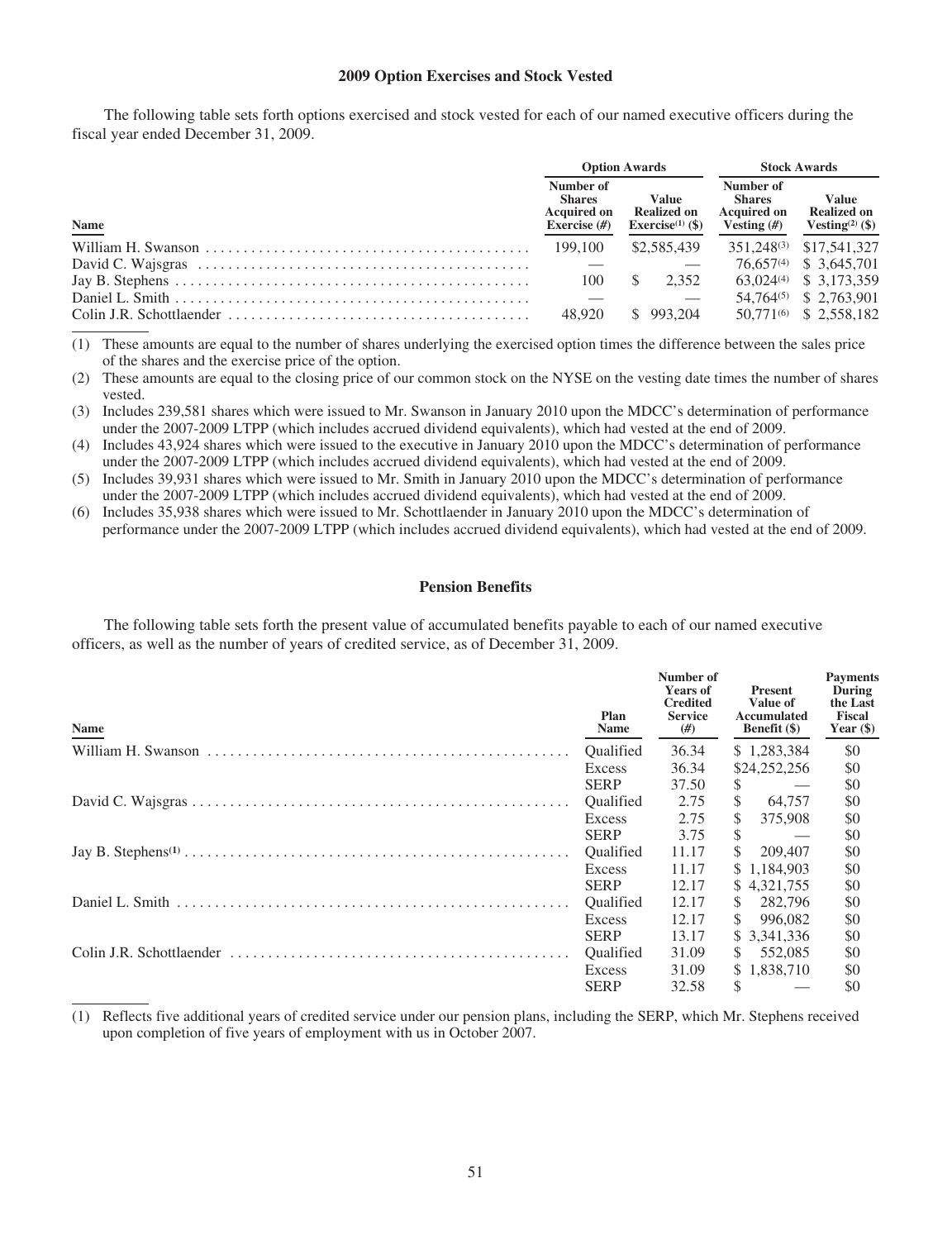The following is a discussion regarding the valuation and material assumptions used in determining the pension benefits set forth above and certain other material information regarding our pension plans.

Benefits are valued at the age of the named executive officer when he is first eligible for unreduced benefits and discounted to the named executive officer's current age with interest and are based upon current levels of compensation. In addition, we have assumed no pre-retirement mortality, disability or termination. All other assumptions, including the discount rate of 6.25% for 2009, are consistent with those used to determine our pension obligations under the accounting standard for employers' accounting for pensions in our Annual Report on Form 10-K for the year ended December 31, 2009. For a discussion of our discount rate assumption, see "Management's Discussion and Analysis of Financial Condition and Results of Operations – Critical Accounting Estimates – Pension Costs – FAS Expense" in our Annual Report on Form 10-K for the year ended December 31, 2009.

An executive's SERP benefit is assumed to be zero until he first becomes eligible for such benefit.

### *Qualified Pension Plans*

*Salaried Pension Plan*. We sponsor the Raytheon Company Pension Plan for Salaried Employees (Salaried Pension Plan), a non-contributory pension plan that covers most of our salaried employees and executive officers, including Messrs. Swanson, Wajsgras and Stephens. The Salaried Pension Plan is Company-funded and since 1981 has not permitted employee contributions. Benefits under the Salaried Pension Plan are a percentage of final average compensation based on the following formula, and reduced by the same percentage of the employee's estimated primary social security benefit:

- 1.8% for each of the first 20 years of credited service; and
- 1.2% for each year of credited service thereafter.

Final average compensation is the average of the 60 highest consecutive months of compensation in the final 120 months of employment and includes base salary and annual cash incentive awards.

The normal retirement age under the Salaried Pension Plan is 65. Employees who are at least 55 with at least 10 years of service can retire with reduced benefits. There is no reduction for employees who retire at age 60 or older with at least 10 years of service.

The standard form of benefit for married participants is a 50% joint and survivor annuity. The standard form of benefit for single participants is a single life annuity. Both married and single participants can elect other actuarially equivalent optional forms of payment, including a 10-year certain and continuous benefit and joint and survivor annuities of 50%, 66-2/3%, 75% and 100%.

*TI Pension Plan*. The TI Systems Employees Pension Plan (TI Plan) is a non-contributory pension plan that is part of the Salaried Pension Plan and covers most of the people who became Raytheon employees when Raytheon acquired certain assets of Texas Instruments Incorporated in 1997, including Mr. Schottlaender. The TI Plan is Company-funded.

Benefits at 65 under the TI Plan are 1.5% times average credited earnings times years of credited service, reduced by a percentage (ranging from 0.65% to 0.75% per year of credited service, depending on when the participant was born) of the 35-year average Social Security wage base times a service ratio if actual or total projected service is less than 35 years.

Average credited earnings is the average of the five highest consecutive calendar years of employment and includes base salary and annual cash incentive awards.

The normal retirement age under the TI Plan is 65. Employees whose employment ends before 65 may begin receiving reduced benefits at any time after termination of employment.

The standard form of benefit for married participants is a 50% joint and survivor annuity. The standard form of benefit for single participants is a single life annuity. Both married and single participants can elect other actuarially equivalent optional forms of payment, including a five-year or 10-year certain and continuous benefit, joint and survivor annuities of 50%, 75% and 100%, and a lump sum.

*Non-Bargaining Retirement Plan.* The Raytheon Non-Bargaining Retirement Plan (Retirement Plan) covers most of the people who became Raytheon employees when Raytheon merged with Hughes Aircraft in 1997. The Retirement Plan has a contributory part (under which some employees are covered) and a non-contributory part (under which most other employees are covered). Mr. Smith is covered under the non-contributory part of the Retirement Plan. Except for employee contributions made under the contributory part, the Retirement Plan is Company-funded. The non-contributory part does not permit employee contributions.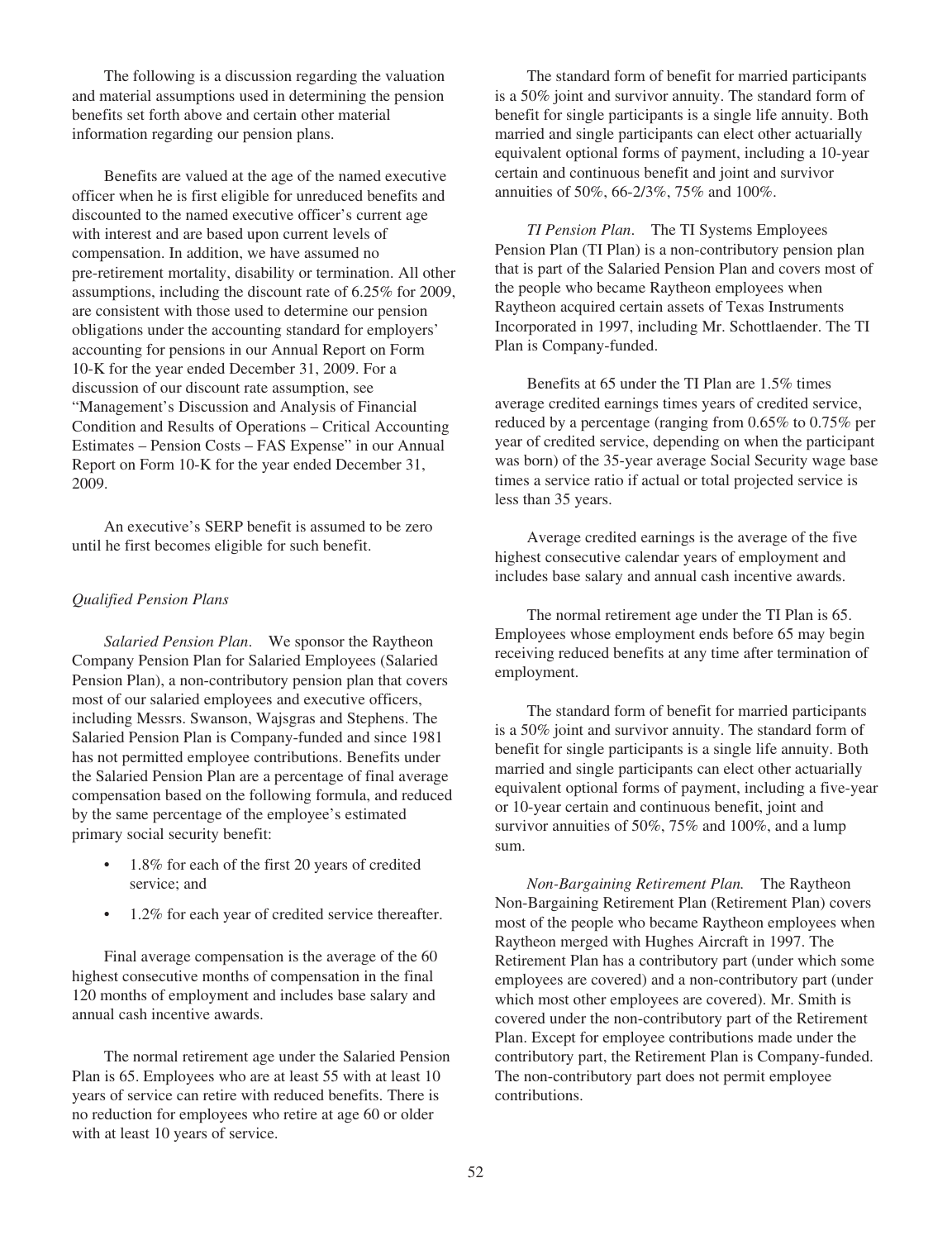Benefits under the non-contributory part of the Retirement Plan are based on a percentage of final average compensation, as defined by the plan, reduced by a percentage of the employee's estimated primary Social Security benefit. For each of the first 35 years of credited service, the pension under the non-contributory part of the Retirement Plan is 1.5% of the employee's final average compensation, less 0.6% of the final average compensation up to the average of the Social Security wage bases for the 35 years through the year of the employee's Social Security retirement date (as defined in the Retirement Plan). For each year of credited service after 35 years, the pension increases by 0.5% of the employee's final average compensation.

Final average compensation under the Retirement Plan is the average of compensation in the highest five 12-month periods out of the last ten 12-month periods of employment and includes base salary and annual cash incentive awards.

An employee will be entitled immediately to 100% of the pension otherwise payable at the Social Security retirement date, provided that both of the following requirements are satisfied: (1) the employee's termination date is within three years of the employee's Social Security retirement date; and (2) the employee has completed at least 10 years of continuous service. Unless both of those requirements are satisfied, a pension beginning before the employee's Social Security retirement date will be reduced for early commencement.

The standard form of benefit for married participants is a 50% joint and survivor annuity. The standard form of benefit for single participants is a single life annuity. Both married and single participants can elect other actuarially equivalent optional forms of payment, including a 10-year certain and continuous benefit, joint and survivor annuities of 50%, 66-2/3%, 75% and 100%, and payments over a specified period of 10 or 15 years. There is no cost-of-living adjustment under the non-contributory part.

## *Excess Pension Plan*

We also sponsor the Raytheon Excess Pension Plan, a separate, non-qualified, unfunded plan. The Raytheon

Excess Pension Plan provides to participants in our qualified pension plans the benefits that would have been provided by the qualified plan but for certain U.S. Internal Revenue Code limitations on qualified pension plans. For 2009, federal law limited to \$245,000 the amount of compensation that may be included under qualified pension plans. Messrs. Swanson, Wajsgras, Stephens, Smith and Schottlaender are covered by the Excess Pension Plan.

#### *Supplemental Executive Retirement Plan*

We have a supplemental executive retirement plan (SERP) that covers each of the named executive officers as well as certain other senior executives. This plan provides a pension of 35% of final average compensation after 10 years of service and age 55, increasing by 3% of final average compensation for every additional year of service up to a maximum of 50% of final average compensation. Amounts payable under this plan will be offset by amounts payable under our other pension plans, any prior employer plan and Social Security.

#### *Years of Credited Service*

Mr. Stephens' pension will be calculated as follows: 35% of final average earnings after 10 years of service reaching 50% of final average earnings after 15 years of service, with all pension benefits offset by amounts payable under our other pension plans, any prior employer plans and Social Security. In June 2003, our Board of Directors granted Mr. Stephens five additional years of credited service under our pension plans, including the SERP, effective upon Mr. Stephens' completion of five years of employment with us. Mr. Stephens received such additional years of credited service effective as of October 2007.

The years of credited service for Messrs. Swanson, Wajsgras, Stephens, Smith and Schottlaender do not include an additional three years that each is eligible to receive under change-in-control agreements. More information regarding these change-in-control agreements may be found below under the heading "Potential Payments Upon Termination or Change-in-Control."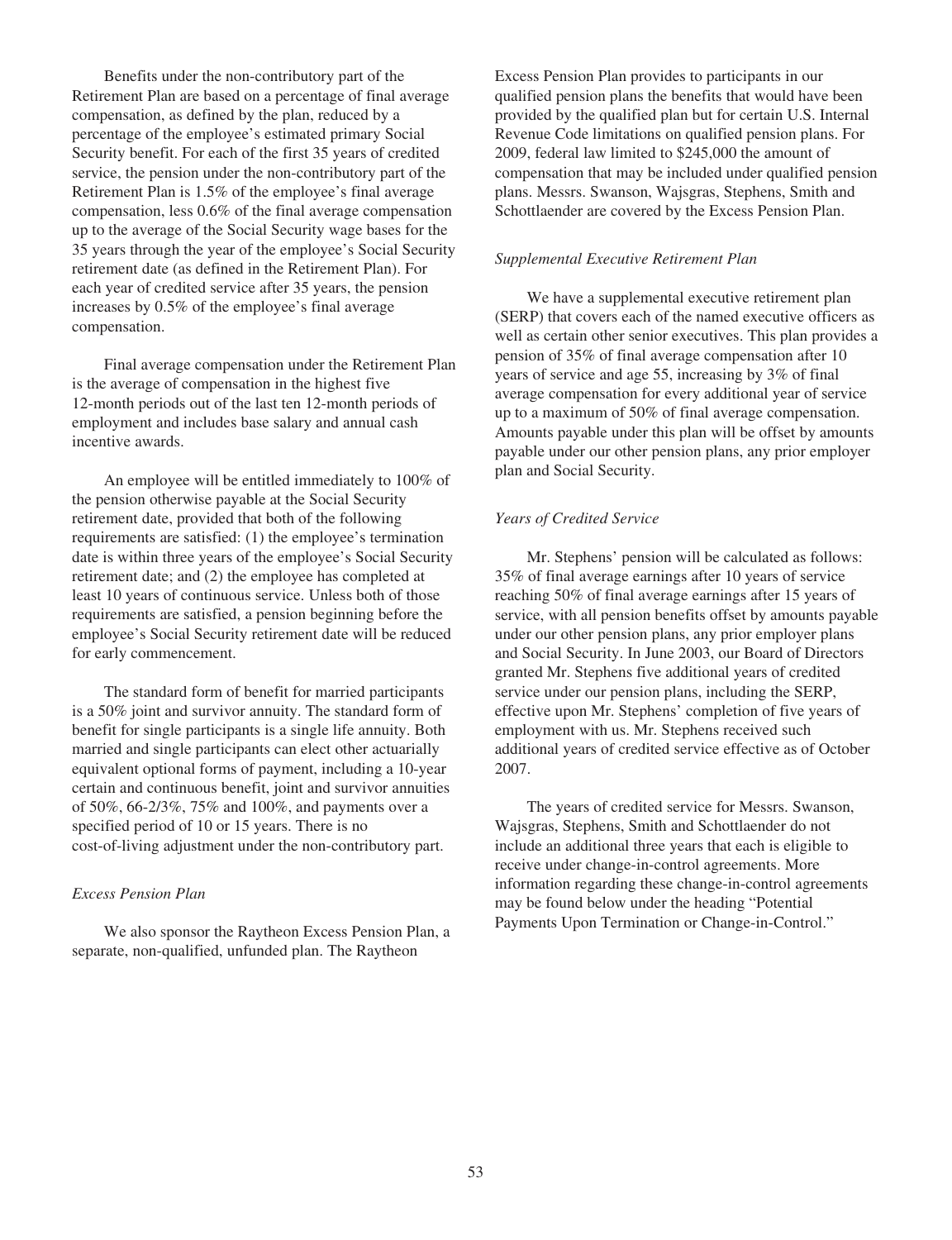#### **Nonqualified Deferred Compensation**

The following table provides information regarding contributions, earnings and account balances under defined contribution or other plans that provide for the deferral of compensation on a basis that is not tax-qualified for each of our named executive officers as of December 31, 2009. Our named executive officers participate in the Deferred Compensation Plan, a non-qualified plan designed to enable employees who are projected to reach the Internal Revenue Code ("IRC") compensation limit to elect to defer 4-50% of their salary over the IRC compensation limit and defer 4-90% of their RBI compensation earned in the current year but paid in the following year on a pre-tax basis. We make a matching contribution of up to 4% of deferrable compensation.

| <b>Name</b>                                                                         | <b>Executive</b><br><b>Contributions</b><br>in Last Fiscal<br>$\mathbf{Year}^{(1)}$<br>$(\$)$ | Registrant<br><b>Contributions</b><br>in Last Fiscal<br>$\mathbf{Year}^{(2)}$<br>$(\$)$ | Aggregate<br><b>Earnings</b> in<br><b>Last Fiscal</b><br>$Year^{(3)}$<br>(S) | Aggregate<br>Withdrawals/<br><b>Distributions</b><br><b>(\$)</b> | Aggregate<br><b>Balance at</b><br><b>Last Fiscal</b><br>Year-End $(4)$<br>(S) |
|-------------------------------------------------------------------------------------|-----------------------------------------------------------------------------------------------|-----------------------------------------------------------------------------------------|------------------------------------------------------------------------------|------------------------------------------------------------------|-------------------------------------------------------------------------------|
| William H. Swanson                                                                  | \$165,930                                                                                     | \$164,117                                                                               | \$279,775                                                                    | $S-$                                                             | \$3,321,375                                                                   |
|                                                                                     | \$400,770                                                                                     | \$ 56,608                                                                               | \$344,600                                                                    | $s-$                                                             | \$1,751,676                                                                   |
| Jay B. Stephens $\dots \dots \dots \dots \dots \dots \dots \dots \dots \dots \dots$ | \$520,956                                                                                     | \$47.532                                                                                | \$199,083                                                                    | $S-$                                                             | \$4,060,187                                                                   |
| Daniel L. Smith $\ldots, \ldots, \ldots, \ldots, \ldots, \ldots, \ldots, \ldots$    | \$216,741                                                                                     | \$ 30,627                                                                               | \$259,523                                                                    | $S-$                                                             | \$1,741,811                                                                   |
| $Colin J.R. Schottlaender \dots \dots \dots \dots \dots \dots \dots \dots \dots$    | \$ 33,710                                                                                     | \$ 27,501                                                                               | \$487,832                                                                    | $S-$                                                             | \$2,412,062                                                                   |

(1) Contributions of deferred salary and RBI compensation earned in 2009 to the Deferred Compensation Plan. Deferred salary and 2009 RBI compensation are included in the amounts under the "Salary" column and the "Non-Equity Incentive Plan Compensation" column, respectively, for 2009 in the Summary Compensation Table on page 43. Deferred 2009 RBI compensation was earned in 2009 but was paid in March 2010.

- (2) Raytheon matching contributions on deferred salary and RBI compensation earned in 2009 under the Deferred Compensation Plan. Matching contributions are included in the "All Other Compensation" column for 2009 in the Summary Compensation Table on page 43. Matching contributions on deferred 2009 RBI compensation were earned in 2009 but were made in March 2010 when the 2009 RBI awards were paid.
- (3) Earnings on deferred compensation are not included in the Summary Compensation Table for 2009 because such earnings are not based on above-market or preferential rates.
- (4) Amounts shown are actual aggregate account balances as of December 31, 2009 plus (a) deferred 2009 RBI compensation (see footnote 1 above) and (b) Raytheon matching contributions on such deferred 2009 RBI compensation (see footnote 2 above). The aggregate balances also include the following executive contributions and Raytheon matching contributions reported as compensation earned in 2008 and 2007 in the Summary Compensation Table:

| Year | Contribution                     | Mr. Swanson | Mr. Wajsgras | Mr. Stephens | Mr. Smith | Mr. Schottlaender |
|------|----------------------------------|-------------|--------------|--------------|-----------|-------------------|
| 2008 | Executive $\ldots \ldots \ldots$ | \$166,746   | \$397,307    | \$971.882    | \$221,169 | \$ N/A            |
|      | Raytheon Matching                | 166,746     | 56.872       | 49.671       | 31.533    | N/A               |
| 2007 | Executive $\ldots \ldots \ldots$ | \$168.317   | \$432,220    | \$473,763    | \$179.129 | \$ N/A            |
|      | Raytheon Matching                | 168.317     | 54.834       | 48.072       | 30.195    | N/A               |

Under the Deferred Compensation Plan, participants must elect how deferred amounts are to be distributed to them when they leave or retire from Raytheon. Participants must also indicate how they wish their deferred compensation and the Raytheon matching contributions to be notionally invested among the same investment options available through the qualified RAYSIP 401(k) plan. Participants may change their investment options in their discretion, subject to any applicable trading restrictions on changes involving the Raytheon stock fund. The account balances in this plan are unfunded and represent money that the participants have previously earned and voluntarily elected to defer in order to accumulate tax-deferred returns.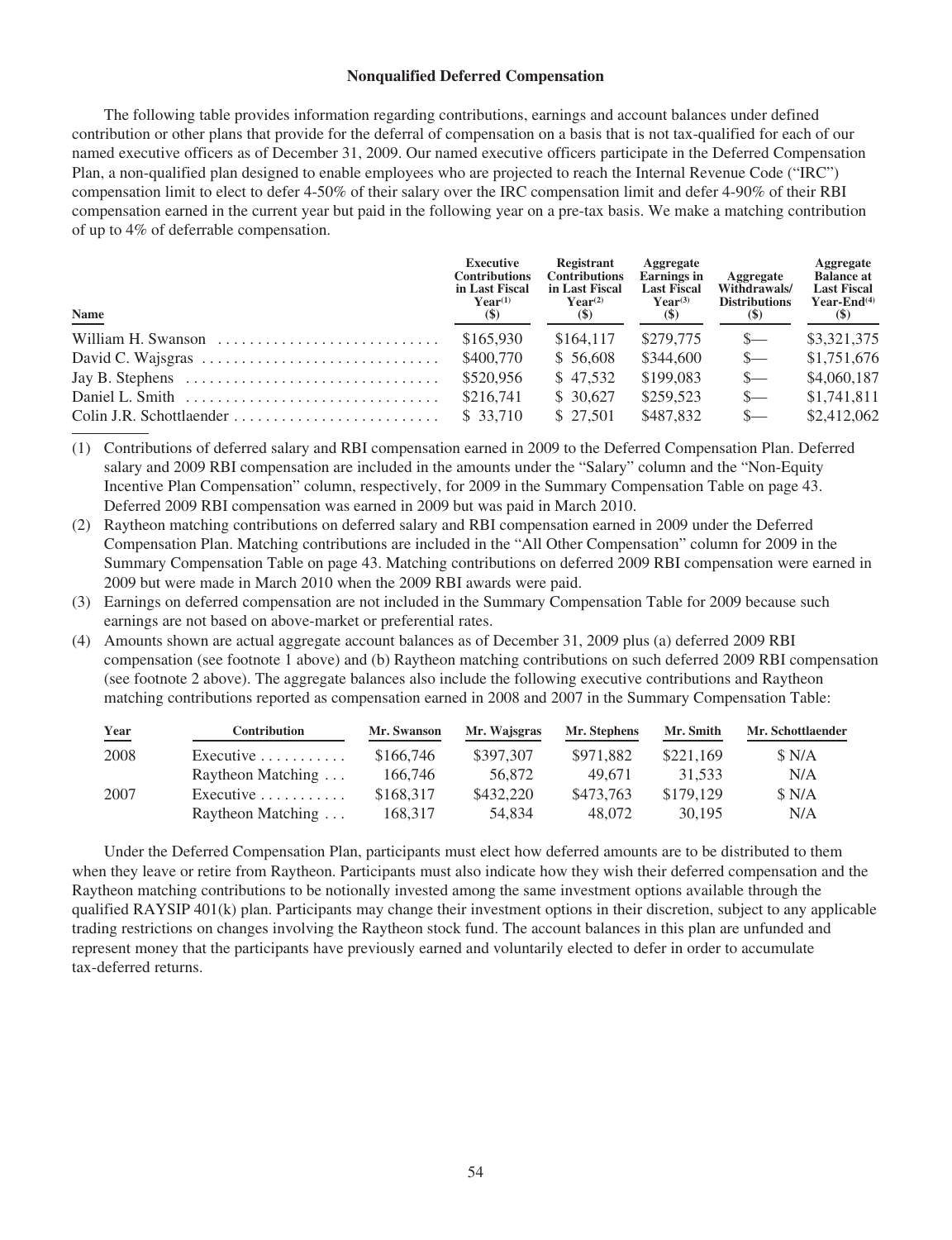#### **Potential Payments Upon Termination or Change-in-Control**

The tables below indicate the amount of compensation payable by us to each named executive officer upon voluntary resignation, involuntary for-cause termination, involuntary not-for-cause termination, a qualifying termination following a change-in-control, termination due to disability, termination due to death, and retirement. The amounts assume that such termination was effective as of December 31, 2009 and thus include amounts earned through such date and are only estimates of the amounts that would actually be paid to such executives upon their termination. The tables do not include certain amounts that the named executive officer is entitled to receive under certain plans or arrangements that do not discriminate in scope, terms or operation in favor of our executive officers and that are generally available to all salaried employees.

### *Treatment of Certain Compensation Elements*

*Executive Severance Guidelines.* We have executive severance guidelines which provide certain benefits to our executives in the event that their employment with us is involuntarily terminated without cause. Under the guidelines, Mr. Swanson is entitled to receive cash payments equal to 2.99 times his current base salary plus targeted RBI incentive cash award and continuation for three years of certain executive benefits and perquisites and fringe benefits pursuant to welfare, benefit and retirement plans, and each of Messrs. Wajsgras, Stephens, Smith and Schottlaender is entitled to receive a cash payment equal to two times current base salary plus targeted RBI incentive cash award and continuation for two years of certain executive benefits and perquisites and fringe benefits pursuant to welfare, benefit and retirement plans.

*Pension Benefits*. Except in the circumstances discussed below, the named executive officer is only entitled to amounts accrued and vested through our pension plans upon the termination of his employment. The accrued and vested amounts are not included in the tables below because all participants in our pension plans are entitled to these amounts upon termination of their employment. However, in the event of an involuntary termination without cause, the named executive officer is entitled to continuation for two or three years of fringe benefits pursuant to welfare, benefit and retirement plans. In the event of a "qualifying termination" within 24 months after a "change-in-control" (as discussed below), such executive is entitled to special supplemental retirement benefits determined as if the executive had three or two years additional credited service under our pension plans as of the date of termination.

*Health and Welfare Benefit and Executive Benefits and Perquisites Continuation*. Except in the

circumstances discussed below, the named executive officer is not entitled to any continuation of his health and welfare benefits, executive benefits or perquisites (other than pursuant to COBRA) following the termination of his employment. In the event of an involuntary termination without cause, such executive is entitled to continuation for two or three years of certain executive benefits and perquisites and fringe benefits pursuant to welfare, benefit and retirement plans. In the event of a qualifying termination within 24 months after a change-in-control, such executive is entitled to continuation for two or three years of certain executive benefits and perquisites and fringe benefits pursuant to all welfare, benefit and retirement plans under which the executive and his family are eligible to receive benefits.

*Long-Term Incentives*. Except in the circumstances discussed below, the named executive officer forfeits his options and restricted stock awards to the extent they are unvested and is not entitled to any continuation of vesting or acceleration of vesting with respect to his options and restricted stock awards. Such executive is entitled to exercise any vested options for a limited period after termination and is entitled to continue to hold his shares of unrestricted stock after termination. The amounts representing the value of vested stock options and unrestricted stock are not included in the tables below because all employees who hold vested options and unrestricted stock under our stock plans are entitled to exercise such options and continue to hold such stock upon termination of their employment. However, in the event of a change-in-control, or termination by reason of disability or death, a named executive officer is entitled to the acceleration of vesting with respect to all of his restricted stock awards (or, in the case of disability, to continued vesting of his restricted stock awards), and certain payments pursuant to his LTPP awards. Upon a change-in-control, the executive is entitled to a prorated LTPP payment assuming target performance and based on service completed through the change-in-control. Upon a termination by reason of death, disability or retirement, the executive is entitled to a prorated LTPP payment based on our performance for the performance cycle and service completed through the termination date. LTPP payments are generally made by us when the remaining LTPP awards are settled after the end of the performance cycle in accordance with their terms. The amounts in the tables below representing such LTPP payments assume target performance for those awards.

*Non-Qualified Deferred Compensation*. A named executive officer is entitled to amounts accrued and vested under our Excess Savings Plan and Deferred Compensation Plan upon the termination of his employment. The amounts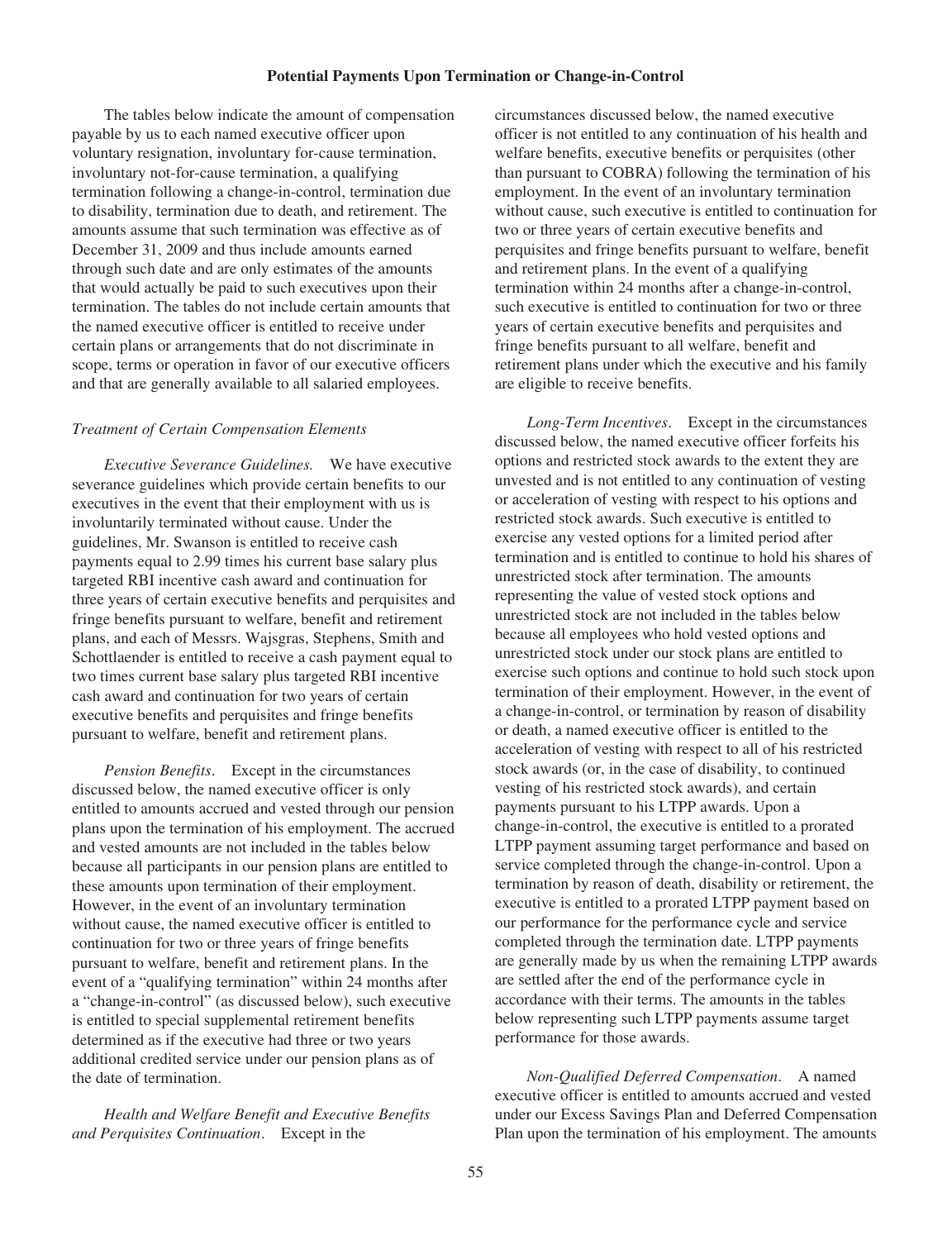are generally distributed to such executive in accordance with his election under the applicable plan. The accrued and vested amounts under the plans, which are set forth in the table under "Nonqualified Deferred Compensation" on page 54, are not included in the tables below because all employees who participate in these plans are entitled to these amounts upon termination of their employment and these plans are available to a substantial number of employees (including the executive officers) who qualify under the applicable compensation requirements.

### *Change-in-Control Agreements*

In order to receive benefits under a change-in-control agreement, an executive must experience a "qualifying termination" within two years after a "change-in-control." Benefits under the change-in-control agreements include: (i) a cash payment of either three times or two times the executive's current compensation (including base salary plus targeted bonus or the bonus for the year prior to the change-in-control, if greater); (ii) special supplemental retirement benefits determined as if the executive had three or two years additional credited service under our pension plans as of the date of termination; and (iii) continuation of fringe benefits pursuant to all welfare, benefit and retirement plans under which the executive and the executive's family are eligible to receive benefits for a period of three or two years. The cash payment will be paid six months after the executive's separation from service. In addition, the agreement provides for a gross-up payment if the executive is subject to excise taxes on payments made under the agreement. Generally, the gross-up payment will be paid within 5 days of an accounting firm's determination regarding such payment, as contemplated by the agreement. The level of benefits payable in the event of a qualifying termination is determined based upon the level of responsibility of the executive.

A *"change-in-control"* means the acquisition by a third party of 25% or more of our common stock, the

replacement of the majority of the incumbent directors by individuals not approved by a majority of the incumbent Board, or the consummation of an agreement for the sale of substantially all of the assets of Raytheon, a liquidation of Raytheon, or a merger which results in a change in the ownership or control of more than 50% of the voting securities of Raytheon. A *"qualifying termination"* means: (i) we terminate the executive other than for cause within 24 months following a change-in-control; or (ii) the executive terminates his employment with us for "good reason." Termination for "good reason" means that the executive has terminated employment with us because the executive's compensation has been materially reduced or the executive's job duties have been materially changed without the executive's consent.

We have entered into change-in-control agreements with Messrs. Swanson, Wajsgras, Stephens, Smith and Schottlaender. The terms of those agreements provide for benefits of three times base salary plus targeted RBI cash incentive award, three years' credited service under our pension plans and continuation of fringe benefits for three years, all as more fully described above.

#### *Certain Changes Effective after December 31, 2009*

In 2009, we took action to eliminate, effective as of January 1, 2010, the following perquisites previously provided to certain executives after a separation under our executive severance guidelines: car allowances, excess liability insurance, financial planning services, and executive physicals. We also amended our change-in-control agreements to eliminate, effective as of January 1, 2010, these same perquisites and to eliminate tax gross-ups for changes-in-control that occur on or after January 1, 2012. The amounts set forth in the tables below do not reflect these changes because such amounts assume that the terminations of employment occurred as of December 31, 2009, which is prior to the effective date of the changes.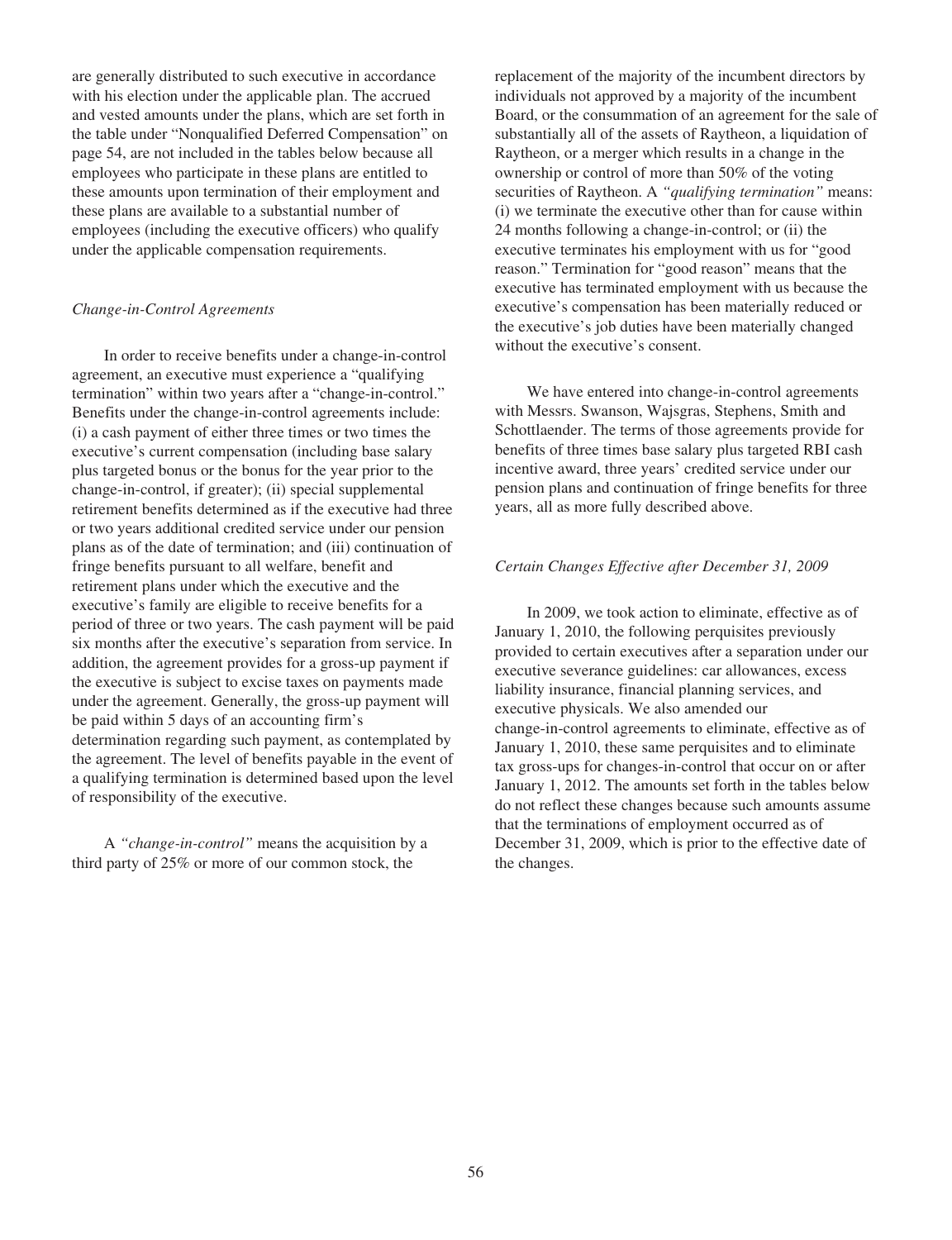The tables below indicate the amounts of compensation payable by us to our named executive officers, including cash severance, benefits and perquisites, and long-term incentives, upon certain different types of terminations of employment.

*William H. Swanson*

| Element                                                                                          | Voluntarv<br><b>Resignation</b> | Involuntary<br><b>For Cause</b> | Involuntary<br>Without<br>Cause | Change-in-<br><b>Control</b> | <b>Disability</b>       | Death                   | <b>Retirement</b> |
|--------------------------------------------------------------------------------------------------|---------------------------------|---------------------------------|---------------------------------|------------------------------|-------------------------|-------------------------|-------------------|
| Cash Severance<br>Base Salary + Bonus $\dots \dots$<br>Pro-rata Target Bonus                     | $S-$                            | $S-$                            | \$11,642,342                    | \$13,043,760<br>2,595,840    |                         |                         |                   |
| <b>Benefits &amp; Perquisites</b><br>Pension <sup>(1)</sup><br>Health and Welfare Benefit        |                                 |                                 |                                 |                              |                         |                         |                   |
| Continuation <sup>(2)</sup><br>Executive Benefits and<br>Perquisites Continuation <sup>(3)</sup> |                                 |                                 | 29,151<br>181,060               | 29,151<br>181,060            |                         |                         |                   |
| 280G Tax Gross- $Up^{(4)}$<br>Long-Term Incentives $(5)$                                         |                                 |                                 |                                 |                              |                         |                         |                   |
| Value of Restricted Stock<br>Value of LTPP (Pro-rata)                                            |                                 |                                 |                                 | 10,900,447<br>5,742,007      | 10,900,447<br>5,742,007 | 10,900,447<br>5,742,007 | 5,742,007         |
| $Total \dots \dots \dots \dots \dots \dots \dots \dots \dots$                                    |                                 | $S-$                            | \$11,852,553                    | \$32,492,265                 | \$16,642,454            | \$16,642,454            | \$5,742,007       |

# *David C. Wajsgras*

| <b>Element</b>                                                      | Voluntary<br><b>Resignation</b> | Involuntary<br><b>For Cause</b> | Involuntary<br>Without<br>Cause | Change-in-<br>Control | <b>Disability</b> | Death       | <b>Retirement</b> |
|---------------------------------------------------------------------|---------------------------------|---------------------------------|---------------------------------|-----------------------|-------------------|-------------|-------------------|
| Cash Severance                                                      |                                 |                                 |                                 |                       |                   |             |                   |
| Base Salary + Bonus $\dots \dots \dots$                             | $S-$                            | $S-$                            | \$3,200,038                     | $$5,010,029$ \ \$     |                   | <b>S</b>    |                   |
| Pro-rata Target Bonus                                               |                                 |                                 |                                 | 800,010               |                   |             |                   |
| <b>Benefits &amp; Perquisites</b>                                   |                                 |                                 |                                 |                       |                   |             |                   |
| $Pension(1)$                                                        |                                 |                                 | 536,438                         |                       |                   |             |                   |
| Health and Welfare Benefit                                          |                                 |                                 |                                 |                       |                   |             |                   |
| Continuation <sup>(2)</sup>                                         |                                 |                                 | 35,364                          | 53,046                |                   |             |                   |
| <b>Executive Benefits and Perquisites</b>                           |                                 |                                 |                                 |                       |                   |             |                   |
| Continuation <sup>(3)</sup>                                         |                                 |                                 | 87,517                          | 131,275               |                   |             |                   |
| 280G Tax Gross- $Up^{(4)}$                                          |                                 |                                 |                                 | 2,878,445             |                   |             |                   |
| Long-Term Incentives $(5)$                                          |                                 |                                 |                                 |                       |                   |             |                   |
| Value of Restricted Stock                                           |                                 |                                 |                                 | 2,933,291             | 2,933,291         | 2,933,291   |                   |
| Value of LTPP (Pro-rata) $\dots\dots\dots$                          |                                 |                                 |                                 | 1,063,476             | 1,063,476         | 1,063,476   | 1,063,476         |
|                                                                     | $=$                             |                                 |                                 |                       |                   |             |                   |
| $Total \dots \dots \dots \dots \dots \dots \dots \dots \dots \dots$ | $S-$                            | $S-$                            | \$3,859,357                     | \$12,869,572          | \$3,996,767       | \$3,996,767 | \$1,063,476       |

# *Jay B. Stephens*

| <b>Element</b>                             | <b>Voluntary</b><br><b>Resignation</b> | Involuntary<br><b>For Cause</b> | Involuntary<br>Without<br>Cause | Change-in-<br>Control | <b>Disability</b> | Death       | <b>Retirement</b> |
|--------------------------------------------|----------------------------------------|---------------------------------|---------------------------------|-----------------------|-------------------|-------------|-------------------|
| Cash Severance                             |                                        |                                 |                                 |                       |                   |             |                   |
| Base Salary + Bonus $\dots \dots \dots$    | $S-$                                   | $S-$                            | \$2,800,595                     |                       |                   | \$.         | - \$              |
| Pro-rata Target Bonus                      |                                        |                                 |                                 | 700,149               |                   |             |                   |
| <b>Benefits &amp; Perquisites</b>          |                                        |                                 |                                 |                       |                   |             |                   |
| Pension <sup>(1)</sup>                     |                                        |                                 |                                 | 1,274,318             |                   |             |                   |
| Health and Welfare Benefit                 |                                        |                                 |                                 |                       |                   |             |                   |
| Continuation <sup>(2)</sup>                |                                        |                                 | 7.646                           | 11,469                |                   |             |                   |
| <b>Executive Benefits and Perquisites</b>  |                                        |                                 |                                 |                       |                   |             |                   |
| Continuation <sup>(3)</sup>                |                                        |                                 | 81,095                          | 121,643               |                   |             |                   |
| 280G Tax Gross- $Up^{(4)}$                 |                                        |                                 |                                 |                       |                   |             |                   |
| Long-Term Incentives $(5)$                 |                                        |                                 |                                 |                       |                   |             |                   |
| Value of Restricted Stock                  |                                        |                                 |                                 | 2,804,182             | 2,804,182         | 2,804,182   |                   |
| Value of LTPP (Pro-rata) $\dots\dots\dots$ |                                        |                                 |                                 | 1,063,476             | 1,063,476         | 1,063,476   | 1,063,476         |
|                                            | $=$                                    |                                 |                                 |                       |                   |             |                   |
|                                            |                                        | $S-$                            | \$2,889,336                     | \$10,415,683          | \$3,867,658       | \$3,867,658 | \$1,063,476       |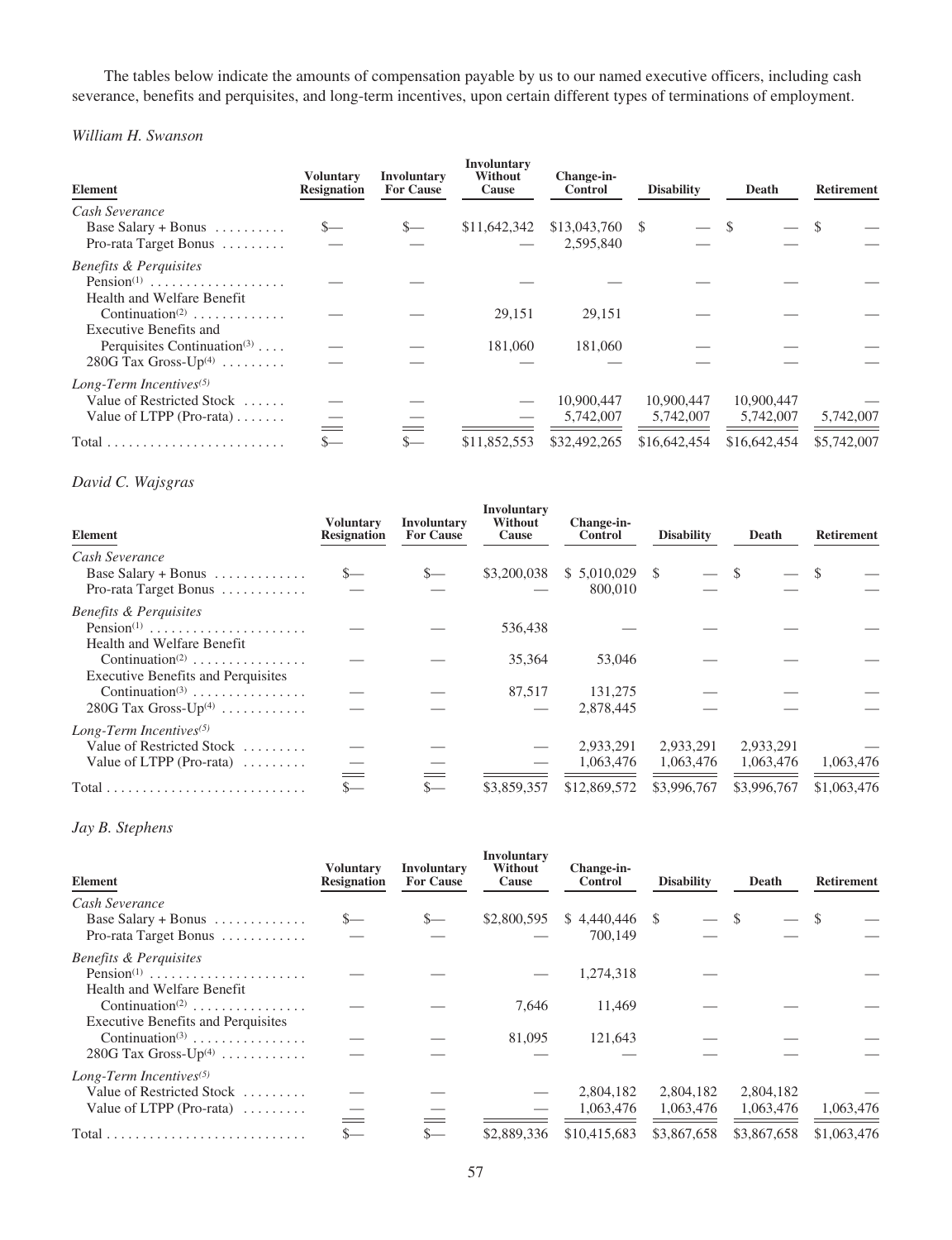# *Daniel L. Smith*

| <b>Element</b>                                | <b>Voluntary</b><br><b>Resignation</b> | Involuntary<br><b>For Cause</b> | <b>Involuntary</b><br>Without<br>Cause | Change-in-<br><b>Control</b> | <b>Disability</b> | Death       | <b>Retirement</b> |
|-----------------------------------------------|----------------------------------------|---------------------------------|----------------------------------------|------------------------------|-------------------|-------------|-------------------|
| Cash Severance                                |                                        |                                 |                                        |                              |                   |             |                   |
| Base Salary + Bonus $\dots \dots \dots \dots$ |                                        | $S-$                            | \$1,972,090                            | \$3,129,067                  | $-$ \$<br>-S      |             |                   |
| Pro-rata Target Bonus                         |                                        |                                 |                                        | 493,022                      |                   |             |                   |
| <b>Benefits &amp; Perquisites</b>             |                                        |                                 |                                        |                              |                   |             |                   |
| Pension <sup>(1)</sup>                        |                                        |                                 |                                        | 959,141                      |                   |             |                   |
| Health and Welfare Benefit                    |                                        |                                 |                                        |                              |                   |             |                   |
| Continuation <sup>(2)</sup>                   |                                        |                                 | 13.854                                 | 20,781                       |                   |             |                   |
| <b>Executive Benefits and Perquisites</b>     |                                        |                                 |                                        |                              |                   |             |                   |
| Continuation <sup>(3)</sup>                   |                                        |                                 | 71.308                                 | 106.962                      |                   |             |                   |
| $280G$ Tax Gross-Up <sup>(4)</sup>            |                                        |                                 |                                        |                              |                   |             |                   |
| Long-Term Incentives $(5)$                    |                                        |                                 |                                        |                              |                   |             |                   |
| Value of Restricted Stock                     |                                        |                                 |                                        | 2,327,364                    | 2,327,364         | 2,327,364   |                   |
| Value of LTPP (Pro-rata) $\dots \dots$        |                                        |                                 |                                        | 970,276                      | 970,276           | 970,276     | 970,276           |
| Total                                         |                                        | $S-$                            | \$2,057,252                            | \$8,006,613                  | \$3,297,640       | \$3,297,640 | \$970,276         |

### *Colin J.R. Schottlaender*

| Element                                                                                      | <b>Voluntary</b><br><b>Resignation</b> | Involuntary<br><b>For Cause</b> | <b>Involuntary</b><br>Without<br>Cause | Change-in-<br><b>Control</b> | <b>Disability</b>    | Death                | <b>Retirement</b> |
|----------------------------------------------------------------------------------------------|----------------------------------------|---------------------------------|----------------------------------------|------------------------------|----------------------|----------------------|-------------------|
| Cash Severance<br>Base Salary + Bonus $\dots \dots \dots \dots$<br>Pro-rata Target Bonus     | $S-$                                   | $S-$                            | \$1,979,744                            | $$3,059,808$ \ \$<br>494,936 |                      |                      |                   |
| <b>Benefits &amp; Perquisites</b><br>Pension <sup>(1)</sup><br>Health and Welfare Benefit    |                                        |                                 | 497,862                                | 1.860.066                    |                      |                      |                   |
| Continuation <sup>(2)</sup><br><b>Executive Benefits and Perquisites</b>                     |                                        |                                 | 24,024                                 | 36,036                       |                      |                      |                   |
| Continuation <sup>(3)</sup><br>$280G$ Tax Gross-Up <sup>(4)</sup>                            |                                        |                                 | 69,388                                 | 104,082<br>2,320,240         |                      |                      |                   |
| Long-Term Incentives <sup>(5)</sup><br>Value of Restricted Stock<br>Value of LTPP (Pro-rata) |                                        |                                 |                                        | 2,327,364<br>965,330         | 2,327,364<br>965,330 | 2,327,364<br>965,330 | 965,330           |
| Total                                                                                        |                                        | $S-$                            | \$2,571,018                            | \$11,167,862                 | \$3,292,694          | \$3,292,694          | \$965,330         |

The following footnotes apply to each of the above tables:

- (1) Pension benefits are calculated assuming a 6.25% discount rate as of fiscal year-end under the assumption that the executive commenced the benefit as soon as possible following separation from service.
- (2) Health and Welfare Benefits calculations are based on the estimated annual Company cost of the benefits programs in which the executive was enrolled as of December 31, 2009.
- (3) Executive benefits and perquisites calculations are based on the actual cost to the Company of such benefits in fiscal year 2009.
- (4) The calculation of the estimated 280G Tax Gross-Up is derived from a 280G excise tax rate of 20%, 35% federal income tax rate, a 1.45% Medicare tax rate and a 5.30% Massachusetts state tax rate for Messrs. Swanson, Stephens, Wajsgras and Smith and a 0% Texas state tax rate for Mr. Schottlaender.
- (5) Equity values are determined based on the closing price of our common stock on December 31, 2009 (\$51.52) based on equity holdings as of December 31, 2009.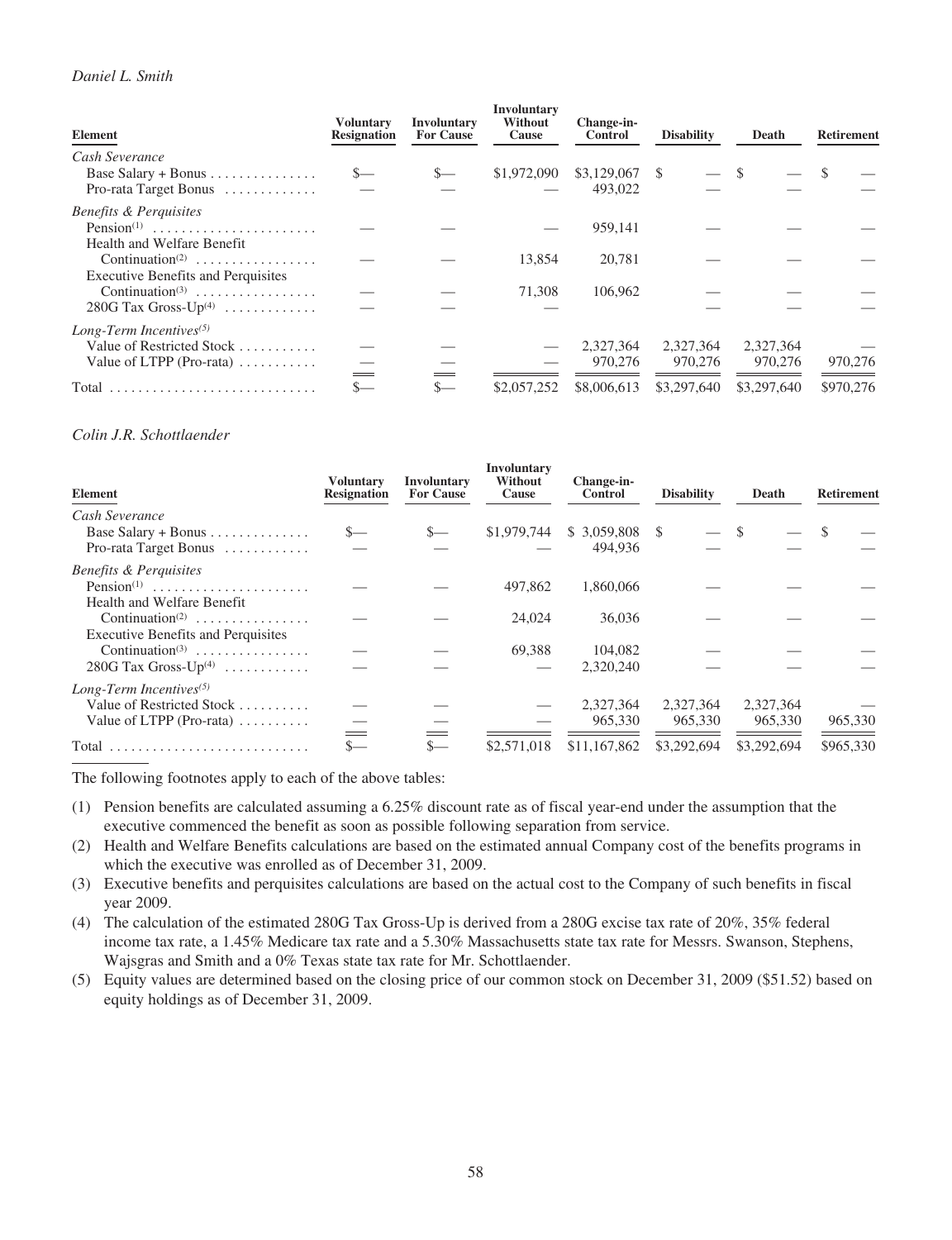# **EQUITY COMPENSATION PLAN INFORMATION**

The following table provides information about our equity compensation plans that authorize the issuance of shares of our common stock. This information is provided as of December 31, 2009 and does not include the incremental number of shares referenced in the 2010 Stock Plan described beginning on page 63.

| <b>Plan Category</b>                                   | (A)<br>Number of<br><b>Securities to Be</b><br><b>Issued Upon</b><br><b>Exercise of</b><br>Outstanding<br>Options,<br><b>Warrants and</b><br>RightS <sup>(1)</sup> | (B)<br><b>Weighted Average</b><br><b>Exercise Price of</b><br>Outstanding<br><b>Options, Warrants</b><br>and $\text{Right}(2)$ | <b>Number of Securities</b><br><b>Remaining Available</b><br>for Future Issuance<br>Under<br><b>Equity Compensation</b><br><b>Plans (Excluding)</b><br><b>Securities Reflected in</b><br>Column $A^{(3)}$ |
|--------------------------------------------------------|--------------------------------------------------------------------------------------------------------------------------------------------------------------------|--------------------------------------------------------------------------------------------------------------------------------|-----------------------------------------------------------------------------------------------------------------------------------------------------------------------------------------------------------|
| Equity compensation plans approved by stockholders     | 11,478,673                                                                                                                                                         | \$35.28                                                                                                                        | 5,982,094                                                                                                                                                                                                 |
| Equity compensation plans not approved by stockholders |                                                                                                                                                                    |                                                                                                                                |                                                                                                                                                                                                           |
| Total                                                  | 11.478.673                                                                                                                                                         | \$35.28                                                                                                                        | 5,982,094                                                                                                                                                                                                 |

(1) This amount includes 2,579,463 shares, which is the aggregate of the actual number of shares issued pursuant to the 2007-2009 LTTP awards and the maximum number of shares that may be issued upon settlement of outstanding 2008- 2010 and 2009-2011 LTPP awards, including estimated dividend equivalent amounts. The shares to be issued pursuant to the 2007-2009, 2008-2010 and 2009-2011 LTPP awards will be issued under the 2001 Stock Plan. These awards, which are granted as restricted stock units, may be settled in cash or in stock at the discretion of the Management Development and Compensation Committee.

This amount also includes 166,754 shares that may be issued upon settlement of restricted stock units, generally issued to non-U.S. employees. The restricted stock units are granted pursuant to the 2001 Stock Plan and shares to be issued in settlement of the units will be issued under the 2001 Stock Plan. The awards of restricted stock units generally vest one-third per year on the second, third and fourth anniversaries of the date of grant.

This amount also includes 3,094,439 shares issuable upon exercise of stock options granted under the 1995 Stock Option Plan. The 1995 Stock Option Plan expired in March 2005 and no additional options may be granted pursuant to that plan.

- (2) Since restricted stock awards and restricted stock unit awards do not have an exercise price, the weighted average exercise price does not take into account restricted stock awards and the 2007-2009, 2008-2010 and 2009-2011 LTPP awards and restricted stock units generally granted to non-U.S. employees.
- (3) As of December 31, 2009, there were (i) 5,863,100 shares available for grant as stock options, stock appreciation rights, restricted stock units and restricted stock under the 2001 Stock Plan and (ii) 118,994 shares available for grant as restricted stock under the 1997 Nonemployee Directors Restricted Stock Plan.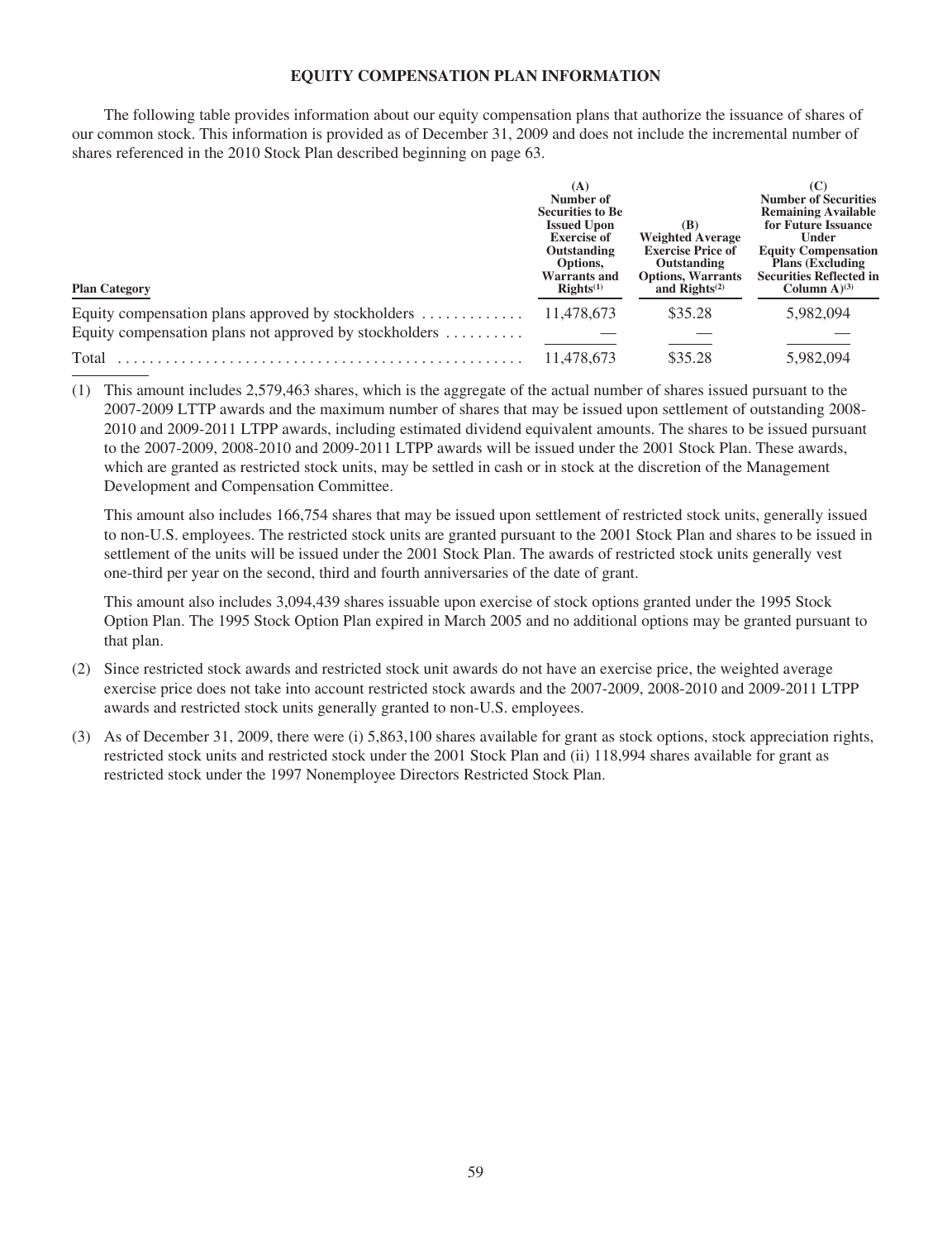*The following report of the Audit Committee does not constitute soliciting material and shall not be deemed to be incorporated by reference into any other filing under the Securities Act of 1933 or under the Securities Exchange Act of 1934, including by any general statement incorporating this proxy statement, except to the extent we specifically incorporate this information by reference, and shall not otherwise be deemed filed under such Acts.*

## **AUDIT COMMITTEE REPORT**

The Audit Committee is comprised entirely of independent directors who meet the independence and experience requirements of the New York Stock Exchange and the Securities and Exchange Commission. The Audit Committee focuses on the following areas:

- the integrity of Raytheon's financial statements;
- the independence, qualifications and performance of Raytheon's independent auditors; and
- the performance of Raytheon's internal auditors.

We meet with management periodically to consider the adequacy of Raytheon's internal controls and the objectivity of its financial reporting. We discuss these matters with Raytheon's independent auditors and with appropriate Raytheon financial personnel and internal auditors.

As needed, we meet privately with both the independent auditors and the internal auditors, each of whom has unrestricted access to the Audit Committee. We also appoint the independent auditors and review their performance and independence from management. We also regularly review the performance of the internal audit function.

Management has primary responsibility for Raytheon's financial statements and the overall reporting process, including Raytheon's system of internal controls.

The independent auditors audit the annual financial statements prepared by management, express an opinion as to whether those financial statements fairly present the financial position, results of operations and cash flows of Raytheon in conformity with generally accepted accounting principles and discuss any issues they believe should be raised with us.

During fiscal year 2009, we reviewed Raytheon's audited financial statements and met with both management and PricewaterhouseCoopers LLP (PwC), Raytheon's independent auditors, to discuss those financial statements. Management has represented to us that the financial statements were prepared in accordance with generally accepted accounting principles and PwC has issued an unqualified audit report regarding such financial statements.

During fiscal year 2009, management documented, tested and evaluated Raytheon's internal control over financial reporting pursuant to the requirements of the Sarbanes-Oxley Act of 2002. We were kept apprised of Raytheon's progress by management and PwC periodically throughout the year. Management has provided us with a report on the effectiveness of Raytheon's internal control over financial reporting. We have reviewed management's assessment and PwC's audit of the effectiveness of Raytheon's internal control over financial reporting included in Raytheon's Annual Report on Form 10-K for the fiscal year ended December 31, 2009.

We discussed with PwC the matters required to be discussed by the Statement on Auditing Standards No. 61 (Communications with Audit Committees), as adopted by the Public Company Accounting Oversight Board (PCAOB). We also discussed with management the significant accounting estimates utilized by Raytheon, the reasonableness of significant judgments and the clarity of disclosures in the financial statements.

We received the written disclosures and letter from PwC consistent with applicable PCAOB requirements for independent registered public accounting firm communications with audit committees concerning independence which report that PwC is independent under applicable standards in connection with its audit opinion for Raytheon's 2009 financial statements. We have discussed with PwC its independence from Raytheon.

Based on the reviews and discussions with management and PwC referred to above, we recommended to the Board that Raytheon's audited financial statements be included in Raytheon's Annual Report on Form 10-K for the fiscal year ended December 31, 2009.

#### **Submitted by the Audit Committee**

Ronald L. Skates, Chairman, Vernon E. Clark, Stephen J. Hadley, Frederic M. Poses and Linda G. Stuntz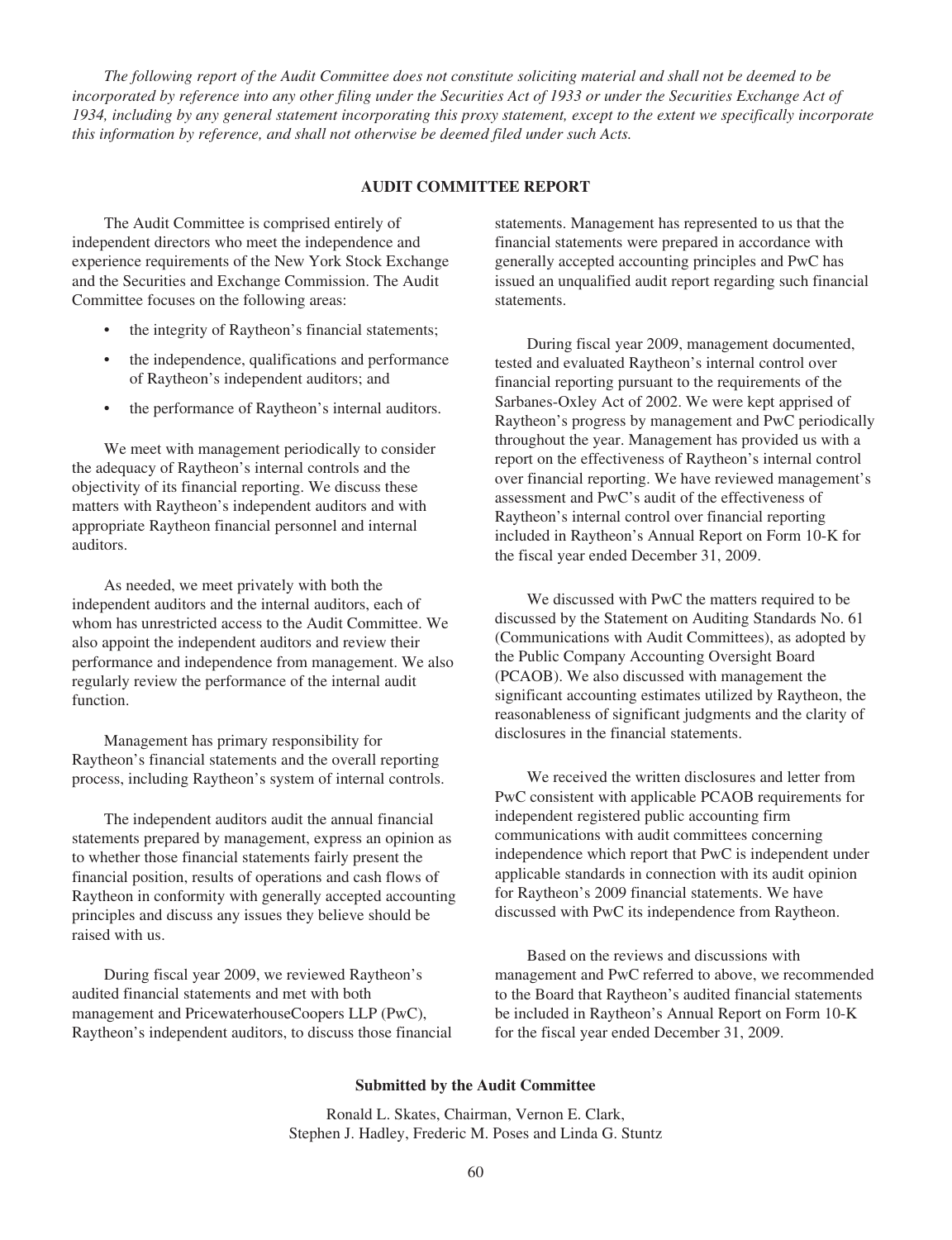# **INDEPENDENT AUDITORS: AUDIT AND NON-AUDIT FEES**

The following table sets forth the fees and expenses billed by PricewaterhouseCoopers LLP (PwC) for audit, audit-related, tax and all other services rendered for 2009 and 2008.

|                                                         | 2009        | 2008                        |
|---------------------------------------------------------|-------------|-----------------------------|
| Audit Fees <sup>(1)</sup> \$ 9.9 million \$10.1 million |             |                             |
| Audit-Related Fees $(2)$                                |             | $0.3$ million $0.3$ million |
| Tax $\text{Fees}^{(3)}$                                 |             | $0.9$ million $1.1$ million |
| All Other Fees $(4)$                                    | 0.1 million | 0.2 million                 |
|                                                         |             |                             |

- (1) Represents fees and expenses for professional services provided in connection with the audit of our annual audited financial statements and review of our quarterly financial statements, advice on accounting matters directly related to the audit and audit services provided in connection with other statutory or regulatory filings.
- (2) Represents fees and expenses for assurance and related services that are reasonably related to the performance of the audit or review of our financial statements and not reported under "Audit Fees." For both 2009 and 2008, fees are primarily for audits of financial statements of 401(k) and other employee benefit plans.
- (3) Includes approximately (i) \$0.6 million and \$0.7 million for non-U.S. tax compliance and advisory services and (ii) \$0.3 million and \$0.4 million for U.S. tax compliance and advisory services in 2009 and 2008, respectively.
- (4) For 2008, fees are primarily for license, maintenance and support payments related to an expatriate employee information database as well as certain risk management and other consulting services. For 2009, fees are primarily for license, maintenance and support payments related to the expatriate employee information database.

The amounts shown above do not include PwC fees and expenses of approximately \$1.2 million in both 2009 and 2008 paid by our pension plans for audits of financial statements of such plans and certain tax compliance

services for our pension plan in India. These services were rendered by PwC to the pension plans and were billed directly to such plans.

The Audit Committee approves in advance all audit and non-audit services to be provided by the independent auditors. Under the Audit Committee's pre-approval policy for 2010, the Chairman of the Audit Committee has the delegated authority from the Committee to pre-approve services with fees up to \$100,000. Any such pre-approvals are to be reviewed and ratified by the Audit Committee at its next meeting. The Audit Committee requires the independent auditors and management to report on actual fees charged for each category of service periodically throughout the year.

# **RATIFICATION OF APPOINTMENT OF PRICEWATERHOUSECOOPERS LLP (Item No. 2 on the proxy card)**

The Audit Committee of the Board of Directors has reappointed PricewaterhouseCoopers LLP as the independent registered public accounting firm to audit our financial statements for the fiscal year beginning January 1, 2010. We are asking stockholders to ratify the appointment of PricewaterhouseCoopers. Representatives of PricewaterhouseCoopers are expected to be present at the Annual Meeting. They will be given the opportunity to make a statement if they desire to do so, and they will be available to respond to appropriate questions.

In the event that stockholders fail to ratify the appointment of PricewaterhouseCoopers, the Audit Committee may reconsider the appointment. Even if the appointment is ratified, the Audit Committee, in its discretion, may direct the appointment of a different independent registered accounting firm at any time during the year if the Audit Committee determines that such a change would be in the best interests of the Company and its stockholders.

**The Board unanimously recommends that stockholders vote FOR ratification of the appointment of PricewaterhouseCoopers as the Company's independent auditors.**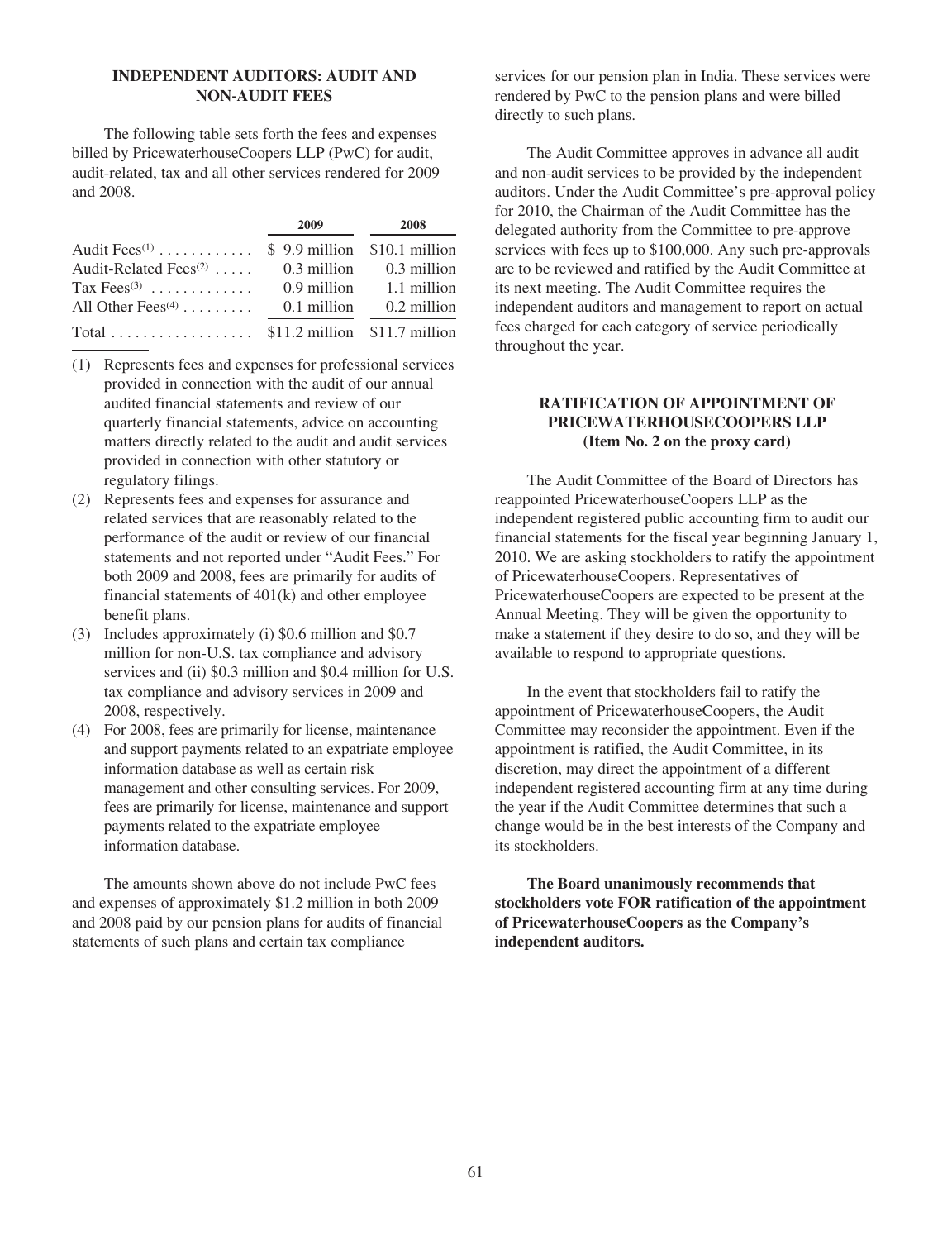# **APPROVAL OF AMENDMENT TO RESTATED CERTIFICATE OF INCORPORATION GRANTING TO HOLDERS OF NOT LESS THAN 25% OF THE COMPANY'S SHARES THE RIGHT TO CALL A SPECIAL MEETING OF STOCKHOLDERS (Item No. 3 on the proxy card)**

The Board is proposing, for approval by our stockholders, an amendment (the "Amendment") to the Company's Restated Certificate of Incorporation, as amended, to allow holders of not less than 25% of the Company's outstanding shares of common stock the right to request that a special meeting of stockholders be called, subject to the By-Law procedures described below.

Article V of our Restated Certificate of Incorporation, as currently in effect, only allows special meetings of stockholders to be called by the Chairman of the Board or by a majority of the Board. The Board undertook a review of this governance issue in 2009 and, upon the recommendation of the Governance and Nominating Committee, has unanimously adopted a resolution declaring the advisability of the Amendment and recommending its approval by the stockholders.

The proposed Amendment demonstrates the Board's responsiveness to Company stockholders' desire for greater access to the Company and promotes good governance in a cost-effective and efficient manner. At the 2009 Annual Meeting, a stockholder proposal, under which a special meeting could be called by 10% of stockholders, received a 57.2% affirmative vote. The Board supports the concept of greater stockholder access, but believes that a 25% threshold strikes a better balance than a 10% threshold in terms of enhancing stockholder rights and protecting against the risk that a small percentage of stockholders could trigger a special meeting to pursue special interests at significant expense and distraction to the Company.

If the Amendment is approved, holders of not less than 25% of the Company's outstanding shares of common stock will have the right to request that a special meeting of stockholders be called, subject to the By-Law procedures described below. A copy of the Amendment is attached as Appendix A to this proxy statement. The Amendment would not amend any other provisions of our Restated Certificate of Incorporation.

The Board has adopted a corresponding amendment to the Company's By-Laws, which would become effective upon stockholder approval of the Amendment. The By-Law amendment describes, among other things, the procedural requirements for one or more stockholders to request that a special meeting be called, including that the request contain (i) identifying information about such stockholders; (ii) a brief description of each matter of business desired to be brought before the special meeting and the reasons for conducting such business at the special meeting; (iii) the text of the proposal or business; (iv) any material interest of each stockholder in the business desired to be brought before the special meeting; and (v) a description of any agreement, arrangement or understanding between each stockholder requesting the special meeting and any other person or persons in connection with such proposal or business or the stockholder's shares. The Company believes that these requirements will help protect stockholders' interests generally and are not unduly burdensome.

To be approved, the Amendment must receive the affirmative vote of the holders of a majority of the shares of our common stock outstanding and entitled to vote on the Amendment. If the Amendment is approved by the stockholders, then the Amendment will become effective upon it being filed with the Secretary of State of the State of Delaware, which the Company intends to do promptly following action by stockholders at the 2010 Annual Meeting. If the Amendment is not approved by the requisite vote, then the Amendment will not be filed with the Secretary of State of the State of Delaware and our stockholders would not have the ability to request that a special meeting of stockholders be called. In such case, the provisions of the current Restated Certificate of Incorporation will provide the mechanism for calling a stockholder meeting. In any case, we will continue to maintain our existing governance mechanisms affording management and the Board the ability to respond to proposals and concerns of all stockholders, regardless of the level of share ownership.

**The Board unanimously recommends a vote** *FOR* **the adoption of this proposal. Proxies solicited by the Board will be so voted unless stockholders specify otherwise in their proxies.**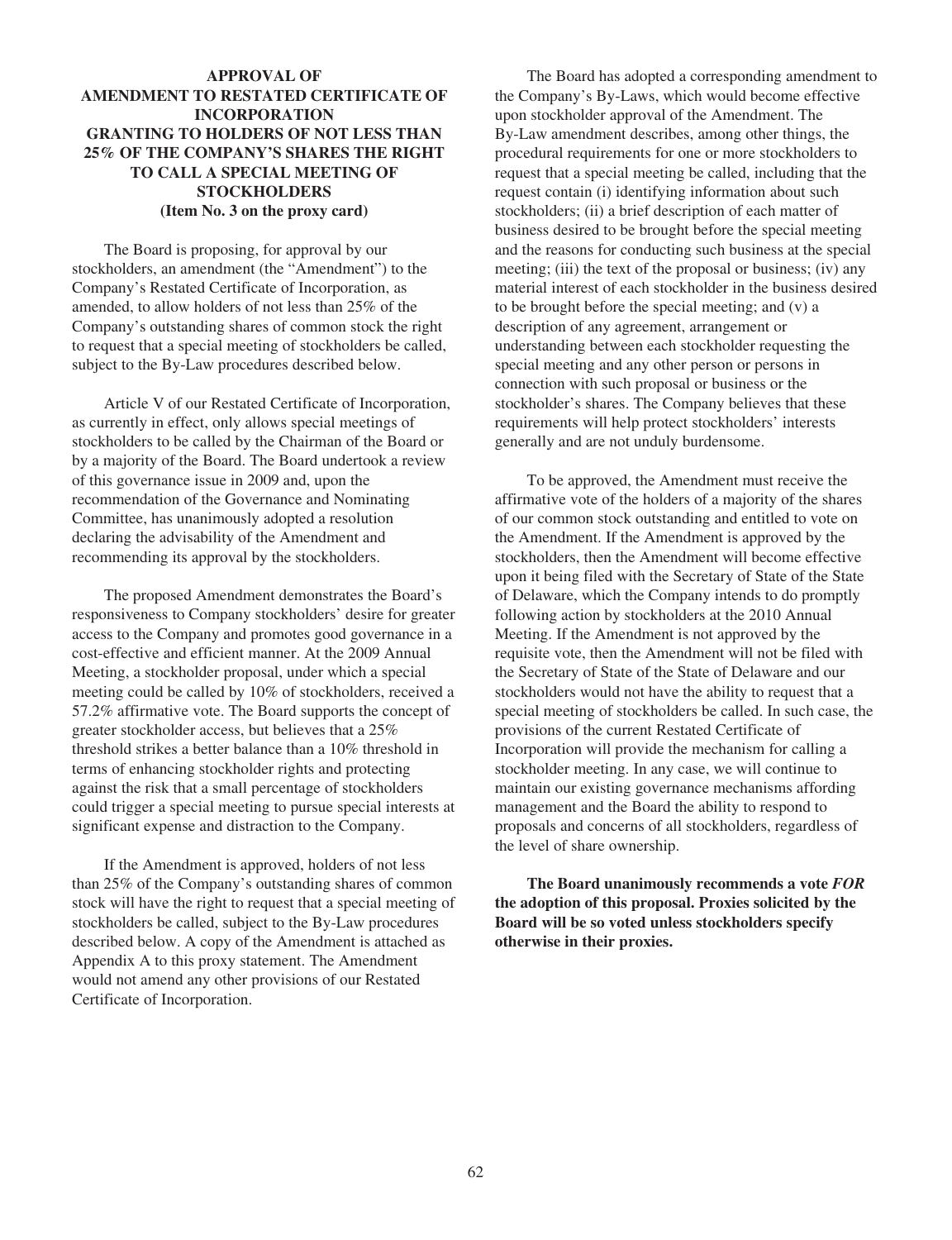# **APPROVAL OF THE RAYTHEON COMPANY 2010 STOCK PLAN (Item No. 4 on the proxy card)**

We currently have in place two plans previously approved by our stockholders: (i) the 2001 Stock Plan, which will expire on January 31, 2011, and (ii) the 1997 Nonemployee Directors Restricted Stock Plan, which will expire on November 25, 2011 (collectively with the 2001 Stock Plan, the "Prior Plans"). In light of the upcoming expiration of the Prior Plans, the Management Development and Compensation Committee ("MDCC") of the Board of Directors approved and recommended to the Board of Directors, and the Board of Directors, on March 24, 2010, approved and recommends that you approve the Raytheon Company 2010 Stock Plan (the "2010 Stock Plan"). If the 2010 Stock Plan is approved by stockholders, no further grants of awards will be made under the Prior Plans.

The purpose of the 2010 Stock Plan is to encourage ownership of the Company's common stock by directors, officers, employees and consultants of the Company, and to provide additional incentive for them to promote the success of the Company's business. The Board of Directors believes that the 2010 Stock Plan:

- Aligns the long-term interests of key employees and stockholders by creating a direct link between key employee compensation and stockholder return;
- Enables key employees to develop and maintain a substantial stock ownership in the Company; and
- Provides incentives for key employees to contribute to the success of the Company.

The 2010 Stock Plan is being submitted to stockholders for approval. Your Board of Directors believes it is in the best of interest of the Company and its stockholders to approve the 2010 Stock Plan.

### **Summary of the 2010 Stock Plan**

The key features of the 2010 Stock Plan are summarized below. This summary may not contain all of the information that may be important to you. The complete text of the 2010 Stock Plan is attached as Appendix B.

**Administration**. The MDCC has full power and authority to administer and interpret the 2010 Stock Plan.

**Eligibility**. Participants in the 2010 Stock Plan may be employees, officers, directors and consultants of the Company or its affiliates.

**Term**. No award will be granted under the 2010 Stock Plan after May 26, 2020.

**Shares Available**. The number of shares of common stock that may be issued pursuant to awards under the 2010 Stock Plan (including incentive stock options) may not exceed 7,500,000 shares of common stock, *plus* (1) the number of shares of common stock which were available for grant under the Prior Plans as of the close of business on May 27, 2010, (2) the number of shares of common stock which were the subject of awards outstanding under the Prior Plans as of the close of business on May 27, 2010 ("Prior Plan Awards") and, after May 27, 2010 are forfeited, terminated, cancelled or expire, and (3) the number of shares of common stock delivered to or withheld by the Company either in exercise of a Prior Plan Award or in satisfaction of tax withholding obligations with respect to a Prior Plan Award. The Board of Directors believes that these shares will permit the MDCC to make grants under the 2010 Stock Plan for the next several years. No more than 700,000 shares of common stock subject to awards may be granted during any one fiscal year to any one person.

### **Award Types.**

*Stock-Based Awards*. In recent years, the MDCC has principally granted restricted stock and stock unit awards under the Prior Plans. A restricted stock award is an award of common stock subject to forfeiture. A stock unit award entitles the recipient to a payment equal to the value of common stock. Stock unit awards may be settled in cash, shares of common stock or a combination of both. Restricted stock and stock units are generally awarded subject to vesting restrictions, such as remaining with the Company for a predetermined period of time and/or the achievement of performance goals. During the vesting period of a restricted stock award, the participant has the right to receive dividends and to vote the shares, except that dividends payable on restricted stock that vests based on the achievement of performance goals will be paid only if, as and to the extent the restricted stock vests. Except as otherwise provided by the MDCC (i) with respect to a stock unit award that vests based solely on continued employment or other business relationship, the participant has the right to receive amounts equal to any cash dividends paid during the vesting period only if, as and to the extent the stock unit award vests; and (ii) with respect to a stock unit award that vests based on achievement of performance goals, the participant has the right to receive amounts equivalent to any cash dividends declared during the vesting period, as if such amounts were reinvested in additional shares of common stock on the date the relevant dividends are paid, only if, as and to the extent the stock unit award vests. In addition to restricted stock awards and stock unit awards, stock grants also may be made under the 2010 Stock Plan. A stock grant is a grant of shares of common stock not subject to restrictions or other forfeiture conditions and may be awarded only in limited circumstances as provided in the 2010 Stock Plan.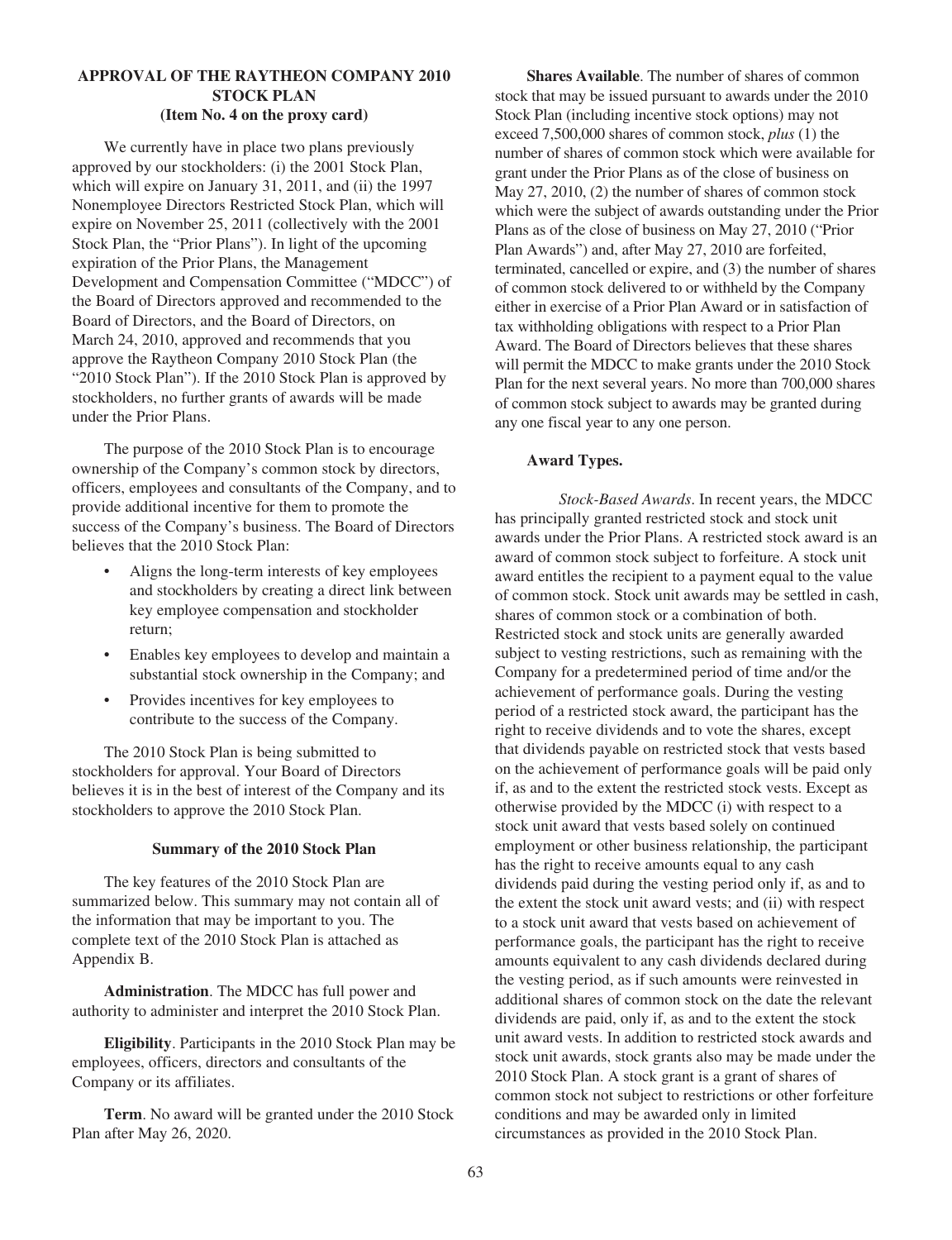*Stock Option Awards*. Options granted under the 2010 Stock Plan may be incentive stock options, which qualify for favorable tax treatment for the option holder, or non-statutory stock options. Incentive stock options may only be granted to employees of the Company or a related corporation such as a subsidiary. The exercise price for all options must be at least the fair market value of the Company's common stock on the grant date. The exercise price can be paid in cash or in the Company's common stock, or in any form as the MDCC may approve. Generally, options are not transferable other than by will or the laws of descent and distribution and may be exercised during the participant's life only by the participant or a guardian or legal representative. Non-statutory stock options granted to certain senior officers may be transferred, other than for value, to a member of the officer's immediate family or to certain trusts. All unexercised options terminate when determined by the MDCC, but in no event later than the 10th anniversary of grant. No option includes a right to receive dividends or dividend equivalents prior to its exercise.

*Stock Appreciation Rights*. Stock appreciation rights ("SARs") may be granted either alone or in combination with a stock option. SARs granted in tandem with or in addition to a stock option may be granted either at the same time as the option or later. The term of each SAR will be fixed, but no SAR may be exercised after the 10th anniversary of grant. Subject to the terms of the 2010 Stock Plan and the applicable award agreement, SARs entitle the participant to receive the product of (i) the excess of the fair market value on the exercise date of one share of common stock over the base price per share specified in the award agreement (which must be at least 100% of the fair market value of one share of common stock on the grant date), times (ii) the number of shares of common stock specified by the SAR. Payment may be in cash, shares of common stock or a combination of both. SARs may not be sold or transferred except as specifically provided by the MDCC. No SAR includes a right to receive dividends or dividend equivalents prior to its exercise.

**Change-in-Control**. Unless otherwise determined by the MDCC, generally upon a change-in-control, all outstanding awards vest and all restrictions on the awards lapse. However, restricted stock awards and stock units vesting, if at all, on the basis of performance goals generally will vest on a change-in-control only to a pro rata extent, based on the portion of the performance period completed.

**Amendment and Termination**. The MDCC may amend the 2010 Stock Plan at any time but no amendment may deprive any person of rights under the 2010 Stock Plan without that person's consent. Without stockholder approval, no amendment may (A) increase the number of shares of common stock which may be issued under the

2010 Stock Plan, (B) change the description of eligible participants, or (C) make any other change for which stockholder approval is required by law or the rules of any relevant stock exchange.

**No "repricing"**. In addition to the amendment provisions described above, without stockholder approval awards may not be "repriced", that is, the terms of options and SARs may not be amended to reduce their exercise or base price, and options and SARs may not be cancelled in exchange for cash, options or SARs with an exercise price that is less than the exercise price of the original options, SARs or other awards.

**Federal Income Tax Consequences of Awards**. This summary of federal income tax consequences is not comprehensive and is based on laws and regulations in effect on January 1, 2010, which are subject to change. This summary is only intended for the information of stockholders considering how to vote. Participants in the 2010 Stock Plan should consult their own tax advisors as to the tax consequences of participation.

*Restricted Stock, Stock Unit Awards, Stock Grants and SARs*. Awards in cash and common stock are generally taxable as compensation to the participant at the time of payment. Awards of restricted stock do not constitute taxable income to the participant until such time as the restrictions lapse, unless the participant elects to realize taxable ordinary income in the year of award in an amount equal to the fair market value of the restricted stock award, determined without regard to the restrictions. Awards of SARs and stock unit awards do not constitute taxable income until such time as the participant receives cash or common stock under the terms of the awards. The amount of taxable income to the participant generally is equal to the total amount of the cash and/or fair market value of the shares of common stock received. Any interest and dividend equivalents earned on awards will also be taxed as compensation to the participant. Amounts taxable as compensation are subject to withholding and employment taxes.

*Incentive Stock Options*. Except with respect to participants who may have to pay alternative minimum tax in connection with exercise of an incentive stock option, there are no federal income tax consequences to a participant upon grant or exercise of an incentive stock option. If the participant holds shares of common stock purchased upon exercise of an incentive stock option for at least two years after the grant date and at least one year after the exercise date, the subsequent sale of common stock will give rise to a long-term capital gain or loss to the participant. If the participant sells the shares of common stock before the later of two years after the grant date or one year after the exercise date, the participant will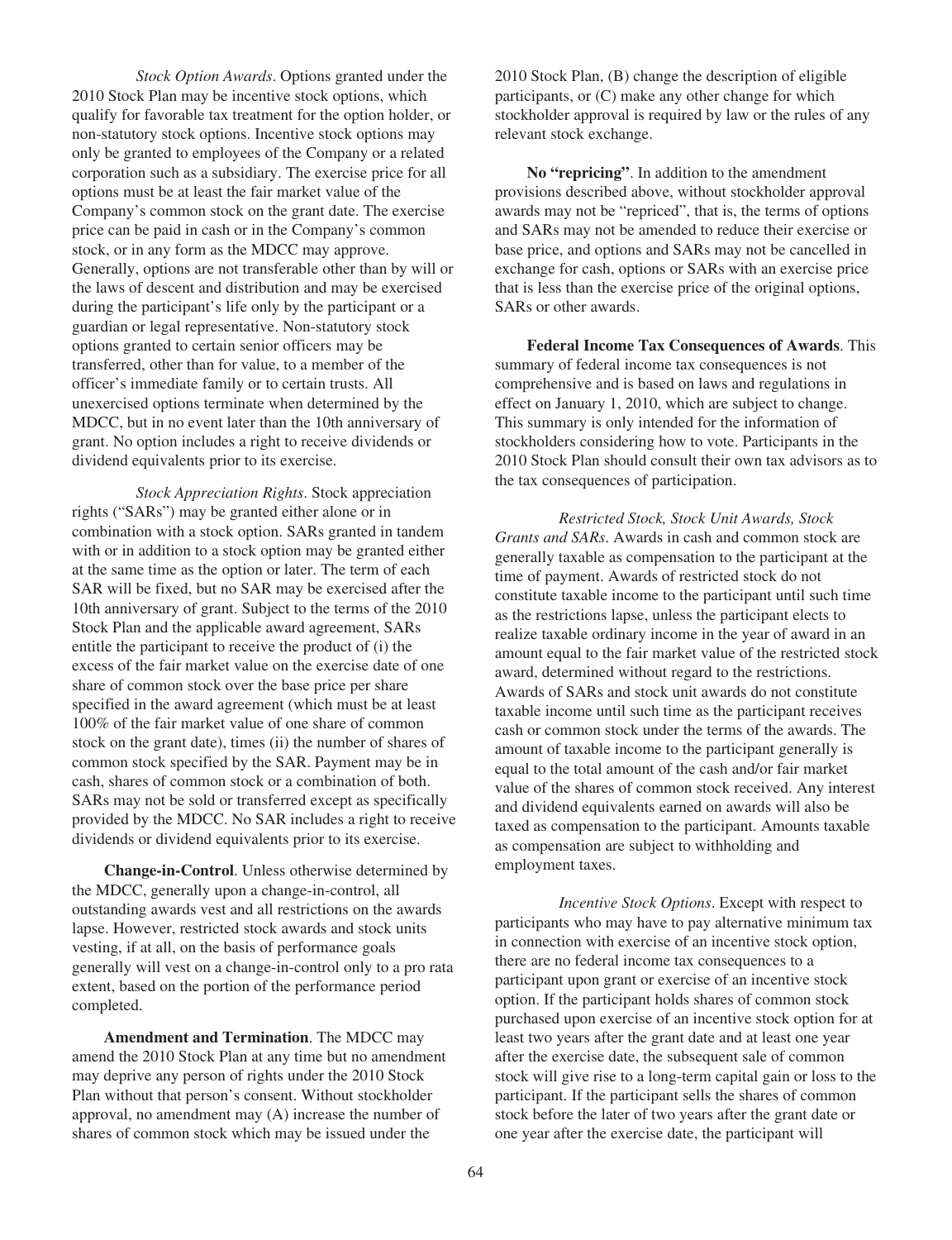recognize ordinary income equal to the difference between the lower of fair market value at the exercise date or sale date and the option exercise price, and any additional gain or loss will be a capital gain or loss.

*Nonstatutory Stock Options*. Generally, there are no federal income tax consequences to the participant upon grant of a nonstatutory stock option. Upon the exercise of a nonstatutory stock option, the participant will recognize ordinary income equal to the amount, if any, by which the fair market value of the common stock acquired upon the exercise of the option exceeds the exercise price. A sale of common stock so acquired will give rise to a capital gain or loss equal to the difference between the fair market value of the common stock on the exercise and sale dates.

*Company Deduction; Qualified Performance-Based Awards*. The Company generally may deduct any compensation or ordinary income recognized by the recipient of an award under the 2010 Stock Plan when recognized. However, the Company may not deduct as compensation expense more than \$1 million paid in any tax year to certain senior executives. This deduction limitation does not apply to qualified "performance-based compensation." For awards (other than options or SARs) to qualify as performance-based, the Company must obtain stockholder approval of the business criteria on which the performance goals will be set by the MDCC for awards to these senior executives. Your approval of the 2010 Stock Plan is intended to constitute that approval. The 2010 Stock Plan provides that performance goals set by the MDCC with respect to awards to these executives will be based only on one or more of the following business criteria: free operating cash flow (before or after dividends); stock price; stockholder return or total stockholder return; return on investment; market capitalization; net sales; net income or net income attributable to the Company; operating profit, net operating profit or economic profit; return on operating revenue or return on operating assets; market share improvement; working capital turnover; earnings per share (including, without limitation, earnings before interest, taxes, depreciation and amortization); return on equity;

return on capital (including, without limitation, return on total capital or return on invested capital); return on assets or net assets; debt leverage (debt to capital); backlog; income from continuing operations (before or after tax); gross margin, operating margin or profit margin; operating ratio; and bookings. Not all grants to the relevant senior executives are required or intended to be "performance based".

*Deferred Compensation*. For purposes of the foregoing summary of federal income tax consequences, we assumed that no award under the 2010 Stock Plan will be considered "deferred compensation" as that term is defined for purposes of federal tax legislation governing nonqualified deferred compensation arrangements (Section 409A of the Code). Alternatively, we assumed that, if any award were considered to any extent to constitute deferred compensation, its terms would comply with the requirements of that legislation. If an award includes deferred compensation, and its terms do not comply with the requirements of the legislation, then such award will be taxable when it is earned and vested (even if not then payable) and the recipient will be subject to a 20% additional tax.

**Awards to Particular Officers, Etc***.* The benefits or amounts that will be received under the 2010 Stock Plan by or allocated to (i) each of the officers listed in the Summary Compensation Table, (ii) each of the nominees for election as a director, (iii) all directors of the Company who are not executive officers of the Company as a group, (iv) all present executive officers of the Company as a group, and (v) all employees of the Company, including all other current officers, as a group are not determinable. The MDCC will determine the individuals who will participate in the 2010 Stock Plan in the future and the amounts of their awards.

**The Board unanimously recommends a vote FOR the approval of the 2010 Stock Plan. Proxies solicited by the Board will be so voted unless stockholders specify otherwise in their proxies.**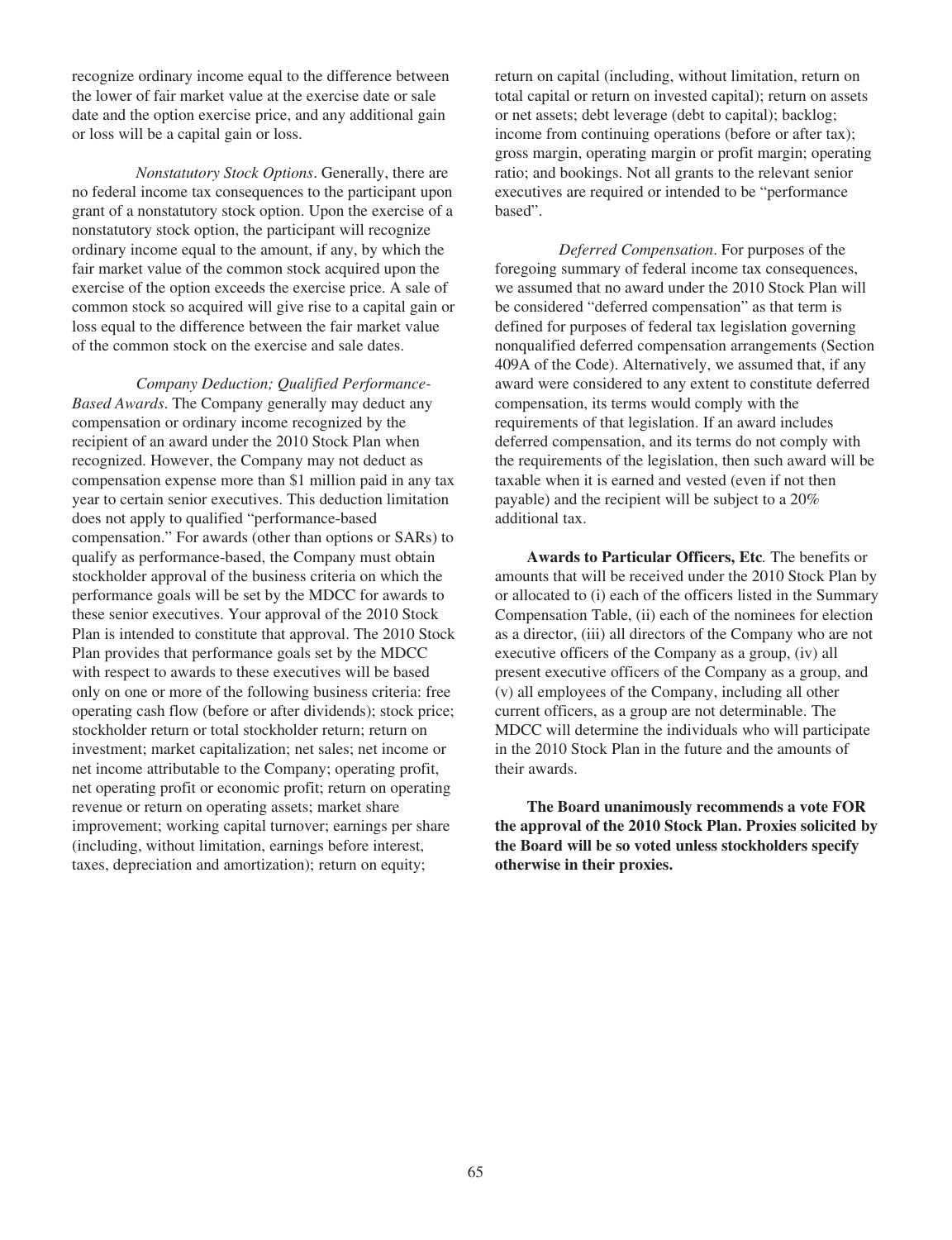# **STOCKHOLDER PROPOSALS**

We have been notified that certain stockholders intend to present proposals for consideration at the 2010 Annual Meeting. We continue to make corporate governance, particularly stockholder concerns, a priority. Management remains open to engaging in dialogue with respect to stockholder concerns and to sharing our views regarding our governance generally. We encourage any stockholder wishing to meet with management to contact the Office of the Corporate Secretary.

Any stockholder who intends to present a proposal at the 2011 Annual Meeting must deliver the proposal, in the manner specified below, to the Corporate Secretary, Raytheon Company, 870 Winter Street, Waltham, Massachusetts 02451, not later than:

- December 27, 2010, if the proposal is submitted for inclusion in our proxy materials for the 2011 Annual Meeting pursuant to Rule 14a-8 under the Securities Exchange Act of 1934; or
- Between January 27, 2011 and February 26, 2011, if the proposal is submitted in accordance with our By-Laws, in which case we are not required to include the proposal in our proxy materials.

Any such proposal described above must be addressed and delivered to the Corporate Secretary at the address specified above either by U.S. mail or a delivery service, or by facsimile (FAX) transmission to FAX No. 781-522-3332.

# **STOCKHOLDER PROPOSAL (Item No. 5 on the proxy card)**

The AFSCME (American Federation of State, County and Municipal Employees) Employees Pension Plan, 1625 L Street, N.W., Washington, DC 20036, beneficial owner of 2,883 shares, has proposed the adoption of the following resolution. AFSCME has been joined in this proposal by the Congregation of Sisters of St. Agnes, 320 County Road K, Fond du Lac, Wisconsin 54935, beneficial owner of 49 shares, and the Convent Academy of the Incarnate Word, 2930 South Alameda, Corpus Christi, TX 78404-2798, beneficial owner of 86 shares. The proponents have furnished the following statement in support of their proposal:

RESOLVED, that stockholders of Raytheon Company ("Raytheon") request the board of directors to adopt a policy that provides stockholders the opportunity at each annual stockholder meeting to vote on an advisory resolution, proposed by management, to ratify the compensation of the named executive officers ("NEOs") set forth in the proxy statement's Summary Compensation Table (the "SCT") and the accompanying narrative disclosure of material factors provided to understand the SCT (but not the Compensation Discussion and Analysis). The proposal submitted to stockholders should make clear that the vote is non-binding and would not affect any compensation paid or awarded to any NEO.

#### Supporting Statement

In our view, senior executive compensation at Raytheon has not always been structured in ways that best serve stockholders' interests. For example, in 2008 Chairman and CEO William Swanson's total compensation of \$24,392,698 was more than the combined total compensation of the next four highest paid NEOs. We believe that the pay equity gap among our executives is cause for concern. A Harvard Study shows that greater executive pay inequity is associated with lower firm value and greater CEO entrenchment. (Lucian Bebchuk et al., "Pay Distribution in the Top Executive Team" (February 2007))

We believe that existing U.S. corporate governance arrangements, including SEC rules and stock exchange listing standards, do not provide stockholders with sufficient mechanisms for providing input to boards on senior executive compensation. In contrast to U.S. practice, in the United Kingdom, public companies allow stockholders to cast an advisory vote on the "directors' remuneration report," which discloses executive compensation. Such a vote isn't binding, but gives stockholders a clear voice that could help shape senior executive compensation.

Currently U.S. stock exchange listing standards require stockholder approval of equity-based compensation plans; those plans, however, set general parameters and accord the compensation committee substantial discretion in making awards and establishing performance thresholds for a particular year. Stockholders do not have any mechanism for providing ongoing feedback on the application of those general standards to individual pay packages.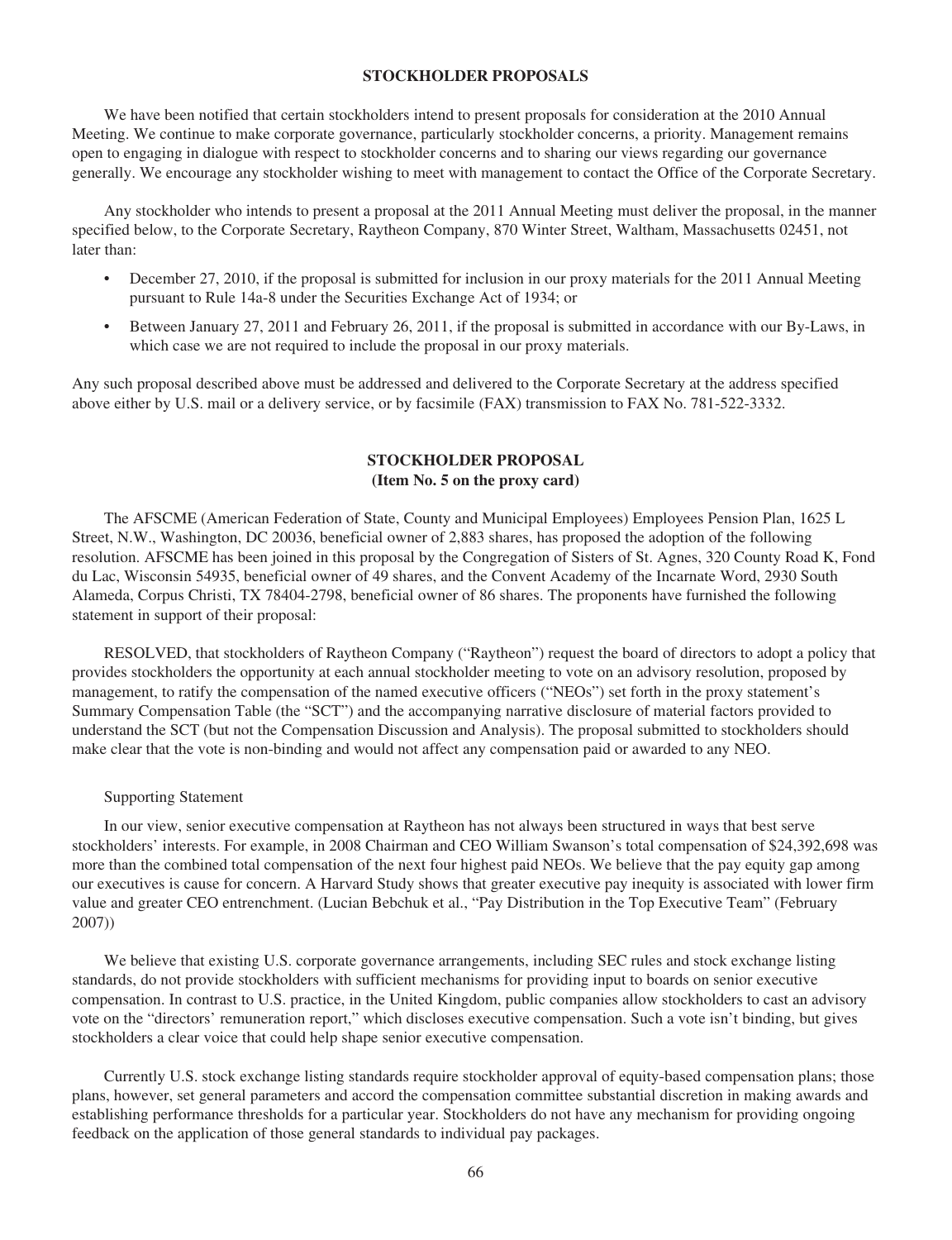Similarly, performance criteria submitted for stockholder approval to allow a company to deduct compensation in excess of \$1 million are broad and do not constrain compensation committees in setting performance targets for particular senior executives. Withholding votes from compensation committee members who are standing for reelection is a blunt and insufficient instrument for registering dissatisfaction with the way in which the committee has administered compensation plans and policies in the previous year.

Accordingly, we urge our board to allow stockholders to express their opinion about senior executive compensation by establishing an annual referendum process. The results of such a vote could provide Raytheon with useful information about stockholders' views on the company's senior executive compensation, as reported each year, and would facilitate constructive dialogue between stockholders and the board.

We urge stockholders to vote for this proposal.

#### **The Board recommends that stockholders vote AGAINST this proposal.**

The Company has established a rigorous, transparent, performance-based process to determine the compensation of the named executive officers, while at the same time providing effective means for stockholders to communicate with the Board on compensation and other concerns. The proposed after-the-fact, up-or-down advisory vote would disrupt this process without communicating any specific, actionable information that could be used by the Board to address stockholder concerns. Requiring this advisory vote could also place the Company at a competitive disadvantage in attracting and retaining highly qualified executives. The Board believes that an advisory "say on pay" vote would do nothing to advance the effectiveness of the Company's executive compensation program, nor would it otherwise enhance stockholder interests.

The Board believes that executive compensation decisions are best made with a full contextual understanding of the Company's strategy, goals and business environment, as well as in-depth knowledge of the Company's executives' leadership capabilities and performance. The Board's Management Development and Compensation Committee (MDCC), which is composed entirely of independent directors, develops this level of insight through regular, ongoing discussions combined with rigorous evaluation and oversight. It is assisted in this process by its independent compensation consultant. Stockholders considering an advisory vote would not possess the full range of information available to the MDCC.

The MDCC, which reviews and recommends to the Board the compensation of the CEO and the other four most highly compensated executive officers, has established a compensation program geared to promote and reward superior performance in a manner that effectively aligns the interests of the Company's executives with the objectives of the Company's stockholders. The Board and the MDCC have taken significant steps to ensure that the MDCC considers a wide range of relevant information in this process, and that it does so with appropriate independence from the Company and management. As stated above, the MDCC is comprised entirely of independent directors. In 2009, it also adopted a Compensation Consultant Independence Policy to ensure independence of its compensation consultant. It makes use of this consultant to assist it in pay-for–performance analysis and in ascertaining compensation levels and practices of peer companies. The resulting compensation program pays for performance over the short and long-term and seeks to be competitive with industries and companies with whom the Company competes for talent. All key elements of the MDCC's compensation determination process have been made transparent to stockholders through the detailed disclosure set forth in the "Compensation Discussion and Analysis" section of the Proxy Statement.

While the Board believes that the MDCC and the Board are in the best position to determine executive compensation levels, the Board appreciates that stockholders' views should be heard and valued. Methods for communicating with the Board are described under the Proxy Statement's section entitled "Communication with the Board". Communications are also welcomed through the Company's Investor Relations web site and through individual engagement with stockholders who wish to express their views to the Company's management. The Board believes that direct communication between stockholders and the Board and/or management is an effective and accurate means for stockholders to express support or criticism of the Company's executive compensation practices. The proposed "For" or "Against" advisory vote would not provide the Board with meaningful insight into specific stockholder concerns regarding executive compensation, nor give any guidance on what specific actions should be taken by the Board or the MDCC to address such concerns. Unlike the vote advocated by the proposal, communicating with the Board allows stockholders the opportunity to voice specific observations, concerns or criticisms related to the Company's executive compensation philosophy, practices, and decisions.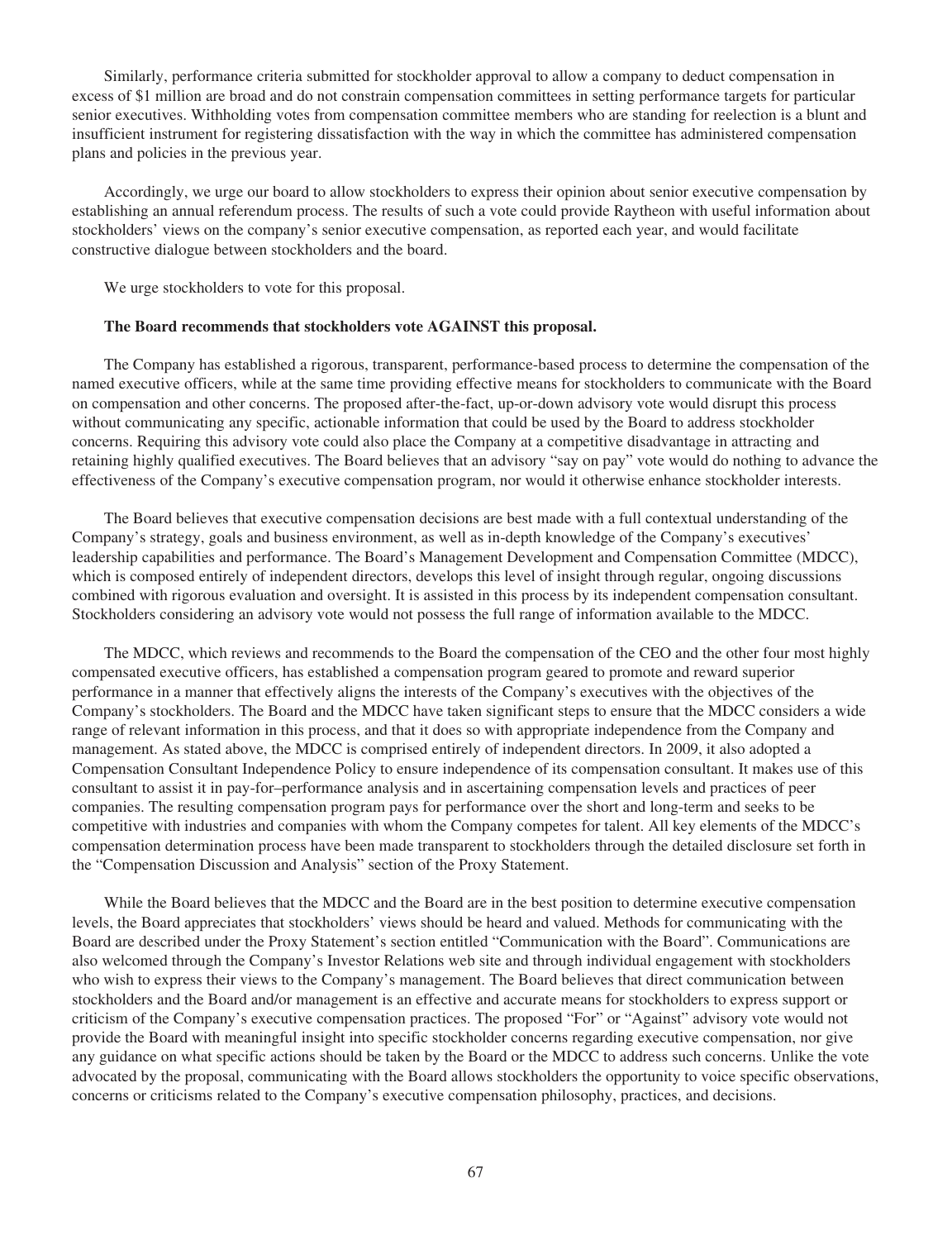The Company operates in a competitive environment and its success depends upon the recruitment and retention of talented employees and a strong management team. A competitive compensation program is therefore essential to the Company's long-term performance. The Board believes that implementing this proposal could negatively affect the Company's competitive position, because many of its competitors would not be following such a practice. The Board is also concerned that adopting the proposal could lead to a perception that compensation opportunities at Raytheon have been negatively affected, as compared with opportunities available at other companies.

Further, contrary to the position taken by the proponent, the Board believes that comparisons of compensation practices in the United States to those in the United Kingdom are inappropriate. Since an advisory vote is mandatory for all U.K. public companies, no one U.K. company is competitively disadvantaged by the requirement, as would be the case if Raytheon became one of the handfuls of U.S. companies to adopt it. Indeed, there are a number of differences between U.K. and U.S. governance and disclosure standards that undermine the argument that Raytheon simply should adopt an individual U.K. governance practice in the context of carefully considered and well-integrated U.S. regulatory requirements. Especially in light of the significant current regulatory and legislative activity on "say on pay" in the U.S., the Board believes implementation of a "say on pay" proposal at this time would be premature, ineffective and potentially confusing to all parties.

The Board believes that an advisory "say on pay" vote would undermine the effectiveness of its executive compensation program, impair the Company's ability to compete for executive talent, and therefore operate contrary to stockholder interests.

**The Board unanimously recommends that stockholders vote AGAINST the adoption of this proposal. Proxies solicited by the Board will be so voted unless stockholders specify otherwise in their proxies.**

## **STOCKHOLDER PROPOSAL (Item No. 6 on the proxy card)**

The AFL-CIO, 815 Sixteenth Street N.W., Washington, D.C. 20006, on behalf of the AFL-CIO Reserve Fund, beneficial owner of 295 shares, has proposed the adoption of the following resolution and has furnished the following statement in support of their proposal:

RESOLVED: The shareholders of Raytheon Company (the "Company") urge the Board of Directors (the "Board") to seek shareholder approval of any future extraordinary retirement benefits for senior executives. The Board shall implement this policy in a manner that does not violate any existing employment agreement or vested pension benefit.

For the purposes of this resolution, "extraordinary retirement benefits" means receipt of additional years of service credit not actually worked, preferential benefit formulas not provided under the Company's tax-qualified retirement plans, accelerated vesting of retirement benefits, and retirement perquisites and fringe benefits that are not generally offered to other Company employees.

#### Supporting Statement

Supplemental executive retirement plans ("SERPs") provide retirement benefits for a select group of management or highly compensated employees whose compensation exceeds the amount set by Federal tax law that may be included in qualified pension plans. Because SERPs are unfunded plans and payable out of the Company's general assets, the associated pension liabilities can be significant.

Our Company provides executives with the opportunity to earn additional pension benefits not provided by the Company's tax-qualified retirement plan or the Company's Excess Pension Plan. Under this SERP, participating senior executives after 15 years of service and age 60 may receive annual payments up to 50 percent of their final average compensation.

In addition, certain executives have received pension enhancements. Senior Vice President and General Counsel Jay Stephens has received five additional years of pension credit for years not actually worked. Moreover, he and other senior executives are eligible to receive an additional three years of pension credit under the terms of their change-in-control agreements.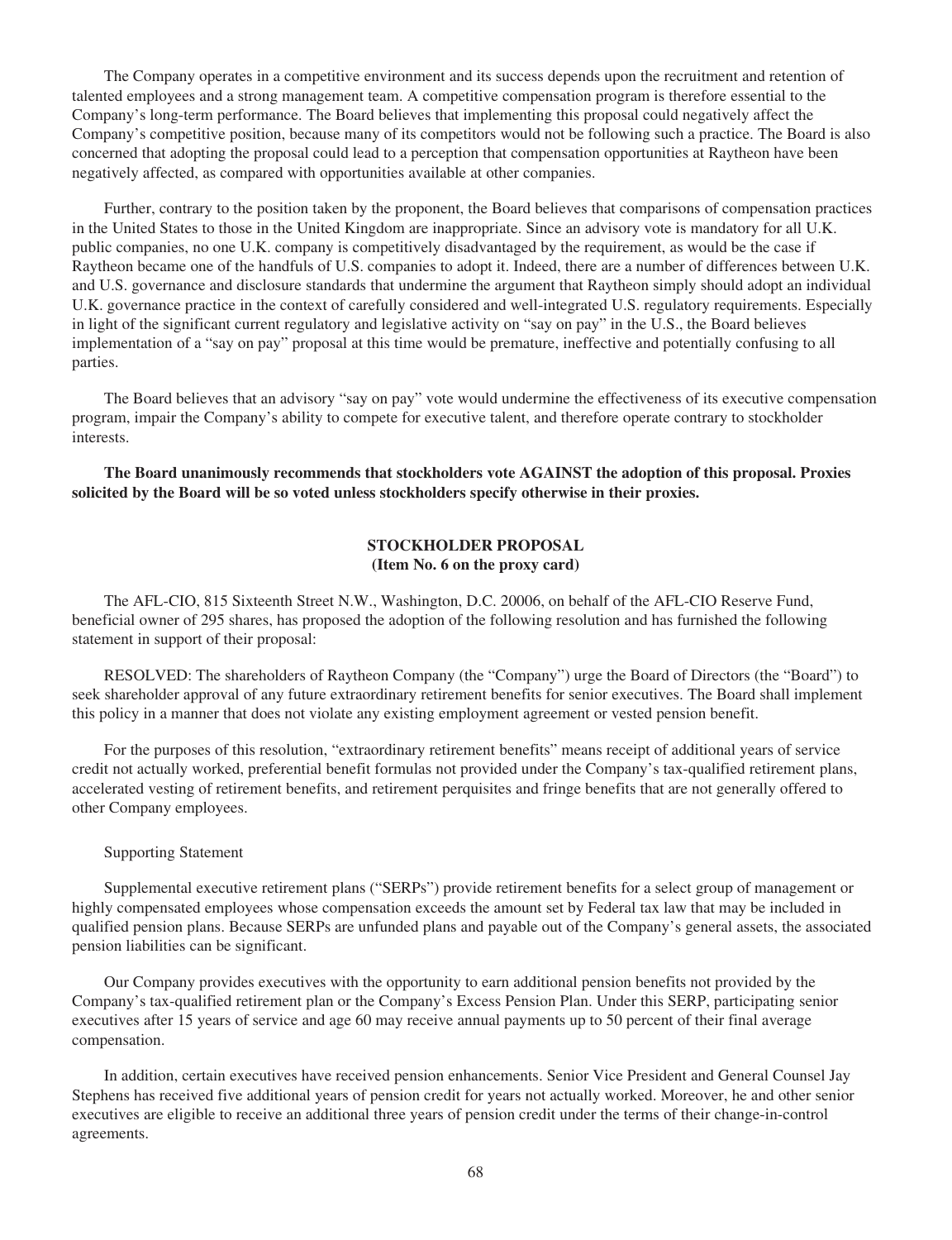Providing senior executives with extraordinary retirement benefits increases the cost of the Company's nonqualified retirement plans to shareholders. In our view, the actuarial present value of an executive's extraordinary retirement benefit can be significant. In addition, we believe these extraordinary benefits are unnecessary given the high levels of executive compensation at our Company.

To help ensure that the use of extraordinary pension benefits for senior executives are in the best interests of shareholders, we believe such benefits should be submitted for shareholder approval. Because it is not always practical to obtain prior shareholder approval, the Company would have the option of seeking approval after the material terms were agreed upon.

We urge shareholders to vote FOR this proposal.

## **The Board recommends that stockholders vote AGAINST this proposal.**

The Board believes that the Company should retain its Supplemental Executive Retirement Plan (SERP) as it currently operates so that it is able to recruit and retain key executives effectively. The SERP is a fully-disclosed, sparingly-used mechanism for establishing equivalency in senior executive retirement benefits, which permits the Company to recruit and retain key executives in a highly competitive environment.

This stockholder proposal has not received a vote in favor by a majority of the votes cast at any of the previous four annual meetings at which it has been presented by this proponent. This is a clear indication of the consistent stockholder support of the Board's position regarding the SERP.

Raytheon's SERP is designed to set the pension benefit of a senior executive who comes to the Company mid-career at the level that the executive would have attained under the Company's pension plans if the executive had started his career with the Company. This tool can be of critical importance in successfully recruiting highly qualified senior executives who are asked to leave behind valuable retirement benefits at their former employers. A uniformly applied SERP is a better solution for achieving equivalency among senior executives than individually negotiated compensation arrangements designed to preserve pension value that transferring executives might otherwise forfeit. In essence, the SERP facilitates pension portability and equity.

The operation of offsets in determining an executive's SERP benefit ensures it is applied equitably, providing an appropriate, but not excessive benefit. Under plan provisions, the SERP benefit is offset by amounts payable under the Company's pension plans, any prior employer pension plan, and Social Security. Furthermore, the total benefit to an executive pursuant to the SERP is capped. In this way, the SERP is structured specifically to address the circumstances of a senior executive who comes to the Company mid-career. By contrast, a senior executive who has been with the Company from an early stage in his career, such as the Company's current Chairman and CEO, will derive no benefit from the SERP upon retirement. By omitting any reference to the offset provisions described above, the supporting statement misrepresents how the SERP works, and greatly exaggerates both its value to eligible employees and its cost to the Company.

Raytheon's SERP provides a valuable recruiting tool and puts senior executives on parity with each other for retirement benefits at a relatively modest additional cost to the Company. The Company's aggregate liability under the SERP is less than 1% of the Company's total pension liability for all non-SERP participants.

Raytheon's SERP is administered with appropriate governance controls and transparency. Under our existing practices, all executive compensation plans for senior executives, including the SERP and all other retirement benefits and agreements, are reviewed and approved by the fully independent Management Development and Compensation Committee of the Board.

The investing public is further served by the Company's full disclosure of its executive compensation plans and practices. The Company's SERP has been filed as an exhibit to our Annual Report on Form 10-K and is publicly available on the Company's web site as well as the SEC's web site. There is a summary of the SERP and any other retirement benefits for our five most highly compensated executive officers on pages 39, 51 and 56 of this proxy statement under the headings "Compensation Discussion and Analysis—Retirement Benefits and Deferred Compensation," "Pension Benefits," and "Potential Payments Upon Termination or Change-in-Control—Change-in Control Agreements." In summary, the Board believes that the SERP promotes stockholders' interests by providing an equitable mechanism for the Company to recruit and retain key executives in a highly competitive environment. The Company's SERP is administered in a uniform and cost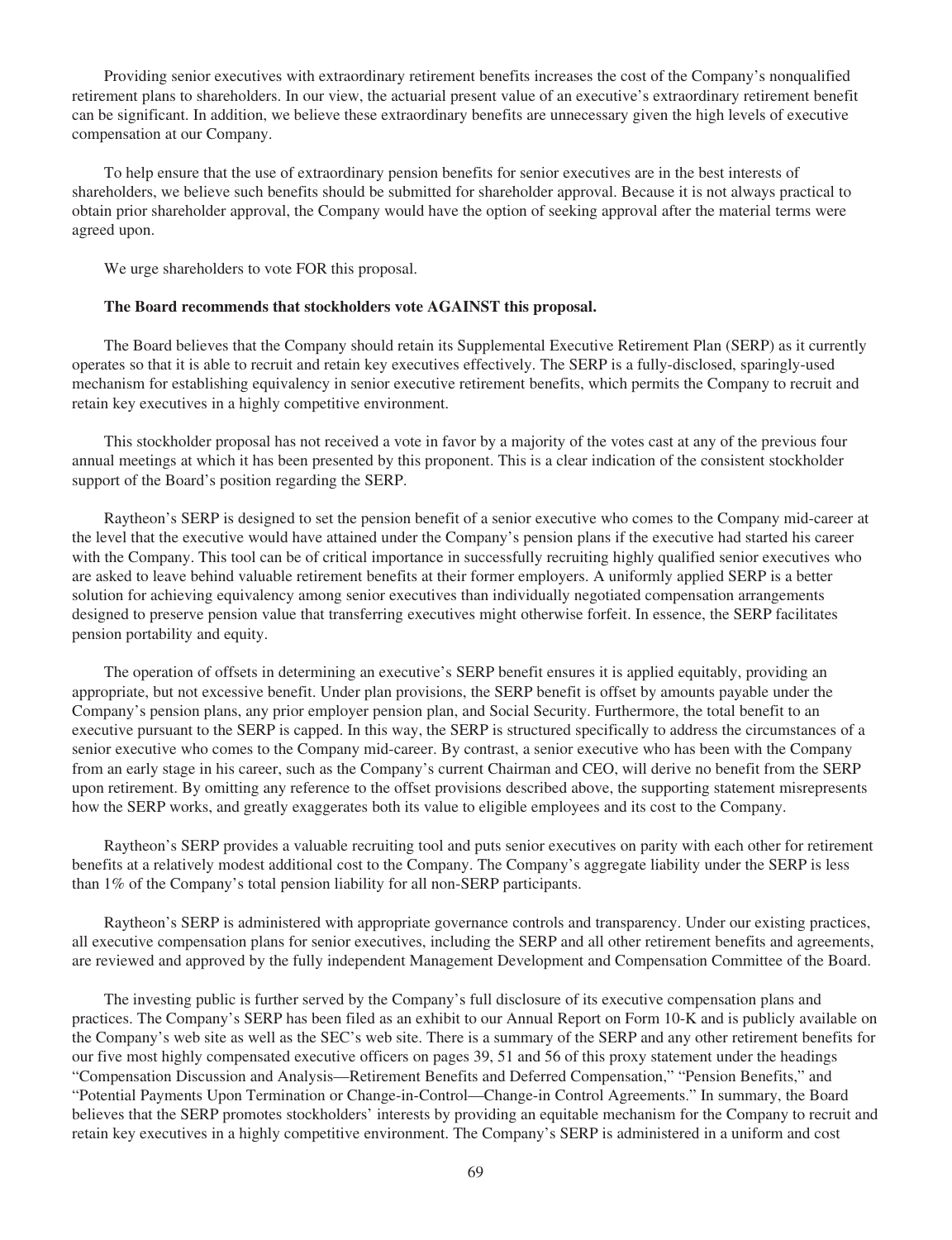effective way by requiring offsets for any other pension payments and Social Security benefits payments to the executive. It is subject to rigorous Board oversight and is transparent to all constituents. Adoption of the proposal would put the Company at a competitive disadvantage in attracting qualified executives who may well decline to be subject to the uncertainty created by the stockholder approval requirement. Adoption of the proposal would also require the Company either to incur significant time and expense to convene a special stockholders' meeting for the sole purpose of voting on this type of arrangement or delay finalizing a prospective executive's compensation package until after its approval at the annual meeting. For these and the other reasons discussed above, the Board believes that this proposal is not in the best interests of the Company or its stockholders.

**The Board unanimously recommends that stockholders vote AGAINST the adoption of this proposal. Proxies solicited by the Board will be so voted unless stockholders otherwise specify in their proxies.**

## **STOCKHOLDER PROPOSAL (Item No. 7 on the proxy card)**

Ray T. Chevedden on behalf of the Ray T. Chevedden and Veronica G. Chevedden Residual Trust 051401, 5965 S. Citrus Ave., Los Angeles, California 90043, owner of 127 shares, has proposed the adoption of the following resolution and has furnished the following statement in support of his proposal:

## **7—Shareholder Action by Written Consent**

RESOLVED, Shareholders hereby request that our board of directors undertake such steps as may be necessary to permit shareholders to act by the written consent of a majority of our shares outstanding to the fullest extent permitted by law.

Taking action by written consent in lieu of a meeting is a means shareholders can use to raise important matters outside the normal annual meeting cycle. A study by Harvard professor Paul Gompers supports the concept that shareholder disempowering governance features, including restrictions on shareholder ability to act by written consent, are significantly correlated to reduced shareholder value.

The merit of this Shareholder Action by Written Consent proposal should also be considered in the context of the need for improvement in our company's 2009 reported corporate governance status:

The Corporate Library www.thecorporatelibrary.com, an independent investment research firm, rated our company "D" with "High Governance Risk" and "Very High Concern" on executive pay - \$24 million for our CEO William Swanson.

Our company failed to disclose specific performance targets for our executives under the annual incentive plan. Our executives had "double dipping"—being paid twice for achieving the same performance metric. Our CEO William Swanson received restricted stock of nearly \$11 million in 2008 which provided rewards whether our stock price was up or down. Mr. Swanson received \$4.7 million in a pension increase. Compare Mr. Swanson's pension to the pensions of our senior nonmanagement employees.

In the scandal regarding William Swanson's book, "Swanson's Unwritten Rules of Management," Mr. Swanson appeared to have plagiarized many of the rules. This raised fundamental concerns about Mr. Swanson's judgment and character prior to 2009.

Vernon Clark, Frederic Poses and William Spivey, the directors who were 100% of the membership of our executive pay committee, each received more than 18% in against votes. Compare this 18% in against-votes to the only 2% received by some of our directors. Furthermore, Vernon Clark and Frederic Poses were still assigned to be 50% of our audit committee.

We had no shareholder right to cumulative voting, to act by written consent, to call a special meeting, to vote on executive pay or an independent board chairman. Shareholder proposals to address all or some of these topics received majority votes at other companies and would be excellent topics for our next annual meeting.

The above concerns show there is need for improvement. Please encourage our board to respond positively to this proposal to enable shareholder action by written consent—Yes on 7.

#### **The Board recommends that stockholders vote AGAINST this proposal.**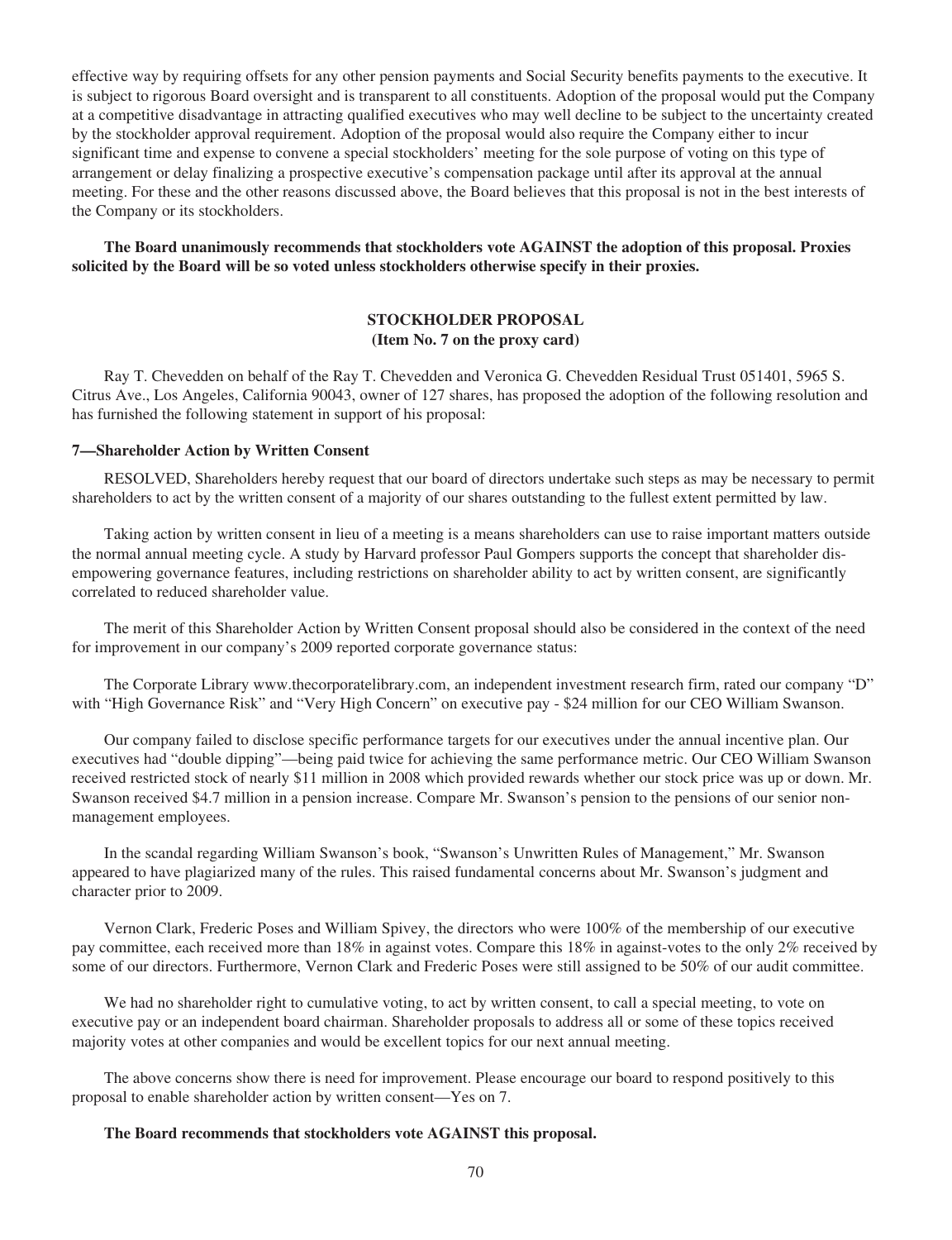Raytheon's management and the Board believe in strong corporate governance and in providing stockholders with meaningful access to the Company. The Company has adopted sound governance structures designed to ensure that the Company remains fully transparent and accountable to stockholders. Appropriate stockholder access to the Company is achieved in a number of ways. First, stockholders can vote on important matters during the Company's annual meetings. Second, in the event that important matters arise between annual meetings, the Company's charter and By-Laws allow the Chairman and the Board to call special meetings of stockholders to address such matters. Third, the Company currently is proposing to amend its governance documents to allow a stockholder or stockholders of 25% of the Company's outstanding stock to call a special meeting. These provisions help ensure that significant corporate actions are taken when there is a clear stockholder consensus that such action is prudent and when the Board, which has fiduciary responsibilities to all stockholders equally, has determined that the action is in the best interests of the Company and its stockholders. These provisions also are designed to ensure that the Company governs its affairs in an efficient and cost-effective manner consistent with legal and regulatory requirements. Finally, outside the context of formal action, the Company welcomes dialogue with stockholders on governance matters and has several mechanisms in place to facilitate it. Methods for communicating with the Board are described under the heading "Corporate Governance – Communication with the Board" on page 8 of this proxy statement. Communications are also welcome through the Company's Investor Relations web site.

The Board believes that the governance mechanisms discussed above are superior to the stockholder proposal to allow stockholders to act by written consent in terms of giving stockholders meaningful access to the Company. The current proposal provides an inferior mechanism for stockholder access on a number of levels. It is inconsistent with state law and could cause confusion among stockholders as to actions appropriately taken by majority versus supermajority action. It is inconsistent with the Company's charter and state law in that it could vitiate voting rights of preferred stockholders (and thereby the Board's authority to grant preferred stock), which can, by our charter and by law, differ from the rights of holders of other classes of stock. The proposal also is as vague and indefinite as to render it materially misleading. It could be virtually impossible for a stockholder to interpret the precise meaning of the proposal or for the Company to implement it. Further, it provides no apparent mechanism for stockholders to obtain the Board's or management's point of view on a proposed action. To provide an opposing view, the Company would be required to undertake an opposing solicitation, which would be expensive, cumbersome and could cause confusion among stockholders. Finally, the proposal contains a statement that misrepresents the views of Harvard Professor Paul Gompers in that it inappropriately attributes to Professor Gompers a conclusion that there is a positive correlation between governance and stockholder value.

Raytheon's management and Board regularly review and evaluate ways to improve Raytheon's corporate governance, as is illustrated by the current management proposal to allow a stockholder or stockholders of 25% of the Company's outstanding stock to call a special meeting. The Board and management believe the Company's special meeting proposal provides a more meaningful opportunity for stockholders to participate in the Company's governance. For the reasons discussed herein, stockholder action emanating from such a special meeting, compared to written actions, is more likely to result in action that can be appropriately implemented by the Company.

For these reasons, the Board has determined that it is in the best interests of Raytheon's stockholders to maintain the current stockholder approval regime, as enhanced by its special meeting proposal discussed above. The Board believes that adopting the stockholder's proposal on action by majority written consent is not in the best interests of the Company or its stockholders.

**The Board unanimously recommends that stockholders vote AGAINST the adoption of this proposal. Proxies solicited by the Board will be so voted unless stockholders specify otherwise in their proxies.**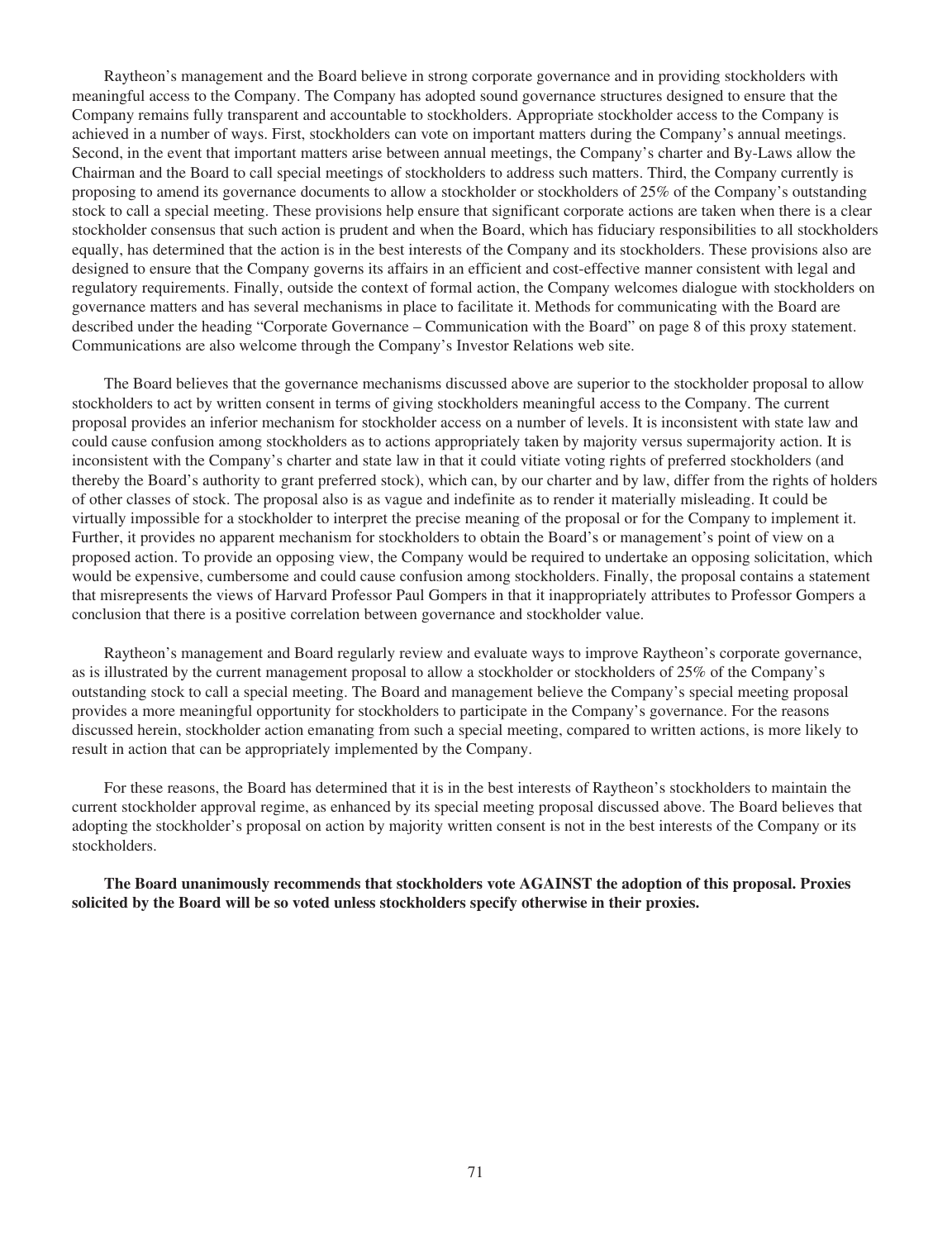# **OTHER MATTERS**

Whether or not you plan to attend the meeting, please vote over the Internet or by telephone or complete, sign and return the proxy card or voting instruction form sent to you in the envelope provided. No postage is required for mailing in the United States.

Our 2009 Annual Report, which is not a part of this proxy statement and is not proxy soliciting material, is enclosed.

By Order of the Board of Directors,

B. Stephend

Jay B. Stephens Secretary

Waltham, Massachusetts April 26, 2010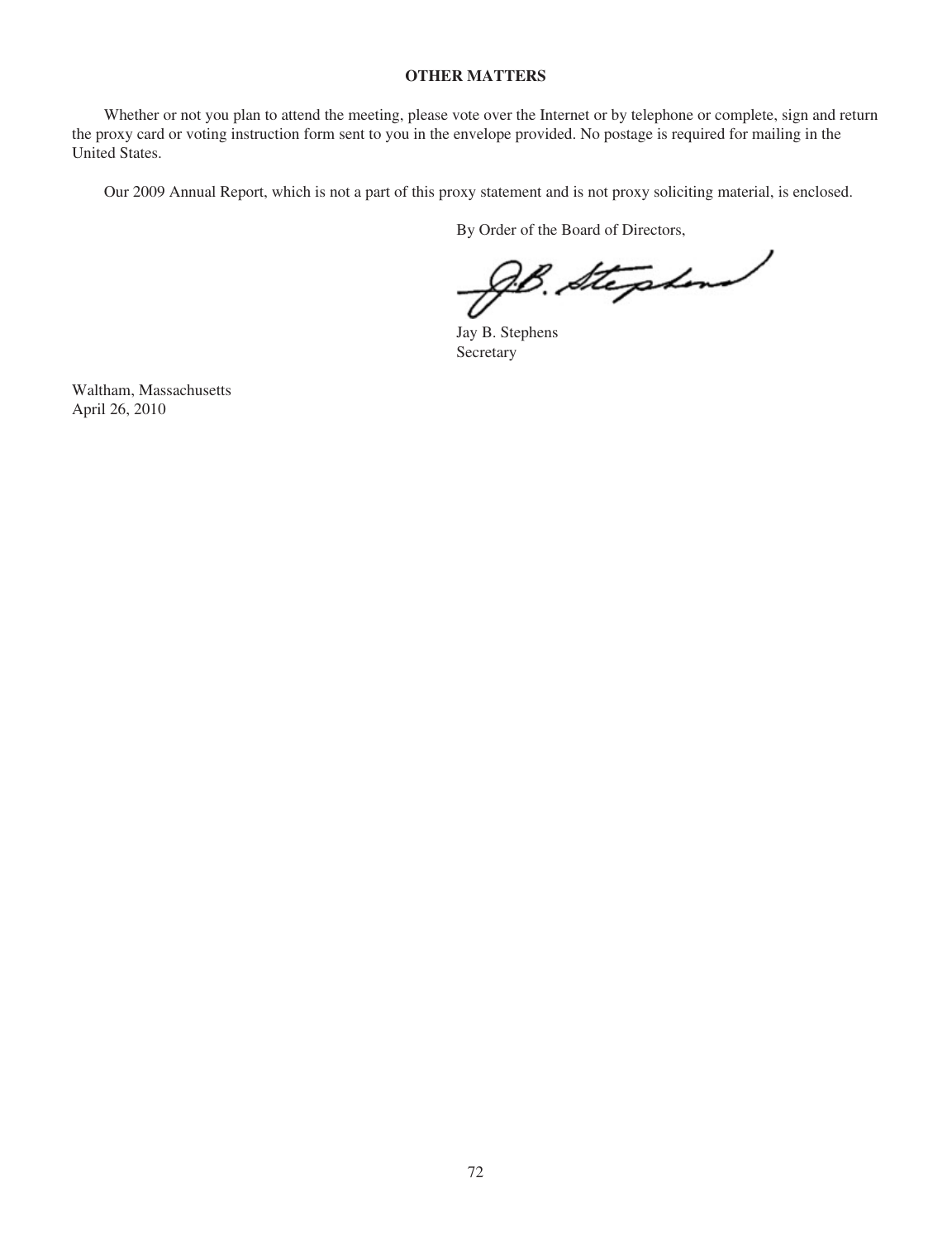# **APPENDIX A**

# **AMENDMENT TO ARTICLE V OF RESTATED CERTIFICATE OF INCORPORATION**

(Subject to Stockholder Approval)

# **Article V Stockholder Action**

Any action required or permitted to be taken by the stockholders of the Corporation must be effected at a duly called annual or special meeting of such holders and may not be effected by any consent in writing by such holders. Except as otherwise required by law and subject to the rights of the holders of any class or series of stock having a preference over the Common Stock as to dividends or upon liquidation, special meetings of stockholders of the Corporation for any purpose or purposes may be called only (i) by the Board pursuant to a resolution stating the purpose or purposes thereof approved by a majority of the total number of directors which the Corporation would have if there were no vacancies (the "Whole Board"), or (ii) by the Chairman of the Board, and any power of stockholders to call a special meeting is specifically denied, or (iii) pursuant to the written request of the holders of not less than twenty-five percent (25%) of the outstanding shares of the Corporation's voting capital stock, as specified in and subject to the provisions and conditions of the Corporation's By-Laws. No business other than that stated in the notice shall be transacted at any special meeting.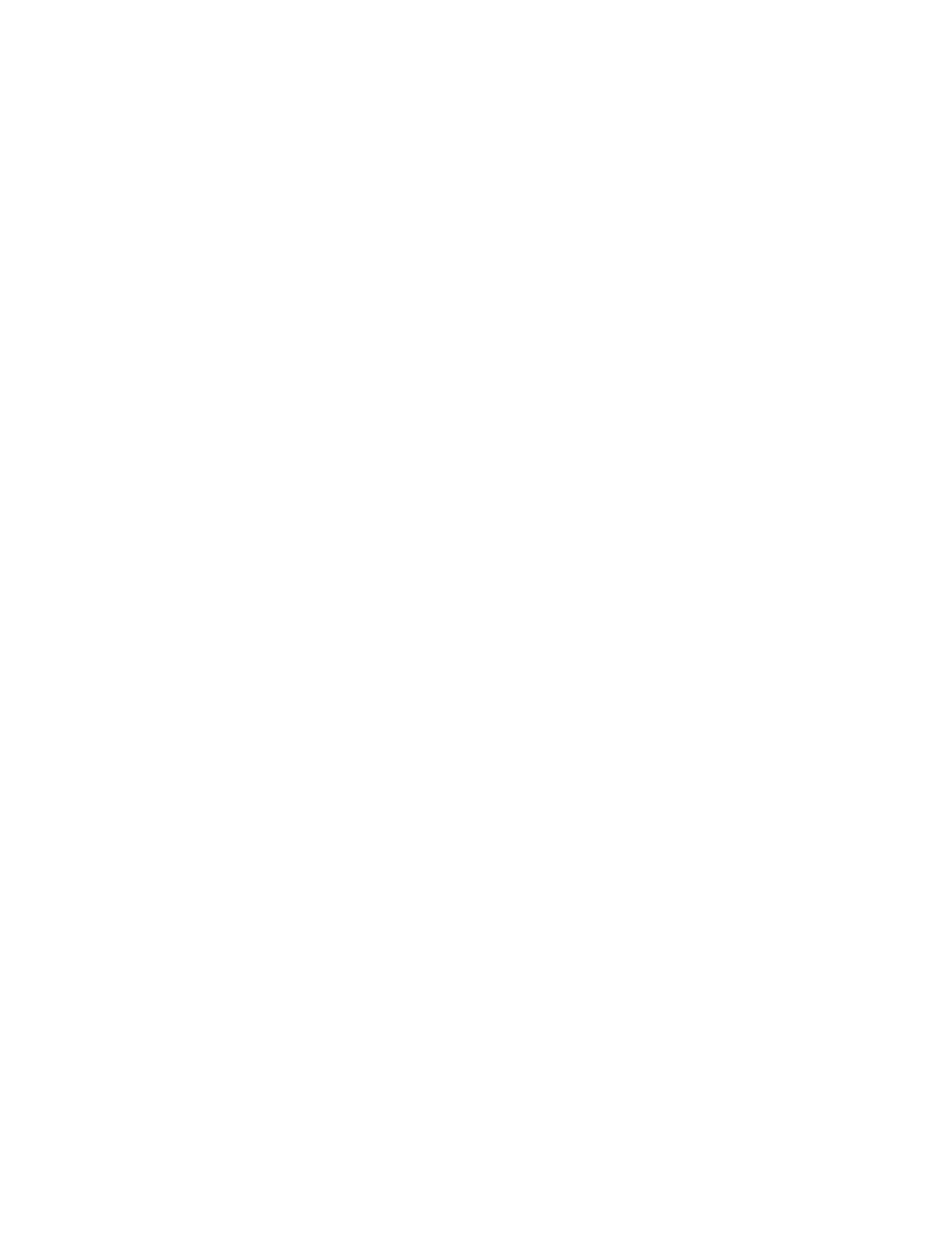## **Appendix B**

# **RAYTHEON 2010 STOCK PLAN**

# **ARTICLE I**

1. **Plan Name**. This Plan shall be known as the Raytheon 2010 Stock Plan.

#### **ARTICLE II**

2. **Purpose**. This Plan is intended to encourage ownership of Stock by Directors, officers, employees, and consultants of Raytheon Company and its Affiliates and to provide additional incentive for them to promote the success of the Company's business. With respect to any Incentive Stock Options that may be granted hereunder, the Plan is intended to be an incentive stock option plan within the meaning of Section 422 of the Code.

## **ARTICLE III**

3. **Effective Date; Term**. The Plan is effective as of the later of the date on which the Plan is adopted by the Board and the date of the Plan's initial approval by the stockholders (the later of such dates, the "Effective Date"). No Award shall be granted under the Plan after the close of business on the day immediately preceding the tenth (10th) anniversary of the Effective Date. Subject to other applicable provisions of the Plan, all Awards made under the Plan prior to such termination of the Plan shall remain in effect until such Awards have been satisfied or terminated in accordance with the Plan and the terms of such Awards.

## **ARTICLE IV**

4. **Definitions**. As used in the Plan, the following terms have the following meanings:

4.1 *Affiliate* means any entity, whether now or hereafter existing, which controls, is controlled by, or is under common control with, the Company (including, but not limited to, joint ventures, limited liability companies, partnerships) or any entity with respect to which the Committee determines that the Company has a material business interest.

4.2 *Award* means any stock options (including ISOs and NSOs), SARs (including free-standing and tandem SARs), Restricted Stock Awards, Stock Units, Stock Grants or any combination of the foregoing granted pursuant to the Plan, except, however, when the term is being used under the Plan with respect to a particular category of grant in which case it shall only refer to that particular category of grant.

4.3 *Award Agreement* means the agreement between the Company and the Participant or other notice of grant evidencing an Award hereunder. Each Award Agreement with respect to an Award shall incorporate the terms of this Plan, which may be by reference alone, and shall contain such other provisions, consistent with the provisions of the Plan, as may be established by the Committee.

4.4 *Board* means the Board of Directors of the Company.

4.5 *Cause* means, for purposes of this Plan: (i) the Participant's intentional, persistent failure, dereliction, or refusal to perform such duties as are reasonably assigned to him or her by the officers or directors of the Company or an Affiliate; (ii) the Participant's fraud, dishonesty or other deliberate injury to the Company or an Affiliate in the performance of his or her duties on behalf of, or for, the Company or an Affiliate; (iii) the willful commission by the Participant of a criminal or other act that causes substantial economic damage to the Company or an Affiliate or substantial injury to the business reputation of the Company or an Affiliate; (iv) the Participant's material breach of his or her employment or engagement agreement, if any; or (v) the Participant's breach of any material provision of the Participant's Award Agreement specifying the terms of the particular Award. For purposes of the Plan, no act, or failure to act, on the part of any person shall be considered "willful" unless done or omitted to be done by the person other than in good faith and without reasonable belief that the person's action or omission was in the best interest of the Company or an Affiliate.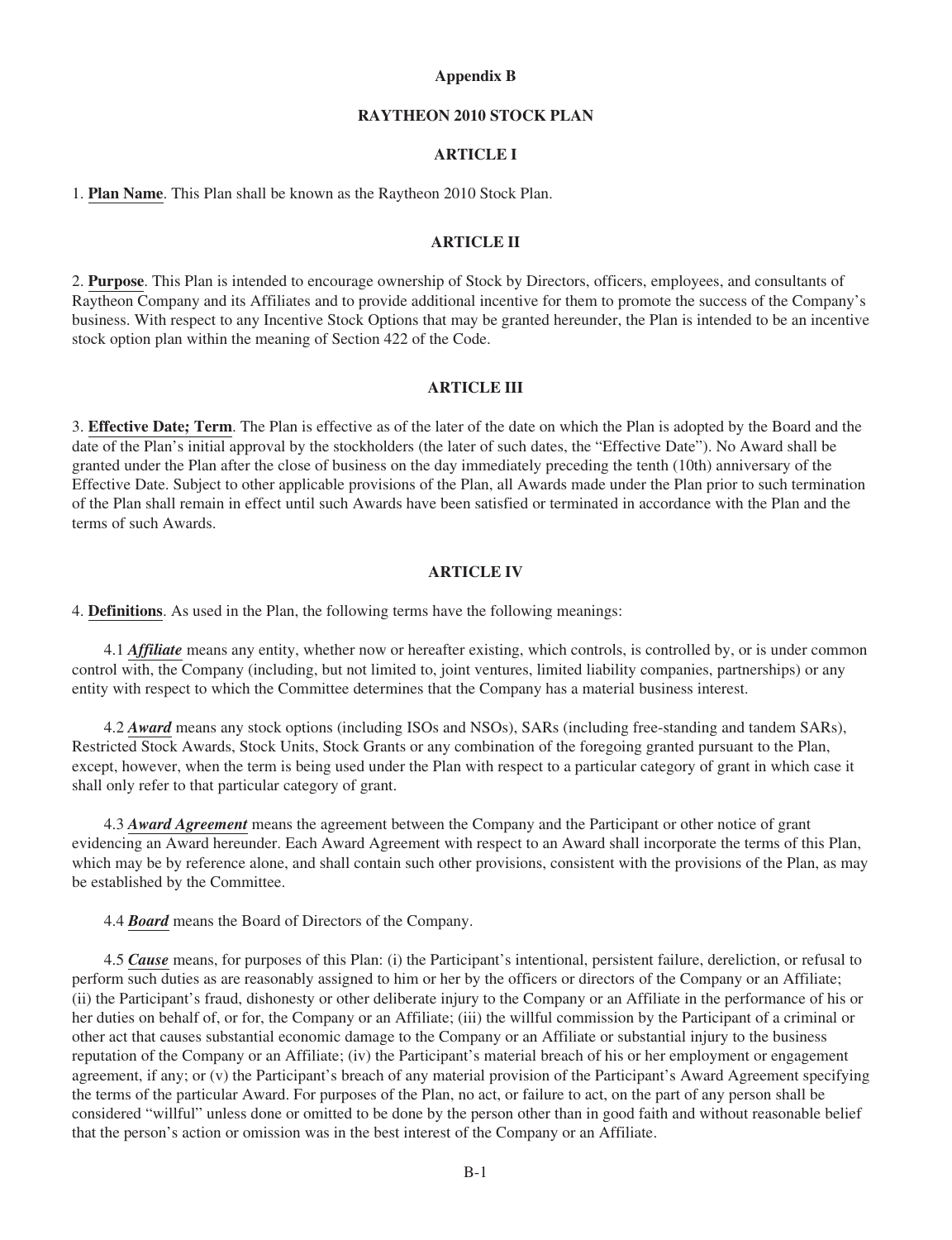4.6 *Change in Control* shall be deemed to have occurred as of the first day that any one or more of the following conditions shall have been satisfied, unless the Committee shall have established a more restrictive definition for purposes of one or more Awards:

- (i) Any individual, entity or group (within the meaning of Section  $13(d)(3)$  or  $14(d)(2)$  of the Exchange Act) (a "Person"), other than those Persons in control of the Company as of the date hereof or a trustee or other fiduciary holding securities under an employee benefit plan of the Company or a corporation owned directly or indirectly by the stockholders of the Company in substantially the same proportions as their ownership of stock of the Company, become the beneficial owner (as defined in Rule 13d-3 under the Exchange Act), directly or indirectly, of securities of the Company representing 25% or more of the combined voting power of the Company's then outstanding securities; or
- (ii) A change in the Board such that individuals who as of the date hereof constitute the Board (the "Incumbent Board") cease for any reason to constitute at least a majority of the Board; provided, however, that any individual becoming a director subsequent to the date hereof whose election or nomination for election by the Company's stockholders was approved by a vote of at least a majority of the directors then comprising the Incumbent Board shall be considered as though such individual were a member of the Incumbent Board; or
- (iii) The consummation of: (a) a plan of complete liquidation of the Company; (b) an agreement for the sale or disposition of all or substantially all of the Company's assets; (c) a merger, consolidation or reorganization of the Company with or involving any other corporation, other than a merger, consolidation or reorganization that would result in the voting securities of the Company outstanding immediately prior thereto continuing to represent (either by remaining outstanding or by being converted into voting securities of the surviving entity) at least 50% of the combined voting power of the voting securities of the Company (or such surviving entity) outstanding immediately after such merger, consolidation or reorganization.

However, in no event shall a Change in Control be deemed to have occurred for purposes of this Plan if a Participant is included in a Person that consummates the Change in Control. A Participant shall not be deemed to be included in a Person by reason of ownership of (i) less than 3% of the equity in the Person or (ii) an equity interest in the Person which is otherwise not significant as determined prior to the Change in Control by a majority of the non-employee continuing directors of the Company.

4.7 *Code* means the Internal Revenue Code of 1986, as amended, and any related rules, regulations and interpretations.

4.8 *Committee* means the Management Development and Compensation Committee ("MDCC") of the Company's Board, or any subcommittee of the MDCC to which the MDCC may from time to time delegate its authority and responsibility under the Plan.

4.9 *Company* means Raytheon Company, a Delaware corporation.

4.10 *Company Officer* means the Chairman of the Board, the Chief Executive Officer, the President, and any Executive Vice President, Senior Vice President or elected Vice President of the Company.

4.11 *Director* means a non-employee member of the Board or any board of directors (or similar governing body) of any Affiliate.

4.12 *Disability* means a Participant's total disability as evidenced by commencement and continuation for more than one year of benefits under the Company's Disability Plan. If the Participant is not eligible to participate in the Company's Disability Plan, "Disability" means meeting for more than one year the conditions for eligibility for benefits under the Company's Disability Plan as if the Participant were eligible to participate in the Disability Plan.

4.13 *Effective Date* has the meaning set forth in Section 3.

4.14 *Exchange Act* means the Securities Exchange Act of 1934, as amended.

4.15 *Exercise Price* means the price per share of Stock payable upon the exercise of an Option.

4.16 *Fair Market Value* means the value of a share of Stock of the Company on any date as the Committee shall in good faith determine.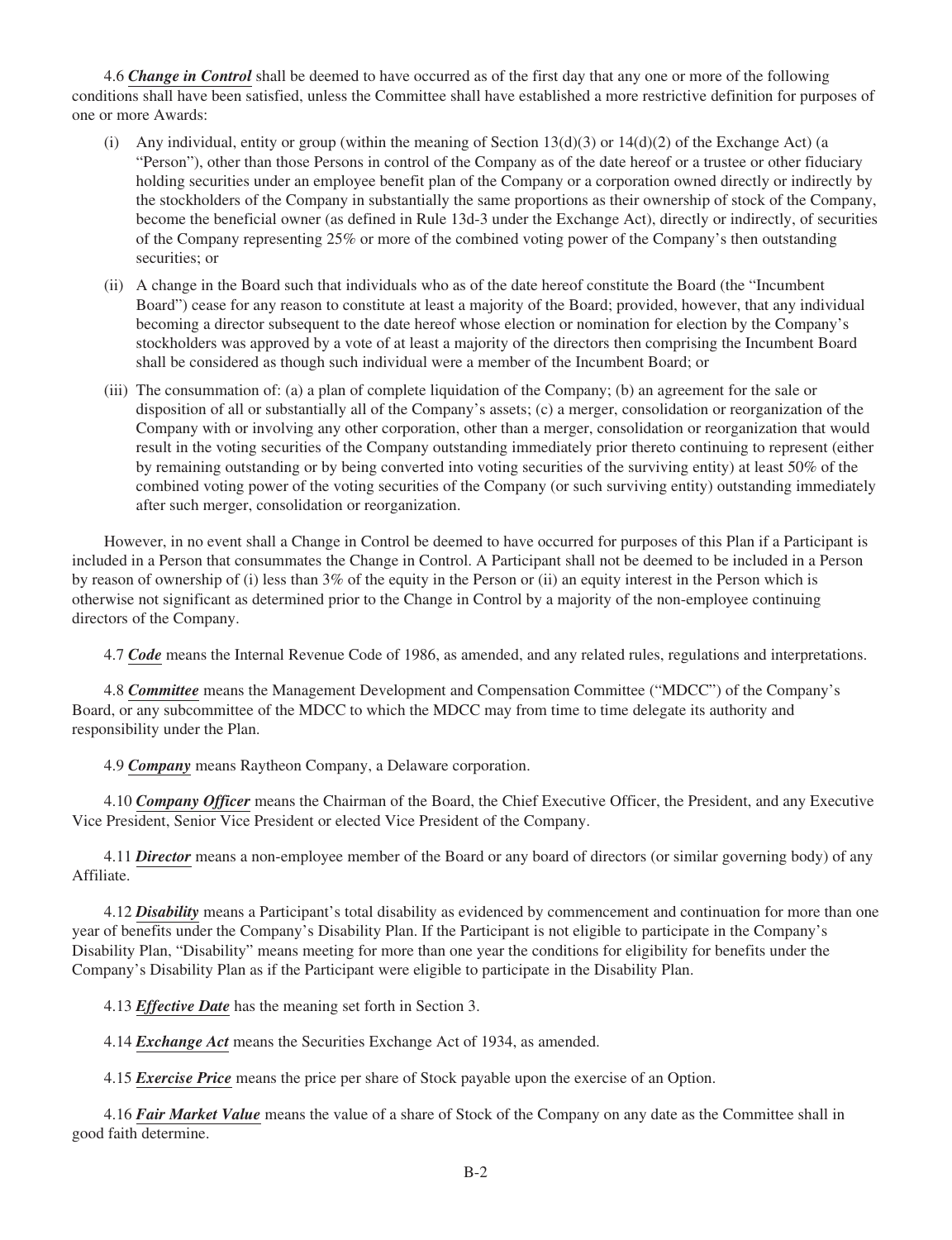4.17 *Grant Date* means the date on which the Committee formally acts to grant an Award to a Participant or such other date as the Committee shall so designate at the time of taking such formal action.

4.18 *Immediate Family* means any child, stepchild, grandchild, parent, stepparent, grandparent, spouse, former spouse, sibling, niece, nephew, mother-in-law, father-in-law, son-in-law, daughter-in-law, brother-in-law, or sister-in-law, including adoptive relationships, and any person sharing the employee's household (other than a tenant or employee).

4.19 *Incentive Stock Option* or *ISO* means an Option grant that is intended to meet the requirements of Section 422 of the Code.

4.20 *Medical Leave of Absence* means a leave of absence for medical reasons approved in accordance with Company policy.

4.21 *Non-Statutory Stock Option* or *NSO* means an Option grant that is not intended to be an Incentive Stock Option.

4.22 *Option* means an option to purchase shares of the Stock granted under the Plan.

4.23 *Optionee* means a person eligible to receive an Option, as provided in Section 8.1, to whom an Option shall have been granted under the Plan.

4.24 *Option Period* means such period (not to exceed ten (10) years) from the Grant Date to the date on which the Option expires as may be determined by the Committee and set forth in the Award Agreement.

4.25 *Option Share* means any share of Stock of the Company transferred to an Optionee upon exercise of an Option pursuant to this Plan.

4.26 *Participant* means a Director, officer, employee or consultant of the Company or its Affiliates who is granted an Award under the Plan.

4.27 *Personal Leave of Absence* means a leave of absence for personal reasons approved in accordance with Company policy.

4.28 *Plan* means this Raytheon 2010 Stock Plan.

4.29 *Qualified Performance-Based Awards* means Awards designated as intended to qualify, or otherwise qualifying, as "performance-based compensation" under Section 162(m) of the Code.

4.30 *Related Corporation* means a parent corporation or a subsidiary corporation, each as defined in Section 424 of the Code.

4.31 *Restricted Stock Award* means any Award of shares of restricted Stock granted pursuant to Article 11 of the Plan.

4.32 *Retirement* means, for purposes of this Plan, the Termination of Service with the Company and its Affiliates, other than for Cause, at any time after attaining age fifty-five (55) and having completed at least ten (10) years of service, or Termination of Service under circumstances which the Committee deems equivalent to retirement.

4.33 *SAR* means a stock appreciation right, as awarded under Article 10.

4.34 *Securities Act* means the Securities Act of 1933, as amended.

4.35 *Stock* means the common stock, \$0.01 par value, of the Company.

4.36 *Stock Grant* means shares of Stock, as awarded under Section 11.5.

4.37 *Stock Unit* means credits to a bookkeeping reserve account solely for accounting purposes, where the amount of the credit shall equal either one or more shares of Stock or the Fair Market Value of a share of Stock on the date of grant (unless otherwise provided by the Committee), and which shall be subsequently increased or decreased to reflect the Fair Market Value of a share of Stock. Stock Units do not require segregation of any of the Company's assets. Stock Units are awarded under Article 11.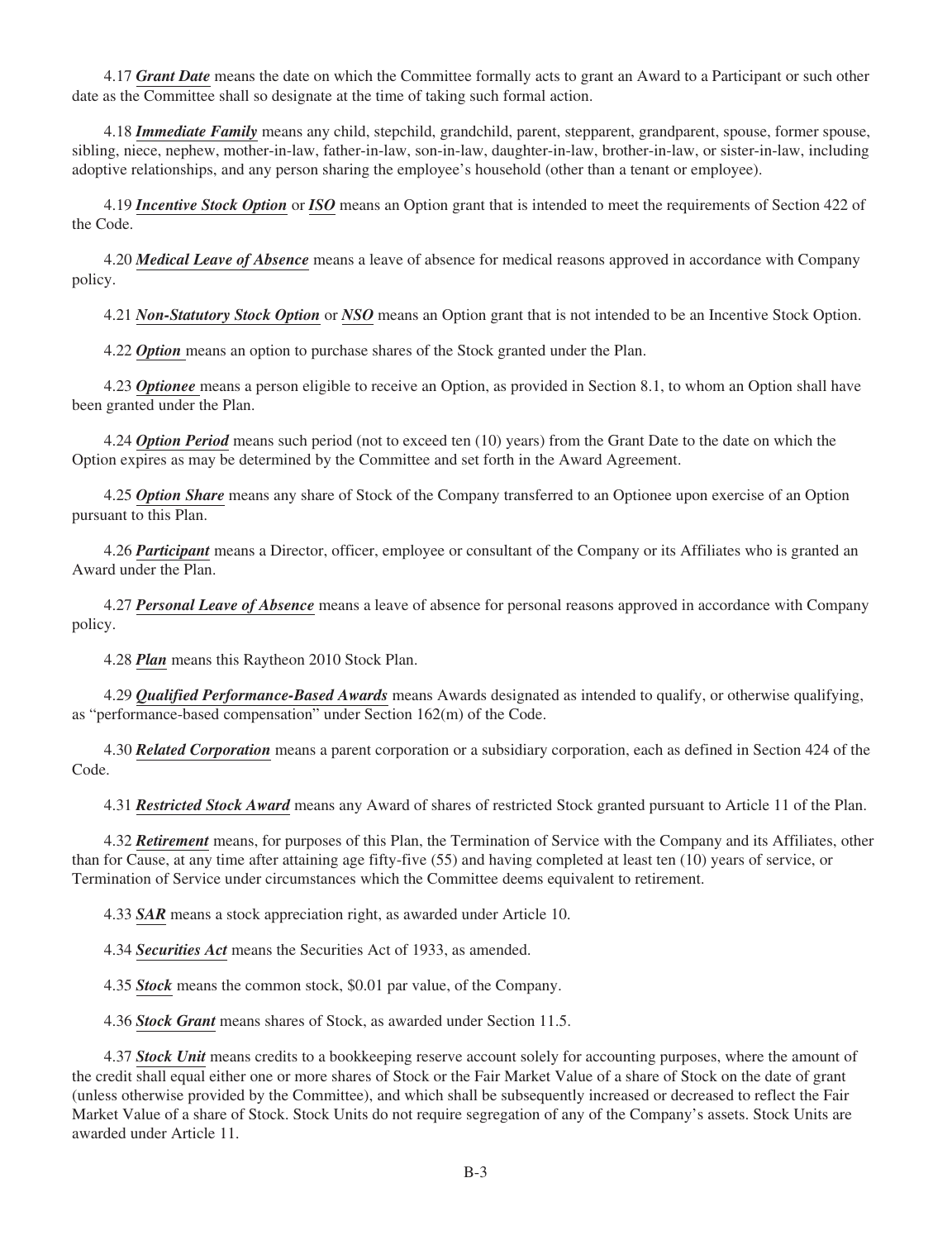4.38 *Termination of Service* means cessation of performance of services for the Company or an Affiliate by an employee or consultant and the departure from active status as a Director. Cessation of performance of services in one capacity, for example, as an employee, shall not constitute a Termination of Service if the Participant continues to perform services in another capacity, for example as a Director. In addition, for purposes of maintaining a Participant's continuous status as an employee and accrual of rights under any Award granted pursuant to the Plan, transfer of an employee among the Company and its Affiliates shall not be considered a Termination of Service with the Company provided that no more than 30 days elapse between termination from the Company and commencement of employment elsewhere in the Company or with an Affiliate.

4.39 *Vesting Period* means that period of time during which the shares of Stock (or a portion thereof) underlying an Award, or the Stock Units in which an Award is denominated, are subject to a risk of forfeiture.

## **ARTICLE V**

#### 5. **Stock Subject to the Plan**.

5.1 *Maximum*. Subject to adjustment as provided in Article 13, the number of shares of Stock that may be issued pursuant to Awards under the Plan (including Incentive Stock Options) shall not exceed 7,500,000 shares of Stock, plus:

(a) the number of shares which were available for grant under the Company's 2001 Stock Plan and the Company's 1997 Nonemployee Directors Restricted Stock Plan (collectively, the "Prior Plans") as of the Effective Date;

(b) the number of shares which were the subject of awards outstanding under the Prior Plans as of the Effective Date ("Prior Plan Awards") and, after the Effective Date, are forfeited, terminated, or cancelled, or expire by their terms (without exercise in the case of an option or stock appreciation right); and

(c) the number of shares delivered to or withheld by the Company either in exercise of a Prior Plan Award which was an option or in satisfaction of tax withholding obligations with respect to Prior Plan Awards.

Shares issued under the Plan may be shares of Stock of original issue, shares of treasury stock or shares of Stock that have been reacquired by the Company.

5.2 *Computation of Maximum*. For purposes of calculating the number of shares of Stock issued under the Plan:

(a) settlement of any Award shall count against the foregoing limitations only to the extent of the number of shares of Stock issued;

(b) if any Option or stock-settled Stock Appreciation Right expires, terminates, or is cancelled for any reason without having been exercised in full, or if any other Award is forfeited by the recipient or repurchased at less than its Fair Market Value (as a means of effecting a forfeiture), the shares of Stock not purchased by the Optionee or which are forfeited by the recipient or repurchased shall again be available for Awards to be granted under the Plan;

(c) if any Option is exercised by delivering previously owned shares of Stock in payment of the exercise price therefor, only the net number of shares, that is, the number of shares of Stock issued minus the number received by the Company in payment of the exercise price, shall be considered to have been issued pursuant to an Award granted under the Plan; and

(d) any shares of Stock either delivered to or withheld by the Company in satisfaction of tax withholding obligations of the Company or an Affiliate with respect to an Award shall again be available for issuance under the Plan.

5.3 *Individual Limit*. Subject to adjustments as provided in Article 13, the maximum number of shares of Stock subject to Awards of any combination that may be granted during any one fiscal year of the Company to any one individual shall be limited to seven hundred thousand (700,000) shares. The foregoing per-individual limit shall not be adjusted to effect a restoration of shares of Stock with respect to which the related Award is terminated, surrendered or cancelled.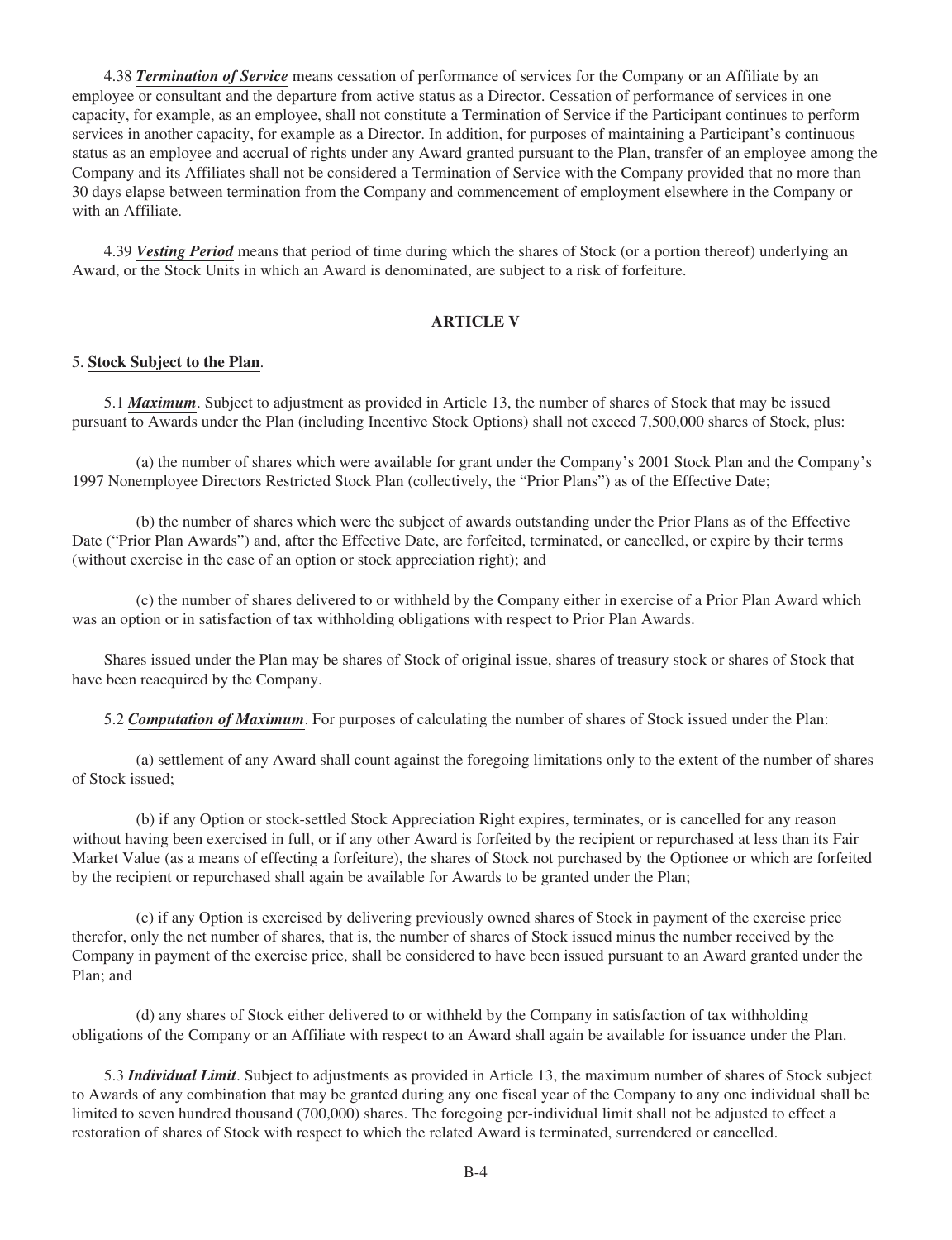## **ARTICLE VI**

6. **Proceeds**. The proceeds received by the Company from the sale of Stock pursuant to Awards granted under the Plan will be used for general corporate purposes.

## **ARTICLE VII**

### 7. **Administration**.

7.1 *General*. The Plan shall be administered by the Committee. The Committee's determinations under the Plan (including without limitation determinations of the persons to receive Awards, the form, amount and timing of such Awards, the terms and provisions of such Awards and of the Award Agreements) need not be uniform and may be made by the Committee selectively among persons who receive, or are eligible to receive, Awards under the Plan, whether or not such persons are similarly situated.

7.2 *Duties*. The Committee shall have full power and authority to administer and interpret the Plan and to adopt such rules, regulations, agreements, guidelines and instruments for the administration of the Plan and for the conduct of its business as the Committee deems necessary or advisable, all within the Committee's sole and absolute discretion. The Committee shall have full power and authority to take all other actions necessary to carry out the purpose and intent of the Plan, including without limitation the power to accelerate or otherwise change the time in which an Award may be exercised or becomes payable, and to waive, in whole or in part, any restriction or condition with respect to such Award, including, but not limited to, any restriction or condition with respect to vesting or exercisability of an Award following a Participant's Termination of Service or death.

Notwithstanding any other provision in the Plan to the contrary, but subject to Article 13 below, except with respect to Awards of Incentive Stock Options, the Committee may, at any time prior to the grant of the Award (or at any later time prior to the exercise, lapse of restrictions or expiration of an Award), permit a Participant to (i) defer receipt of the payment of cash or property or other delivery of Stock that would otherwise be due by virtue of the exercise, lapse of restrictions or expiration of an Award; or (ii) convert or exchange an Award for another Award under the Plan or under any other plan or arrangement. If any such actions are permitted, the Committee shall, in its sole discretion, establish rules and procedures to accomplish such actions.

7.3 *Delegation of Authority to Grant Awards*. The Committee, in its discretion, may delegate to the Chief Executive Officer of the Company all or part of the Committee's authority and duties with respect to granting Awards (but in no event to any Director or person subject to the reporting requirements of Section 16 of the Exchange Act), provided such delegation is in writing and maintained in the Company's records. The Committee may revoke or amend the terms of such a delegation at any time, but such revocation shall not invalidate prior actions of the Chief Executive Officer of the Company that were consistent with the terms of the Plan.

7.4 *Limited Liability*. To the maximum extent permitted by law, no member of the Committee shall be liable for any action taken or decision made in good faith relating to the Plan or any Award.

7.5 *Effect of Committee's Decision*. All actions taken and decisions and determinations made by the Committee on all matters relating to the Plan pursuant to the powers vested in it hereunder shall be in the Committee's sole and absolute discretion and shall be conclusive and binding on all parties concerned, including the Company, its stockholders, any Participants in the Plan and any other employee of the Company, and their respective successors in interest.

# **ARTICLE VIII**

## 8. **Eligibility and Participation.**

8.1 *Eligibility*. Directors, officers, employees and consultants of the Company or its Affiliates who, in the opinion of the Committee, are responsible for the continued growth and development and future financial success of the business shall be eligible to participate in the Plan.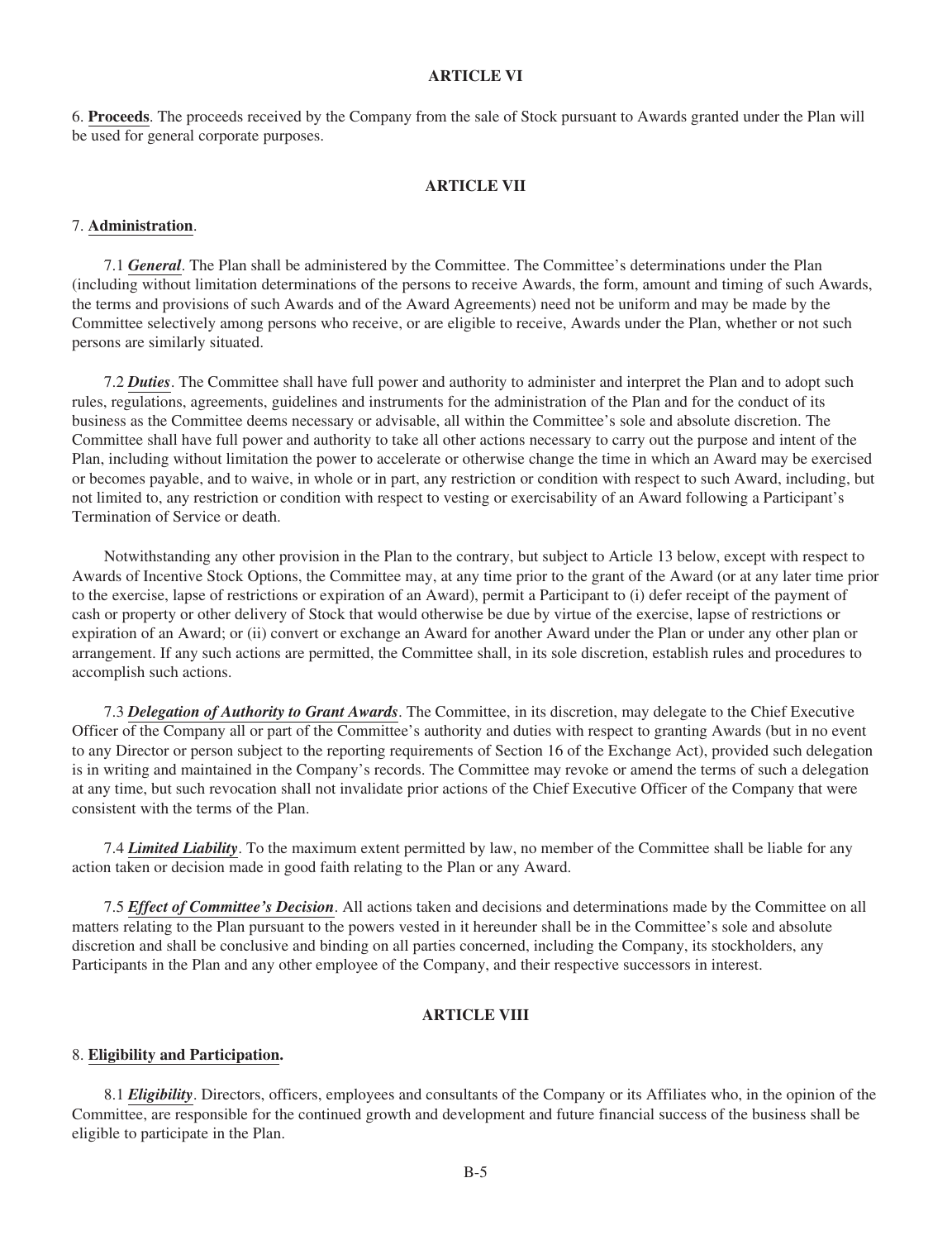8.2 *Participation*. An eligible individual shall become a Participant in this Plan when he or she is granted an Award hereunder, and shall no longer be a Participant when all Awards to the Participant have been completed, terminated or otherwise disposed of.

## **ARTICLE IX**

## 9. **Stock Options**.

9.1 *General*. Subject to the other applicable provisions of the Plan, the Committee may from time to time grant to eligible Participants Awards of ISOs or NSOs. The ISO or NSO Awards granted shall be subject to the following terms and conditions.

9.2 *Time of Granting Options*. The granting of an Option shall take place at the time specified in writing by the Committee.

9.3 *Grant of Option*. The grant of an Option shall be evidenced by an Award Agreement describing the number of shares of Stock subject to the Option, whether the Option is an ISO or NSO, the Exercise Price of the Option, the Vesting Period for the Option and such other terms and conditions that the Committee deems, in it sole discretion, to be appropriate, provided that such terms and conditions are not inconsistent with the Plan. The Grant Date shall be specified in the Award Agreement.

9.4 *Price*. The Exercise Price of each Option shall be set forth in the Award Agreement and shall not be less than 100% of the Fair Market Value of the shares of Stock on the date the Option is granted.

9.5 *Other Terms of Options*. The term during which each Option may be exercised shall be determined by the Committee; provided, however, that in no event shall an Option be exercisable more than ten (10) years from the date it is granted. Prior to the exercise of the Option and delivery of the share certificates represented thereby (or holding in a book entry position through the transfer agent), the Participant shall have none of the rights of a stockholder with respect to any shares represented by an outstanding Option. Furthermore, no Option shall include the right to receive dividends (or amounts equivalent to or in lieu of dividends) on any shares subject to such Option prior to its exercise.

9.6 *Restrictions on Incentive Stock Options*. ISO Awards granted under the Plan shall comply in all respects with Code section 422 and, as such, shall meet the following additional requirements:

(a) *Grant Date*. An ISO must be granted within ten (10) years of the earlier of the Plan's adoption by the Board or approval by the Company's stockholders.

(b) *Exercise Price and Term*. The Exercise Price of an ISO shall not be less than 100% of the Fair Market Value of the shares on the date the Option is granted and the term of the Option shall not exceed ten (10) years. Notwithstanding the immediately preceding sentence, the Exercise Price of any ISO granted to a Participant who owns, within the meaning of Code section  $422(b)(6)$ , after application of the attribution rules in Code section  $424(d)$ , more than ten percent (10%) of the total combined voting power of all classes of shares of Stock of the Company shall be not less than 110% of the Fair Market Value of the Stock on the Grant Date and the term of such ISO shall not exceed five (5) years.

(c) *Maximum Grant*. The aggregate Fair Market Value (determined as of the Grant Date) of shares of Stock with respect to which all ISOs first become exercisable by any Participant in any calendar year under this or any other plan of the Company and its Related Corporations may not exceed \$100,000 or such other amount as may be permitted from time to time under Code section 422. To the extent that such aggregate Fair Market Value shall exceed \$100,000, or other applicable amount, such Options shall be treated as NSOs. In such case, the Company may designate the shares of Stock that are to be treated as stock acquired pursuant to the exercise of an ISO by issuing a separate certificate for such shares and identifying the certificate as ISO shares in the stock transfer records of the Company.

(d) *Participant*. ISOs shall only be issued to employees of the Company or a Related Corporation.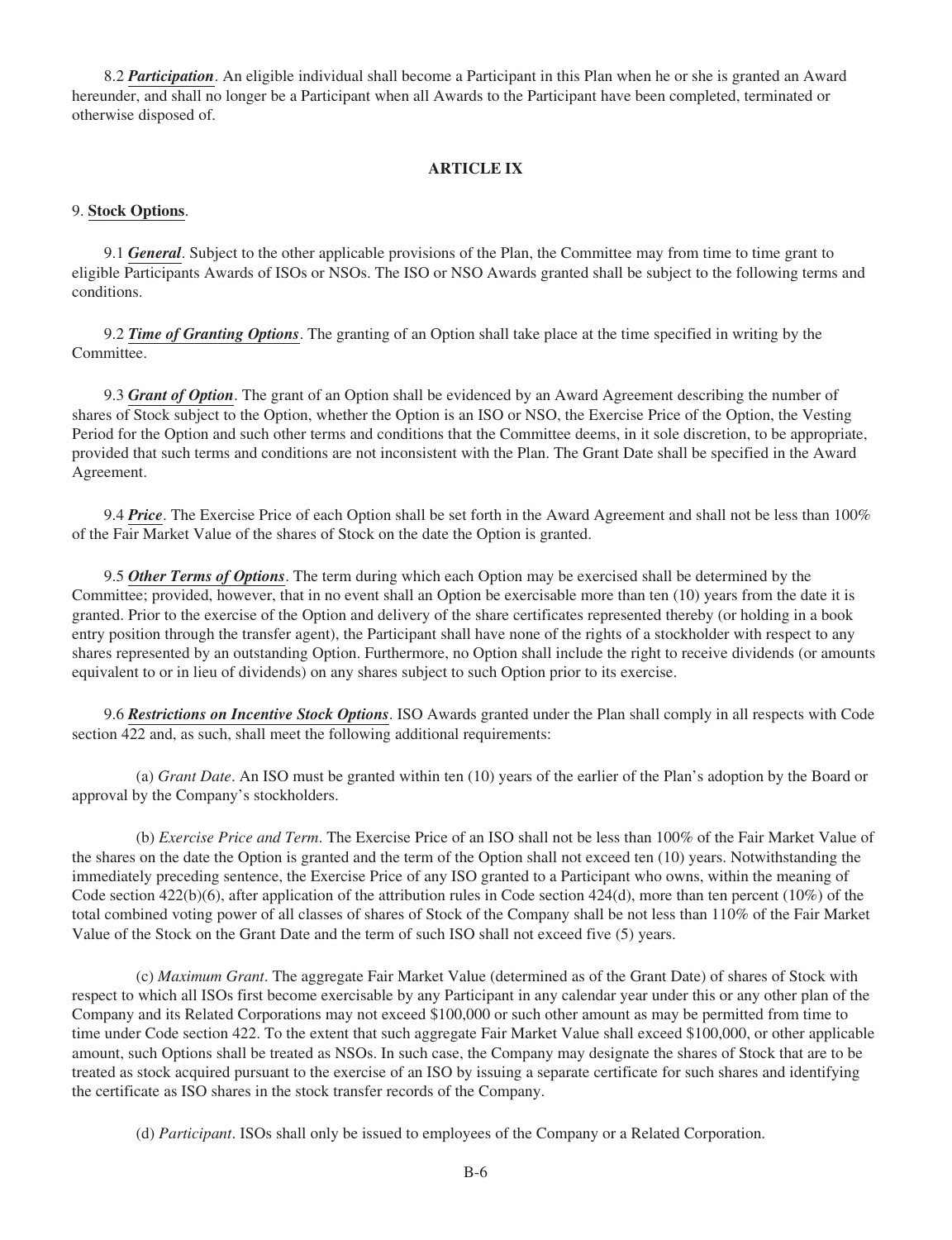(e) *Tandem Options Prohibited*. An ISO may not be granted in tandem with a NSO in such a manner that the exercise of one affects a Participant's right to exercise the other.

(f) *Designation*. No option shall be an ISO unless so designated by the Committee at the time of grant or in the Award Agreement evidencing such Option.

## 9.7 *Exercisability*.

(a) Except as otherwise provided in Section 9.9 or by the Committee, during the lifetime of the Participant, the Option shall be exercisable only by the Participant or, during the period the Participant is under a legal disability, by the Participant's guardian or legal representative.

(b) An Option may be exercised in whole at any time, or in part from time to time, within the Option Period to the extent the Option is exercisable on the date of exercise.

(c) Upon an Optionee's Termination of Service, any Options which were exercisable by the Optionee on the Termination of Service may be exercised only within three months of such Optionee's Termination of Service or, if earlier, upon the expiration date of the Option, subject to such exceptions as the Award Agreement may provide, including in respect of Termination of Service without Cause, Retirement, Medical Leave of Absence, Disability, or Personal Leave of Absence. Notwithstanding the foregoing, in all cases if an Optionee's Termination of Service is for Cause, such Optionee's Options shall terminate immediately and may no longer be exercised.

(d) Except as otherwise provided by the Committee, an Option may not be exercised after the Optionee's Termination of Service, if at all, for more shares than the Optionee was entitled to purchase thereunder at the time of the Optionee's Termination of Service (subject to adjustment as provided in Article 13).

9.8 *Exercise of Option*. An Option may be exercised only by giving notice (including, without limitation, pursuant to written, electronic, telephonic or other instructions to a third party administering the Plan), specifying the number of shares as to which the Option is being exercised, accompanied by full payment for such shares in the form of a check or bank draft payable to the order of the Company or via net exercise or broker-assisted cashless exercise in accordance with such procedures as may be prescribed by the Company, or delivery of other shares of the Stock (whether actually delivered or through attestation) with a current Fair Market Value equal to the Exercise Price of the shares to be purchased, or in such other form or forms as the Committee may approve, including without limitation, to the extent permitted by law, a loan program. Receipt by the Company of such notice and payment shall constitute the exercise of the Option or part thereof. Such shares shall be fully paid and nonassessable. If such shares of Stock are not at that time effectively registered under the Securities Act, the Optionee shall include with such notice a letter, in form and substance satisfactory to the Company, confirming that such shares of Stock are being purchased for the Optionee's own account for investment and not with a view to distribution.

9.9 *Transferability*. Except as otherwise provided herein or by the Committee, Options granted to individuals other than Company Officers shall not be transferable, otherwise than by will or the laws of descent and distribution, and may be exercised during the life of the holder thereof only by him or her. Non-Statutory Stock Options granted hereunder to a Company Officer may be transferred, other than for value, to a member of such Company Officer's Immediate Family or trusts or other entities established solely for the benefit of such Immediate Family members, so long as the transferee is a person entitled to rely on the Form S-8 filed by the Company with respect to the Plan. The holder of an Option or his or her legal representatives, legatees, distributees, or permitted transferees, as the case may be, shall have none of the rights of a stockholder with respect to any shares subject to such Option until such shares have been issued to him or her under this Plan.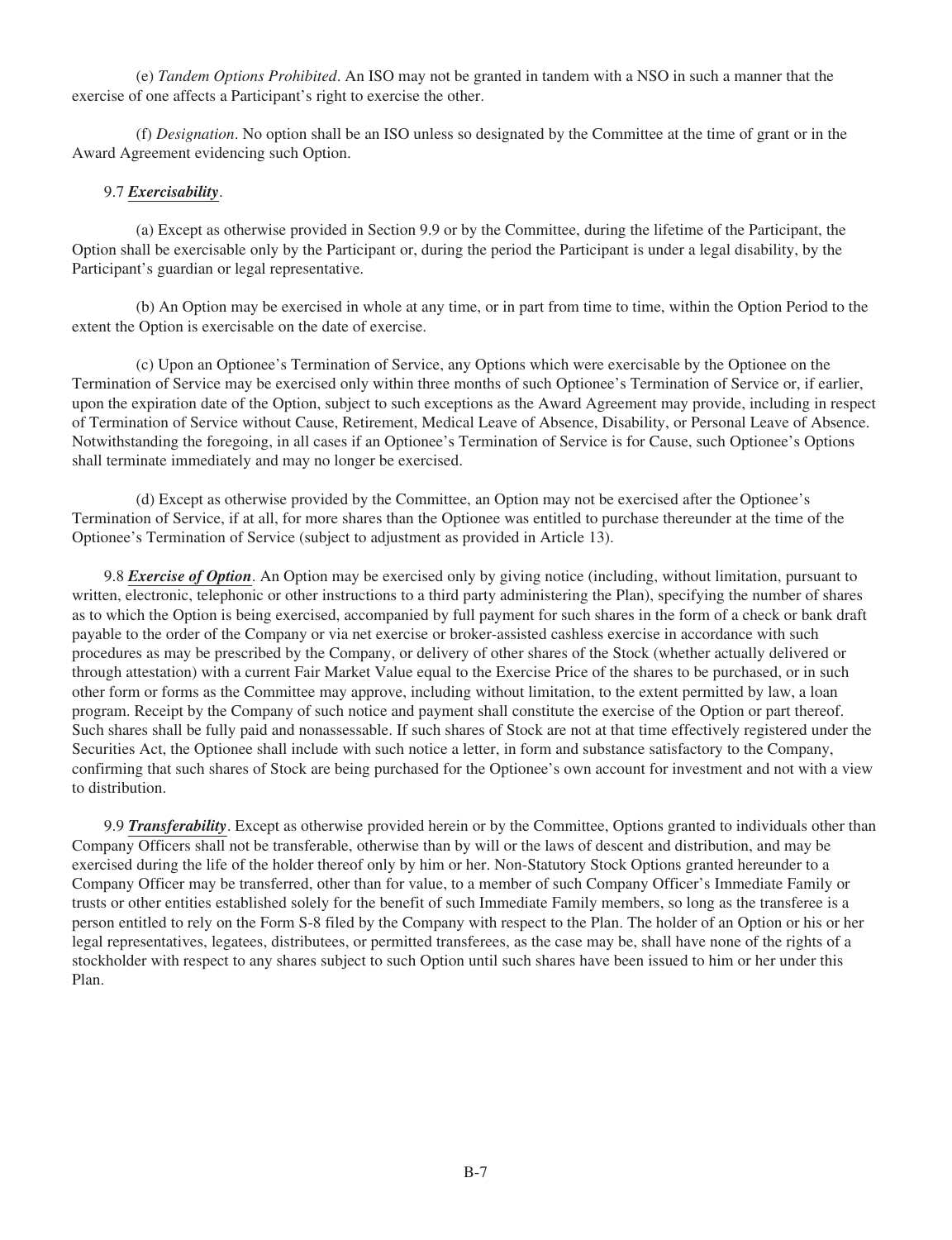# **ARTICLE X**

#### 10. **Stock Appreciation Rights**.

10.1 *Award of SARs*. Subject to the other applicable provisions of the Plan, the Committee may at any time and from time to time grant SARs to Participants, either on a freestanding basis (without regard to or in addition to the grant of an Option) or on a tandem basis (related to the grant of an underlying Option), as it determines. SARs granted in tandem with or in addition to an Option may be granted either at the same time as the Option or at a later time; provided, however, that a tandem SAR shall not be granted with respect to any outstanding ISO Award without the consent of the Participant. SARs shall be evidenced by Award Agreements, stating the number of shares of Stock subject to the SAR and the terms and conditions of such SAR, in such form as the Committee may from time to time determine. The term during which each SAR may be exercised shall be determined by the Committee, provided, however, that no SAR may be exercised on or after the tenth (10th) anniversary of the SAR's Grant Date. The Participant shall have none of the rights of a stockholder with respect to any shares of Stock represented by a SAR. Furthermore, no SAR shall include the right to receive dividends (or amounts equivalent to or in lieu of dividends) on any shares subject to such SAR prior to its exercise.

10.2 *Restrictions on Tandem SARs*. ISOs may not be surrendered in connection with the exercise of a tandem SAR unless the Fair Market Value of the shares of Stock subject to the ISO is greater than the Exercise Price for such ISO. SARs granted in tandem with Options shall be exercisable only to the same extent and subject to the same conditions as the related Options are exercisable. The Committee may, in its discretion, prescribe additional conditions to the exercise of any such tandem SAR.

10.3 *Amount of Payment Upon Exercise of SARs*. A SAR shall entitle the Participant to receive, subject to the provisions of the Plan and the Award Agreement, a payment having an aggregate value equal to the product of (i) the excess of (A) the Fair Market Value on the exercise date of one share of Stock over (B) the base price per share specified in the Award Agreement (which shall be determined by the Committee but which shall not be less than 100% of the Fair Market Value of one share of Stock on the date of grant of the SAR), times (ii) the number of shares of Stock specified by the SAR, or portion thereof, which is exercised. In the case of exercise of a tandem SAR, such payment shall be made in exchange for the surrender of the unexercised related Option (or any portions thereof which the Participant from time to time determines to surrender for this purpose).

10.4 *Form of Payment Upon Exercise of SARs*. Payment by the Company of the amount receivable upon any exercise of a SAR may be made by the delivery of Stock or cash, or any combination of shares of Stock and cash, as determined in the sole discretion of the Committee from time to time. If upon settlement of the exercise of a SAR a Participant is to receive a portion of such payment in shares of Stock, the number of shares shall be determined by dividing such portion by the Fair Market Value of a single share of Stock on the exercise date. No fractional share shall be used for such payment and the Committee shall determine whether cash shall be given in lieu of such fractional share or whether such fractional share shall be eliminated.

10.5 *Transferability*. SARs may not be sold, assigned, transferred, pledged or otherwise encumbered or disposed of except as specifically provided by the Committee.

# **ARTICLE XI**

#### 11. **Other Stock-Based Awards.**

11.1 *Grants*. Subject to the other applicable provisions of the Plan, the Committee may at any time grant Restricted Stock Awards, Stock Units, or Stock Grants to Participants in such amounts and for such consideration, including only such minimum consideration as may be required by law, as it determines. Such Awards shall be granted pursuant to an Award Agreement.

#### 11.2 *General Terms and Conditions of Restricted Stock Awards and Stock Units*.

(a) Restricted Stock Awards and Stock Units shall be subject to such Vesting Periods and other restrictions and conditions as the Committee may provide. Such restrictions or conditions may be based on continuing employment or engagement (or other business relationship) and/or achievement of pre-established performance goals. The Award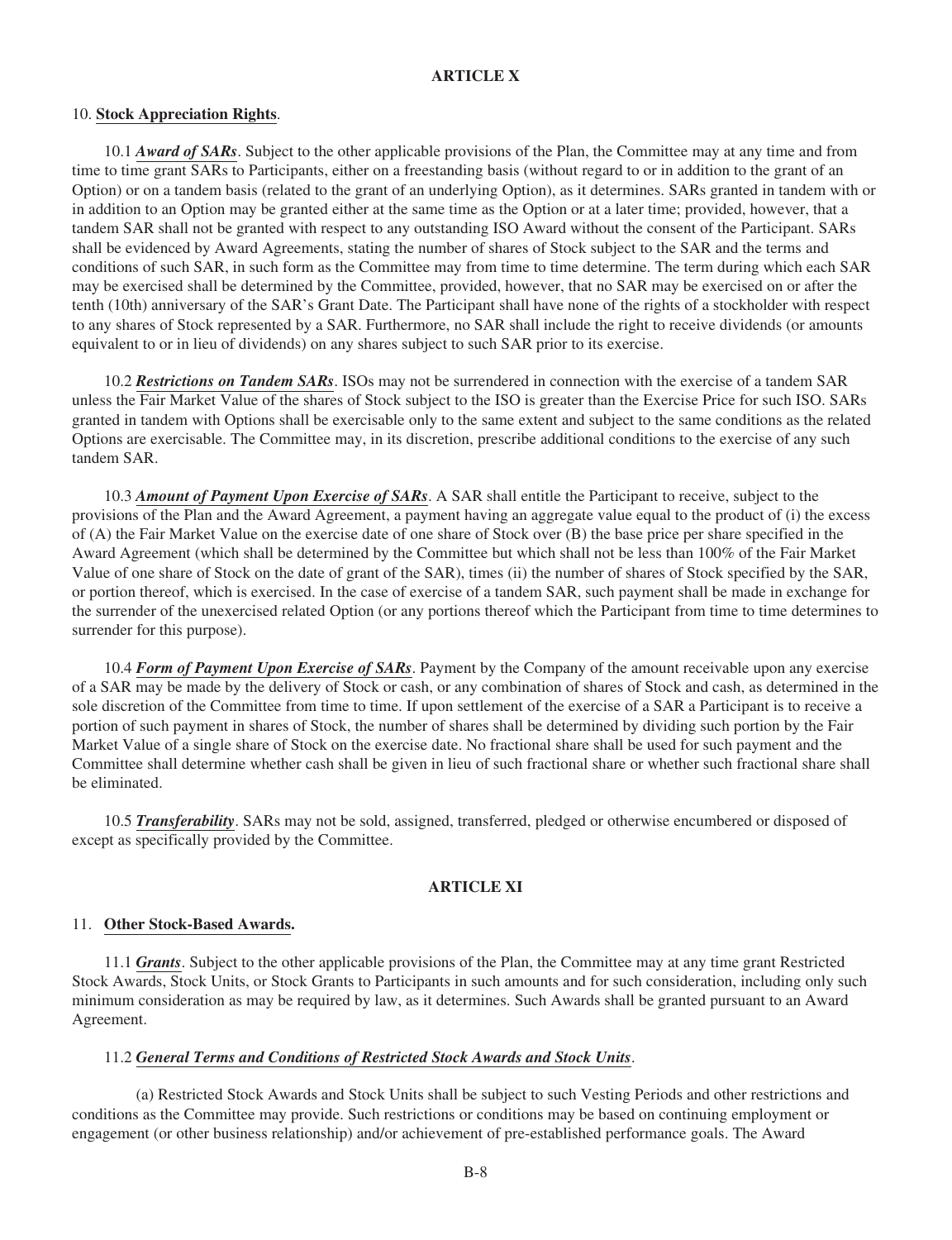Agreement shall include the dates and/or the description of how pre-established performance goals shall be deemed to have been met and any other conditions upon which Restricted Stock Awards or Stock Units shall become vested. Notwithstanding the foregoing, the Committee may reduce or shorten the duration of any restriction applicable to any Restricted Stock Award or Stock Unit under the Plan.

(b) Except as otherwise provided herein or by the Committee,

(i) Restricted Stock Awards and Stock Units that vest based solely on continuing employment or engagement (or other business relationship) shall nevertheless vest, and the restrictions on such Restricted Stock Awards or Stock Units shall lapse (1) upon termination of the Participant's continuing employment or engagement (or other business relationship) on account of death (including during any Medical Leave of Absence or after Disability); (2) in accordance with the vesting schedule provided by the Committee in the event of (i) a Medical Leave of Absence of at least one year, or (ii) Disability; or (3) in accordance with the vesting schedule provided by the Committee in the event of a Personal Leave of Absence (but only during the period of such Leave, unless the Participant resumes his or her employment or engagement (or other business relationship) at the end of such Leave).

(ii) Restricted Stock Awards and Stock Units that vest based on achievement of pre-established performance goals shall nevertheless vest, and the restrictions on the Restricted Stock Awards or Stock Units shall lapse (1) upon the Participant's death, or Retirement, or (2) upon the termination of the Participant's continuing employment or engagement (or other business relationship) after having become disabled, but in either case only as to a pro rata portion of the number of shares of Stock the Participant would have received, if any, had the Participant remained employed until the end of the Vesting Period set forth in the applicable Award Agreement. In such event, payment for any Stock Units which then vest shall be made when payment would otherwise have been made following the end of the applicable Vesting Period. Such pro rata portion will be based on the number of full months in the Vesting Period during which the Participant was employed as compared to the total number of full months in the Vesting Period.

(iii) If during the Vesting Period specified in the Award Agreement the Participant has a Termination of Service for any reason other than as specified in sub-paragraphs (i) and (ii), above, then the Participant shall forfeit any of the shares of Stock (including, as applicable, shares of Stock in which Stock Units are denominated) as to which the applicable restrictions have not theretofore lapsed, and all rights of the Participant in and to such shares of Stock, including any pro rata portion of the shares with respect to a partial year of employment, shall be forfeited immediately after the Participant's Termination of Service.

(c) Notwithstanding the preceding provisions of this Section 11.2, with respect to a Restricted Stock Award granted to a Director of the Company, unless otherwise provided by the Committee, the vesting date for all shares of Stock underlying any such Restricted Stock Award shall be the date of the Annual Meeting of Stockholders of the Company in the calendar year immediately following the year of the Restricted Stock Award, and the restrictions on the shares underlying such Restricted Stock Award shall lapse upon the earlier of (i) the applicable vesting date or (ii) upon the Director ceasing to be a Director of the Company after a Change in Control, on account of death, or at any time after attaining age seventy (70). Even if otherwise vesting prior to the next Annual Meeting of Stockholders, however, unless otherwise provided by the Committee shares of Stock underlying any Restricted Stock Award to a Director shall not be transferable within six (6) months of the date of the grant of the Award.

(d) Unvested Restricted Stock Awards or Stock Units may not be sold, assigned, transferred, pledged or otherwise encumbered or disposed of except as specifically provided in the Award Agreement.

## 11.3 *Restricted Stock Awards*.

(a) Share certificates with respect to restricted shares of Stock shall be issued (or the shares shall be held in a book entry position through the transfer agent's direct registration service) at the time of grant of the Restricted Stock Award, subject to forfeiture if the applicable restrictions are not satisfied. If share certificates are issued at the time of grant of the Restricted Stock Award, the certificates shall bear an appropriate legend with respect to the restrictions applicable to such Restricted Stock Award (as described in Section 11.2) or, alternatively, the Participant may be required to deposit the certificates with the Company during the period of any restriction thereon and to execute a blank stock power or other instrument of transfer. If shares are in a book entry position with the transfer agent's direct registration service, the restrictions shall be appropriately noted.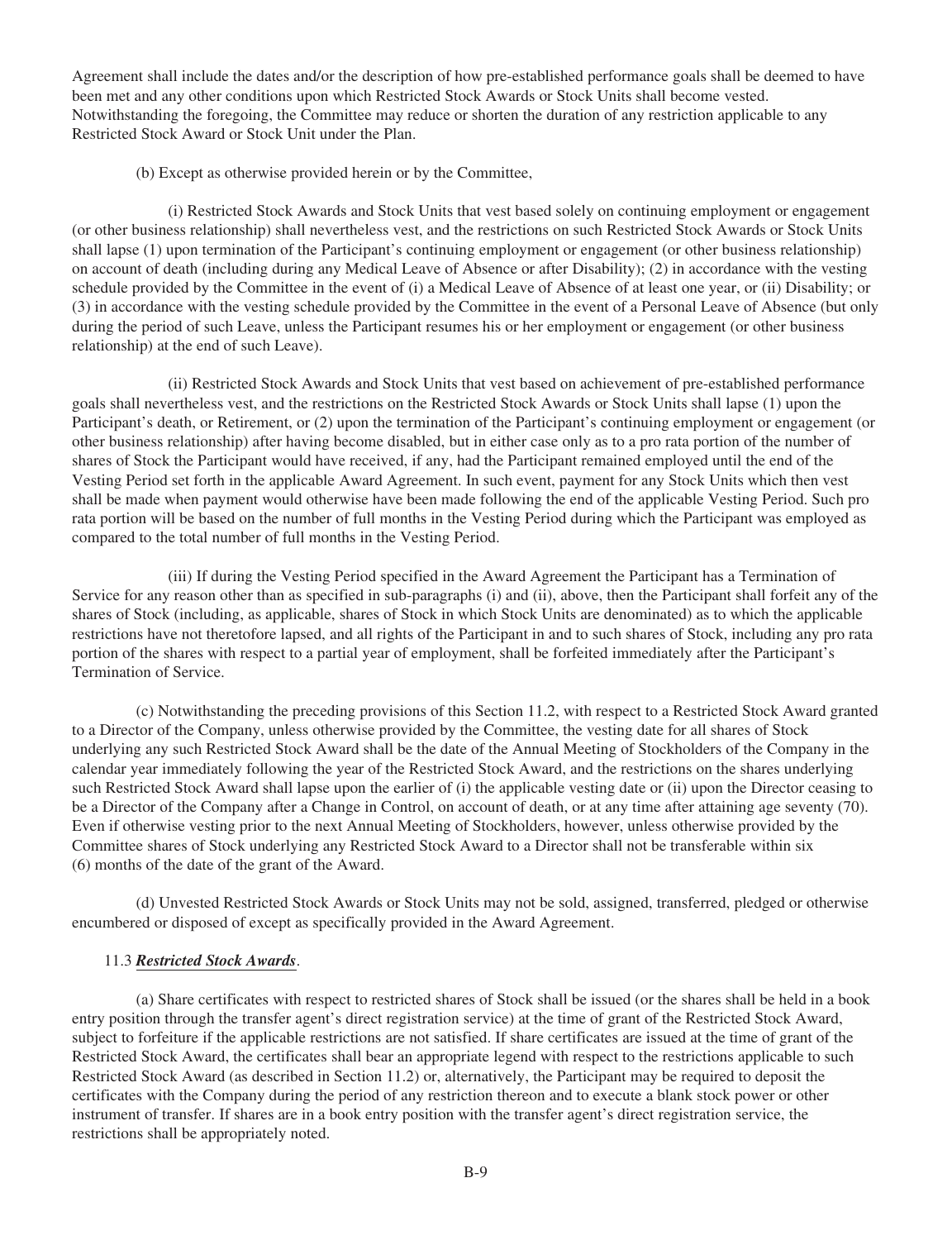(b) Except as otherwise provided by the Committee, during the Vesting Period applicable to a Restricted Stock Award, the Participant shall have all of the rights of a holder of Stock, including but not limited to the rights to receive dividends with respect to and to vote the shares subject to the Award, except that with respect to Restricted Stock Awards that vest based on achievement of pre-established performance goals, any dividends otherwise payable during the Vesting Period shall be paid only if, as, and to the extent the Restricted Stock Award vests. Upon lapse of restrictions on a Restricted Stock Award, the Committee may provide that, to the extent not already received, the Participant will be entitled to receive any amounts per share pursuant to any dividend or distribution paid by the Company on its Stock to stockholders of record after grant of the Restricted Stock Award and prior to the issuance of the share certificates (or holding in a book entry position through the transfer agent).

## 11.4 *Stock Unit Awards*.

(a) Stock Units (including any dividend equivalents in respect of Stock Units) shall be settled in shares of Stock except that the Committee may instead elect at any time prior to settlement to settle such amounts in whole or in part in cash. Unless otherwise provided herein or by the Committee, Stock Units shall be paid in accordance with their terms, to the extent vested, (i) with respect to Stock Units that vest solely on continuing employment or engagement (or other business relationship), promptly but no later than thirty (30) days following vesting, and (ii) with respect to Stock Units that vest based on achievement of pre-established performance goals, promptly but no later than March 15 of the year following vesting.

(b) Stock Units shall be subject to such rules and regulations as the Committee may prescribe and/or such determinations, orders or decisions as the Committee may make.

(c) Except as otherwise provided by the Committee, the Participant shall have none of the rights of a stockholder with respect to any shares of Stock represented by a Stock Unit as a result of the grant of a Stock Unit to the Participant. Notwithstanding the foregoing, except as otherwise provided by the Committee:

(i) with respect to Stock Units that vest based solely on continuing employment or engagement (or other business relationship), the Participant shall have the right to receive amounts equal to any cash dividends paid during the Vesting Period, any such amounts to be paid to the Participant only if, as, and to the extent the Stock Units vest; and

(ii) with respect to Stock Units that vest based on achievement of pre-established performance goals, the Participant shall have the right to receive amounts equivalent to any cash dividends declared during the Vesting Period, as if such amounts were reinvested in additional shares of Stock on the date the relevant dividends are paid, any such amounts to be paid to the Participant only if, as, and to the extent the Stock Units vest.

There shall not be taken into account in determining the amount of any dividend equivalents any dividends on Stock for which an adjustment in the number of Stock Units is otherwise required or made under Article 13.

11.5 *Stock Grants*. The Committee may award shares of Stock in recognition of significant prior or expected contributions to the success of the Company or its Affiliates, as an inducement to employment or in lieu of compensation otherwise already due or to be earned and in such other limited circumstances as the Committee may provide. Any such Stock Grants may be made without forfeiture conditions or restrictions of any kind.

#### **ARTICLE XII**

#### 12. **Qualified Performance-Based Awards**.

12.1 *Purpose*. The purpose of this Article 12 is to provide the Committee the ability to qualify Awards as "performancebased compensation" under Section 162(m) of the Code. If the Committee, in its discretion, decides to grant an Award as a Qualified Performance-Based Award, the provisions of this Article 12 will control over any contrary provision contained in the Plan. However, no Award shall be considered to have failed to qualify as a Qualified Performance-Based Award solely because the Award is not expressly designated as a Qualified Performance-Based Award, if the Award otherwise satisfies the provisions of this Article 12 and the requirements of Section 162(m) of the Code and the regulations promulgated thereunder applicable to "performance-based compensation."

12.2 *Authority*. All grants of Awards intended to qualify as Qualified Performance-Based Awards and determination of terms applicable thereto shall be made by the Committee. If not all of the members of the Committee qualify as "outside directors" within the meaning of applicable regulations under Section 162(m) of the Code, however, all grants of Awards intended to qualify as Qualified Performance-Based Awards and the determination of terms applicable thereto (including the establishment of applicable Performance Goals) shall be made by a subcommittee of the Committee consisting of such of the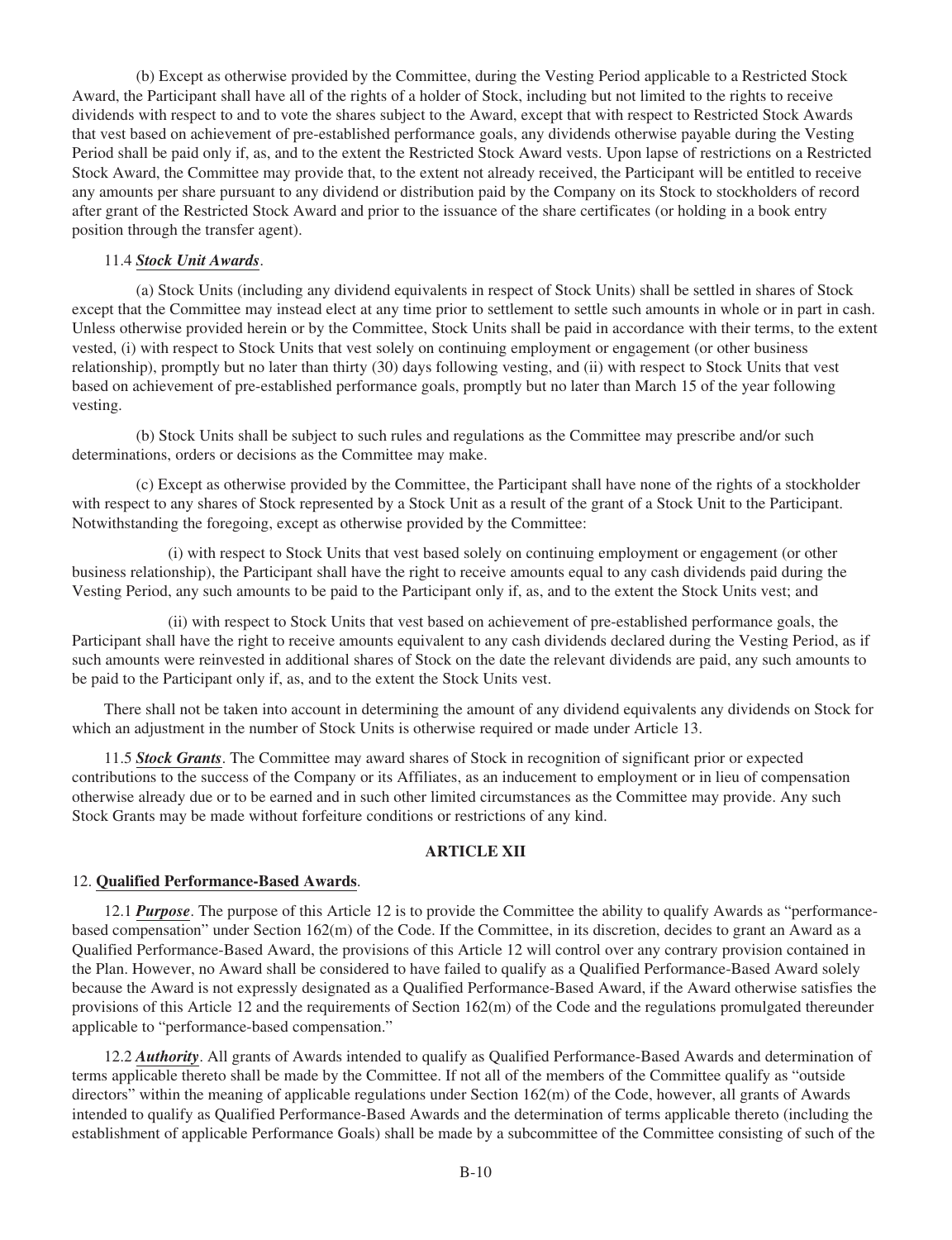members of the Committee as do so qualify. Any reference in this Article 12 to the Committee shall mean any such subcommittee if required under the preceding sentence, and any action by such a subcommittee shall be considered the action of the Committee for purposes of the Plan.

12.3 *Discretion of Committee with Respect to Qualified Performance-Based Awards*. Any form of Award permitted under this Plan may be granted as a Qualified Performance-Based Award. Options and SARs may be granted as Qualified Performance-Based Awards in accordance with Article 9 and may become exercisable based on continued service only. Other Awards intended to qualify as Qualified Performance-Based Awards, such as Restricted Stock Awards and Stock Units, shall vest only on satisfaction of Performance Goals (except as otherwise provided in this Article 12). The Committee will have full discretion to select the length of any applicable Performance Period, the kind and/or level of the applicable Performance Goal, and whether the Performance Goal is to apply to the Company, an Affiliate, any division or business unit thereof, or to an individual. Any Performance Goal or Goals applicable to Qualified Performance-Based Awards shall be objective, shall be established in writing not later than ninety (90) days after the beginning of any applicable Performance Period (or at such other date as may be required or permitted for "performance-based compensation" under Section 162(m) of the Code) and shall otherwise meet the requirements of Section 162(m) of the Code, including the requirement that the outcome of the Performance Goal or Goals be substantially uncertain (as defined in the regulations under Section 162(m) of the Code) at the time established.

12.4 *Payment of Qualified Performance-Based Awards*. A Participant will be eligible to receive payment under a Qualified Performance-Based Award which is subject to achievement of a Performance Goal or Goals only if the applicable Performance Goal or Goals are achieved within the applicable Performance Period, as determined by the Committee; provided that a Qualified Performance-Based Award may vest as a result of death, becoming disabled, or a Change in Control if otherwise provided in this Plan or an applicable Award Agreement even if the Award would not constitute "performance-based compensation" under Section 162(m) of the Code following the occurrence of such an event. The Committee will, in the manner and within the time prescribed by Section 162(m) of the Code in the case of Qualified Performance-Based Awards, objectively define the manner of calculating the Performance Goal or Goals it selects to use for such Performance Period for such Participant, including, but not limited to, on the basis of relevant accounting standards, with such modifications as the Committee shall prescribe.

12.5 *Limitation on Adjustments for Certain Events*. No adjustment of any Qualified Performance-Based Award pursuant to Article 13 shall be made except on such basis, if any, as will not cause such Award to provide other than "performance-based compensation" within the meaning of Section 162(m) of the Code.

12.6 *Definitions*. For purposes of this Article 12, the following definitions shall apply:

(a) *Performance Criteria* means the business criteria that the Committee selects for purposes of establishing the Performance Goal or Performance Goals for a Participant for a Performance Period. The Performance Criteria used to establish Performance Goals are limited to: (i) free or operating cash flow (before or after dividends), (ii) earnings per share (including, without limitation, earnings before interest, taxes, depreciation and amortization), (iii) stock price, (iv) return on equity, (v) stockholder return or total stockholder return, (vi) return on capital (including, without limitation, return on total capital or return on invested capital), (vii) return on investment, (viii) return on assets or net assets, (ix) market capitalization, (x) debt leverage (debt to capital), (xi) net sales, (xii) backlog, (xiii) net income or net income attributable to Raytheon Company, (xiv) income from continuing operations (before or after tax), (xv) operating profit, net operating profit or economic profit, (xvi) gross margin, operating margin or profit margin, (xvii) return on operating revenue or return on operating assets, (xviii) operating ratio, (xix) market share improvement, (xx) bookings or (xxi) working capital turnover.

(b) *Performance Goals* means, for a Performance Period, the written goal or goals established by the Committee for the Performance Period based upon the Performance Criteria. The Performance Goals may be expressed in terms of overall Company performance or the performance of an Affiliate, a division, business unit, subsidiary, or an individual, either individually, alternatively or in any combination, and measured either quarterly, annually or cumulatively over a period of years, on an absolute basis or relative to a pre-established target, to previous years' results or to a designated comparison group, in each case as specified by the Committee.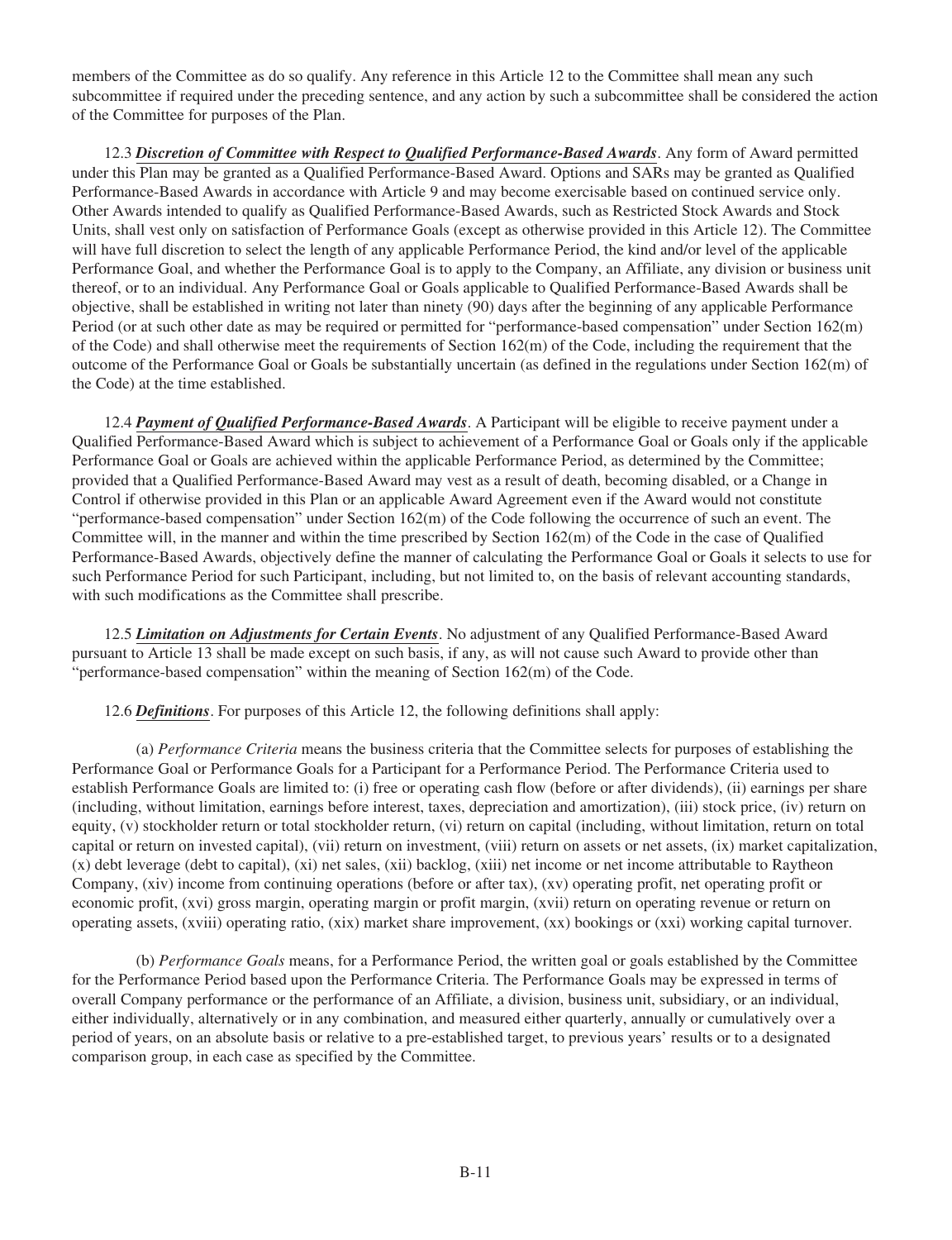(c) *Performance Period* means the one or more periods of time (including Vesting Periods), which may be of varying and overlapping durations, selected by the Committee, over which the attainment of one or more Performance Goals will be measured for purposes of determining a Participant's right to, and the payment of, a Qualified Performance-Based Award.

## **ARTICLE XIII**

## 13. **Corporate Transactions.**

13.1 *Adjustment of Number and Price of Shares*. Pro rata adjustment shall be made in the maximum number of shares of Stock subject to the Plan or that may be awarded to any individual in any year to give effect to any extraordinary dividends of cash or other property, stock dividends, stock splits, stock combinations, recapitalizations and other similar changes in the capital structure of the Company. Pro rata adjustments shall be made in the number, kind and price of shares of Stock covered by any outstanding Award hereunder to give effect to any stock dividends, stock splits, stock combinations, recapitalizations and similar changes in the capital structure of the Company, or a merger, dissolution or reorganization of the Company, after the date the Award is granted, so that the recipient of the Award is treated in a manner equivalent to that of holders of the underlying Stock.

13.2 *Change in Control*. Unless otherwise determined by the Committee with respect to any Award, upon a Change in Control:

(a) Any Options and SARs outstanding as of the date of such Change in Control, and which are not then exercisable and vested, shall become fully exercisable and vested.

(b) The restrictions applicable to Restricted Stock Awards and Stock Units which are not based on achievement of pre-established performance goals, including Performance Goals applicable to Qualified Performance-Based Awards, shall lapse with respect to 100% of the Restricted Stock Awards and Stock Units still subject to such restrictions immediately prior to the Change in Control. The restrictions applicable to Restricted Stock Awards and Stock Units that vest based on achievement of pre-established performance goals, including Performance Goals applicable to Qualified Performance-Based Awards, shall be deemed to have been satisfied as of the effective date of the Change in Control as to a pro rata number of shares based on the assumed achievement of the target level of the relevant pre-established performance goals and the number of full months within the applicable Vesting Period or Performance Period which have elapsed prior to the Change in Control, and any balance of such Restricted Stock Awards and Stock Units shall be forfeited. All such vested Stock Units shall be paid to Participants in accordance with their terms promptly but no later than thirty (30) days following the effective date of the Change in Control.

(c) The Committee may also make additional adjustments and/or settlements of outstanding Awards as it deems appropriate and consistent with the Plan's purposes, including, without limitation, settlement of all Options and Stock Appreciation Rights for a cash payment equal to the excess (if any) of the Fair Market Value of the Stock subject thereto over the aggregate exercise or base price thereof.

13.3 *Substitution of Options*. In the event that, by reason of a corporate merger, consolidation, acquisition of property or stock, separation, reorganization or liquidation, the Board shall authorize the issuance or assumption of a stock option or stock options in a transaction to which Code section 424(a) applies, then, notwithstanding any other provision of the Plan, the Committee may grant an Option upon such terms and conditions as it may deem appropriate for the purpose of assumption of the old option, or substitution of a new Option for the old option, in conformity with the provisions of Code section 424(a) and the rules and regulations thereunder, as they may be amended from time to time.

13.4 *Fractional Shares*. No adjustment or substitution provided for in this Article shall require the Company to issue or to sell a fractional share under any Award Agreement and the total adjustment or substitution with respect to each Award Agreement shall be limited accordingly.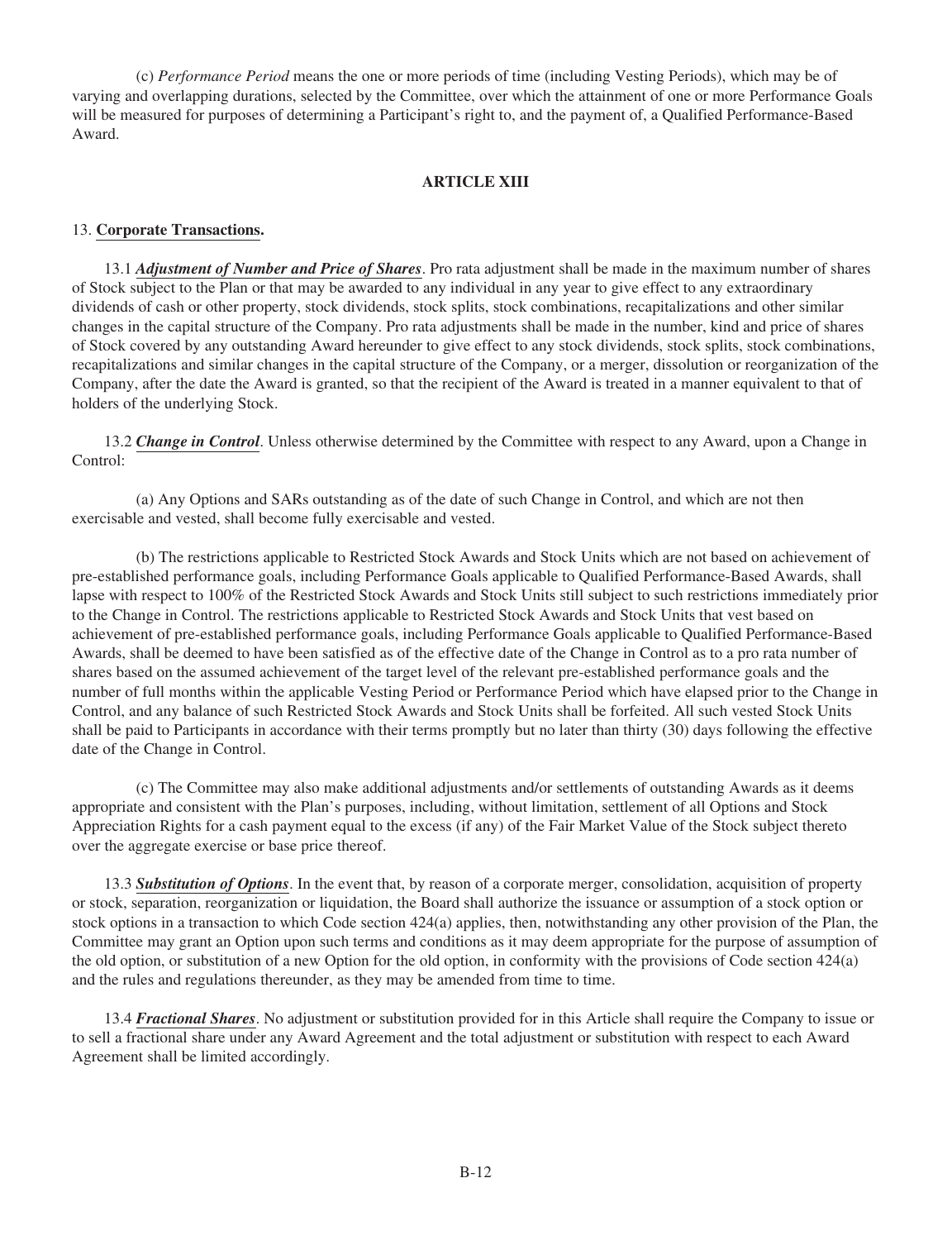# **ARTICLE XIV**

14. **Reservation of Stock**. The Company shall at all times during the term of the Plan, and thereafter to the extent of any outstanding Awards, reserve and keep available such number of shares of the Stock as will be sufficient to satisfy the requirements of this Plan (or such Awards) and shall pay all fees and expenses necessarily incurred by the Company in connection therewith.

## **ARTICLE XV**

#### 15. **Amendment and Termination.**

15.1 *Amendment*. The Committee may amend the Plan at any time and from time to time, provided that (i) no amendment shall deprive any person of any rights granted under the Plan before the effective date of such amendment without such person's consent, and (ii) without approval of the Company's stockholders, no amendment may (A) increase the number of shares of Stock which may be issued under the Plan, (B) change the description of persons eligible for awards, or (C) effect any other change for which stockholder approval is required by law or the rules of any relevant stock exchanges. Further, except in connection with a corporate transaction involving the Company (including, without limitation, any stock dividend, stock split, extraordinary cash dividend, recapitalization, reorganization, merger, consolidation, split-up, spin-off, combination, or exchange of shares), the terms of outstanding Options or SARs may not be amended to reduce their exercise or base price, nor may outstanding Options or SARs be cancelled in exchange for cash, Options or SARs with an exercise price that is less than the exercise price of the original Options or SARs, or other Awards, without stockholder approval.

Notwithstanding the foregoing, the Committee may amend the Plan and/or any Award granted under the Plan at any time and from time to time, without the consent of affected Participants and their beneficiaries, to the extent necessary to cause the Plan or Award to comply with applicable law, stock exchange rules or accounting rules.

15.2 *Termination*. The Committee reserves the right to terminate the Plan in whole or in part at any time, without the consent of any person granted any rights under the Plan.

15.3 *Rescission and Revocation of Awards*. A Participant may request in writing that the Committee rescind or revoke an Award and such request shall specify the reasons that rescission or revocation is sought. The Committee, in its absolute discretion, may grant, deny or otherwise rule on the request.

#### **ARTICLE XVI**

#### 16. **Other Conditions**.

16.1 *Compliance with Governmental Regulations*. Notwithstanding any provision of the Plan or the terms of any Award Agreement entered into pursuant to the Plan, the Company shall not be required to issue any shares hereunder prior to registration of the shares subject to the Plan under the Securities Act or the Exchange Act, if such registration shall be necessary, or before compliance by the Company or any Participant with any other provisions of either of those acts or of regulations or rulings of the Securities and Exchange Commission thereunder, or before compliance with other federal and state laws and regulations and rulings thereunder, including the rules of any applicable securities exchange or quotation system. The Company shall use its best efforts to effect such registrations and to comply with such laws, regulations and rulings forthwith upon advice by its counsel that any such registration or compliance is necessary.

16.2 *Company Charter and By-Laws; Other Company Policies*. This Plan and all Awards granted hereunder are subject to the charter and By-Laws of the Company, as they may be amended from time to time, and all other Company policies duly adopted by the Board, the Committee or any other committee of the Board and as in effect from time to time regarding the acquisition, ownership or sale of Stock by employees and other service providers, including, without limitation, policies intended to limit the potential for insider trading and to avoid or recover compensation payable or paid on the basis of inaccurate financial results or statements, employee conduct, and other similar events.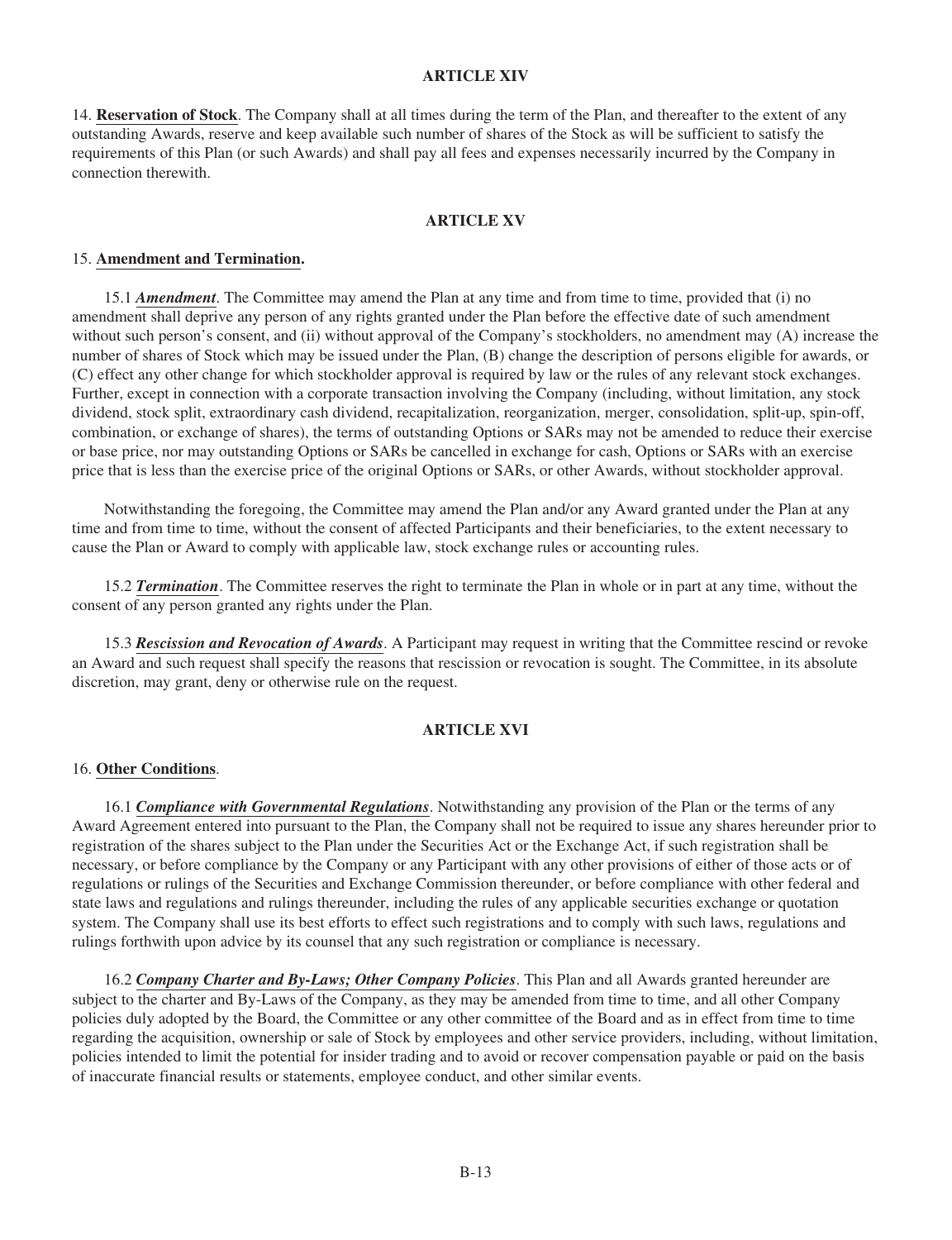16.3 *No Trust or Fund Created*. Neither the Plan nor any Award shall create or be construed to create a trust or separate fund of any kind or a fiduciary relationship between the Company and a Participant or any other person. To the extent that any Participant or other person acquires a right to receive payments from the Company pursuant to an Award, such right shall be no greater than the right of any unsecured general creditor of the Company.

16.4 *No Guarantee of Employment*. Participation in this Plan shall not be construed to confer upon any Participant the legal right to be retained in the employ of the Company or give any person any right to any payment whatsoever, except to the extent of the benefits provided for hereunder. Each Participant shall remain subject to discharge to the same extent as if this Plan had never been adopted. Nothing in this Plan shall prevent, interfere with or limit in any way the right of the Company to terminate a Participant's employment at any time, whether or not such termination would result in: (i) the failure of any Award to vest; (ii) the forfeiture of any unvested or vested portion of any Award under the Plan; and/or (iii) any other adverse effect on the Participant's interests under the Plan.

16.5 *No Limit on Other Compensation Arrangements*. Nothing contained in the Plan shall prevent the Company or its Affiliates from adopting or continuing in effect other compensation arrangements (whether such arrangements be generally applicable or applicable only in specific cases) as the Committee in its discretion determines desirable, including, without limitation, the granting of stock options, stock awards, stock appreciation rights or phantom stock units otherwise than under the Plan.

16.6 *Governing Law*. The provisions of this Plan shall be governed by, construed and administered in accordance with applicable federal law; provided, however, that to the extent not in conflict with federal law, this Plan shall be governed by, construed and administered under the laws of the State of Delaware, other than its laws respecting choice of law.

16.7 *Withholding*. No later than the date as of which an amount first becomes includable in the gross income of the Participant for federal income tax purposes with respect to any Award under the Plan, the Participant shall pay to the Company, or make arrangements satisfactory to the Company regarding the payment of, any federal, state, local or foreign taxes of any kind required by law to be withheld with respect to such amount. Unless otherwise determined by the Committee, withholding obligations must be settled in shares of Stock that are part of the Award that gives rise to the withholding requirement; provided, that not more than the legally required minimum withholding shall be settled with shares of Stock. The obligations of the Company under the Plan shall be conditional on such payment or arrangements, and the Company and its Affiliates shall, to the extent permitted by law, have the right to deduct any such taxes from any payment otherwise due to the Participant. The Committee may establish such procedures as it deems appropriate, including making irrevocable elections, for the settlement of withholding obligations with shares of Stock.

16.8 *No Guarantee of Tax Consequences*. No person connected with the Plan in any capacity, including, but not limited to, the Company and any Affiliate and their respective directors, officers, agents and employees, makes any representation, commitment or guarantee that any tax treatment, including, but not limited to, federal, state and local income, estate and gift tax treatment, will be applicable with respect to amounts deferred under the Plan, or paid to or for the benefit of a Participant under the Plan, or that such tax treatment will apply to or be available to a Participant on account of participation in the Plan.

16.9 *Notices*. Any communication or notice required or permitted to be given under the Plan shall be in such form as the Committee may determine from time to time, and if required in writing, shall be mailed by registered or certified mail or delivered in hand, if to the Company, to 870 Winter Street, Waltham, Massachusetts 02451, Attention: Senior Vice President, Human Resources (or such other address or addressee as the Committee may provide) and, if to the Participant, to such address as the Participant shall last have furnished to the Company.